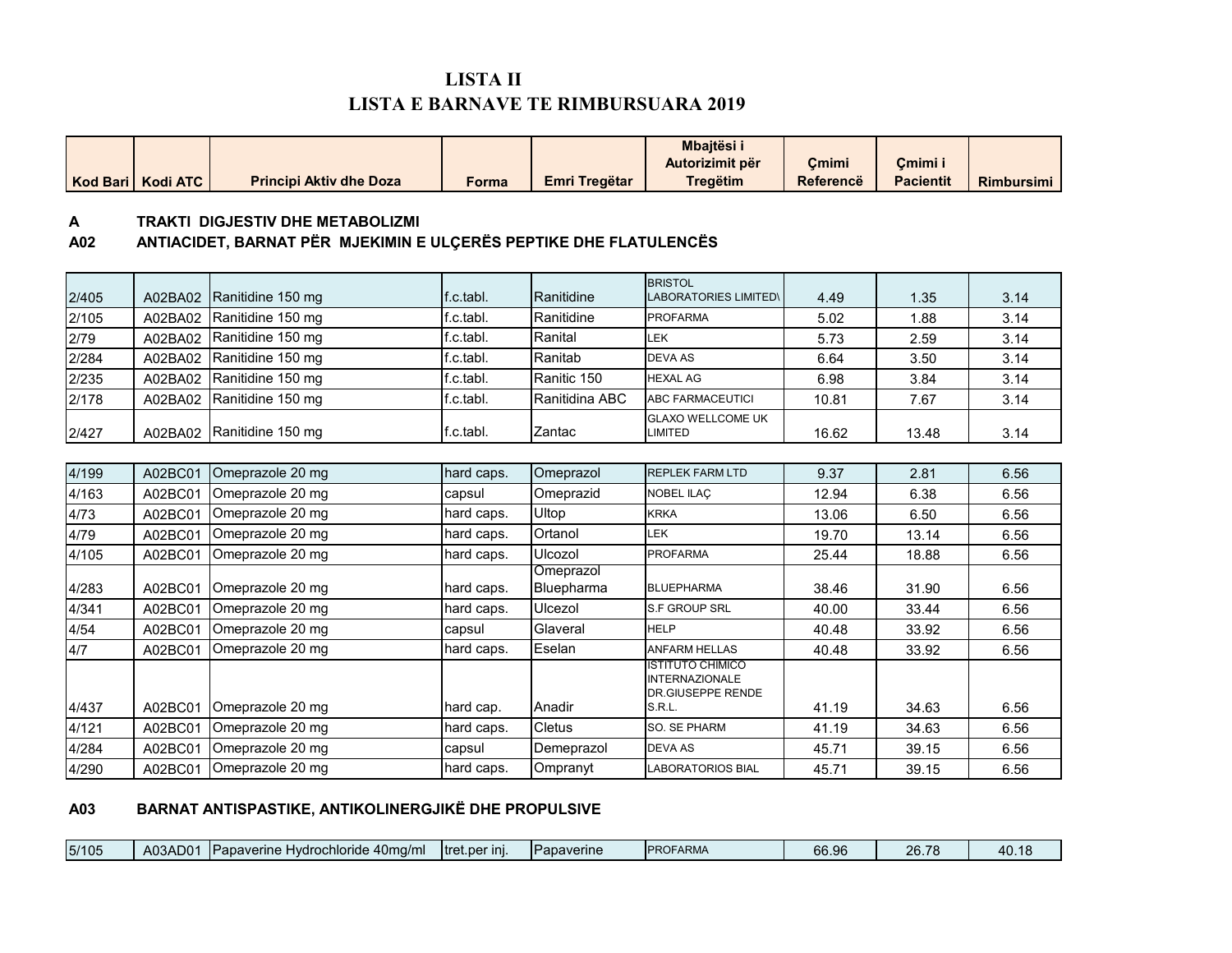|          |                 |                                 |               |                                 | Mbajtësi i<br>Autorizimit për           | Cmimi            | Cmimi i          |                   |
|----------|-----------------|---------------------------------|---------------|---------------------------------|-----------------------------------------|------------------|------------------|-------------------|
| Kod Bari | <b>Kodi ATC</b> | <b>Principi Aktiv dhe Doza</b>  | <b>Forma</b>  | Emri Tregëtar                   | <b>Tregëtim</b>                         | <b>Referencë</b> | <b>Pacientit</b> | <b>Rimbursimi</b> |
|          |                 |                                 |               |                                 |                                         |                  |                  |                   |
| 459/414  | A03AD02         | Drotaverine Hydrochloride 40 mg | tablet        | Drotavep                        | <b>EXRACTUMPHARMA</b>                   | 5.42             | 2.17             | 3.25              |
|          |                 |                                 |               |                                 |                                         |                  |                  |                   |
| 6/105    | A03BA01         | Atropine Sulphate 1 mg - 1 ml   | tret.per inj. | Atropine                        | <b>PROFARMA</b>                         | 60.26            | 24.10            | 36.16             |
|          |                 |                                 |               |                                 |                                         |                  |                  |                   |
| 7/110    | A03BB01         | Butylscopolamine Bromide 10 mg  | sgr.c.tab.    | <b>Dividol</b>                  | <b>REMEDICA</b>                         | 11.22            | 4.49             | 6.73              |
| 7/105    | A03BB01         | Butylscopolamine Bromide 10 mg  | sgr.c.tab.    | <b>Buskolamin</b>               | <b>PROFARMA</b>                         | 14.20            | 7.47             | 6.73              |
| 7/115    | A03BB01         | Butylscopolamine Bromide 10 mg  | c.tabl.       | <b>Buscopan</b>                 | <b>SANOFI</b>                           | 16.95            | 10.22            | 6.73              |
|          |                 |                                 |               |                                 |                                         |                  |                  |                   |
| 8/6      | A03FA01         | Metoclopramide 10 mg            | tablet        | Reglan                          | <b>ALKALOID</b>                         | 4.03             | 1.61             | 2.42              |
| 8/105    | A03FA01         | Metoclopramide 10 mg            | tablet        | Prulan                          | <b>PROFARMA</b>                         | 4.46             | 2.04             | 2.42              |
| 8/405    | A03FA01         | Metoclopramide 10 mg            | f.c.tabl.     | Metoclopramide<br>Hydrochloride | <b>BRISTOL</b><br>LABORATORIES LIMITED\ | 4.63             | 2.21             | 2.42              |
|          |                 |                                 |               |                                 |                                         |                  |                  |                   |

| 9/49  | A03FA01 | 10 <sub>ma</sub> /2 <sub>ml</sub><br>Metoclopramide | <b>Itret.per ini.</b> | Klometol | <b>GALENIKA</b> | 9.64  | 3.85  | r 70<br>0.79  |
|-------|---------|-----------------------------------------------------|-----------------------|----------|-----------------|-------|-------|---------------|
| 9/6   | A03FA01 | Metoclopramide 10mg/2ml                             | tret.per inj.         | Realan   | <b>ALKALOID</b> | 1772  | 11.94 | : 70<br>5.7Y  |
| 9/105 | A03FA01 | Metoclopramide 10mg/2ml                             | Itret.per ini.        | Prulan   | <b>PROFARMA</b> | 20.09 | 14.30 | =  ግቦ<br>ว.7ษ |

#### **A05 KOLAGOGËT DHE HEPATOPROTEKTORËT**

| 10/178 | A05AA02 | Acid Ursodeoxycholic 150 mg | hard caps.  | <b>Ursobil</b> | <b>ABC FARMACEUTICL</b>  | 21.81<br>21.O | 0. 70<br>0. I L | 13.09 |
|--------|---------|-----------------------------|-------------|----------------|--------------------------|---------------|-----------------|-------|
|        |         |                             |             |                |                          |               |                 |       |
| 11/178 | A05AA02 | Acid Ursodeoxycholic 250 mg | Thard caps. | <b>Ursobil</b> | <b>JABC FARMACEUTICI</b> | 34.90         | 13.96           | 20.94 |

#### **A06 BARNAT PËR KONSTIPACIONIN**

| 630/175 | A06AD11 | Lactulose 667<br>ma/ml               | <b>SVrup</b> | Lattulosio ABC | <b>FARMACEUTICI</b><br><b>ABC</b> | 187.80 | 75<br>$\sim$ | 112.68 |
|---------|---------|--------------------------------------|--------------|----------------|-----------------------------------|--------|--------------|--------|
| 630/181 | A06AD11 | . 667<br>ma/ml<br><b>I</b> Lactulose | svrup        | Duphalac       | <b>MYLAN</b><br>'LAN              | 259.27 | 146.59       | 112.68 |

# **A07 ANTIDIAREIKËT, ANTIINFLAMATORËT DHE ANTISEPTIKËT INTESTINALË**

| 14/302 | Nystatine 500.000 Ni.N<br>A07AA02           | <b>Itablet</b> | <b>N</b> vstatin | <b>IS.C. ANTIBIOTICE SA</b> | 17.29 | 5.19  | 12.10 |
|--------|---------------------------------------------|----------------|------------------|-----------------------------|-------|-------|-------|
| 14/105 | 500.000 Ni.N<br>Nvstatine<br>A07AA02        | .c.tabl.       | ∎Pronvstin       | <b>PROFARMA</b>             | 26.78 | 14.68 | 12.10 |
| 14/349 | 500.000 Ni.N<br><b>Nvstatine</b><br>A07AA02 | f.c.tabl.      | Adiclair         | <b>ARDEYPHARM GMBH</b>      | 37.39 | 25.29 | 12.10 |

| Sulfasalazine 500 mg<br>Sulfasalazin<br><b>Itablet</b><br>15/73<br>A07EC01<br><b>IKRKA</b><br>Krka | 2.67 | 3.80 | റ റീ<br>O.O |
|----------------------------------------------------------------------------------------------------|------|------|-------------|
|----------------------------------------------------------------------------------------------------|------|------|-------------|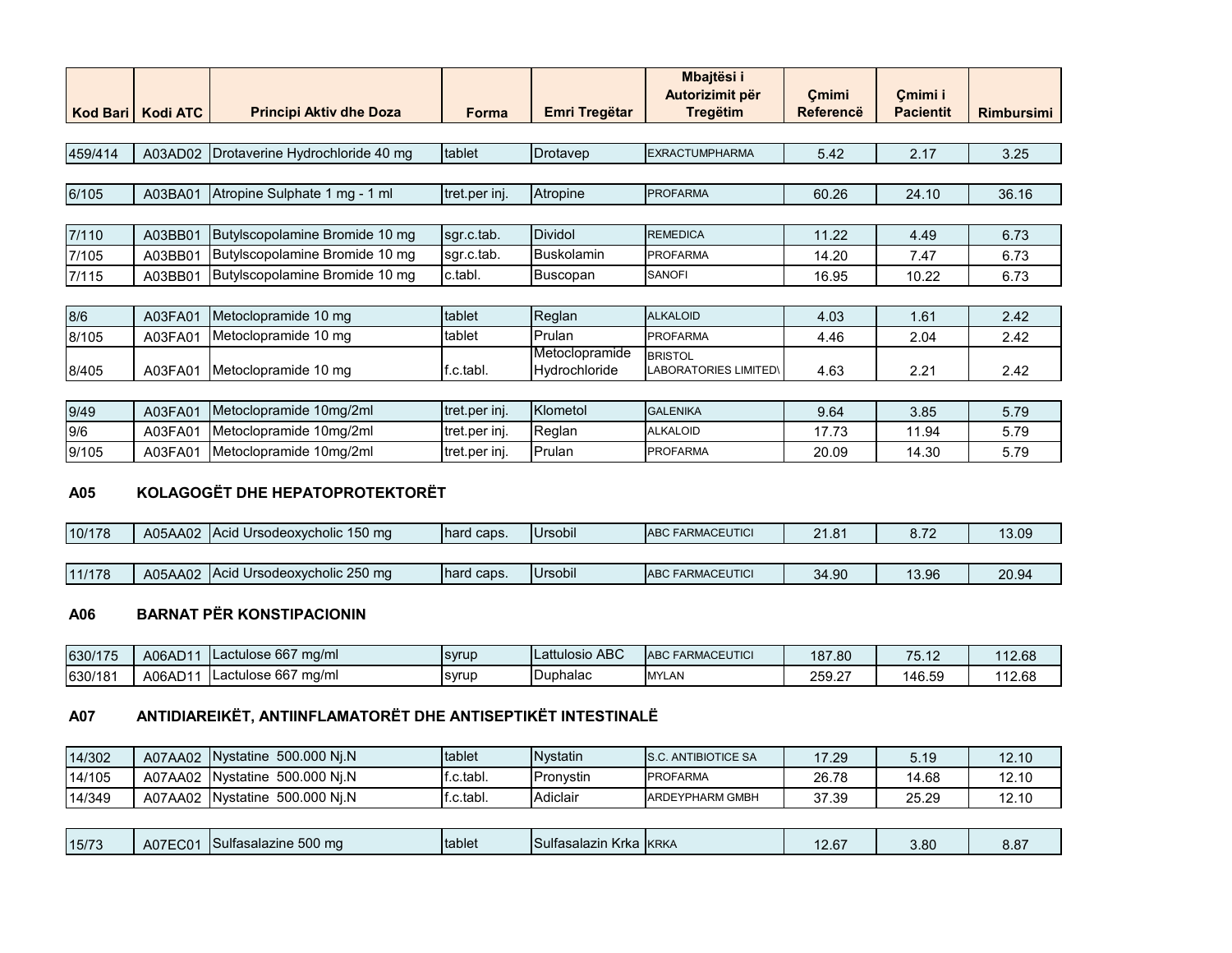|         | Kod Bari   Kodi ATC | <b>Principi Aktiv dhe Doza</b> | Forma                  | Emri Tregëtar   | <b>Mbaitësi i</b><br>Autorizimit për<br>Treaëtim | Cmimi<br>Referencë | Cmimi i<br><b>Pacientit</b> | <b>Rimbursimi</b> |
|---------|---------------------|--------------------------------|------------------------|-----------------|--------------------------------------------------|--------------------|-----------------------------|-------------------|
| 433/341 |                     | A07EC02 Mesalazine 500 mg      | $\mathsf{If}$ .c.tabl. | <b>Mesaflor</b> | <b>IS.F GROUP SRL</b>                            | 23.70              | .                           | 16.59             |

# **A09 DIGJESTIVËT, PËRFSHI ENZIMAT**

| $\Omega$<br>$\sqrt{2}$ |         |         | Multienzymes (L<br>$rA+P'$<br>∖ Pancreatin |        |                         |               |       |                  |               |
|------------------------|---------|---------|--------------------------------------------|--------|-------------------------|---------------|-------|------------------|---------------|
|                        | 421/181 | A09AA02 | 10.000 Ni.N                                | capsul | 10 000<br><b>ICreon</b> | <b>IMYLAN</b> | 12.04 | $\overline{.93}$ | ٬∩ ∩<br>I ບ.ອ |

|         |         | <b>IMultienzymes (L+A+P) Pancreatin</b> |               |                    |              |       |                |                |
|---------|---------|-----------------------------------------|---------------|--------------------|--------------|-------|----------------|----------------|
| 455/181 | A09AA02 | <b>25,000 Ni.N</b>                      | <b>capsul</b> | 125000<br>.Creon : | <b>MYLAN</b> | 31.07 | $\sim$<br>4.66 | $26.4^{\circ}$ |

#### **A10 ANTIDIABETIKËT**

|         |         | Insuline Humane Biosintetike                                          |                          | Insuman Rapid                   |                         |          |       |          |
|---------|---------|-----------------------------------------------------------------------|--------------------------|---------------------------------|-------------------------|----------|-------|----------|
| 19/193  | A10AB01 | Neutrale 100 Nj.N. / ml - 3 ml                                        | pre-filled pen. Solostar |                                 | SANOFI - AVENTIS        | 537.08   | 26.85 | 510.23   |
|         |         |                                                                       |                          |                                 |                         |          |       |          |
|         |         | Insuline Aspart solution 100 Nj.N/ml -                                |                          | Novorapid                       |                         |          |       |          |
| 446/93  | A10AB05 | 3 <sub>ml</sub>                                                       | pre-filled pen. Flexpen  |                                 | <b>NOVO NORDISK</b>     | 899.06   | 44.95 | 854.11   |
|         |         |                                                                       |                          |                                 |                         |          |       |          |
| 489/193 | A10AB06 | Insuline Glulisine 100 N.Ni - 3 ml                                    |                          | pre-filled pen. Apidra Solostar | <b>SANOFI - AVENTIS</b> | 674.34   | 33.72 | 640.62   |
|         |         |                                                                       |                          |                                 |                         |          |       |          |
|         |         | Insuline Humane Biosintetike                                          |                          | Insuman Basal                   |                         |          |       |          |
| 20/193  | A10AC01 | Izofane 100 Nj.N. / ml - 3 ml                                         | pre-filled pen. Solostar |                                 | <b>SANOFI - AVENTIS</b> | 578.06   | 28.91 | 549.15   |
|         |         |                                                                       |                          |                                 |                         |          |       |          |
|         |         | Insuline Humane Biosintetike                                          |                          |                                 |                         |          |       |          |
|         |         | Bifazike Izofane 100 Nj.N/ ml - 3 ml                                  |                          | Insuman Comb                    |                         |          |       |          |
| 27/193  | A10AD01 | 25/75                                                                 | pre-filled pen. 25       |                                 | <b>SANOFI - AVENTIS</b> | 565.64   | 28.29 | 537.35   |
|         |         |                                                                       |                          |                                 |                         |          |       |          |
|         |         | Insuline Aspartan + Protamine<br>Crystallised Ins Aspart 100 NjN/ml - |                          | Novomix 30                      |                         |          |       |          |
| 447/93  | A10AD05 | 3 ml 30/70                                                            | pre-filled pen. Flexpen  |                                 | <b>NOVO NORDISK</b>     | 899.06   | 44.95 | 854.11   |
|         |         |                                                                       |                          |                                 |                         |          |       |          |
|         |         | Insuline Glargine solution 100                                        |                          |                                 |                         |          |       |          |
| 448/193 | A10AE04 | $Nj.N/ml - 3 ml$                                                      |                          | pre-filled pen. Lantus Solostar | <b>SANOFI - AVENTIS</b> | 1,153.10 | 57.66 | 1,095.44 |
|         |         |                                                                       |                          |                                 |                         |          |       |          |
|         |         |                                                                       |                          |                                 |                         |          |       |          |
| 692/193 | A10AE04 | Insulin Glargine 300 Nj.N./ml                                         | pre-filled pen. Toujeo   |                                 | SANOFI - AVENTIS        | 1.684.11 | 84.20 | 1,599.91 |
|         |         |                                                                       |                          |                                 |                         |          |       |          |
|         |         | Insuline Detemir solution 100 Nj.N/                                   |                          |                                 |                         |          |       |          |
| 449/93  | A10AE05 | $\mathsf{Im}$ - 3 ml                                                  |                          | pre-filled pen. Levemir Flexpen | <b>NOVO NORDISK</b>     | 1,334.77 | 66.74 | 1,268.03 |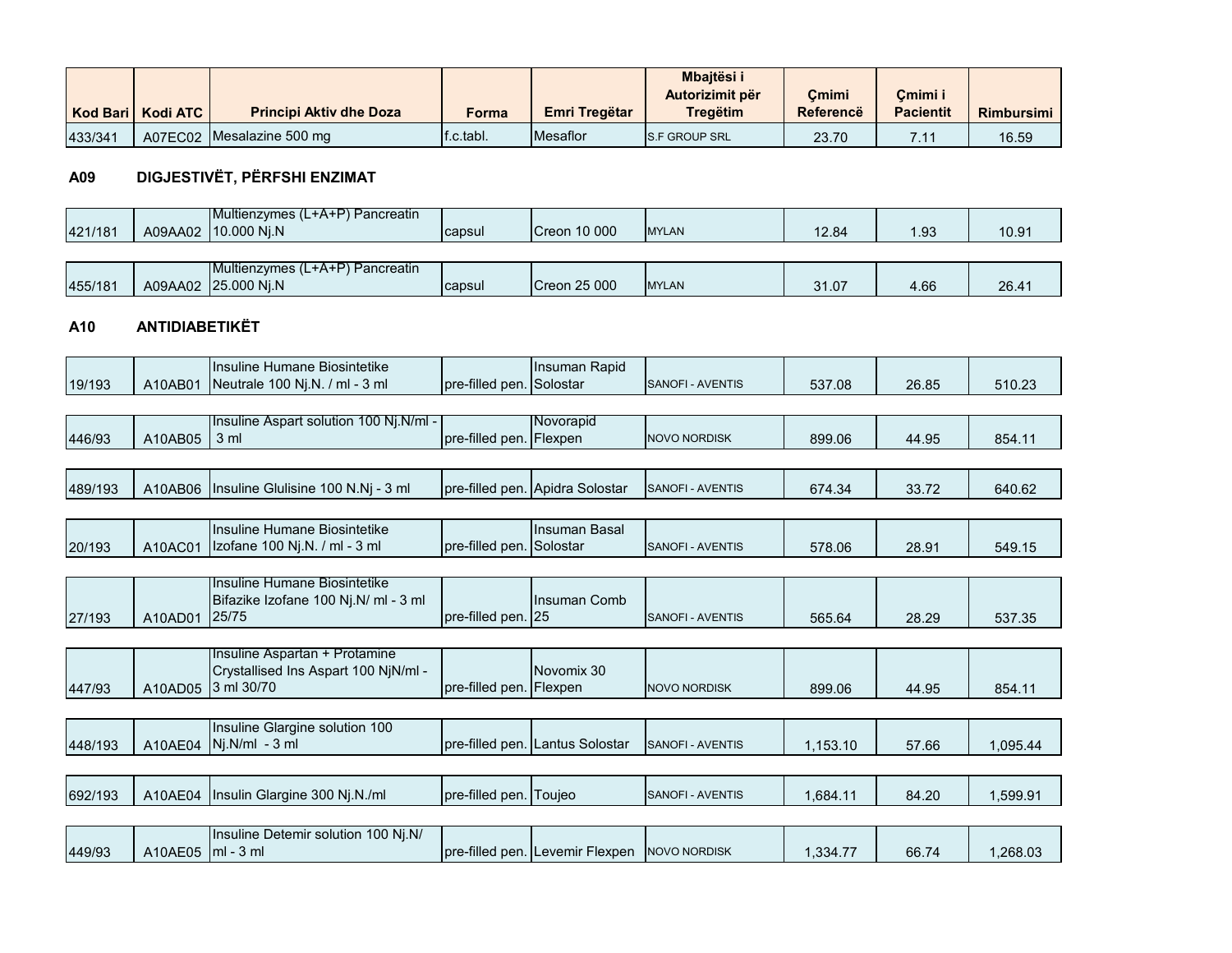| Kod Bari | <b>Kodi ATC</b> | <b>Principi Aktiv dhe Doza</b>                      | Forma                   | <b>Emri Tregëtar</b> | Mbajtësi i<br>Autorizimit për<br><b>Tregëtim</b> | Cmimi<br>Referencë | Cmimi i<br><b>Pacientit</b> | <b>Rimbursimi</b> |
|----------|-----------------|-----------------------------------------------------|-------------------------|----------------------|--------------------------------------------------|--------------------|-----------------------------|-------------------|
|          |                 |                                                     |                         |                      | <b>BRISTOL</b>                                   |                    |                             |                   |
| 28/405   | A10BA02         | Metformin 500 mg                                    | f.c.tabl.               | Metformin BP         | LABORATORIES LIMITED'                            | 2.20               | 0.11                        | 2.09              |
| 28/105   | A10BA02         | Metformin 500 mg                                    | tablet                  | Metformine           | PROFARMA                                         | 3.35               | 1.26                        | 2.09              |
| 28/16    | A10BA02         | Metformin 500 mg                                    | f.c.tabl.               | Siofor 500           | <b>BERLIN - CHEMIE</b>                           | 6.62               | 4.53                        | 2.09              |
| 28/201   | A10BA02         | Metformin 500 mg                                    | f.c.tabl.               | Glucophage           | <b>MERCK SANTE</b>                               | 8.28               | 6.19                        | 2.09              |
|          |                 |                                                     |                         |                      |                                                  |                    |                             |                   |
| 29/405   | A10BA02         | Metformin 850 mg                                    | f.c.tabl.               | <b>Metformin BP</b>  | <b>BRISTOL</b><br><b>LABORATORIES LIMITED</b>    | 2.29               | 0.11                        | 2.18              |
| 29/105   | A10BA02         | Metformin 850 mg                                    | tablet                  | Metformine           | <b>PROFARMA</b>                                  | 2.54               | 0.36                        | 2.18              |
| 29/199   | A10BA02         | Metformin 850 mg                                    | f.c.tabl.               | Metformin            | REPLEK FARM LTD                                  | 3.94               | 1.76                        | 2.18              |
| 29/110   | A10BA02         | Metformin 850 mg                                    | f.c.tabl.               | Glyformin 850        | <b>REMEDICA</b>                                  | 4.45               | 2.27                        | 2.18              |
| 29/16    | A10BA02         | Metformin 850 mg                                    | f.c.tabl.               | Siofor 850           | <b>BERLIN - CHEMIE</b>                           | 7.47               | 5.29                        | 2.18              |
| 29/201   | A10BA02         | Metformin 850 mg                                    | f.c.tabl.               | Glucophage           | <b>MERCK SANTE</b>                               | 9.36               | 7.18                        | 2.18              |
|          |                 |                                                     |                         |                      |                                                  |                    |                             |                   |
| 411/105  | A10BA02         | Metformin 1000 mg                                   | f.c.tabl.               | Metformine           | <b>PROFARMA</b>                                  | 6.70               | 0.34                        | 6.36              |
| 411/426  | A10BA02         | Metformin 1000 mg                                   | f.c.tabl.               | Siofor 1000          | <b>ABORATORI GUIDOTTI</b>                        | 7.45               | 1.09                        | 6.36              |
| 411/199  | A10BA02         | Metformin 1000 mg                                   | f.c.tabl.               | Metformin            | REPLEK FARM LTD                                  | 7.47               | 1.11                        | 6.36              |
| 411/201  | A10BA02         | Metformin 1000 mg                                   | f.c.tabl.               | Glucophage           | <b>MERCK SANTE</b>                               | 13.02              | 6.66                        | 6.36              |
|          |                 |                                                     |                         |                      |                                                  |                    |                             |                   |
| 30/105   | A10BB01         | Glibenclamide 5 mg                                  | tablet                  | Glibenklamid         | <b>PROFARMA</b>                                  | 1.78               | 0.09                        | 1.69              |
| 30/6     | A10BB01         | Glibenclamide 5 mg                                  | tablet                  | Glibedal             | <b>ALKALOID</b>                                  | 2.00               | 0.31                        | 1.69              |
| 30/16    | A10BB01         | Glibenclamide 5 mg                                  | tablet                  | Maninil              | <b>BERLIN - CHEMIE</b>                           | 2.49               | 0.80                        | 1.69              |
| 30/110   | A10BB01         | Glibenclamide 5 mg                                  | tablet                  | Glitisol             | <b>REMEDICA</b>                                  | 2.91               | 1.22                        | 1.69              |
|          |                 |                                                     |                         |                      |                                                  |                    |                             |                   |
| 529/92   | A10BD08         | Vildagliptin+Metformine 50mg +<br>500 <sub>mg</sub> | f.c.tabl.               | <b>Galvus Met</b>    | <b>NOVARTIS</b>                                  | 106.52             | 21.31                       | 85.21             |
|          |                 |                                                     |                         |                      |                                                  |                    |                             |                   |
|          |                 | Vildagliptin+Metformine 50mg +<br>850 <sub>mg</sub> | f.c.tabl.               | <b>Galvus Met</b>    | <b>NOVARTIS</b>                                  |                    |                             |                   |
| 530/92   | A10BD08         |                                                     |                         |                      |                                                  | 83.30              | 16.66                       | 66.64             |
| 616/118  | A10BF01         | Acarbose 50 mg                                      | tablet                  |                      | <b>BAYER</b>                                     | 10.66              | 0.54                        | 10.12             |
|          |                 |                                                     |                         | Glucobay             |                                                  |                    |                             |                   |
| 617/118  | A10BF01         | Acarbose 100 mg                                     | tablet                  | Glucobay             | <b>BAYER</b>                                     | 15.34              | 0.76                        | 14.58             |
|          |                 |                                                     |                         |                      |                                                  |                    |                             |                   |
| 745/93   | A10BX07         | LIRAGLUTIDE 6 mg/ml                                 | pre-filled pen.         | Victoza              | <b>NOVO NORDISK</b>                              | 6,505.45           | 3,252.73                    | 3,252.72          |
|          |                 |                                                     |                         |                      |                                                  |                    |                             |                   |
| 623/193  | A10BX10         | Lixisenatide 20mcg/0.2ml                            | pre-filled pen. Lyxumia |                      | SANOFI - AVENTIS                                 | 4,761.51           | 2,380.76                    | 2,380.75          |
|          |                 |                                                     |                         |                      |                                                  |                    |                             |                   |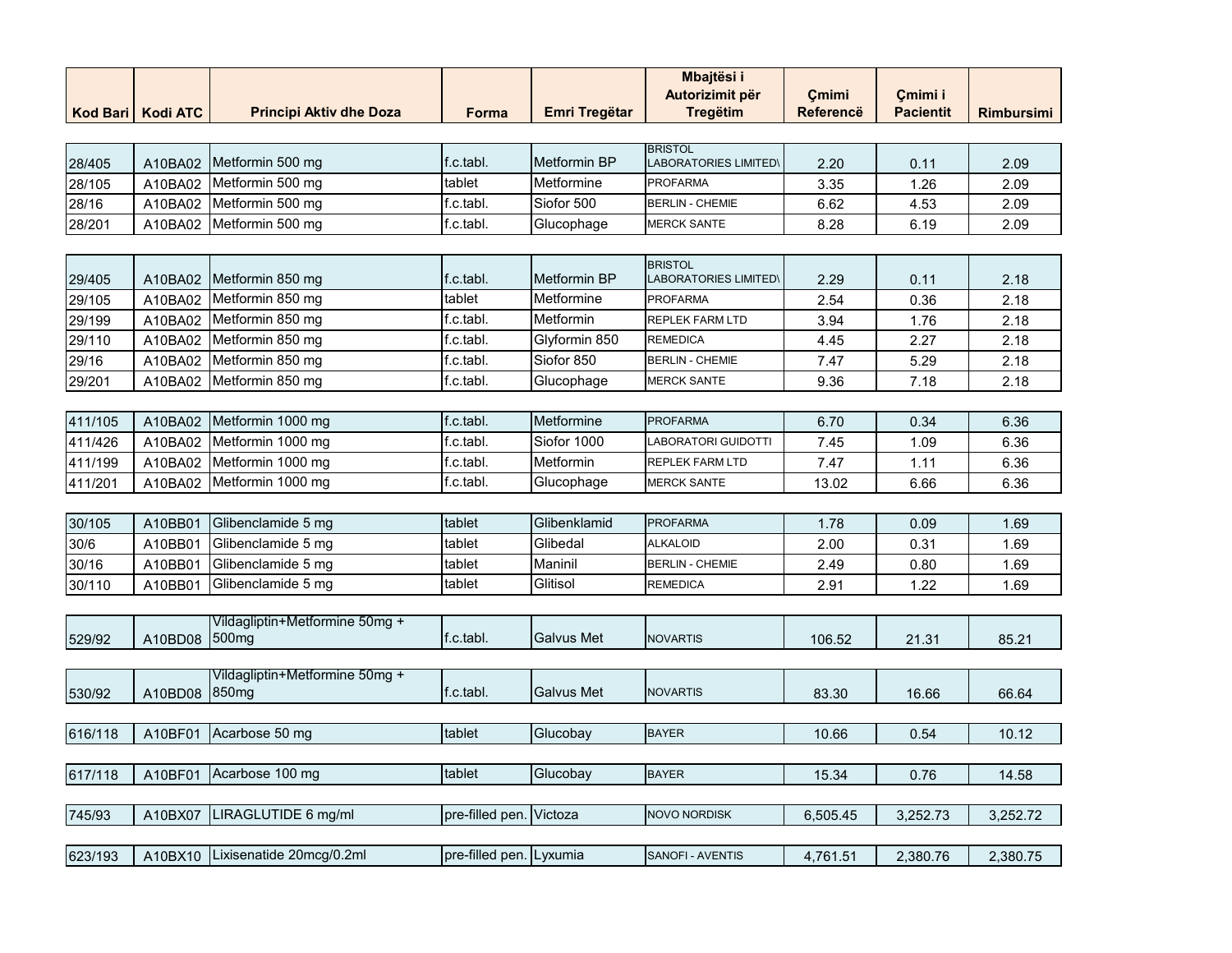|  |                     |                                |       |               | <b>Mbaitësi</b> i |           |                  |                   |
|--|---------------------|--------------------------------|-------|---------------|-------------------|-----------|------------------|-------------------|
|  |                     |                                |       |               | Autorizimit për   | Cmimi     | Cmimi i          |                   |
|  | Kod Bari   Kodi ATC | <b>Principi Aktiv dhe Doza</b> | Forma | Emri Tregëtar | <b>Tregëtim</b>   | Referencë | <b>Pacientit</b> | <b>Rimbursimi</b> |

#### **A11 VITAMINAT**

| 422/105 | A11CB01 | Vitamina A + Vitamina D<br>(10000/10000 Nj.N)/ 1ml | pika nga goja Advit      |                             | <b>PROFARMA</b>           | 200.88 | 80.35  | 120.53 |
|---------|---------|----------------------------------------------------|--------------------------|-----------------------------|---------------------------|--------|--------|--------|
|         |         |                                                    |                          |                             |                           |        |        |        |
| 423/48  | A11CC05 | Cholecalciferol 14400 NjN/ml                       | pika nga goja Oleovit D3 |                             | <b>FRESENIUS KABI</b>     | 357.33 | 142.93 | 214.40 |
|         |         |                                                    |                          |                             |                           |        |        |        |
| 550/234 | A11CC05 | Cholecalciferol 200000 NiN - 1 ml                  | tret.per inj.            | Vitamine D3<br><b>B.O.N</b> | <b>BOUCHARA RECORDATI</b> | 222.70 | 89.08  | 133.62 |
|         |         |                                                    |                          |                             |                           |        |        |        |
| 39/105  | A11DA01 | Thiamine 50 mg/ml                                  | tret.per inj.            | <b>Vitamine B1</b>          | <b>PROFARMA</b>           | 66.96  | 26.78  | 40.18  |
|         |         |                                                    |                          |                             |                           |        |        |        |
| 40/105  | A11GA01 | Acid Ascorbic 100 mg/ 2 ml                         | tret.per inj.            | Vitamine C                  | <b>PROFARMA</b>           | 66.96  | 26.78  | 40.18  |
|         |         |                                                    |                          |                             |                           |        |        |        |
| 41/105  | A11HA01 | Nicotinamide 200 mg                                | tablet                   | Nikotinamid                 | <b>PROFARMA</b>           | 10.27  | 4.11   | 6.16   |
|         |         |                                                    |                          |                             |                           |        |        |        |
| 42/105  | A11HA02 | Pyridoxine 100 mg/ 2 ml                            | tret.per inj.            | Vitamine B6                 | <b>PROFARMA</b>           | 66.96  | 26.78  | 40.18  |
| A12     |         | SHTESA TË KRIPRAVE MINERALE                        |                          |                             |                           |        |        |        |
| 412/148 | A12BA51 | Potasium Chloride combinations                     | pak.                     | Pottasion *                 | <b>MIBA</b>               | 58.64  | 0.00   | 58.64  |

#### **A16 BARNA TË TJERA TË APARATIT GASTRO-INTESTINAL DHE METABOLIZMIT**

| 379/168 | .16AA | Urea 500g<br><b>Phenil Keton</b> | lpak. | <b>IPKU</b><br>$\sim$ | <b>MILUPA</b> | 3.681.7 | $\sim$<br>∪.∪∖ | 3.681.7 |
|---------|-------|----------------------------------|-------|-----------------------|---------------|---------|----------------|---------|
|---------|-------|----------------------------------|-------|-----------------------|---------------|---------|----------------|---------|

#### **B GJAKU DHE ORGANET E HEMOPOJEZËS**

**B01 ANTIKOAGULANTËT**

| 464/405 | B01AA03 Warfarine Sodium 1 mg | tablet | Warfarin 1mg | <b>BRISTOL</b><br><b>LABORATORIES LIMITED\I</b> | 12.47 | .87   | 10.60 |
|---------|-------------------------------|--------|--------------|-------------------------------------------------|-------|-------|-------|
| 464/294 | B01AA03 Warfarine Sodium 1 mg | tablet | Warfarin     | <b>CRESCENT PHARMA</b><br>LIMITED               | 20.7  | 10.17 | 10.60 |

| 534/405 | 11AA03<br>B0 <sup>4</sup> | <b>IWa</b><br>ırfarine Sodium 3 mq | Itablet | Warfarin 3 mg | <b>BRISTOL</b><br><b>IMITED</b><br>----<br>II ABO<br>. ORIES '<br>$H_{H}$ | 12.94 | uд<br> | 1.00 <sub>1</sub> |
|---------|---------------------------|------------------------------------|---------|---------------|---------------------------------------------------------------------------|-------|--------|-------------------|
|---------|---------------------------|------------------------------------|---------|---------------|---------------------------------------------------------------------------|-------|--------|-------------------|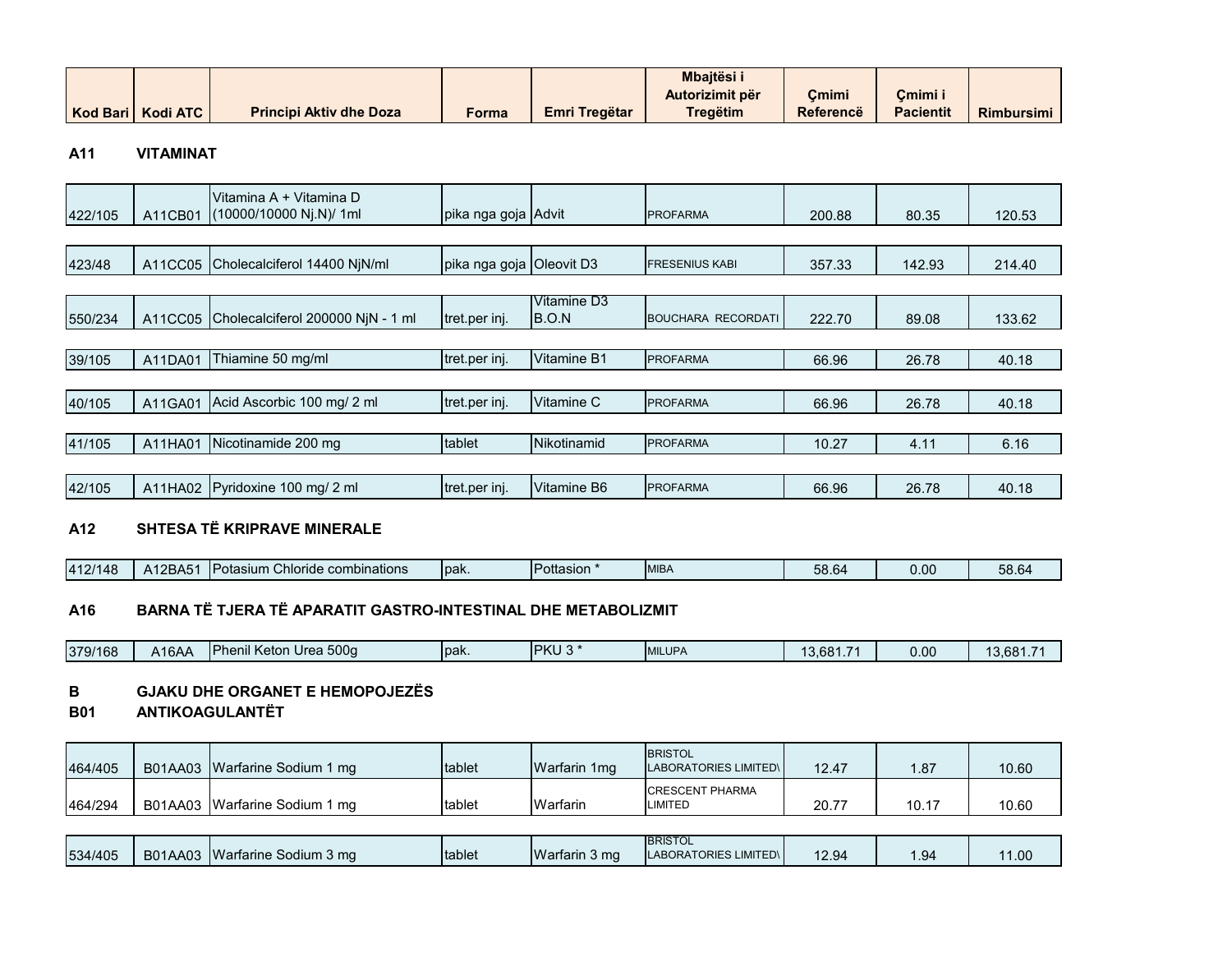|                 |                 |                                    |            |                      | Mbajtësi i<br>Autorizimit për             | Cmimi            | Çmimi i          |                   |
|-----------------|-----------------|------------------------------------|------------|----------------------|-------------------------------------------|------------------|------------------|-------------------|
| <b>Kod Bari</b> | <b>Kodi ATC</b> | <b>Principi Aktiv dhe Doza</b>     | Forma      | <b>Emri Tregëtar</b> | <b>Tregëtim</b>                           | <b>Referencë</b> | <b>Pacientit</b> | <b>Rimbursimi</b> |
|                 |                 | Warfarine Sodium 3 mg              |            | Warfarin             | <b>CRESCENT PHARMA</b>                    |                  |                  |                   |
| 534/294         | B01AA03         |                                    | tablet     |                      | LIMITED                                   | 21.67            | 10.67            | 11.00             |
|                 |                 |                                    |            |                      | <b>BRISTOL</b>                            |                  |                  |                   |
| 535/405         | B01AA03         | Warfarine Sodium 5 mg              | tablet     | Warfarin             | <b>LABORATORIES LIMITED\</b>              | 16.20            | 2.43             | 13.77             |
| 535/294         | B01AA03         | Warfarine Sodium 5 mg              | tablet     | Warfarin             | <b>CRESCENT PHARMA</b><br><b>LIMITED</b>  | 22.55            | 8.78             | 13.77             |
|                 |                 |                                    |            |                      |                                           |                  |                  |                   |
| 43/199          | B01AA07         | Acenocoumarol 4 mg                 | tablet     | Acenokumarol         | <b>REPLEK FARM LTD</b>                    | 6.15             | 0.93             | 5.22              |
|                 |                 |                                    |            |                      |                                           |                  |                  |                   |
|                 |                 |                                    | pre-filled |                      |                                           |                  |                  |                   |
| 553/193         | <b>B01AB05</b>  | Enoxaparin Sodium 40mg-0.4ml       | syringe    | Clexane              | SANOFI - AVENTIS                          | 409.01           | 61.35            | 347.66            |
|                 |                 |                                    | pre-filled |                      |                                           |                  |                  |                   |
| 554/193         | <b>B01AB05</b>  | Enoxaparin Sodium 60mg-0.6ml       | syringe    | Clexane              | SANOFI - AVENTIS                          | 537.18           | 80.57            | 456.61            |
|                 |                 |                                    |            |                      |                                           |                  |                  |                   |
| 410/438         | <b>B01AC04</b>  | Clopidogrel 75 mg                  | f.c.tabl.  | <b>CLOPI-DENK75</b>  | <b>DENK PHARMA GmbH &amp;</b><br>Co.KG    | 18.11            | 2.72             | 15.39             |
|                 |                 |                                    |            |                      | <b>BILIM ILAC SANAYII</b>                 |                  |                  |                   |
| 410/216         | <b>B01AC04</b>  | Clopidogrel 75 mg                  | f.c.tabl.  | <b>Diloxol</b>       | <b>TICARED</b>                            | 18.85            | 3.46             | 15.39             |
| 410/105         | <b>B01AC04</b>  | Clopidogrel 75 mg                  | f.c.tabl.  | Clopidolut           | <b>PROFARMA</b>                           | 20.01            | 4.62             | 15.39             |
| 410/55          | <b>B01AC04</b>  | Clopidogrel 75 mg                  | f.c.tabl.  | Clopidix             | HEMOFARM AD                               | 20.29            | 4.90             | 15.39             |
| 410/73          | <b>B01AC04</b>  | Clopidogrel 75 mg                  | f.c.tabl.  | Zyllt                | <b>KRKA</b>                               | 20.84            | 5.45             | 15.39             |
| 410/199         | <b>B01AC04</b>  | Clopidogrel 75 mg                  | f.c.tabl.  | Klopidogrel Aktiv    | <b>REPLEK FARM LTD</b>                    | 25.35            | 9.96             | 15.39             |
| 410/297         | <b>B01AC04</b>  | Clopidogrel 75 mg                  | f.c.tabl.  | Grepid               | PHARMATHEN                                | 25.87            | 10.48            | 15.39             |
| 410/6           | <b>B01AC04</b>  | Clopidogrel 75 mg                  | f.c.tabl.  | Agrel                | <b>ALKALOID</b>                           | 30.53            | 15.14            | 15.39             |
| 410/306         | <b>B01AC04</b>  | Clopidogrel 75 mg                  | f.c.tabl.  | Dasogrel-S           | S.J.A PHARMA LTD                          | 32.16            | 16.77            | 15.39             |
| 410/307         | <b>B01AC04</b>  | Clopidogrel 75 mg                  | f.c.tabl.  | Vatoud               | <b>ALVOGEN IPCO</b>                       | 40.83            | 25.44            | 15.39             |
| 410/193         | <b>B01AC04</b>  | Clopidogrel 75 mg                  | f.c.tabl.  | Plavix               | SANOFI - AVENTIS                          | 51.02            | 35.63            | 15.39             |
|                 |                 |                                    |            |                      |                                           |                  |                  |                   |
|                 |                 |                                    |            | Ticlopidina          | <b>PENTAFARMA</b><br>SOCIEDADE TECNICO-   |                  |                  |                   |
| 465/363         | <b>B01AC05</b>  | Ticlopidine Hydrochloride 250 mg   | f.c.tabl.  | Trombopat *          | <b>MEDICINAL</b>                          | 18.16            | 2.72             | 15.44             |
|                 |                 |                                    |            |                      |                                           |                  |                  |                   |
| 555/105         | <b>B01AC06</b>  | Acid Acetylsalicylic 100mg         | f.c.tabl.  | Kardiospir           | <b>PROFARMA</b>                           | 4.02             | 0.61             | 3.41              |
|                 |                 |                                    |            |                      | LABORATORIO                               |                  |                  |                   |
| 555/344         | <b>B01AC06</b>  | Acid Acetylsalicylic 100mg         | tablet     | <b>ASP</b>           | MEDINFAR-PRODUCTOS<br>FARMAVEUTICOS, S.A. | 4.41             | 1.00             | 3.41              |
| 555/302         | <b>B01AC06</b>  | Acid Acetylsalicylic 100mg         | tablet     | Rompirin E           | S.C. ANTIBIOTICE SA                       | 4.43             | 1.02             | 3.41              |
| 555/304         |                 | B01AC06 Acid Acetylsalicylic 100mg | tablet     | Cardiopirin          | PHARMASWISS D.O.O                         | 4.43             | 1.02             | 3.41              |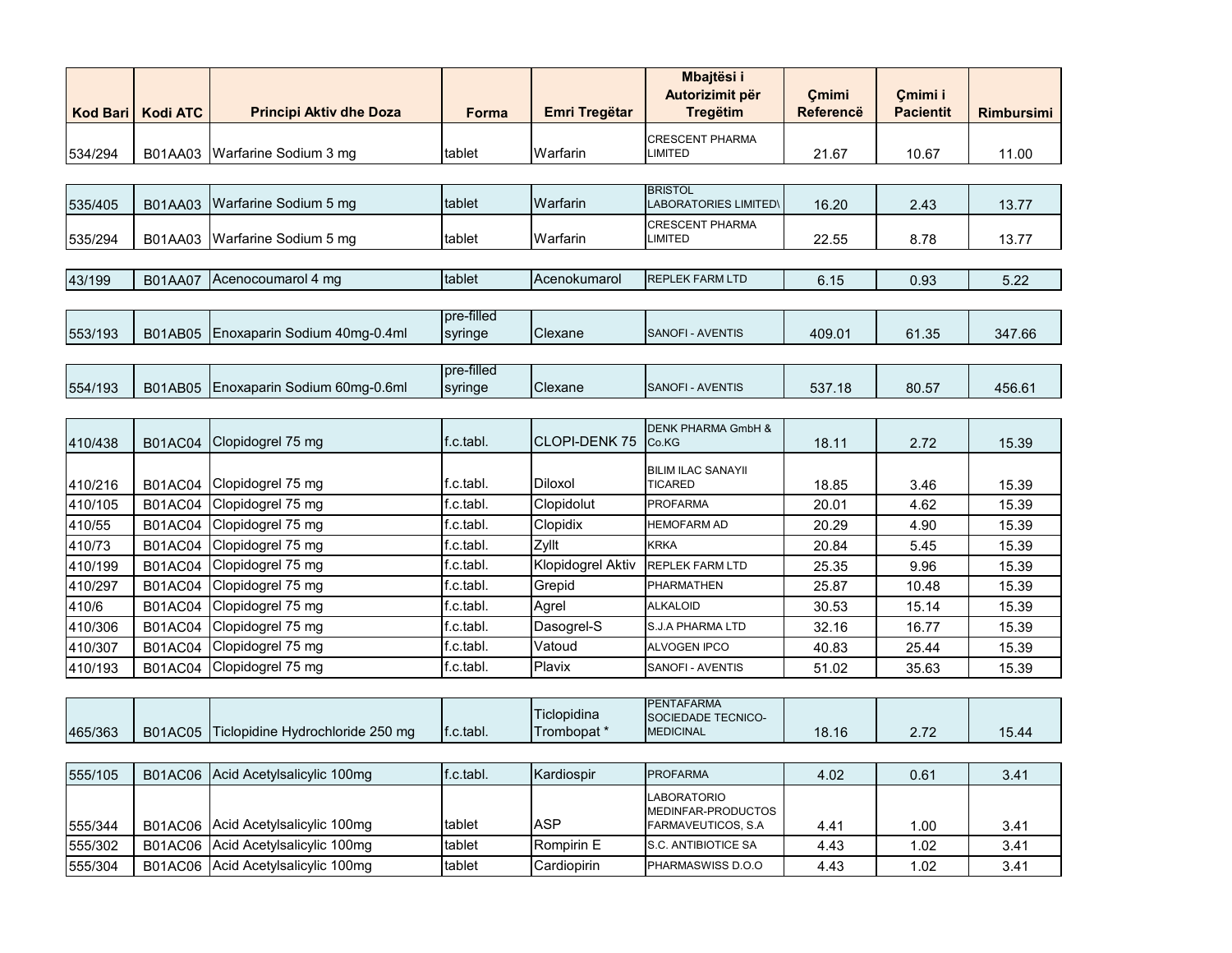|                 |                     |                                                       |                       |                   | Mbajtësi i                         |                           |                             |                   |
|-----------------|---------------------|-------------------------------------------------------|-----------------------|-------------------|------------------------------------|---------------------------|-----------------------------|-------------------|
| <b>Kod Bari</b> | <b>Kodi ATC</b>     | <b>Principi Aktiv dhe Doza</b>                        | <b>Forma</b>          | Emri Tregëtar     | Autorizimit për<br><b>Tregëtim</b> | Cmimi<br><b>Referencë</b> | Cmimi i<br><b>Pacientit</b> | <b>Rimbursimi</b> |
| 555/228         | <b>B01AC06</b>      | Acid Acetylsalicylic 100mg                            | tablet                | Salospir          | UNI PHARMA K.T.Ph.L                | 5.73                      | 2.32                        | 3.41              |
| 555/118         | <b>B01AC06</b>      | Acid Acetylsalicylic 100mg                            | tablet                | Aspirin Protect   | <b>BAYER</b>                       | 7.20                      | 3.79                        | 3.41              |
|                 |                     |                                                       |                       |                   |                                    |                           |                             |                   |
| 675/399         | <b>B01AC23</b>      | Cilostazol 100 mg                                     | tablet                | <b>Dilvas</b>     | LABORMED PHARMA                    | 33.26                     | 4.99                        | 28.27             |
|                 |                     |                                                       |                       |                   |                                    |                           |                             |                   |
| 693/118         | <b>B01AF01</b>      | Rivaroxaban 10 mg                                     | f.c.tabl.             | Xarelto           | <b>BAYER</b>                       | 294.30                    | 44.14                       | 250.16            |
|                 |                     |                                                       |                       |                   |                                    |                           |                             |                   |
| 694/118         | <b>B01AF01</b>      | Rivaroxaban 15 mg                                     | f.c.tabl.             | Xarelto           | <b>BAYER</b>                       | 278.40                    | 41.76                       | 236.64            |
|                 |                     |                                                       |                       |                   |                                    |                           |                             |                   |
| 695/118         | <b>B01AF01</b>      | Rivaroxaban 20 mg                                     | f.c.tabl.             | Xarelto           | <b>BAYER</b>                       | 278.40                    | 41.76                       | 236.64            |
|                 |                     |                                                       |                       |                   |                                    |                           |                             |                   |
| 729/20          | B01AF02             | APIXABAN 2.5 mg                                       | f.c.tabl.             | Eliquis           | <b>BRISTOL MYERS SQUIB</b>         | 122.17                    | 18.33                       | 103.84            |
|                 |                     |                                                       |                       |                   |                                    |                           |                             |                   |
| 730/20          | B01AF02             | APIXABAN 5 mg                                         | f.c.tabl.             | Eliquis           | <b>BRISTOL MYERS SQUIB</b>         | 139.48                    | 27.90                       | 111.58            |
|                 |                     |                                                       |                       |                   |                                    |                           |                             |                   |
| <b>B03</b>      | <b>ANTIANEMIKËT</b> |                                                       |                       |                   |                                    |                           |                             |                   |
|                 |                     |                                                       |                       |                   |                                    |                           |                             |                   |
| 391/6           | B03AA02             | Ferrous Fumarate eq. to 115mg Iron                    | hard cap.             | Heferol           | <b>ALKALOID</b>                    | 7.98                      | 0.40                        | 7.58              |
|                 |                     |                                                       |                       |                   |                                    |                           |                             |                   |
| 556/224         | <b>B03AA07</b>      | Ferrous Sulphate eq. to 80 mg Iron                    | tablet                | Tardyferon        | PIERRE FABRE                       | 10.30                     | 0.52                        | 9.78              |
|                 |                     |                                                       |                       |                   |                                    |                           |                             |                   |
| 647/228         | B03AB05             | Iron (III) 50 mg/ml                                   | pika nga goja Hemafer |                   | UNI PHARMA K.T.Ph.L                | 250.95                    | 12.54                       | 238.41            |
|                 |                     | Iron(III) Hydroxide Dextran Complex                   |                       |                   |                                    |                           |                             |                   |
| 624/79          | B03AC               | 100mg/2ml                                             | tret.per inj.         | <b>Ferrum LEK</b> | LEK                                | 355.07                    | 17.75                       | 337.32            |
|                 |                     |                                                       |                       |                   |                                    |                           |                             |                   |
|                 |                     | Iron(III) Hydroxide Sucrose Complex                   |                       |                   |                                    |                           |                             |                   |
| 713/107         | B03AC               | 100mg/5ml                                             | tret.per inj.         | Ferrovin          | <b>RAFARM</b>                      | 503.02                    | 25.16                       | 477.86            |
|                 |                     |                                                       |                       |                   |                                    |                           |                             |                   |
| 536/178         | <b>B03AC07</b>      | Ferric Sodium Gluconate Complex<br>62,5mg/8ml - 240ml | syrup                 | Ferritin OTI      | <b>ABC FARMACEUTICI</b>            | 491.94                    | 24.60                       | 467.34            |
|                 |                     |                                                       |                       |                   |                                    |                           |                             |                   |
| 50/105          | B03BA02             | Cyanocobalamin 100 mcg/ml                             | tret.per inj.         | Vitamine B12      | <b>PROFARMA</b>                    | 66.96                     | 3.35                        | 63.61             |
|                 |                     |                                                       |                       |                   |                                    |                           |                             |                   |
| 51/105          | B03BA02             | Cyanocobalamin 500 mcg/ml                             | tret.per inj.         | Vitamine B12      | <b>PROFARMA</b>                    | 66.96                     | 3.35                        | 63.61             |
|                 |                     |                                                       |                       |                   |                                    |                           |                             |                   |
| 53/199          | B03BB01             | Acid Folic 5 mg                                       | tablet                | Folic Acid        | <b>REPLEK FARM LTD</b>             | 3.16                      | 0.16                        | 3.00              |
|                 |                     |                                                       |                       |                   |                                    |                           |                             |                   |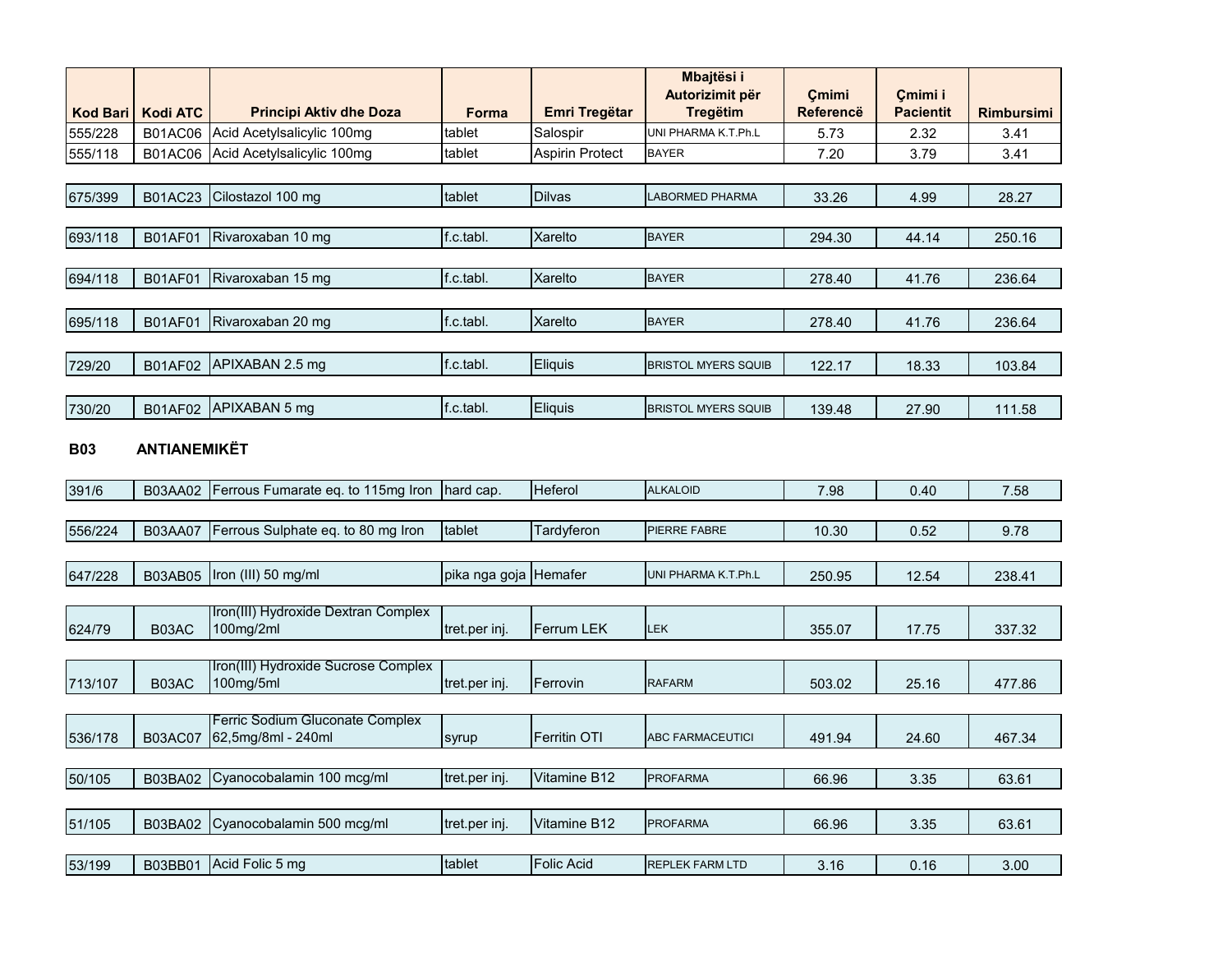|        | Kod Bari   Kodi ATC | <b>Principi Aktiv dhe Doza</b> | Forma  | Emri Tregëtar | <b>Mbaitësi i</b><br>Autorizimit për<br><b>Tregëtim</b> | Cmimi<br>Referencë | Cmimi i<br><b>Pacientit</b> | <b>Rimbursimi</b> |
|--------|---------------------|--------------------------------|--------|---------------|---------------------------------------------------------|--------------------|-----------------------------|-------------------|
| 53/105 | B03BB01             | Acid Folic 5 mg                | tablet | Acid Folik    | <b>PROFARMA</b>                                         | 5.02               | 2.02                        | 3.00              |
| 53/1   | B03BB01             | Acid Folic 5 mg                | tablet | Filicine      | <b>ADELCO</b>                                           | 6.43               | 3.43                        | 3.00              |
| 53/290 | B03BB01             | Acid Folic 5 mg                | tablet | Folicil       | <b>LABORATORIOS BIAL</b>                                | 8.53               | 5.53                        | 3.00              |

### **B05 ZËVENDËSUESIT E PLAZMËS DHE PERFUZIONET**

| 56/105 | <b>B05XA05</b> | Magnesium Sulphate 2.5g/10ml | <b>Itret.per ini.</b> | <b>Sulfat Magnezi</b> | <b>IPROFARMA</b>  | 58.92 | 17.67 | 41.25 |
|--------|----------------|------------------------------|-----------------------|-----------------------|-------------------|-------|-------|-------|
|        |                |                              |                       | <b>IMagnesio</b>      |                   |       |       |       |
| 56/347 | B05XA05        | Magnesium Sulphate 2.5g/10ml | Itret.per ini.        | Solfato MONICO        | <b>MONICO SPA</b> | 59.84 | 18.59 | 41.25 |

# **C SISTEMI KARDIOVASKULAR**

#### **C01 BARNAT NË TERAPINË KARDIAKE**

| 57/105  | C01AA05 | Digoxin 0.25 mg              | tablet                   | <b>Digoksine</b>       | <b>PROFARMA</b>        | 30.80 | 6.16  | 24.64 |
|---------|---------|------------------------------|--------------------------|------------------------|------------------------|-------|-------|-------|
|         |         |                              |                          |                        |                        |       |       |       |
| 59/105  | C01BC03 | Propafenone 150 mg           | f.c.tabl.                | Aritmine P             | <b>PROFARMA</b>        | 7.59  | 1.52  | 6.07  |
| 59/55   | C01BC03 | Propafenone 150 mg           | f.c.tabl.                | Propafen               | <b>HEMOFARM AD</b>     | 7.81  | 1.74  | 6.07  |
| 59/6    | C01BC03 | Propafenone 150 mg           | f.c.tabl.                | Propafenon<br>Alkaloid | <b>ALKALOID</b>        | 8.40  | 2.33  | 6.07  |
| 59/181  | C01BC03 | Propafenone 150 mg           | f.c.tabl.                | Rytmonorm              | <b>MYLAN</b>           | 13.77 | 7.70  | 6.07  |
|         |         |                              |                          |                        |                        |       |       |       |
| 434/105 | C01BC03 | Propafenone 300 mg           | f.c.tabl.                | Aritmine P             | <b>PROFARMA</b>        | 15.63 | 3.13  | 12.50 |
| 434/55  | C01BC03 | Propafenone 300 mg           | f.c.tabl.                | Propafen               | <b>HEMOFARM AD</b>     | 15.95 | 3.45  | 12.50 |
| 434/181 | C01BC03 | Propafenone 300 mg           | f.c.tabl.                | Rytmonorm              | <b>MYLAN</b>           | 27.92 | 15.42 | 12.50 |
|         |         |                              |                          |                        |                        |       |       |       |
| 60/105  | C01BD01 | Amiodarone 200 mg            | tablet                   | Amiodaron              | <b>PROFARMA</b>        | 9.37  | 1.87  | 7.50  |
| 60/193  | C01BD01 | Amiodarone 200 mg            | scored tab.              | Cordarone              | SANOFI - AVENTIS       | 12.41 | 4.91  | 7.50  |
|         |         |                              |                          |                        |                        |       |       |       |
| 613/376 | C01DA02 | Glyceryl Trinitrate 0.5 mg   | tablet subling. Nitrocor |                        | <b>DUCHE PHARMEOOD</b> | 11.92 | 2.38  | 9.54  |
|         |         |                              |                          |                        |                        |       |       |       |
| 62/105  | C01DA08 | Isosorbite Dinitrate 10 mg   | tablet                   | Nitrosorbit            | <b>PROFARMA</b>        | 3.31  | 0.66  | 2.65  |
| 62/110  | C01DA08 | Isosorbite Dinitrate 10 mg   | tablet                   | <b>Isorem</b>          | <b>REMEDICA</b>        | 3.32  | 0.67  | 2.65  |
|         |         |                              |                          |                        |                        |       |       |       |
| 407/105 | C01DA14 | Isosorbite Mononitrate 40 mg | tablet                   | Monopan                | <b>PROFARMA</b>        | 6.70  | 1.34  | 5.36  |
| 407/166 | C01DA14 | Isosorbite Mononitrate 40 mg | tablet                   | <b>ISMN STADA</b>      | <b>STADAPHARM</b>      | 7.15  | 1.79  | 5.36  |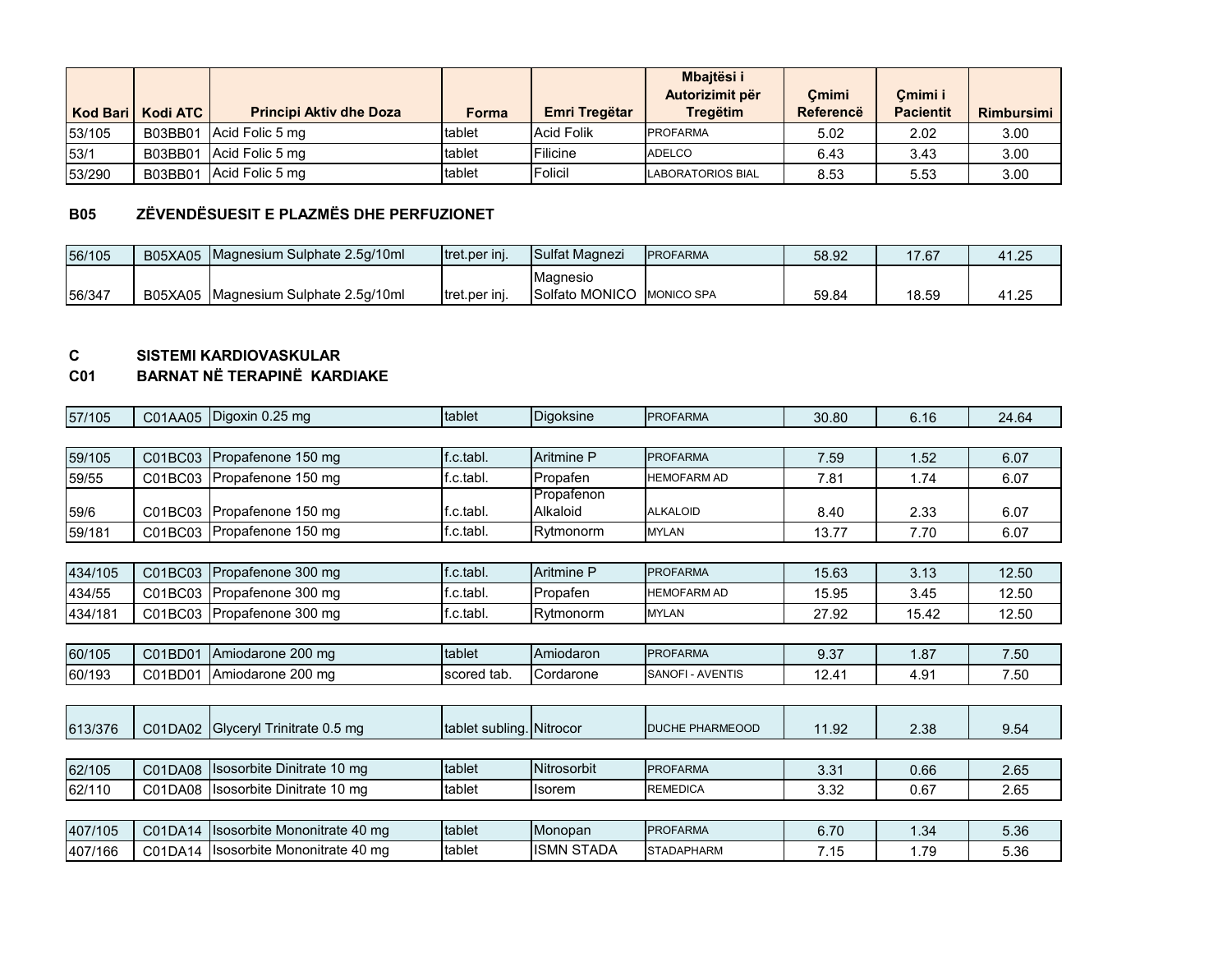|                 |                 |                                |           |                      | Mbajtësi i<br>Autorizimit për                                       | Cmimi            | Çmimi i          |                   |
|-----------------|-----------------|--------------------------------|-----------|----------------------|---------------------------------------------------------------------|------------------|------------------|-------------------|
| <b>Kod Bari</b> | <b>Kodi ATC</b> | <b>Principi Aktiv dhe Doza</b> | Forma     | <b>Emri Tregëtar</b> | <b>Tregëtim</b>                                                     | <b>Referencë</b> | <b>Pacientit</b> | <b>Rimbursimi</b> |
| 407/362         | C01DA14         | Isosorbite Mononitrate 40 mg   | tablet    | Monocinque           | <b>ISTITUTO</b><br>LUSOFARMACO DITALIA                              | 15.40            | 10.04            | 5.36              |
|                 |                 |                                |           |                      |                                                                     |                  |                  |                   |
| 435/166         | C01DA14         | Isosorbite Mononitrate 20 mg   | tablet    | <b>ISMN Stada</b>    | <b>STADAPHARM</b>                                                   | 5.38             | 1.07             | 4.31              |
|                 |                 |                                |           |                      |                                                                     |                  |                  |                   |
| 560/432         | C01EB15         | Trimetazidine 35mg             | prig.tab. | <b>Trimetacor Mr</b> | <b>ALVOGEN PHARMA</b><br><b>MACEDONIA DOOEL</b><br><b>GEVGELIJA</b> | 8.73             | 1.74             | 6.99              |
|                 |                 |                                |           |                      | <b>LES LABORATOIRES</b>                                             |                  |                  |                   |
| 560/409         | C01EB15         | Trimetazidine 35mg             | prlg.tab. | Vastarel             | <b>SERVIER</b>                                                      | 15.37            | 8.38             | 6.99              |
|                 |                 |                                |           |                      |                                                                     |                  |                  |                   |
| 724/409         | C01EB17         | <b>IVABRADINE 5 mg</b>         | f.c.tabl. | <b>PROCORALAN</b>    | <b>LES LABORATOIRES</b><br><b>SERVIER</b>                           | 52.97            | 10.60            | 42.37             |
|                 |                 |                                |           |                      |                                                                     |                  |                  |                   |
| 725/409         | C01EB17         | IVABRADINE 7.5 mg              | f.c.tabl. | Procorolan           | <b>LES LABORATOIRES</b><br><b>SERVIER</b>                           | 52.97            | 10.60            | 42.37             |
|                 |                 |                                |           |                      |                                                                     |                  |                  |                   |
|                 |                 |                                |           |                      | <b>MENARINI</b><br><b>INTERNATIONAL</b>                             |                  |                  |                   |
| 558/398         | C01EB18         | Ranolazine 375 mg              | prig.tab. | Ranexa               | <b>OPERATIONS</b>                                                   | 113.25           | 56.62            | 56.63             |
|                 |                 |                                |           |                      |                                                                     |                  |                  |                   |
|                 |                 |                                |           |                      | <b>MENARINI</b><br><b>INTERNATIONAL</b>                             |                  |                  |                   |
| 559/398         |                 | C01EB18 Ranolazine 500 mg      | prlg.tab. | Ranexa               | <b>OPERATIONS</b>                                                   | 113.25           | 56.62            | 56.63             |
|                 |                 |                                |           |                      |                                                                     |                  |                  |                   |
|                 |                 |                                |           |                      | <b>MENARINI</b><br><b>INTERNATIONAL</b>                             |                  |                  |                   |
| 683/398         | C01EB18         | Ranolazine 750 mg              | prlg.tab. | Ranexa               | <b>OPERATIONS</b>                                                   | 113.25           | 56.62            | 56.63             |
|                 |                 |                                |           |                      |                                                                     |                  |                  |                   |
| 733/337         | C01EB22         | MELDONIUM 250 mg               | hard cap. | Vazonat              | <b>JSC OLAINFARM</b>                                                | 16.38            | 3.28             | 13.10             |
| 733/314         | C01EB22         | MELDONIUM 250 mg               | caps.     | Mildronate           | <b>JSC GRINDEKS</b>                                                 | 20.47            | 7.37             | 13.10             |
|                 |                 |                                |           |                      |                                                                     |                  |                  |                   |
| 734/337         | C01EB22         | MELDONIUM 500 mg               | hard cap. | Vazonat              | <b>JSC OLAINFARM</b>                                                | 25.64            | 5.13             | 20.51             |
| 734/314         | C01EB22         | MELDONIUM 500 mg               | caps.     | Mildronate           | <b>JSC GRINDEKS</b>                                                 | 32.06            | 11.55            | 20.51             |

#### **C02 ANTIHIPERTENSIVËT**

| 63/110 | C02AB01 | Methyldopa 250 mg | <b>Itablet</b> | 250<br><b>Methyldopa</b><br>ZUU | <b>REMEDICA</b> | $\mathbf{v} \cdot \mathbf{v}$ | 2 טג<br>ت.ب | 4E<br>ں ، ، |
|--------|---------|-------------------|----------------|---------------------------------|-----------------|-------------------------------|-------------|-------------|
| 63/105 | C02AB01 | Methyldopa 250 mg | tablet         | Metil Dopa                      | <b>PROFARMA</b> | $\overline{A}$<br>10.45       | 3.30        | (15)<br>ں   |

| $\cdots$<br><b>IPhysiotens</b><br>561/181<br>A C<br>$\bigcap_{\alpha}$<br>$\sim$<br>$\sim$<br>$\Omega$<br><b>IMYLAN</b><br>lf.c.tabl.<br>TMoxonidine 0.4 ma<br><b>11</b><br>. .<br>ىر<br>wu<br>$\sim$<br>- ∪<br>т.<br>-- |  |  |  |  |  |  |  |  |  |
|--------------------------------------------------------------------------------------------------------------------------------------------------------------------------------------------------------------------------|--|--|--|--|--|--|--|--|--|
|--------------------------------------------------------------------------------------------------------------------------------------------------------------------------------------------------------------------------|--|--|--|--|--|--|--|--|--|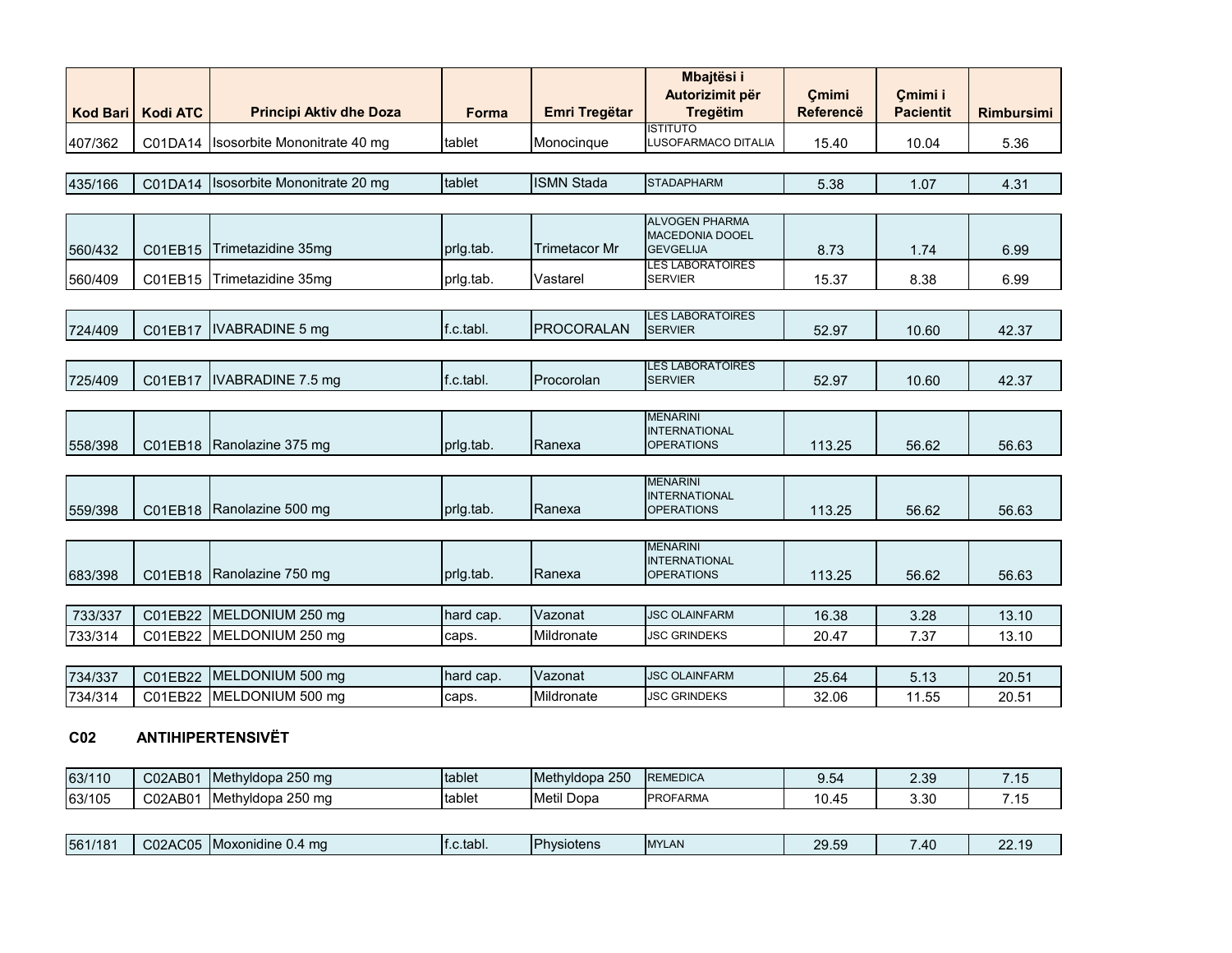|                 | Kod Bari   Kodi ATC | <b>Principi Aktiv dhe Doza</b> | Forma | Emri Tregëtar | <b>Mbaitësi i</b><br>Autorizimit për<br><b>Tregëtim</b> | Cmimi<br>Referencë | Cmimi i<br><b>Pacientit</b> | <b>Rimbursimi</b> |
|-----------------|---------------------|--------------------------------|-------|---------------|---------------------------------------------------------|--------------------|-----------------------------|-------------------|
| C <sub>03</sub> | <b>DIURETIKËT</b>   |                                |       |               |                                                         |                    |                             |                   |

| 64/6   | C03AA03 Hydrochlorothiazide 25 mg | tablet | Hydrochlorotiazid<br>Alkaloid | <b>ALKALOID</b>   | 4.07  | 1.42  | 2.65 |
|--------|-----------------------------------|--------|-------------------------------|-------------------|-------|-------|------|
| 64/105 | C03AA03 Hydrochlorothiazide 25 mg | tablet | <b>Hidroklortiazid</b>        | <b>PROFARMA</b>   | 4.46  | .81   | 2.65 |
| 64/169 | C03AA03 Hydrochlorothiazide 25 mg | tablet | HCT ad                        | <b>TAD PHARMA</b> | 13.30 | 10.65 | 2.65 |

| 667/410 | C03BA11 | Indapamide 1.5 mg | prig.tab. | Flupamid-<br>Sanovel | <b>SANOVEL ILAC SAN. VE</b><br><b>ITIC A.S.</b> | 8.76  | 3.07 | 5.69 |
|---------|---------|-------------------|-----------|----------------------|-------------------------------------------------|-------|------|------|
|         |         |                   |           | Indapamid            |                                                 |       |      |      |
| 667/6   | C03BA11 | Indapamide 1.5 mg | prig.tab. | <b>Alkaloid SR</b>   | <b>ALKALOID</b>                                 | 9.36  | 3.67 | 5.69 |
| 667/399 | C03BA11 | Indapamide 1.5 mg | prig.tab. | Indapamid LPH        | <b>LABORMED PHARMA</b>                          | 12.74 | 7.05 | 5.69 |

| 65/6   | C03CA01 | Furosemide 40 mg         | tablet | l Furosemid<br><b>Alkaloid</b> | <b>ALKALOID</b>                         | 6.98 | 2.44 | 4.54 |
|--------|---------|--------------------------|--------|--------------------------------|-----------------------------------------|------|------|------|
| 65/405 | C03CA01 | Furosemide 40 mg         | tablet | <b>IFUROSEMIDE</b>             | <b>BRISTOL</b><br>LABORATORIES LIMITED\ | 7.30 | 2.76 | 4.54 |
| 65/105 | C03CA01 | <b>IFurosemide 40 mg</b> | tablet | Furosemid                      | <b>PROFARMA</b>                         | 7.94 | 3.40 | 4.54 |

|        |         |                                |                       | l Furosemid       |                                                  |       |       |       |
|--------|---------|--------------------------------|-----------------------|-------------------|--------------------------------------------------|-------|-------|-------|
| 66/6   | C03CA01 | Furosemide 20 mg/2ml           | <b>Itret.per inj.</b> | <b>Alkaloid</b>   | <b>ALKALOID</b>                                  | 15.45 | 5.40  | 10.05 |
| 66/105 | C03CA01 | Furosemide 20 mg/2ml           | tret.per inj.         | <b>Furosemid</b>  | <b>PROFARMA</b>                                  | 26.78 | 16.73 | 10.05 |
| 66/317 |         | C03CA01   Furosemide 20 mg/2ml | tret.per inj.         | <b>Furosemide</b> | <b>LABORATOIRES CHAIX</b><br><b>ET DU MARAIS</b> | 29.25 | 19.20 | 10.05 |
|        |         |                                |                       |                   |                                                  |       |       |       |
| 66/284 | C03CA01 | Furosemide 20 mg/2ml           | tret.per inj.         | Furomid           | DEVA AS                                          | 36.56 | 26.51 | 10.05 |

| 650/176 | C03CA01 | Furosemide 25 mg                                     | tablet | Eurosemide<br>L.F.M | <b>LABORATORIO</b><br><b>FARMACOLOGO</b><br><b>MILANESE</b> | 4.98  | 1.74  | 3.24  |
|---------|---------|------------------------------------------------------|--------|---------------------|-------------------------------------------------------------|-------|-------|-------|
|         |         |                                                      |        |                     |                                                             |       |       |       |
| 67/105  | C03DA01 | Spironolactone 25 mg                                 | tablet | Spirolan            | <b>PROFARMA</b>                                             | 9.37  | 3.28  | 6.09  |
|         |         |                                                      |        |                     |                                                             |       |       |       |
| 620/105 | C03DA01 | Spironolactone 50 mg                                 | tablet | Spirolan            | <b>PROFARMA</b>                                             | 18.75 | 6.56  | 12.19 |
|         |         |                                                      |        |                     |                                                             |       |       |       |
|         |         | Triamteren+Hydrochlorthiazide 50 +                   |        |                     |                                                             |       |       |       |
| 562/105 | C03EA01 | 25 <sub>mq</sub>                                     | tablet | <b>Triam H</b>      | <b>PROFARMA</b>                                             | 18.75 | 6.56  | 12.19 |
|         |         |                                                      |        |                     |                                                             |       |       |       |
| 676/399 | C03EB01 | Spironolactone + Furosemide 50 +<br>20 <sub>mg</sub> | capsul | Diurocard           | <b>LABORMED PHARMA</b>                                      | 30.47 | 10.67 | 19.80 |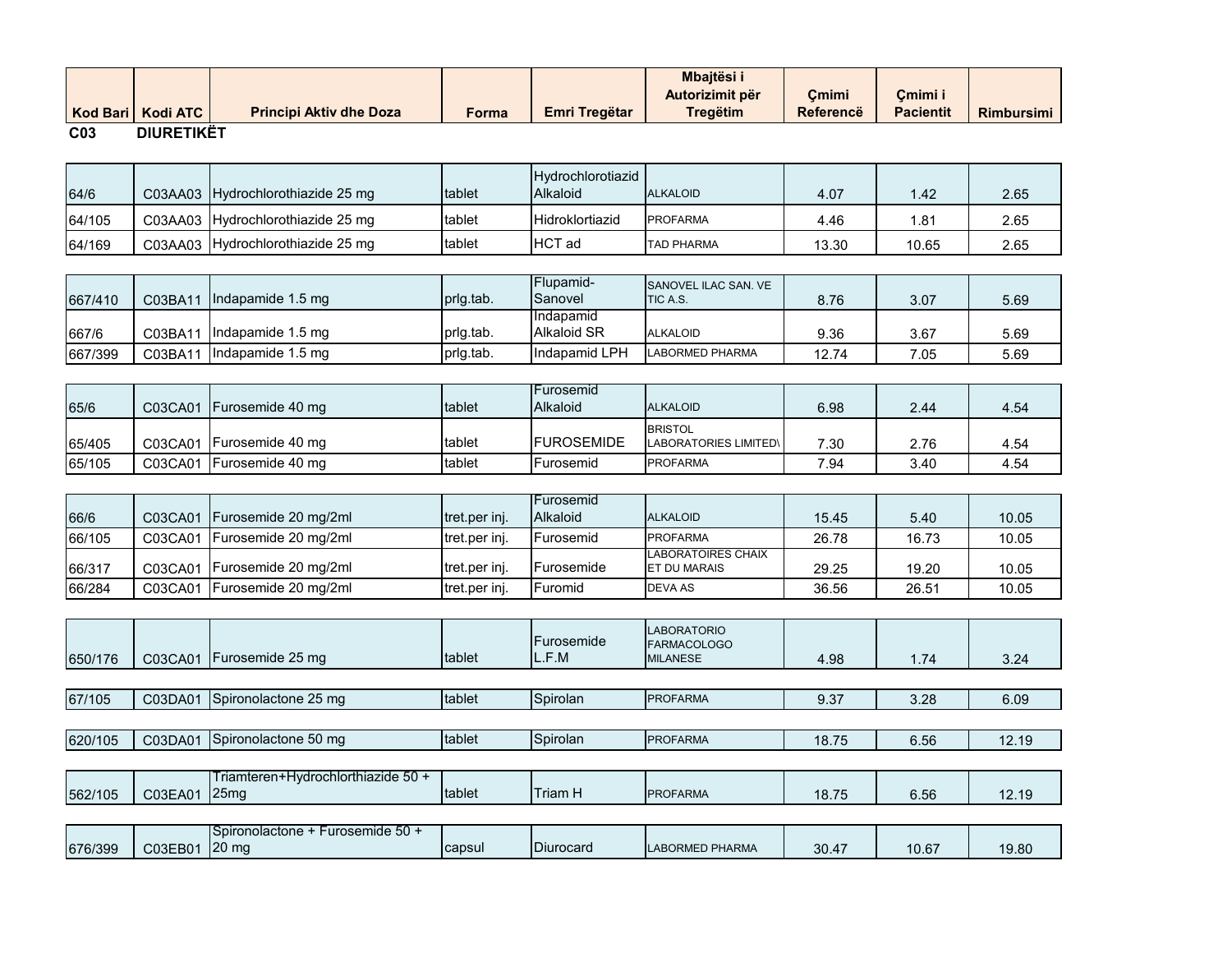|         | Kod Bari Kodi ATC     | <b>Principi Aktiv dhe Doza</b> | Forma        | Emri Tregëtar        | <b>Mbajtësi i</b><br>Autorizimit për<br><b>Tregëtim</b> | Çmimi<br><b>Referencë</b> | Cmimi i<br><b>Pacientit</b> | <b>Rimbursimi</b> |
|---------|-----------------------|--------------------------------|--------------|----------------------|---------------------------------------------------------|---------------------------|-----------------------------|-------------------|
| C07     | <b>BETABLLOKUESIT</b> |                                |              |                      |                                                         |                           |                             |                   |
|         |                       |                                |              |                      |                                                         |                           |                             |                   |
| 72/105  | C07AA05               | Propranolol 40 mg              | tablet       | Propranolol          | <b>PROFARMA</b>                                         | 5.58                      | 1.67                        | 3.91              |
|         |                       |                                |              |                      |                                                         |                           |                             |                   |
| 352/55  | C07AB02               | Metoprolol 50mg                | tablet       | Presolol             | <b>HEMOFARM AD</b>                                      | 3.39                      | 1.02                        | 2.37              |
| 352/16  | C07AB02               | Metoprolol 50mg                | tablet       | Corvitol 50          | <b>BERLIN - CHEMIE</b>                                  | 8.97                      | 6.60                        | 2.37              |
| 352/196 | C07AB02               | Metoprolol 50mg                | prlg.tab.    | Betaloc ZOK          | ASTRAZENECA                                             | 11.25                     | 8.88                        | 2.37              |
|         |                       |                                |              |                      |                                                         |                           |                             |                   |
| 353/55  | C07AB02               | Metoprolol 100mg               | f.c.tabl.    | Presolol             | <b>HEMOFARM AD</b>                                      | 2.77                      | 0.83                        | 1.94              |
| 353/105 | C07AB02               | Metoprolol 100mg               | tablet       | Metoprolol           | <b>PROFARMA</b>                                         | 2.77                      | 0.83                        | 1.94              |
| 353/16  | C07AB02               | Metoprolol 100mg               | tablet       | Corvitol             | <b>BERLIN - CHEMIE</b>                                  | 13.19                     | 11.25                       | 1.94              |
| 353/196 | C07AB02               | Metoprolol 100mg               | prlg.tab.    | Betaloc ZOK          | ASTRAZENECA                                             | 16.46                     | 14.52                       | 1.94              |
|         |                       |                                |              |                      |                                                         |                           |                             |                   |
| 393/366 | C07AB02               | Metoprolol 200 mg              | tabl.retard  | Metoprolol Acis      | <b>ACIS ARZNEIMITTEL</b>                                | 23.60                     | 7.08                        | 16.52             |
|         |                       |                                |              |                      |                                                         |                           |                             |                   |
| 73/405  | C07AB03               | Atenolol 100 mg                | c.tabl.      | Atenolol             | <b>BRISTOL</b><br><b>LABORATORIES LIMITED\</b>          | 2.79                      | 0.84                        | 1.95              |
| 73/105  | C07AB03               | Atenolol 100 mg                | f.c.tabl.    | Atenolol             | PROFARMA                                                | 2.91                      | 0.96                        | 1.95              |
| 73/85   | C07AB03               | Atenolol 100 mg                | f.c.tabl.    | Vascoten             | <b>MEDOCHEMIE</b>                                       | 3.32                      | 1.37                        | 1.95              |
| 73/6    | C07AB03               | Atenolol 100 mg                | f.c.tabl.    | Atenolol Alkaloid    | <b>ALKALOID</b>                                         | 5.54                      | 3.59                        | 1.95              |
| 73/110  | C07AB03               | Atenolol 100 mg                | f.c.tabl.    | Velorin              | <b>REMEDICA</b>                                         | 7.31                      | 5.36                        | 1.95              |
| 73/305  | C07AB03               | Atenolol 100 mg                | scored tabl. | Atenolol SFDB        | LABORATOIRES GERDA                                      | 10.47                     | 8.52                        | 1.95              |
| 73/245  | C07AB03               | Atenolol 100 mg                | f.c.tabl.    | Ormidol              | <b>BELUPO</b>                                           | 12.28                     | 10.33                       | 1.95              |
|         |                       |                                |              |                      |                                                         |                           |                             |                   |
| 404/105 | C07AB07               | Bisoprolol 5 mg                | f.c.tabl.    | Procor               | <b>PROFARMA</b>                                         | 4.02                      | 1.21                        | 2.81              |
| 404/6   | C07AB07               | Bisoprolol 5 mg                | f.c.tabl.    | Bisol                | <b>ALKALOID</b>                                         | 4.43                      | 1.62                        | 2.81              |
| 404/167 | C07AB07               | Bisoprolol 5 mg                | tablet       | Bisocor              | NICHE GENERICS                                          | 5.34                      | 2.53                        | 2.81              |
| 404/237 | C07AB07               | Bisoprolol 5 mg                | f.c.tabl.    | Byol                 | SANDOZ                                                  | 5.87                      | 3.06                        | 2.81              |
| 404/302 | C07AB07               | Bisoprolol 5 mg                | f.c.tabl.    | <b>Bisotens</b>      | S.C. ANTIBIOTICE SA                                     | 6.43                      | 3.62                        | 2.81              |
| 404/246 | C07AB07               | Bisoprolol 5 mg                | f.c.tabl.    | Concor               | <b>MERCK SERONO</b>                                     | 16.39                     | 13.58                       | 2.81              |
|         |                       |                                |              |                      |                                                         |                           |                             |                   |
| 405/105 | C07AB07               | Bisoprolol 10 mg               | f.c.tabl.    | Procor               | <b>PROFARMA</b>                                         | 4.91                      | 1.47                        | 3.44              |
| 405/6   | C07AB07               | Bisoprolol 10 mg               | f.c.tabl.    | <b>Bisol</b>         | <b>ALKALOID</b>                                         | 5.54                      | 2.10                        | 3.44              |
| 405/167 | C07AB07               | Bisoprolol 10 mg               | tablet       | Bisocor              | NICHE GENERICS                                          | 6.64                      | 3.20                        | 3.44              |
| 405/302 | C07AB07               | Bisoprolol 10 mg               | f.c.tabl.    | <b>Bisotens</b>      | S.C. ANTIBIOTICE SA                                     | 7.08                      | 3.64                        | 3.44              |
| 405/237 | C07AB07               | Bisoprolol 10 mg               | f.c.tabl.    | Byol                 | SANDOZ                                                  | 10.53                     | 7.09                        | 3.44              |
| 405/38  |                       | C07AB07 Bisoprolol 10 mg       | f.c.tabl.    | <b>Bisoprolol EG</b> | EG LABO                                                 | 13.30                     | 9.86                        | 3.44              |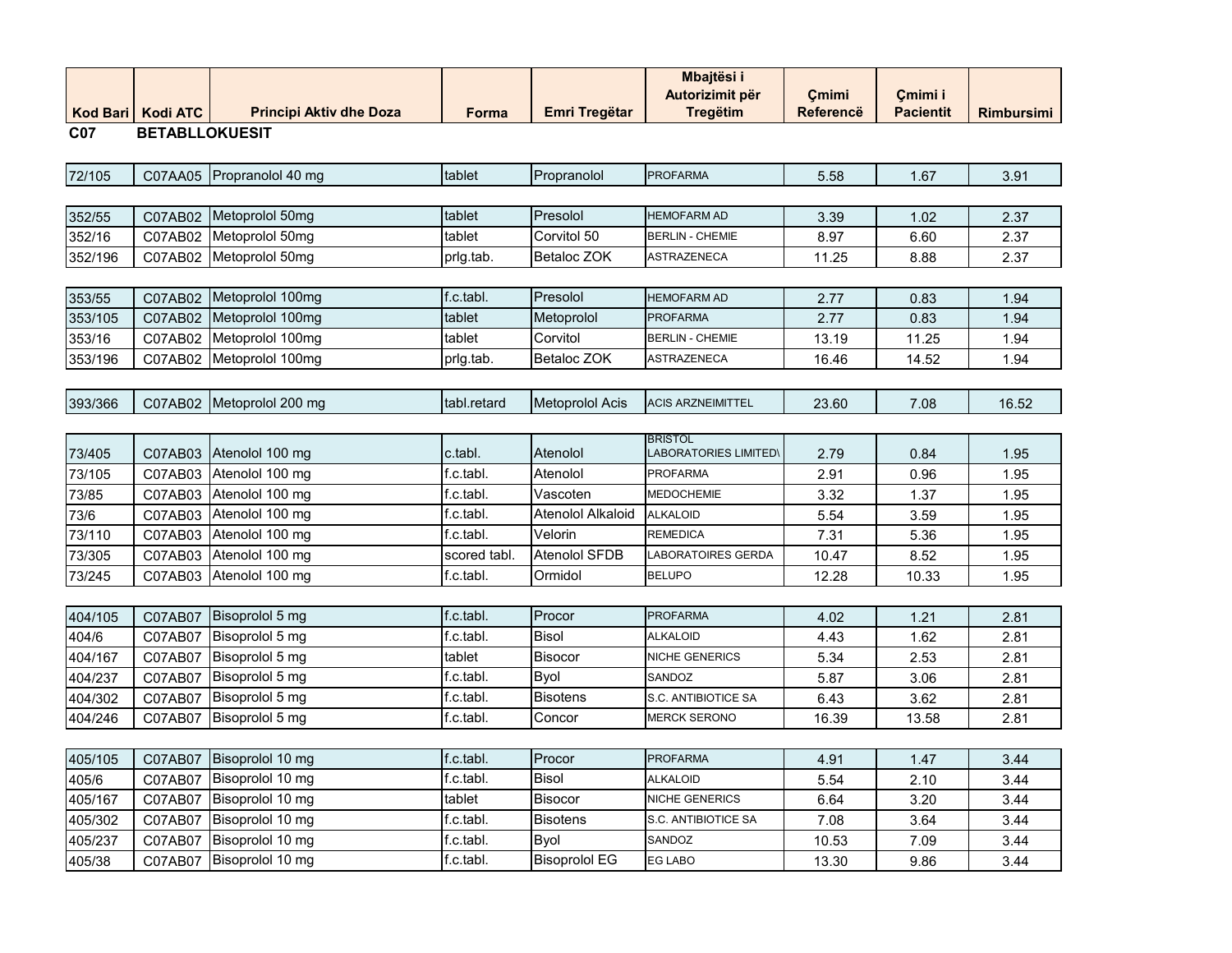|                 |                 |                                |              |                        | Mbajtësi i<br>Autorizimit për                                | Çmimi            | Çmimi i          |                   |
|-----------------|-----------------|--------------------------------|--------------|------------------------|--------------------------------------------------------------|------------------|------------------|-------------------|
| <b>Kod Bari</b> | <b>Kodi ATC</b> | <b>Principi Aktiv dhe Doza</b> | <b>Forma</b> | Emri Tregëtar          | <b>Tregëtim</b>                                              | <b>Referencë</b> | <b>Pacientit</b> | <b>Rimbursimi</b> |
| 405/246         | C07AB07         | Bisoprolol 10 mg               | tablet       | Concor                 | <b>MERCK SERONO</b>                                          | 21.05            | 17.61            | 3.44              |
|                 |                 |                                |              |                        |                                                              |                  |                  |                   |
| 382/105         | C07AB12         | Nebivolol 5 mg                 | tablet       | <b>Nebiol</b>          | <b>PROFARMA</b>                                              | 13.39            | 4.02             | 9.37              |
| 382/411         | C07AB12         | Nebivolol 5 mg                 | tablet       | Nibel                  | FARMAVITA D.O.O.                                             | 15.49            | 6.12             | 9.37              |
| 382/166         | C07AB12         | Nebivolol 5 mg                 | tablet       | <b>Nebivolol STADA</b> | <b>STADAPHARM</b>                                            | 16.62            | 7.25             | 9.37              |
| 382/398         |                 | C07AB12 Nebivolol 5 mg         | tablet       | <b>Nebilet</b>         | <b>MENARINI</b><br><b>INTERNATIONAL</b><br><b>OPERATIONS</b> | 73.95            | 64.58            | 9.37              |
|                 |                 |                                |              |                        |                                                              |                  |                  |                   |
| 363/405         | C07AG02         | Carvedilol 6.25 mg             | tablet       | Carvedilol             | <b>BRISTOL</b><br><b>LABORATORIES LIMITED\</b>               | 4.69             | 1.41             | 3.28              |
| 363/73          | C07AG02         | Carvedilol 6.25 mg             | tablet       | Coryol                 | <b>KRKA</b>                                                  | 5.22             | 1.94             | 3.28              |
| 363/121         | C07AG02         | Carvedilol 6.25 mg             | tablet       | Curcix                 | SO. SE PHARM                                                 | 5.64             | 2.36             | 3.28              |
|                 |                 |                                |              |                        |                                                              |                  |                  |                   |
| 397/405         | C07AG02         | Carvedilol 12.5mg              | tablet       | Carvedilol             | <b>BRISTOL</b><br><b>LABORATORIES LIMITED\</b>               | 4.81             | 1.44             | 3.37              |
| 397/105         | C07AG02         | Carvedilol 12.5mg              | tablet       | Dilapro                | <b>PROFARMA</b>                                              | 5.09             | 1.72             | 3.37              |
| 397/55          | C07AG02         | Carvedilol 12.5mg              | tablet       | Milenol                | <b>HEMOFARM AD</b>                                           | 5.64             | 2.27             | 3.37              |
| 397/73          | C07AG02         | Carvedilol 12.5mg              | tablet       | Coryol                 | <b>KRKA</b>                                                  | 5.76             | 2.39             | 3.37              |
|                 |                 |                                |              |                        |                                                              |                  |                  |                   |
| $20110F$        |                 | $0.21000$ Canvadilal 25 mg     | $+$ ahlat    | $C$ orvodilol          | <b>BRISTOL</b><br>LADODATODICO LIMITEDI                      | 0.00             | 0.00             | $\sqrt{2}$        |

| 364/405 | C07AG02 Carvedilol 25 mg  | tablet  | <b>Carvedilol</b> | שטו טורוטו<br>LABORATORIES LIMITED\ | 6.88  | 2.06  | 4.82 |
|---------|---------------------------|---------|-------------------|-------------------------------------|-------|-------|------|
| 364/105 | C07AG02  Carvedilol 25 mq | Itablet | Dilapro           | <b>PROFARMA</b>                     | 7.10  | 2.28  | 4.82 |
| 364/55  | C07AG02 Carvedilol 25 mg  | tablet  | Milenol           | <b>HEMOFARM AD</b>                  | 7.71  | 2.89  | 4.82 |
| 364/73  | C07AG02 Carvedilol 25 mg  | tablet  | Corvol            | <b>KRKA</b>                         | 9.25  | 4.43  | 4.82 |
| 364/121 | C07AG02 Carvedilol 25 mg  | tablet  | Curcix            | <b>SO. SE PHARM</b>                 | 15.17 | 10.35 | 4.82 |

#### **C08 KALÇIBLLOKUESIT**

|        |         |                 |        | Amlodipin  |                 |      |      |      |
|--------|---------|-----------------|--------|------------|-----------------|------|------|------|
| 74/6   | C08CA01 | Amlodipine 5 mg | tablet | Alkaloid   | <b>ALKALOID</b> | 2.21 | 0.44 | l.77 |
| 74/73  | C08CA01 | Amlodipine 5 mg | tablet | Tenox      | <b>KRKA</b>     | 2.88 | 1.11 | .77  |
| 74/386 | C08CA01 | Amlodipine 5 mg | tablet | Amlodipine | N.P.T. TREPHARM | 7.75 | 5.98 | . 77 |
| 74/79  | C08CA01 | Amlodipine 5 mg | tablet | Amlopin    | LEK             | 7.93 | 6.16 | .77  |
|        |         |                 |        | Amlodipin  |                 |      |      |      |
| 74/237 | C08CA01 | Amlodipine 5 mg | tablet | Sandoz     | SANDOZ          | 7.93 | 6.16 | .77  |

| 75/105 | C08CA01 | 10 <sub>ma</sub><br><b>IAmlodipine</b> | tablet | <b>Amlodipine</b> | <b>PROFARMA</b> | 2.68 | $\sim$ $-$<br>0.54 | 2 14<br><u>.</u> |
|--------|---------|----------------------------------------|--------|-------------------|-----------------|------|--------------------|------------------|
|        |         |                                        |        | <b>IAmlodipin</b> |                 |      |                    |                  |
| 75/6   | C08CA01 | 10 ma<br>TAmlodipine 1                 | tablet | Alkaloid          | ALKALOID        | 3.05 | 0.9'               | 14               |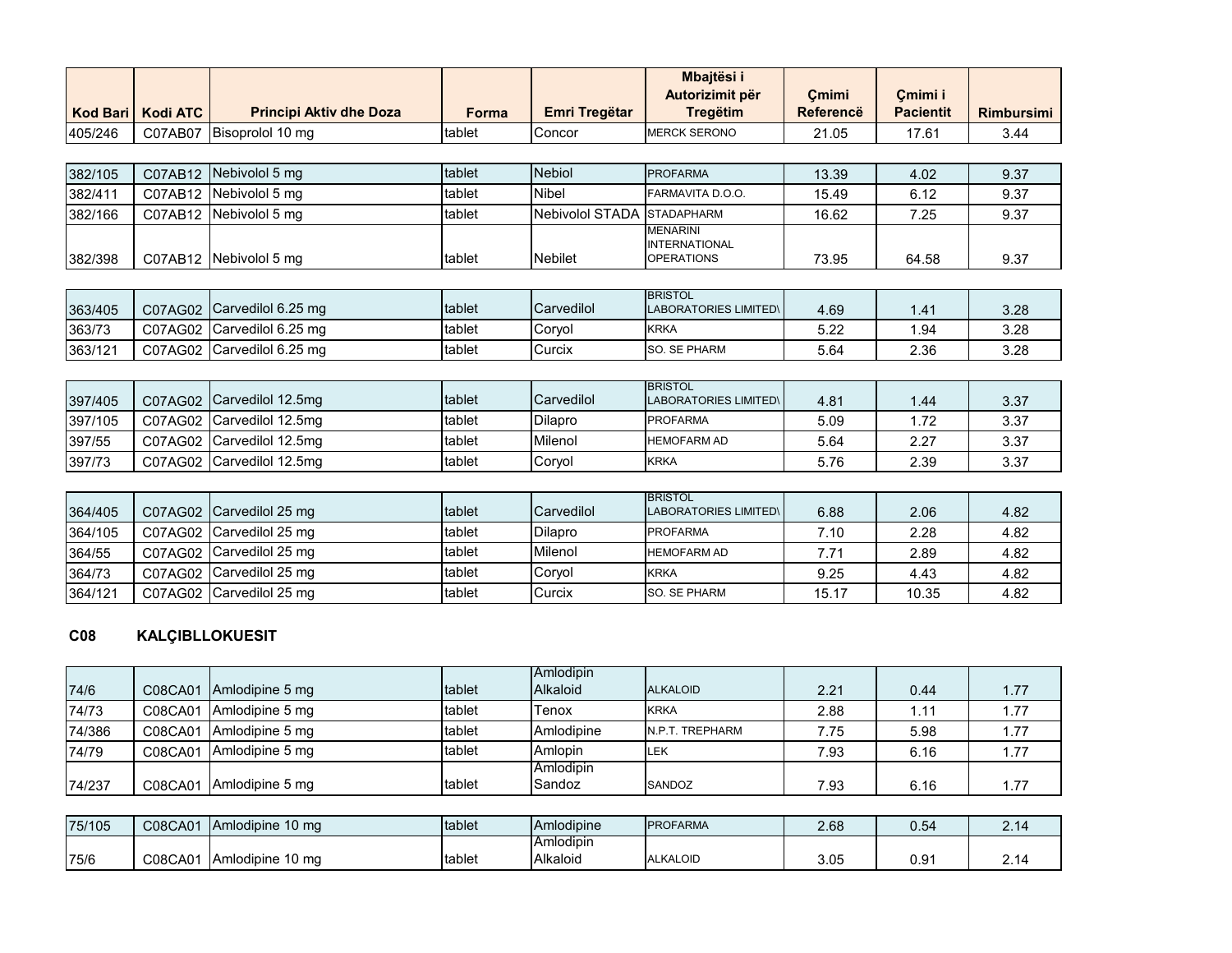|                 |                 |                                |                |                                  | <b>Mbajtësi i</b>                      |                  |                  |                   |
|-----------------|-----------------|--------------------------------|----------------|----------------------------------|----------------------------------------|------------------|------------------|-------------------|
|                 |                 |                                |                |                                  | Autorizimit për                        | Cmimi            | Cmimi i          |                   |
| <b>Kod Bari</b> | <b>Kodi ATC</b> | <b>Principi Aktiv dhe Doza</b> | Forma          | <b>Emri Tregëtar</b>             | <b>Tregëtim</b>                        | <b>Referencë</b> | <b>Pacientit</b> | <b>Rimbursimi</b> |
| 75/73           | C08CA01         | Amlodipine 10 mg               | tablet         | Tenox                            | KRKA                                   | 3.82             | 1.68             | 2.14              |
| 75/237          | C08CA01         | Amlodipine 10 mg               | tablet         | Amlodipin<br>Sandoz              | SANDOZ                                 | 11.64            | 9.50             | 2.14              |
| 75/79           | C08CA01         | Amlodipine 10 mg               | tablet         | Amlopin                          | LEK                                    | 11.80            | 9.66             | 2.14              |
|                 |                 |                                |                |                                  |                                        |                  |                  |                   |
|                 |                 |                                |                | Felodipin Stada                  |                                        |                  |                  |                   |
| 347/166         | C08CA02         | Felodipine 5 mg                | tablet         | Retard                           | <b>STADAPHARM</b>                      | 11.54            | 2.30             | 9.24              |
| 347/196         | C08CA02         | Felodipine 5 mg                | tablet         | Plendil                          | <b>ASTRAZENECA</b>                     | 14.46            | 5.22             | 9.24              |
|                 |                 |                                |                |                                  |                                        |                  |                  |                   |
| 348/166         | C08CA02         | Felodipine 10 mg               | tablet         | <b>Felodipin Stada</b><br>Retard | <b>STADAPHARM</b>                      | 15.12            | 3.02             | 12.10             |
| 348/196         | C08CA02         | Felodipine 10 mg               | tablet         | Plendil                          | ASTRAZENECA                            | 18.95            |                  | 12.10             |
|                 |                 |                                |                |                                  |                                        |                  | 6.85             |                   |
| 76/105          | C08CA05         | Nifedipine 10 mg               | c.tabl.        | Nifedipine                       | <b>PROFARMA</b>                        | 8.70             | 1.74             | 6.96              |
|                 |                 |                                |                |                                  |                                        |                  |                  |                   |
| 77/105          | C08CA05         | Nifedipine 20 mg               | tablet         | Pronipin                         | <b>PROFARMA</b>                        | 2.91             | 0.59             | 2.32              |
| 77/199          | C08CA05         | Nifedipine 20 mg               | prlg.tab.      | Nifedipin Retard                 | <b>REPLEK FARM LTD</b>                 | 2.91             | 0.59             | 2.32              |
| 77/110          | C08CA05         | Nifedipine 20 mg               | sust.relea.tab | Nifelat R                        | <b>REMEDICA</b>                        | 2.99             | 0.67             | 2.32              |
| 77/73           | C08CA05         | Nifedipine 20 mg               | prlg.tab.      | Cordipin retard                  | <b>KRKA</b>                            | 3.32             | 1.00             | 2.32              |
|                 |                 |                                |                |                                  |                                        |                  |                  |                   |
| 78/439          | C08CA05         | Nifedipine 30 mg               | f.c.tabl.      | Coral                            | <b>ITALIAN DEVICES S.R.L.</b>          | 17.21            | 3.44             | 13.77             |
| 78/428          | C08CA05         | Nifedipine 30 mg               | f.c.tabl.      | Euxat                            | NCT S.R.L.                             | 17.21            | 3.44             | 13.77             |
| 78/341          | C08CA05         | Nifedipine 30 mg               | prlg.tab.      | Amarkor                          | S.F GROUP SRL                          | 17.21            | 3.44             | 13.77             |
| 78/118          | C08CA05         | Nifedipine 30 mg               | f.c.tabl.      | <b>Adalat Oros</b>               | <b>BAYER</b>                           | 21.48            | 7.71             | 13.77             |
|                 |                 |                                |                |                                  |                                        |                  |                  |                   |
| 79/439          | C08CA05         | Nifedipine 60 mg               | f.c.tabl.      | Coral                            | <b>ITALIAN DEVICES S.R.L.</b>          | 25.77            | 5.16             | 20.61             |
| 79/341          | C08CA05         | Nifedipine 60 mg               | prlg.tab.      | Amarkor                          | S.F GROUP SRL                          | 26.60            | 5.99             | 20.61             |
| 79/428          | C08CA05         | Nifedipine 60 mg               | f.c.tabl.      | Euxat                            | NCT S.R.L.                             | 26.60            | 5.99             | 20.61             |
|                 |                 |                                |                |                                  |                                        |                  |                  |                   |
| 381/105         | C08CA08         | Nitrendipine 20 mg             | tablet         | Nicordin                         | <b>PROFARMA</b>                        | 21.96            | 4.39             | 17.57             |
| 381/362         | C08CA08         | Nitrendipine 20 mg             | tablet         | Lusopress                        | <b>ISTITUTO</b><br>LUSOFARMACO DITALIA | 30.21            | 12.64            | 17.57             |
|                 |                 |                                |                |                                  |                                        |                  |                  |                   |
| 380/55          | C08CA13         | Lercanidipine 10 mg            | f.c.tabl.      | Cornelin                         | <b>HEMOFARM AD</b>                     | 5.82             | 1.17             | 4.65              |
| 380/105         | C08CA13         | Lercanidipine 10 mg            | f.c.tabl.      | Lecorin                          | <b>PROFARMA</b>                        | 7.50             | 2.85             | 4.65              |
|                 |                 |                                |                | Lercanidipina                    |                                        |                  |                  |                   |
| 380/262         |                 | C08CA13 Lercanidipine 10 mg    | f.c.tabl.      | Farmoz<br>Lercanidipina          | FARMOZ SOCIEDADE                       | 8.59             | 3.94             | 4.65              |
| 380/237         |                 | C08CA13 Lercanidipine 10 mg    | f.c.tabl.      | Sandoz                           | SANDOZ                                 | 11.08            | 6.43             | 4.65              |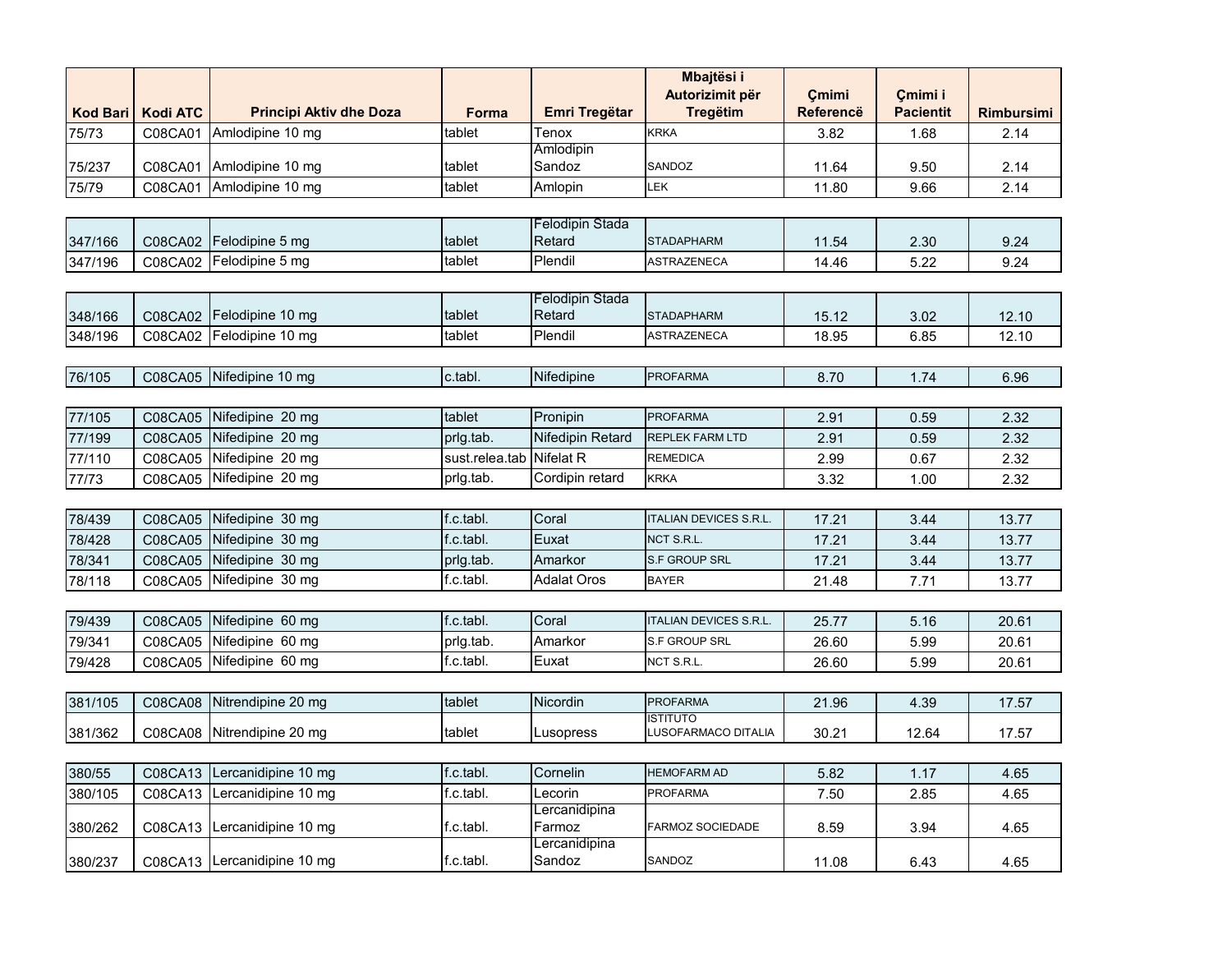| Kod Bari        | <b>Kodi ATC</b> | <b>Principi Aktiv dhe Doza</b>                         | <b>Forma</b> | <b>Emri Tregëtar</b>    | Mbajtësi i<br>Autorizimit për<br><b>Tregëtim</b> | Cmimi<br><b>Referencë</b> | Çmimi i<br><b>Pacientit</b> | <b>Rimbursimi</b> |
|-----------------|-----------------|--------------------------------------------------------|--------------|-------------------------|--------------------------------------------------|---------------------------|-----------------------------|-------------------|
| 380/16          | C08CA13         | Lercanidipine 10 mg                                    | f.c.tabl.    | Lercanil 10             | <b>BERLIN - CHEMIE</b>                           | 18.40                     | 13.75                       | 4.65              |
|                 |                 |                                                        |              |                         |                                                  |                           |                             |                   |
| 619/237         |                 | C08CA13 Lercanidipine 20 mg                            | f.c.tabl.    | Lercanidipina<br>Sandoz | <b>SANDOZ</b>                                    | 17.19                     | 3.44                        | 13.75             |
| 619/16          | C08CA13         | Lercanidipine 20 mg                                    | f.c.tabl.    | Lercanil 20             | <b>BERLIN - CHEMIE</b>                           | 22.73                     | 8.98                        | 13.75             |
|                 |                 |                                                        |              |                         |                                                  |                           |                             |                   |
| 80/6            | C08DA01         | Verapamil 40 mg                                        | f.c.tabl.    | Verapamil<br>Alkaloid   | <b>ALKALOID</b>                                  | 2.00                      | 0.40                        | 1.60              |
| 80/105          | C08DA01         | Verapamil 40 mg                                        | f.c.tabl.    | Veprol                  | <b>PROFARMA</b>                                  | 2.24                      | 0.64                        | 1.60              |
|                 |                 |                                                        |              |                         |                                                  |                           |                             |                   |
| 81/105          | C08DA01         | Verapamil 80 mg                                        | f.c.tabl.    | Veprol                  | <b>PROFARMA</b>                                  | 3.12                      | 0.62                        | 2.50              |
| 81/6            | C08DA01         | Verapamil 80 mg                                        | f.c.tabl.    | Verapamil<br>Alkaloid   | <b>ALKALOID</b>                                  | 3.16                      | 0.66                        | 2.50              |
| 81/85           | C08DA01         | Verapamil 80 mg                                        | f.c.tabl.    | Akilen                  | <b>MEDOCHEMIE</b>                                | 3.82                      | 1.32                        | 2.50              |
|                 |                 |                                                        |              |                         |                                                  |                           |                             |                   |
| 696/412         | C08DA51         | Verapamil + Trandonapril 180 + 2 mg f.c.tabl.          |              | Verapin                 | ILKO ILAC SAN. ve TIC.<br>A.S                    | 33.82                     | 16.91                       | 16.91             |
| 696/181         | C08DA51         | Verapamil + Trandonapril 180 + 2 mg tab. shpr.         |              | Tarka                   | <b>MYLAN</b>                                     | 42.30                     | 25.39                       | 16.91             |
|                 |                 |                                                        |              |                         |                                                  |                           |                             |                   |
| 697/412         | C08DA51         | Verapamil + Trandonapril 240 + 4 mg f.c.tabl.          |              | Verapin Forte           | ILKO ILAC SAN. ve TIC.<br>A.S                    | 46.57                     | 23.29                       | 23.28             |
| 697/181         | C08DA51         | Verapamil + Trandonapril 240 + 4 mg tab. shpr.         |              | Tarka                   | <b>MYLAN</b>                                     | 58.21                     | 34.93                       | 23.28             |
|                 |                 |                                                        |              |                         |                                                  |                           |                             |                   |
| 82/105          | C08DB01         | Diltiazem 60 mg                                        | tablet       | Diltiazem               | <b>PROFARMA</b>                                  | 2.24                      | 0.45                        | 1.79              |
| 82/6            | C08DB01         | Diltiazem 60 mg                                        | tablet       | Aldizem                 | <b>ALKALOID</b>                                  | 2.33                      | 0.54                        | 1.79              |
|                 |                 |                                                        |              |                         |                                                  |                           |                             |                   |
| 83/6            | C08DB01         | Diltiazem 90 mg                                        | tablet       | Aldizem                 | <b>ALKALOID</b>                                  | 5.10                      | 1.02                        | 4.08              |
| C <sub>09</sub> |                 | <b>BARNAT VEPRUESE NË SISTEMIN RENIN - ANGIOTENSIN</b> |              |                         |                                                  |                           |                             |                   |
| 84/49           | C09AA01         | Captopril 25 mg                                        | tablet       | Katopil                 | <b>GALENIKA</b>                                  | 3.74                      | 0.75                        | 2.99              |
| 84/110          | C09AA01         | Captopril 25 mg                                        | tablet       | Epsitron                | <b>REMEDICA</b>                                  | 5.81                      | 2.82                        | 2.99              |
| 84/38           | C09AA01         | Captopril 25 mg                                        | tablet       | Captopril EG            | EG LABO                                          | 8.64                      | 5.65                        | 2.99              |
|                 |                 |                                                        |              |                         |                                                  |                           |                             |                   |
| 85/49           | C09AA01         | Captopril 50 mg                                        | tablet       | Katopil                 | <b>GALENIKA</b>                                  | 5.61                      | 1.12                        | 4.49              |

| 87/55  | C09AA02 | LEnalapril 20 mg   | tablet | <b>IPrilenap</b> | <b>HEMOFARM AD</b> | 2.49 | 0.50          | 1.99 |
|--------|---------|--------------------|--------|------------------|--------------------|------|---------------|------|
| 87/105 | C09AA02 | ∪ IEnalapril 20 mg | tablet | Enalapril        | <b>IPROFARMA</b>   | 2.50 | $0.5^{\circ}$ | 1.99 |
| 87/110 | C09AA02 | Enalapril 20 mg    | tablet | Korandil         | <b>REMEDICA</b>    | 6.64 | 4.65          | 1.99 |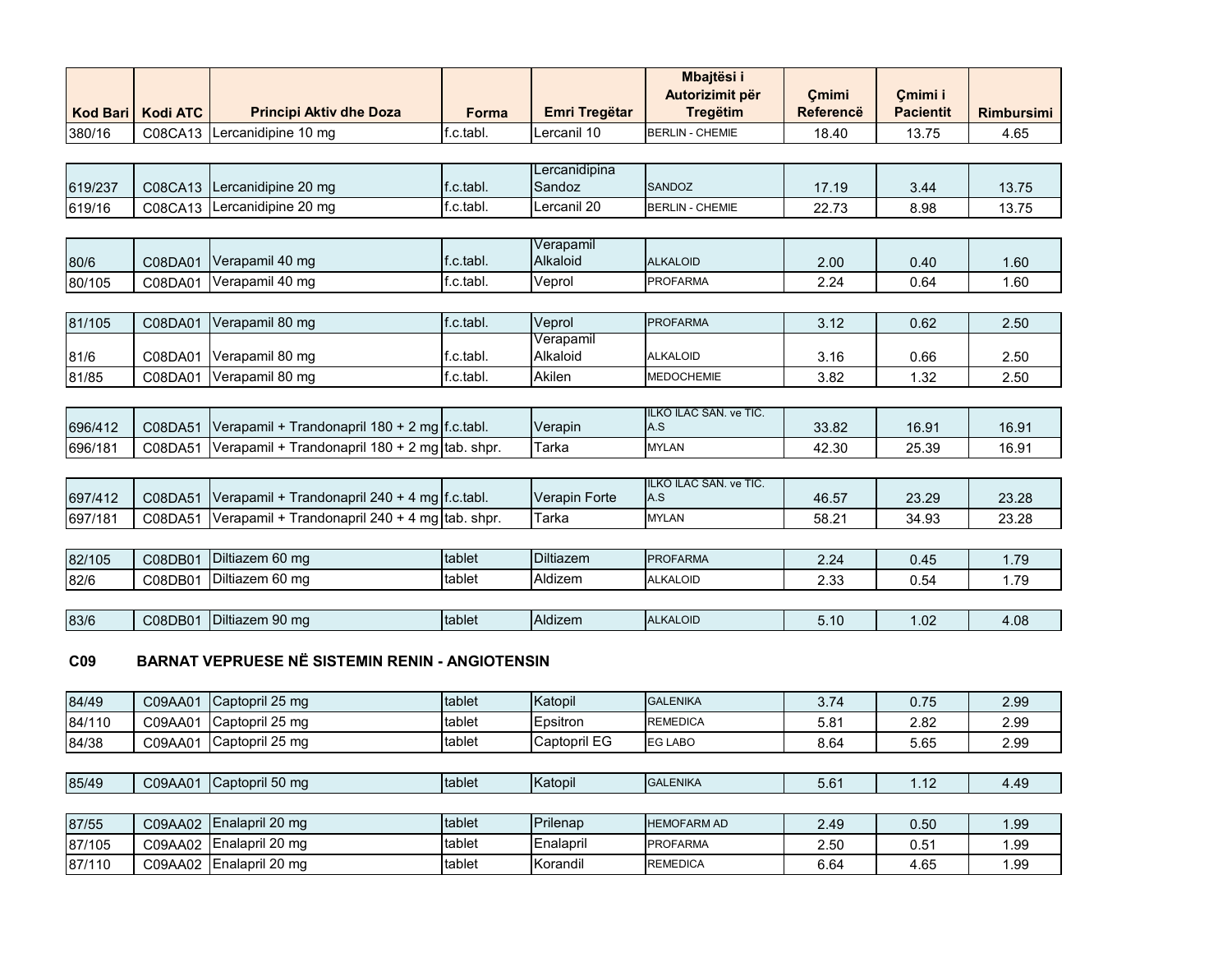|                 |                 |                                      |              |                       | Mbajtësi i                                     |                           |                             |                   |
|-----------------|-----------------|--------------------------------------|--------------|-----------------------|------------------------------------------------|---------------------------|-----------------------------|-------------------|
| <b>Kod Bari</b> | <b>Kodi ATC</b> | <b>Principi Aktiv dhe Doza</b>       | <b>Forma</b> | Emri Tregëtar         | Autorizimit për<br><b>Tregëtim</b>             | Cmimi<br><b>Referencë</b> | Cmimi i<br><b>Pacientit</b> | <b>Rimbursimi</b> |
| 87/73           | C09AA02         | Enalapril 20 mg                      | tablet       | Enap                  | <b>KRKA</b>                                    | 9.39                      | 7.40                        | 1.99              |
| 87/16           | C09AA02         | Enalapril 20 mg                      | tablet       | <b>Berlipril 20</b>   | <b>BERLIN - CHEMIE</b>                         | 22.16                     | 20.17                       | 1.99              |
| 87/75           | C09AA02         | Enalapril 20 mg                      | tablet       | Mepril                | KWIZDA PHARMA                                  | 22.20                     | 20.21                       | 1.99              |
| 87/121          | C09AA02         | Enalapril 20 mg                      | tablet       | Lanex                 | SO. SE PHARM                                   | 22.20                     | 20.21                       | 1.99              |
| 87/259          | C09AA02         | Enalapril 20 mg                      | tablet       | Renitec               | <b>MERCK SHARP</b>                             | 27.72                     | 25.73                       | 1.99              |
|                 |                 |                                      |              |                       |                                                |                           |                             |                   |
| 731/55          | C09AA05         | RAMIPRIL 5 mg                        | tablet       | Prilinda              | <b>HEMOFARM AD</b>                             | 7.75                      | 1.55                        | 6.20              |
| 731/237         | C09AA05         | RAMIPRIL 5 mg                        | tablet       | Piramil               | SANDOZ                                         | 10.14                     | 3.94                        | 6.20              |
|                 |                 |                                      |              | Ramipril              |                                                |                           |                             |                   |
| 731/283         | C09AA05         | RAMIPRIL 5 mg                        | tablet       | Blupharma             | <b>BLUEPHARMA</b>                              | 10.14                     | 3.94                        | 6.20              |
| 731/193         | C09AA05         | RAMIPRIL 5 mg                        | tablet       | Tritace               | SANOFI - AVENTIS                               | 12.70                     | 6.50                        | 6.20              |
|                 |                 |                                      |              |                       |                                                |                           |                             |                   |
| 732/283         | C09AA05         | RAMIPRIL 10 mg                       | tablet       | Ramipril<br>Blupharma | <b>BLUEPHARMA</b>                              | 10.24                     | 2.04                        | 8.20              |
| 732/237         | C09AA05         | RAMIPRIL 10 mg                       | tablet       | Piramil               | SANDOZ                                         | 10.26                     | 2.06                        | 8.20              |
| 732/193         | C09AA05         | RAMIPRIL 10 mg                       | tablet       | Tritace               | SANOFI - AVENTIS                               | 12.81                     | 4.61                        | 8.20              |
|                 |                 |                                      |              |                       |                                                |                           |                             |                   |
| 711/304         | C09AA09         | Fosinopril 10 mg                     | tablet       | Monopril              | PHARMASWISS D.O.O                              | 22.55                     | 4.51                        | 18.04             |
|                 |                 |                                      |              |                       |                                                |                           |                             |                   |
| 741/16          | C09AA15         | ZOFENOPRIL 30 mg                     | f.c.tabl.    | Zofecard              | <b>BERLIN - CHEMIE</b>                         | 35.54                     | 7.11                        | 28.43             |
|                 |                 |                                      |              |                       |                                                |                           |                             |                   |
|                 |                 | Fosinopril + Hydrochlorthiazide 20 + |              |                       |                                                |                           |                             |                   |
| 712/304         | C09BA09         | $12,5 \text{ mg}$                    | tablet       | <b>Monopril Plus</b>  | PHARMASWISS D.O.O                              | 26.70                     | 5.34                        | 21.36             |
|                 |                 |                                      |              |                       |                                                |                           |                             |                   |
| 564/105         | C09BB02         | Enalapril+Lercanidipine 20+10mg      | f.c.tabl.    | Lecorin ACE           | <b>PROFARMA</b>                                | 26.82                     | 13.41                       | 13.41             |
| 564/73          | C09BB02         | Enalapril+Lercanidipine 20+10mg      | f.c.tabl.    | <b>ELERNAP</b>        | <b>KRKA</b>                                    | 32.06                     | 18.65                       | 13.41             |
| 564/109         | C09BB02         | Enalapril+Lercanidipine 20+10mg      | f.c.tabl.    | Lercanil ACE          | <b>RECORDATI</b>                               | 56.07                     | 42.66                       | 13.41             |
|                 |                 |                                      |              |                       |                                                |                           |                             |                   |
| 376/405         | C09CA01         | Losartan Potassium 50mg              | f.c.tabl.    | Losartan<br>Potassium | <b>BRISTOL</b><br><b>LABORATORIES LIMITED\</b> | 3.44                      | 0.69                        | 2.75              |
| 376/105         | C09CA01         | Losartan Potassium 50mg              | f.c.tabl.    | Losartan              | <b>PROFARMA</b>                                | 3.58                      | 0.83                        | 2.75              |
| 376/55          | C09CA01         | Losartan Potassium 50mg              | f.c.tabl.    | Erynorm               | <b>HEMOFARM AD</b>                             | 3.62                      | 0.87                        | 2.75              |
|                 |                 |                                      |              |                       | PENTAFARMA                                     |                           |                             |                   |
|                 |                 |                                      |              |                       | SOCIEDADE TECNICO-                             |                           |                             |                   |
| 376/363         | C09CA01         | Losartan Potassium 50mg              | f.c.tabl.    | Losartan Tiasar       | <b>MEDICINAL</b>                               | 4.98                      | 2.23                        | 2.75              |
| 376/199         | C09CA01         | Losartan Potassium 50mg              | f.c.tabl.    | Losartan              | <b>REPLEK FARM LTD</b>                         | 6.09                      | 3.34                        | 2.75              |
| 376/6           | C09CA01         | Losartan Potassium 50mg              | f.c.tabl.    | Losartan Alkaloid     | <b>ALKALOID</b>                                | 7.20                      | 4.45                        | 2.75              |
| 376/73          | C09CA01         | Losartan Potassium 50mg              | f.c.tabl.    | Lorista               | <b>KRKA</b>                                    | 7.37                      | 4.62                        | 2.75              |
| 376/121         | C09CA01         | Losartan Potassium 50mg              | f.c.tabl.    | Lastan                | SO. SE PHARM                                   | 30.21                     | 27.46                       | 2.75              |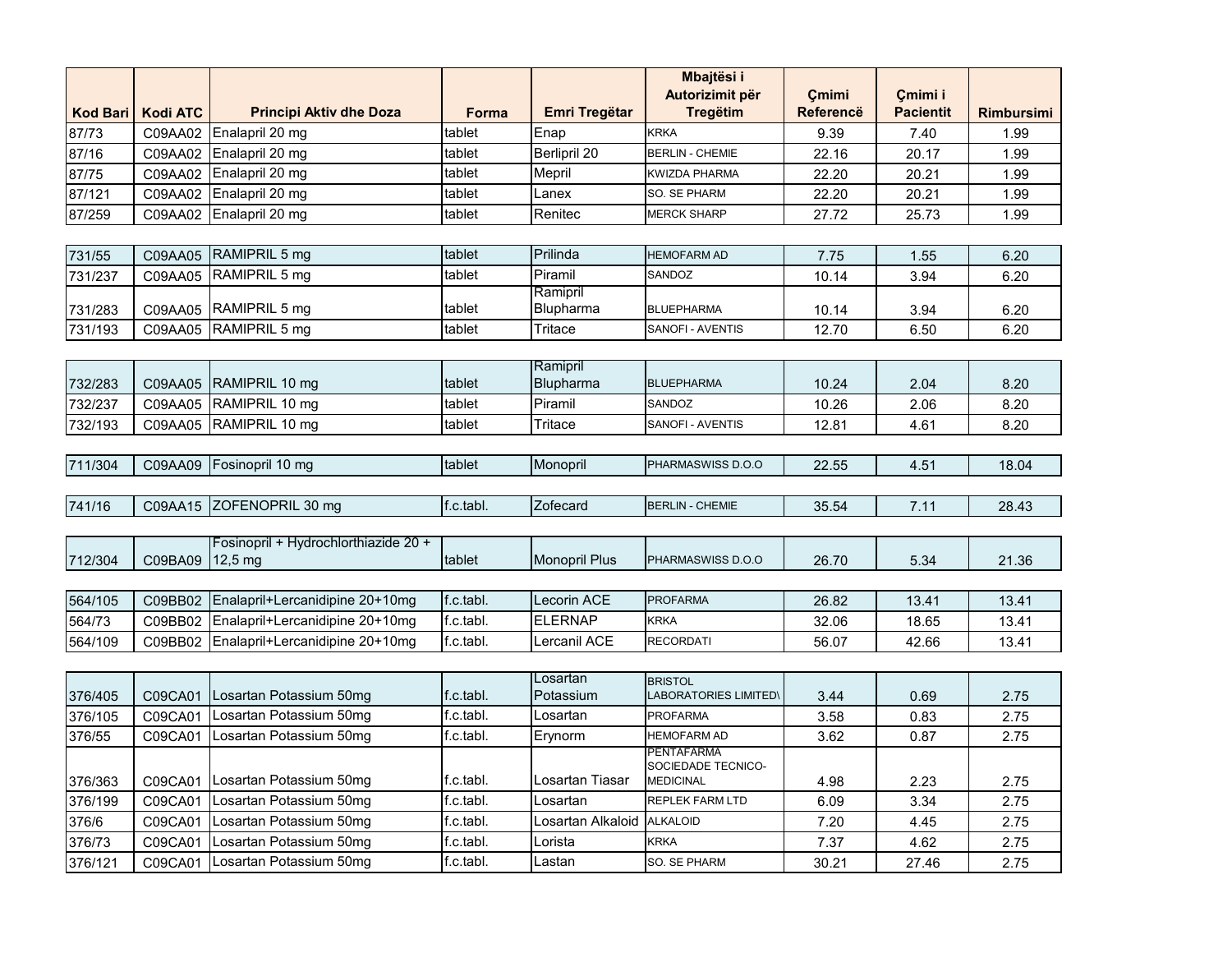|                 |                 |                                |           |                      | <b>Mbajtësi i</b>                              |                  |                  |                   |
|-----------------|-----------------|--------------------------------|-----------|----------------------|------------------------------------------------|------------------|------------------|-------------------|
|                 |                 |                                |           |                      | Autorizimit për                                | Çmimi            | Çmimi i          |                   |
| <b>Kod Bari</b> | <b>Kodi ATC</b> | <b>Principi Aktiv dhe Doza</b> | Forma     | <b>Emri Tregëtar</b> | <b>Tregëtim</b>                                | <b>Referencë</b> | <b>Pacientit</b> | <b>Rimbursimi</b> |
|                 |                 |                                |           |                      |                                                |                  |                  |                   |
| 88/105          | C09CA03         | Valsartan 80 mg                | f.c.tabl. | Valsartan            | <b>PROFARMA</b>                                | 5.75             | 1.15             | 4.60              |
| 88/55           | C09CA03         | Valsartan 80 mg                | f.c.tabl. | Yanida               | <b>HEMOFARM AD</b>                             | 5.82             | 1.22             | 4.60              |
| 88/262          | C09CA03         | Valsartan 80 mg                | f.c.tabl. | Valsartan Farmoz     | <b>FARMOZ SOCIEDADE</b>                        | 7.75             | 3.15             | 4.60              |
| 88/73           | C09CA03         | Valsartan 80 mg                | f.c.tabl. | Valsacor             | <b>KRKA</b>                                    | 8.64             | 4.04             | 4.60              |
| 88/29           | C09CA03         | Valsartan 80 mg                | f.c.tabl. | Sartovan             | CODAL SYNTO                                    | 17.46            | 12.86            | 4.60              |
| 88/412          | C09CA03         | Valsartan 80 mg                | f.c.tabl. | Valcor               | ILKO ILAC SAN. ve TIC.<br>A.S                  | 19.68            | 15.08            | 4.60              |
| 88/92           | C09CA03         | Valsartan 80 mg                | f.c.tabl. | Diovan               | <b>NOVARTIS</b>                                | 24.62            | 20.02            | 4.60              |
|                 |                 |                                |           |                      |                                                |                  |                  |                   |
| 388/105         | C09CA03         | Valsartan 160mg                | f.c.tabl. | Valsan               | <b>PROFARMA</b>                                | 11.04            | 2.20             | 8.84              |
| 388/55          | C09CA03         | Valsartan 160mg                | f.c.tabl. | Yanida               | <b>HEMOFARM AD</b>                             | 11.08            | 2.24             | 8.84              |
| 388/262         | C09CA03         | Valsartan 160mg                | f.c.tabl. | Valsartan Farmoz     | <b>FARMOZ SOCIEDADE</b>                        | 12.42            | 3.58             | 8.84              |
| 388/73          | C09CA03         | Valsartan 160mg                | f.c.tabl. | Valsacor             | <b>KRKA</b>                                    | 13.42            | 4.58             | 8.84              |
| 388/29          | C09CA03         | Valsartan 160mg                | f.c.tabl. | Sartovan             | CODAL SYNTO                                    | 19.40            | 10.56            | 8.84              |
| 388/385         | C09CA03         | Valsartan 160mg                | f.c.tabl. | Troval               | <b>DELORBIS</b><br>PHARMACEUTICALS Ltd         | 22.40            | 13.56            | 8.84              |
| 388/412         | C09CA03         | Valsartan 160mg                | f.c.tabl. | Valcor               | ILKO ILAC SAN. ve TIC.<br>A.S                  | 26.17            | 17.33            | 8.84              |
| 388/92          | C09CA03         | Valsartan 160mg                | f.c.tabl. | Diovan               | <b>NOVARTIS</b>                                | 32.71            | 23.87            | 8.84              |
|                 |                 |                                |           |                      |                                                |                  |                  |                   |
| 366/105         | C09CA04         | Irbesartan 150 mg              | f.c.tabl. | Ultesan              | <b>PROFARMA</b>                                | 9.63             | 4.81             | 4.82              |
| 366/405         | C09CA04         | Irbesartan 150 mg              | f.c.tabl. | Irbesartan           | <b>BRISTOL</b><br><b>LABORATORIES LIMITED\</b> | 10.03            | 5.21             | 4.82              |
| 366/181         | C09CA04         | Irbesartan 150 mg              | f.c.tabl. | Irbesartan Mylan     | <b>MYLAN</b>                                   | 10.34            | 5.52             | 4.82              |
| 366/262         | C09CA04         | Irbesartan 150 mg              | f.c.tabl. | Irbesartan<br>Farmoz | <b>FARMOZ SOCIEDADE</b>                        | 10.76            | 5.94             | 4.82              |
| 366/163         | C09CA04         | Irbesartan 150 mg              | f.c.tabl. | Irda                 | <b>NOBEL ILAÇ</b>                              | 12.20            | 7.38             | 4.82              |
| 366/55          | C09CA04         | Irbesartan 150 mg              | f.c.tabl. | Irbenida             | <b>HEMOFARM AD</b>                             | 12.93            | 8.11             | 4.82              |
| 366/73          | C09CA04         | Irbesartan 150 mg              | f.c.tabl. | Ifirmasta            | <b>KRKA</b>                                    | 17.07            | 12.25            | 4.82              |
| 366/385         | C09CA04         | Irbesartan 150 mg              | f.c.tabl. | Rycardon             | <b>DELORBIS</b><br>PHARMACEUTICALS Ltd         | 21.73            | 16.91            | 4.82              |
| 366/193         | C09CA04         | Irbesartan 150 mg              | f.c.tabl. | Aprovel              | SANOFI - AVENTIS                               | 28.83            | 24.01            | 4.82              |
|                 |                 |                                |           |                      |                                                |                  |                  |                   |
| 367/181         | C09CA04         | Irbesartan 300 mg              | f.c.tabl. | Irbesartan Mylan     | <b>MYLAN</b>                                   | 15.01            | 7.51             | 7.50              |
| 367/105         | C09CA04         | Irbesartan 300 mg              | f.c.tabl. | Ultesan              | <b>PROFARMA</b>                                | 15.76            | 8.26             | 7.50              |
| 367/405         | C09CA04         | Irbesartan 300 mg              | f.c.tabl. | Irbesartan           | <b>BRISTOL</b><br><b>LABORATORIES LIMITED\</b> | 16.35            | 8.85             | 7.50              |
| 367/55          | C09CA04         | Irbesartan 300 mg              | f.c.tabl. | Irbenida             | <b>HEMOFARM AD</b>                             | 20.18            | 12.68            | 7.50              |
| 367/73          | C09CA04         | Irbesartan 300 mg              | f.c.tabl. | Ifirmasta            | <b>KRKA</b>                                    | 21.45            | 13.95            | 7.50              |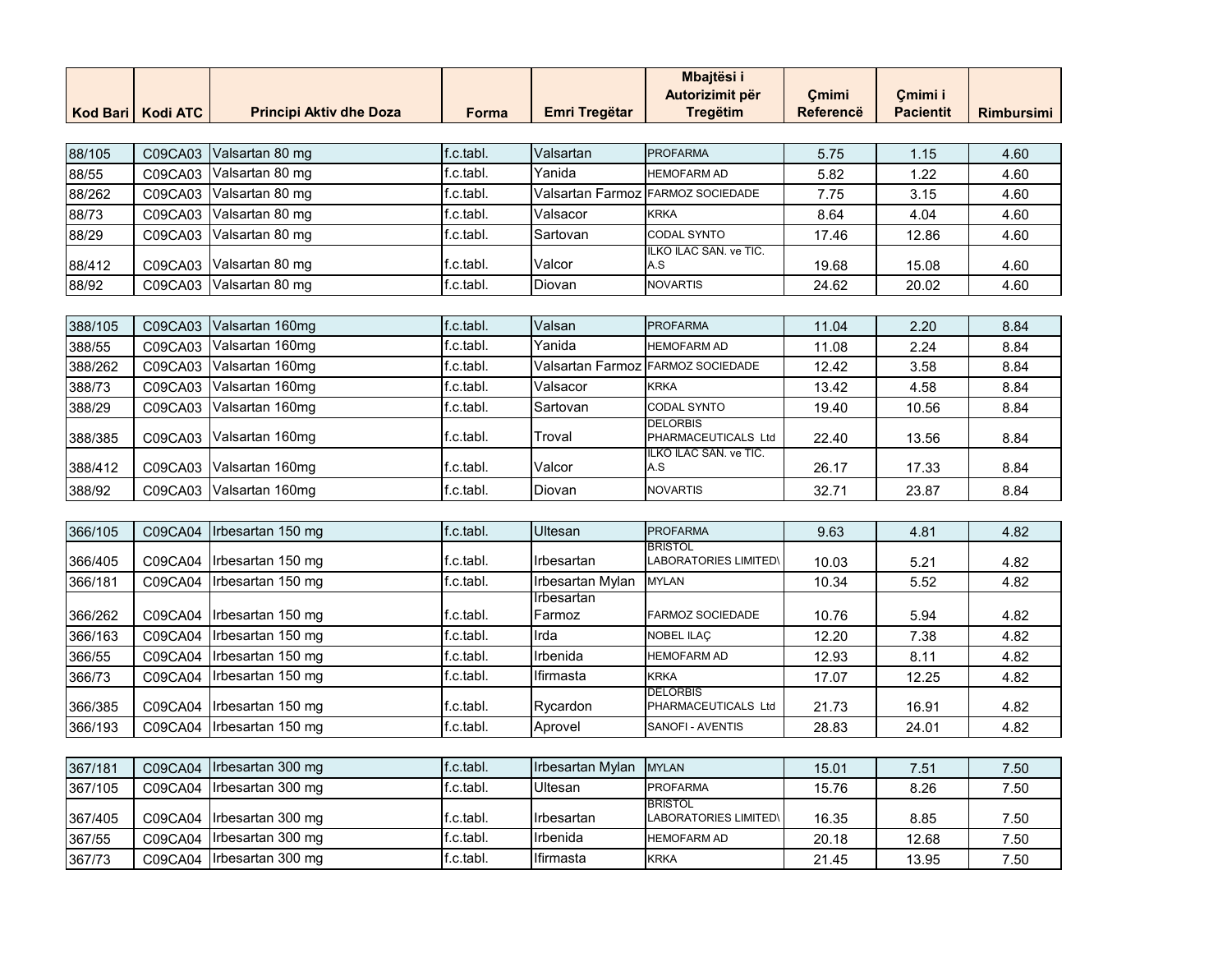|                 |                 |                                                         |              |                         | <b>Mbajtësi i</b>                           |                           |                             |                   |
|-----------------|-----------------|---------------------------------------------------------|--------------|-------------------------|---------------------------------------------|---------------------------|-----------------------------|-------------------|
| <b>Kod Bari</b> | <b>Kodi ATC</b> | <b>Principi Aktiv dhe Doza</b>                          | <b>Forma</b> | <b>Emri Tregëtar</b>    | Autorizimit për<br><b>Tregëtim</b>          | Cmimi<br><b>Referencë</b> | Cmimi i<br><b>Pacientit</b> | <b>Rimbursimi</b> |
| 367/163         | C09CA04         | Irbesartan 300 mg                                       | f.c.tabl.    | Irda                    | <b>NOBEL ILAC</b>                           | 24.39                     | 16.89                       | 7.50              |
| 367/385         | C09CA04         | Irbesartan 300 mg                                       | f.c.tabl.    | Rycardon                | <b>DELORBIS</b><br>PHARMACEUTICALS Ltd      | 28.36                     | 20.86                       | 7.50              |
| 367/193         | C09CA04         | Irbesartan 300 mg                                       | f.c.tabl.    | Aprovel                 | SANOFI - AVENTIS                            | 35.42                     | 27.92                       | 7.50              |
|                 |                 |                                                         |              |                         |                                             |                           |                             |                   |
| 565/73          | C09CA07         | Telmisartan 40mg                                        | tablet       | Tolura                  | <b>KRKA</b>                                 | 9.30                      | 4.65                        | 4.65              |
| 565/79          | C09CA07         | Telmisartan 40mg                                        | tablet       | <b>Telpres</b>          | LEK                                         | 13.05                     | 8.40                        | 4.65              |
|                 |                 |                                                         |              |                         |                                             |                           |                             |                   |
| 622/73          | C09CA07         | Telmisartan 80 mg                                       | tablet       | Tolura                  | <b>KRKA</b>                                 | 15.58                     | 7.79                        | 7.79              |
| 622/79          | C09CA07         | Telmisartan 80 mg                                       | tablet       | <b>Telpres</b>          | LEK                                         | 17.91                     | 10.12                       | 7.79              |
| 622/307         | C09CA07         | Telmisartan 80 mg                                       | f.c.tabl.    | Telmotens               | ALVOGEN IPCO                                | 26.54                     | 18.75                       | 7.79              |
|                 |                 |                                                         |              |                         |                                             |                           |                             |                   |
| 402/167         | C09CA08         | Olmesartan 20 mg                                        | f.c.tabl.    | Olmesartan<br>Medoxomil | <b>NICHE GENERICS</b>                       | 9.48                      | 4.74                        | 4.74              |
| 402/105         | C09CA08         | Olmesartan 20 mg                                        | f.c.tabl.    | Mesacor                 | <b>PROFARMA</b>                             | 10.42                     | 5.68                        | 4.74              |
| 402/216         | C09CA08         | Olmesartan 20 mg                                        | f.c.tabl.    | Olmysar                 | <b>BILIM ILAC SANAYII</b><br><b>TICARED</b> | 11.42                     | 6.68                        | 4.74              |
| 402/163         | C09CA08         | Olmesartan 20 mg                                        | f.c.tabl.    | Olsart                  | NOBEL ILAÇ                                  | 12.20                     | 7.46                        | 4.74              |
| 402/169         | C09CA08         | Olmesartan 20 mg                                        | f.c.tabl.    | Olimestra               | <b>TAD PHARMA</b>                           | 27.99                     | 23.25                       | 4.74              |
| 402/16          | C09CA08         | Olmesartan 20 mg                                        | f.c.tabl.    | Menartan                | <b>BERLIN - CHEMIE</b>                      | 77.61                     | 72.87                       | 4.74              |
|                 |                 |                                                         |              |                         |                                             |                           |                             |                   |
| 403/216         | C09CA08         | Olmesartan 40mg                                         | f.c.tabl.    | Olmysar                 | <b>BILIM ILAC SANAYII</b><br><b>TICARED</b> | 15.91                     | 7.95                        | 7.96              |
| 403/163         | C09CA08         | Olmesartan 40mg                                         | f.c.tabl.    | Olsart                  | NOBEL ILAÇ                                  | 17.19                     | 9.23                        | 7.96              |
| 403/169         | C09CA08         | Olmesartan 40mg                                         | f.c.tabl.    | Olimestra               | <b>TAD PHARMA</b>                           | 27.99                     | 20.03                       | 7.96              |
| 403/16          | C09CA08         | Olmesartan 40mg                                         | f.c.tabl.    | Menartan                | <b>BERLIN - CHEMIE</b>                      | 95.69                     | 87.73                       | 7.96              |
|                 |                 |                                                         |              |                         |                                             |                           |                             |                   |
| 389/55          | C09DA03         | Valsartan + Hydrochlortiazide 80 +<br>$12.5 \text{ mg}$ | f.c.tabl.    | Yanida Plus             | <b>HEMOFARM AD</b>                          | 10.87                     | 5.44                        | 5.43              |
| 389/73          | C09DA03         | Valsartan + Hydrochlortiazide 80 +<br>$12.5 \text{ mg}$ | f.c.tabl.    | Valsacombi              | <b>KRKA</b>                                 | 11.14                     | 5.71                        | 5.43              |
| 389/262         | C09DA03         | Valsartan + Hydrochlortiazide 80 +<br>$12.5 \text{ mg}$ | f.c.tabl.    | Valsartan/Hidrocl       | orotiazida Farmoz FARMOZ SOCIEDADE          | 11.26                     | 5.83                        | 5.43              |
| 389/385         | C09DA03         | Valsartan + Hydrochlortiazide 80 +<br>12.5 mg           | f.c.tabl.    | Cotroval                | <b>DELORBIS</b><br>PHARMACEUTICALS Ltd      | 19.96                     | 14.53                       | 5.43              |
| 389/412         | C09DA03         | Valsartan + Hydrochlortiazide 80 +<br>$12.5 \text{ mg}$ | f.c.tabl.    | <b>Valcor Plus</b>      | ILKO ILAC SAN. ve TIC.<br>A.S               | 21.73                     | 16.30                       | 5.43              |
| 389/92          | C09DA03         | Valsartan + Hydrochlortiazide 80 +<br>$12.5 \text{ mg}$ | f.c.tabl.    | Co-Diovan               | <b>NOVARTIS</b>                             | 27.17                     | 21.74                       | 5.43              |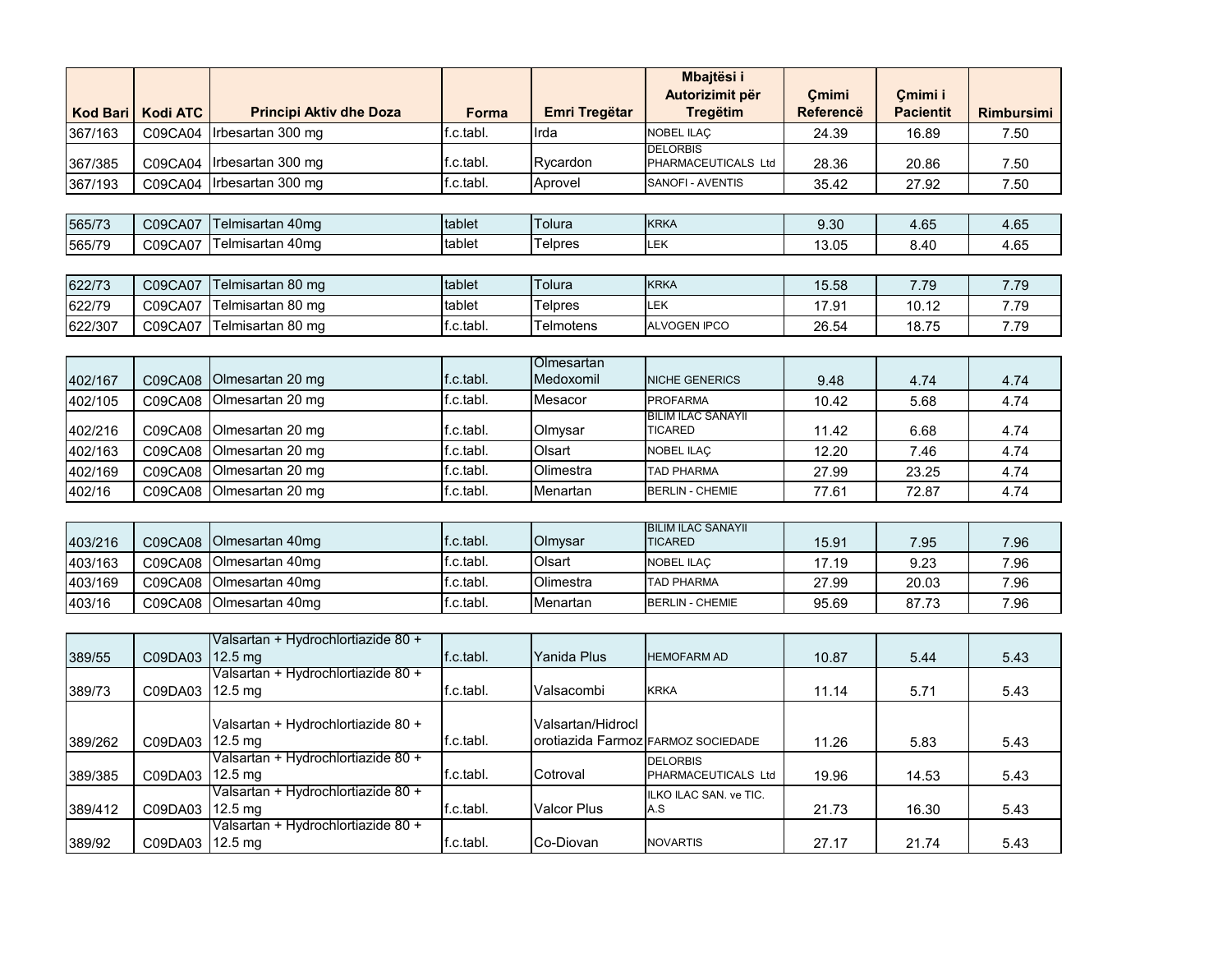|                 |                     |                                    |           |                    | Mbajtësi i             |                  |                  |                   |
|-----------------|---------------------|------------------------------------|-----------|--------------------|------------------------|------------------|------------------|-------------------|
|                 |                     |                                    |           |                    | Autorizimit për        | Cmimi            | Cmimi i          |                   |
| <b>Kod Bari</b> | <b>Kodi ATC</b>     | <b>Principi Aktiv dhe Doza</b>     | Forma     | Emri Tregëtar      | <b>Tregëtim</b>        | <b>Referencë</b> | <b>Pacientit</b> | <b>Rimbursimi</b> |
|                 |                     | Valsartan + Hydrochlorthiazide 160 |           |                    |                        |                  |                  |                   |
| 414/55          | $CO9DAO3$ + 12.5 mg |                                    | f.c.tabl. | Yanida Plus        | <b>HEMOFARM AD</b>     | 13.91            | 6.96             | 6.95              |
|                 |                     | Valsartan + Hydrochlorthiazide 160 |           |                    |                        |                  |                  |                   |
| 414/73          | C09DA03             | $+ 12.5$ ma                        | f.c.tabl. | Valsacombi         | <b>KRKA</b>            | 14.30            | 7.35             | 6.95              |
|                 |                     | Valsartan + Hydrochlorthiazide 160 |           |                    | ILKO ILAC SAN, ve TIC. |                  |                  |                   |
| 414/412         | $CO9DAO3$ + 12.5 mg |                                    | f.c.tabl. | <b>Valcor Plus</b> | A.S                    | 25.28            | 18.33            | 6.95              |
|                 |                     | Valsartan + Hydrochlorthiazide 160 |           |                    |                        |                  |                  |                   |
| 414/92          | $C09DA03$ + 12.5 mg |                                    | f.c.tabl. | Co-Diovan          | <b>NOVARTIS</b>        | 31.60            | 24.65            | 6.95              |

|         |               | Valsartan+Hydrochlortiazide 160 +  |           | lValsartan/Hidrocl        |                            |       |       |      |
|---------|---------------|------------------------------------|-----------|---------------------------|----------------------------|-------|-------|------|
| 390/262 | C09DA03 25 mg |                                    | f.c.tabl. | <b>I</b> ortiazida Farmoz | <b>FARMOZ SOCIEDADE</b>    | 13.86 | 6.93  | 6.93 |
|         |               | Valsartan+Hydrochlortiazide 160 +  |           |                           |                            |       |       |      |
| 390/55  | C09DA03 25 mg |                                    | f.c.tabl. | Yanida Plus               | <b>HEMOFARM AD</b>         | 14.80 | 7.87  | 6.93 |
|         |               | Valsartan+Hydrochlortiazide 160 +  |           |                           |                            |       |       |      |
| 390/73  | C09DA03 25 mg |                                    | f.c.tabl. | Valsacombi                | <b>KRKA</b>                | 15.18 | 8.25  | 6.93 |
|         |               | IValsartan+Hvdrochlortiazide 160 + |           |                           | <b>DELORBIS</b>            |       |       |      |
| 390/385 | C09DA03 25 mg |                                    | f.c.tabl. | <b>CoTroval</b>           | <b>PHARMACEUTICALS Ltd</b> | 25.28 | 18.35 | 6.93 |
|         |               | Valsartan+Hydrochlortiazide 160 +  |           |                           |                            |       |       |      |
| 390/92  | C09DA03 25 mg |                                    | f.c.tabl. | Co-Diovan                 | <b>NOVARTIS</b>            | 31.60 | 24.67 | 6.93 |

|         |         | Irbesartan + Hydrochlorthiazide 150 |           |                      |                        |       |       |      |
|---------|---------|-------------------------------------|-----------|----------------------|------------------------|-------|-------|------|
| 566/105 | C09DA04 | $+12.5 \text{ mg}$                  | f.c.tabl. | <b>Co-Ultesan</b>    | <b>PROFARMA</b>        | 10.63 | 5.31  | 5.32 |
|         |         | Irbesartan + Hydrochlorthiazide 150 |           |                      |                        |       |       |      |
| 566/163 | C09DA04 | $+ 12.5 \text{ mg}$                 | f.c.tabl. | Co-Irda              | <b>NOBEL ILAC</b>      | 12.20 | 6.88  | 5.32 |
|         |         | Irbesartan + Hydrochlorthiazide 150 |           |                      | ILKO ILAC SAN, ve TIC. |       |       |      |
| 566/412 | C09DA04 | $+ 12.5$ ma                         | f.c.tabl. | <b>Irbecor Plus</b>  | A.S                    | 12.20 | 6.88  | 5.32 |
|         |         | Irbesartan + Hydrochlorthiazide 150 |           |                      |                        |       |       |      |
| 566/55  | C09DA04 | $+12.5 \text{ mg}$                  | f.c.tabl. | <b>Irbenida Plus</b> | <b>HEMOFARM AD</b>     | 12.93 | 7.61  | 5.32 |
|         |         | Irbesartan + Hydrochlorthiazide 150 |           |                      |                        |       |       |      |
| 566/73  | C09DA04 | $+ 12.5$ mg                         | f.c.tabl. | Ilfirmacombi         | <b>KRKA</b>            | 21.29 | 15.97 | 5.32 |
|         |         | Irbesartan + Hydrochlorthiazide 150 |           |                      | <b>DELORBIS</b>        |       |       |      |
| 566/385 | C09DA04 | $+ 12.5$ mg                         | f.c.tabl. | Corycardon           | PHARMACEUTICALS Ltd    | 22.76 | 17.44 | 5.32 |
|         |         | Irbesartan + Hydrochlorthiazide 150 |           |                      |                        |       |       |      |
| 566/193 |         | C09DA04 + 12.5 mg                   | f.c.tabl. | Coaprovel            | SANOFI - AVENTIS       | 28.83 | 23.51 | 5.32 |

|         |                     | Irbesartan + Hydrochlorthiazide 300 |           |                      |                               |       |       |       |
|---------|---------------------|-------------------------------------|-----------|----------------------|-------------------------------|-------|-------|-------|
| 567/55  | $CO9DAO4$ + 12.5 mg |                                     | f.c.tabl. | Irbenida Plus        | <b>HEMOFARM AD</b>            | 21.11 | 10.55 | 10.56 |
|         |                     | Irbesartan + Hydrochlorthiazide 300 |           |                      |                               |       |       |       |
| 567/105 | C09DA04   + 12.5 mg |                                     | f.c.tabl. | Co-Ultesan           | <b>PROFARMA</b>               | 21.26 | 10.70 | 10.56 |
|         |                     | Irbesartan + Hydrochlorthiazide 300 |           |                      |                               |       |       |       |
| 567/163 | $CO9DAO4$ + 12.5 mg |                                     | f.c.tabl. | <b>ICo-Irda</b>      | <b>NOBEL ILAC</b>             | 24.39 | 13.83 | 10.56 |
|         |                     | Irbesartan + Hydrochlorthiazide 300 |           |                      | <b>ILKO ILAC SAN, ve TIC.</b> |       |       |       |
| 567/412 | $CO9DAO4$ + 12.5 mg |                                     | f.c.tabl. | <b>I</b> rbecor Plus | A.S                           | 24.39 | 13.83 | 10.56 |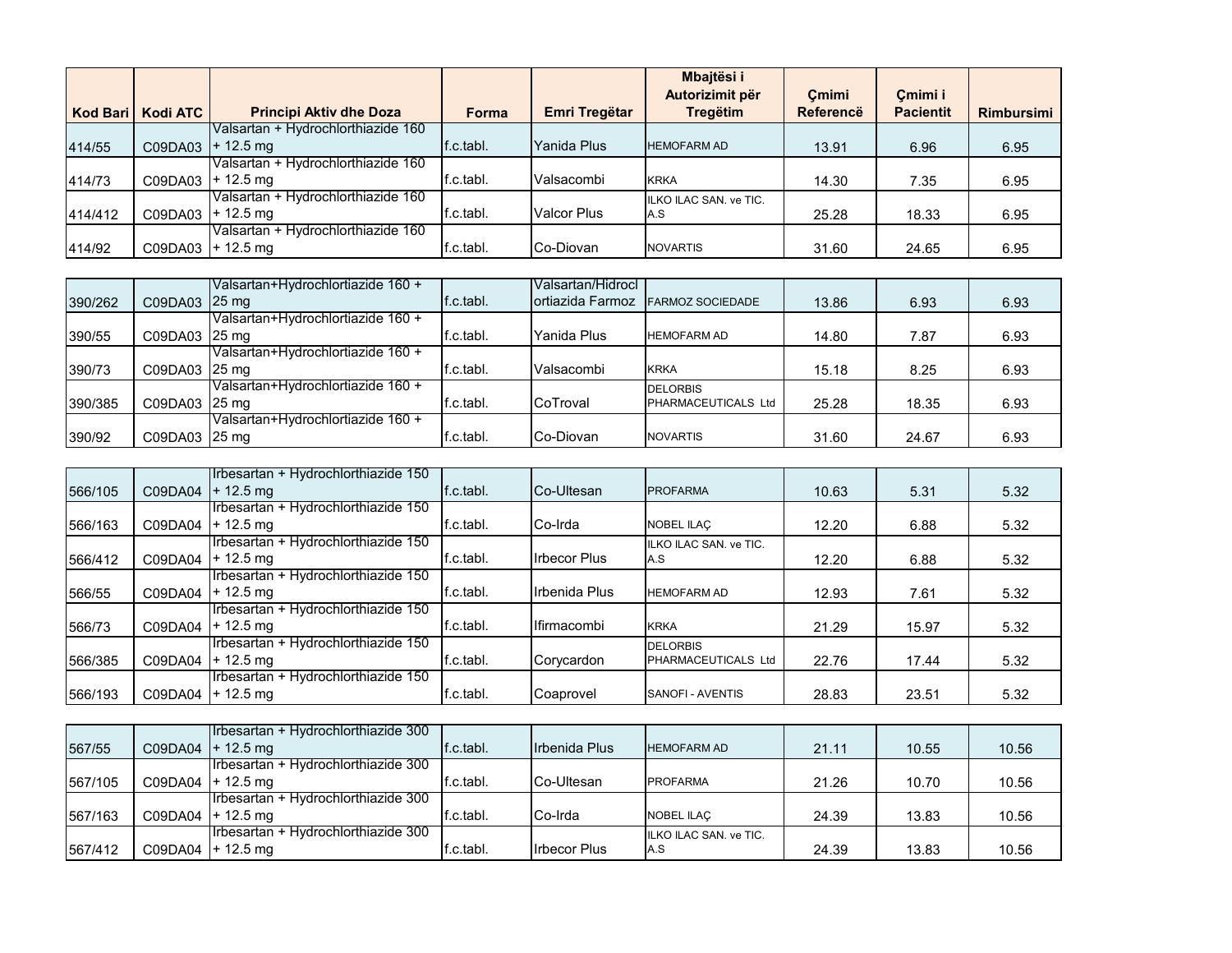|         |                     |                                      |           |               | <b>Mbaitësi i</b>          |           |                  |                   |
|---------|---------------------|--------------------------------------|-----------|---------------|----------------------------|-----------|------------------|-------------------|
|         |                     |                                      |           |               | Autorizimit për            | Cmimi     | Cmimi i          |                   |
|         | Kod Bari   Kodi ATC | <b>Principi Aktiv dhe Doza</b>       | Forma     | Emri Tregëtar | Treaëtim                   | Referencë | <b>Pacientit</b> | <b>Rimbursimi</b> |
|         |                     | Ilrbesartan + Hydrochlorthiazide 300 |           |               | <b>DELORBIS</b>            |           |                  |                   |
| 567/385 |                     | $C09DAO4$ + 12.5 mg                  | f.c.tabl. | Corvcardon    | <b>PHARMACEUTICALS Ltd</b> | 28.36     | 17.80            | 10.56             |

|         |                   | <b>Irbesartan + Hydrochlorthiazide 300</b> |           |                      |                  |       |       |       |
|---------|-------------------|--------------------------------------------|-----------|----------------------|------------------|-------|-------|-------|
| 568/105 | $CO9DAO4$ + 25 mg |                                            | f.c.tabl. | <b>ICo-Ultesan</b>   | <b>PROFARMA</b>  | 26.02 | 13.01 | 13.01 |
|         |                   | Irbesartan + Hydrochlorthiazide 300        |           |                      |                  |       |       |       |
| 568/73  | $CO9DAO4$ + 25 mg |                                            | f.c.tabl. | <b>I</b> lfirmacombi | <b>KRKA</b>      | 28.33 | 15.32 | 13.01 |
|         |                   | Irbesartan + Hydrochlorthiazide 300        |           |                      |                  |       |       |       |
| 568/193 | $CO9DAO4$ + 25 mg |                                            | f.c.tabl. | Coaprovel            | SANOFI - AVENTIS | 35.42 | 22.41 | 13.01 |

| 475/216 | <b>IOImesartan Medoxomil +</b><br>C09DA08 Hydrochlortiazide 20 + 12.5 mg | f.c.tabl. | Olmysar Plus         | <b>BILIM ILAC SANAYII</b><br><b>ITICARED</b> | 15.91 | 7.95  | 7.96 |
|---------|--------------------------------------------------------------------------|-----------|----------------------|----------------------------------------------|-------|-------|------|
| 475/163 | Olmesartan Medoxomil +<br>C09DA08 Hydrochlortiazide 20 + 12.5 mg         | f.c.tabl. | Olsart Plus          | <b>NOBEL ILAC</b>                            | 17.19 | 9.23  | 7.96 |
| 475/169 | Olmesartan Medoxomil +<br>C09DA08 Hydrochlortiazide 20 + 12.5 mg         | f.c.tabl. | Co-Olimestra         | <b>TAD PHARMA</b>                            | 25.05 | 17.09 | 7.96 |
| 475/16  | Olmesartan Medoxomil +<br>C09DA08 Hydrochlortiazide 20 + 12.5 mg         | f.c.tabl. | <b>Menartan Plus</b> | <b>BERLIN - CHEMIE</b>                       | 77.61 | 69.65 | 7.96 |

|         |         |                                         |                        | <b>Amlodipine/Valsa</b> |                 |       |       |      |
|---------|---------|-----------------------------------------|------------------------|-------------------------|-----------------|-------|-------|------|
| 450/181 | C09DB01 | <b>IAmlodipine + Valsartan 5 +80 mg</b> | $\mathsf{If}$ .c.tabl. | <b>Irtan Mylan</b>      | <b>MYLAN</b>    | 11.97 | 5.98  | 5.99 |
| 450/92  | C09DB01 | Amlodipine + Valsartan 5 +80 mg         | lf.c.tabl.             | Extorge                 | <b>NOVARTIS</b> | 60.38 | 54.39 | 5.99 |

|         |         |                                  |           |                   | <b>BILIM ILAC SANAYII</b> |       |       |      |
|---------|---------|----------------------------------|-----------|-------------------|---------------------------|-------|-------|------|
| 451/216 | C09DB01 | Amlodipine + Valsartan 5 +160 mg | f.c.tabl. | <b>I</b> Combisar | <b>ITICARED</b>           | 16.64 | 8.32  | 8.32 |
| 451/73  | C09DB01 | Amlodipine + Valsartan 5 +160 mg | f.c.tabl. | Wamlox            | <b>KRKA</b>               | 20.03 | 11.71 | 8.32 |
|         |         |                                  |           | Amlodipin/Valsart |                           |       |       |      |
| 451/181 | C09DB01 | Amlodipine + Valsartan 5 +160 mg | f.c.tabl. | lan Mvlan         | <b>MYLAN</b>              | 20.90 | 12.58 | 8.32 |
|         |         |                                  |           |                   | ILKO ILAC SAN, ve TIC.    |       |       |      |
| 451/412 | C09DB01 | Amlodipine + Valsartan 5 +160 mg | f.c.tabl. | Valcodin          | IA.S                      | 39.91 | 31.59 | 8.32 |
|         |         |                                  |           |                   | <b>PHARMACTIVE ILAC</b>   |       |       |      |
| 451/413 | C09DB01 | Amlodipine + Valsartan 5 +160 mg | f.c.tabl. | Rovalpin          | SAN, VE. TIC. A.S.        | 43.90 | 35.58 | 8.32 |
| 451/92  | C09DB01 | Amlodipine + Valsartan 5 +160 mg | f.c.tabl. | Exforge           | <b>NOVARTIS</b>           | 54.89 | 46.57 | 8.32 |

| 537/73  | C09DB01 | $\lambda$ Amlodipine + Valsartan 10 +160 mg $\lambda$ f.c.tabl. | <b>Wamlox</b>           | <b>IKRKA</b>                  | 20.03 | 10.02 | 10.01 |
|---------|---------|-----------------------------------------------------------------|-------------------------|-------------------------------|-------|-------|-------|
|         |         |                                                                 | <b>Amlodipine/Valsa</b> |                               |       |       |       |
| 537/181 |         | C09DB01 Amlodipine + Valsartan 10 +160 mg $\int$ f.c.tabl.      | <b>Irtan Mylan</b>      | <b>MYLAN</b>                  | 20.90 | 10.89 | 10.01 |
|         |         |                                                                 |                         | <b>ILKO ILAC SAN, ve TIC.</b> |       |       |       |
| 537/412 |         | C09DB01 Amlodipine + Valsartan 10 +160 mg $\int$ f.c.tabl.      | Valcodin                | IA.S                          | 39.91 | 29.90 | 10.01 |
| 537/92  |         | C09DB01 Amlodipine + Valsartan 10 +160 mg $\int$ f.c.tabl.      | Exforge                 | <b>NOVARTIS</b>               | 55.94 | 45.93 | 10.01 |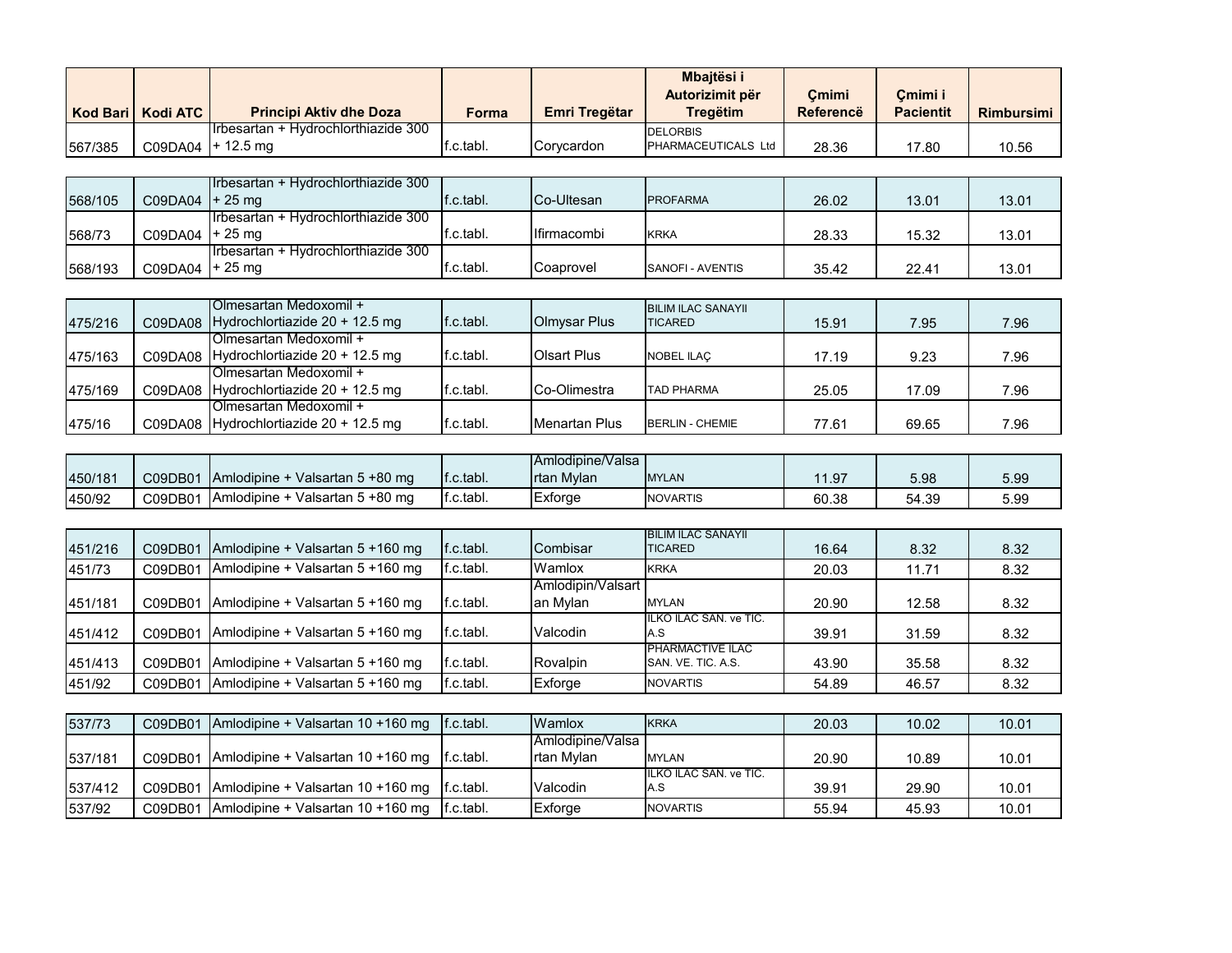|                 |                 |                                              |                        |                      | Mbajtësi i                              |                           |                             |                   |
|-----------------|-----------------|----------------------------------------------|------------------------|----------------------|-----------------------------------------|---------------------------|-----------------------------|-------------------|
| <b>Kod Bari</b> | <b>Kodi ATC</b> | <b>Principi Aktiv dhe Doza</b>               | Forma                  | <b>Emri Tregëtar</b> | Autorizimit për<br><b>Tregëtim</b>      | Çmimi<br><b>Referencë</b> | Çmimi i<br><b>Pacientit</b> | <b>Rimbursimi</b> |
|                 |                 |                                              |                        |                      | <b>MENARINI</b><br><b>INTERNATIONAL</b> |                           |                             |                   |
| 652/398         | C09DB02         | Olmesartan + Amlodipine 40 + 5 mg            | $\mathsf{If}$ .c.tabl. | Kalistra 40/5mg      | <b>OPERATIONS</b>                       | 86.32                     | 43.16                       | 43.16             |
|                 |                 |                                              |                        |                      |                                         |                           |                             |                   |
|                 |                 |                                              |                        |                      | <b>MENARINI</b><br><b>INTERNATIONAL</b> |                           |                             |                   |
| 653/398         | C09DB02         | Olmesartan + Amlodipine 20 + 5 mg            | $\mathsf{f}$ .c.tabl.  | Kalistra 20/5 mg     | <b>OPERATIONS</b>                       | 80.71                     | 40.35                       | 40.36             |
|                 |                 | Olmesartan + Amlodipine +                    |                        |                      |                                         |                           |                             |                   |
|                 |                 | Hydrochlorothiazide $20 + 5 + 12,5$          |                        |                      | <b>MENARINI</b><br><b>INTERNATIONAL</b> |                           |                             |                   |
| 654/398         | C09DB02         | mg                                           | f.c.tabl.              | Kalistra Plus        | <b>OPERATIONS</b>                       | 96.30                     | 48.15                       | 48.15             |
|                 |                 |                                              |                        |                      |                                         |                           |                             |                   |
|                 |                 | Olmesartan + Amlodipine +                    |                        |                      | <b>MENARINI</b><br><b>INTERNATIONAL</b> |                           |                             |                   |
| 655/398         | C09DB02         | Hydrochlorothiazide $40 + 5 + 25$ mg         | f.c.tabl.              | <b>Kalistra Plus</b> | <b>OPERATIONS</b>                       | 103.12                    | 51.56                       | 51.56             |
|                 |                 |                                              |                        |                      |                                         |                           |                             |                   |
|                 |                 | Olmesartan + Amlodipine +                    |                        |                      | <b>MENARINI</b><br><b>INTERNATIONAL</b> |                           |                             |                   |
| 719/398         | C09DB02         | Hydrochlorothiazide $40 + 10 + 25$ mg tablet |                        | <b>KALISTRA PLUS</b> | <b>OPERATIONS</b>                       | 103.12                    | 51.56                       | 51.56             |
|                 |                 |                                              |                        |                      |                                         |                           |                             |                   |
| 761/163         | C09DB05         | Irbesartan + Amlodipine 150 mg + 5<br>mg     | f.c.tabl.              | Irdapin              | <b>NOBEL ILAC</b>                       | 46.57                     | 23.29                       | 23.28             |
|                 |                 |                                              |                        |                      |                                         |                           |                             |                   |
|                 |                 | Amlodipine + Valsartan +                     |                        |                      |                                         |                           |                             |                   |
| 474/92          | C09DX01         | Hydrochlorthiazide 5 + 160 + 12.5<br>mg      | f.c.tabl.              | <b>Exforge HCT</b>   | <b>NOVARTIS</b>                         | 53.38                     | 26.69                       | 26.69             |
|                 |                 |                                              |                        |                      |                                         |                           |                             |                   |
|                 |                 | Amlodipine + Valsartan +                     |                        |                      |                                         |                           |                             |                   |
|                 |                 | Hydrochlorthiazide $10 + 160 + 12.5$         |                        |                      |                                         |                           |                             |                   |
| 490/92          | C09DX01         | mg                                           | f.c.tabl.              | <b>Exforge HCT</b>   | <b>NOVARTIS</b>                         | 60.26                     | 30.13                       | 30.13             |
|                 |                 | Amlodipine + Valsartan +                     |                        |                      |                                         |                           |                             |                   |
| 491/92          | C09DX01         | Hydrochlorthiazide $5 + 160 + 25$ mg         | f.c.tabl.              | <b>Exforge HCT</b>   | <b>NOVARTIS</b>                         | 53.38                     | 26.69                       | 26.69             |
|                 |                 |                                              |                        |                      |                                         |                           |                             |                   |
|                 |                 | Amlodipine + Valsartan                       |                        |                      |                                         |                           |                             |                   |
| 538/92          | C09DX01         | +Hydrochlorthiazide 10 + 160 + 25<br>mg      | f.c.tabl.              | <b>Exforge HCT</b>   | <b>NOVARTIS</b>                         | 86.26                     | 43.13                       | 43.13             |
|                 |                 |                                              |                        |                      |                                         |                           |                             |                   |
| 698/92          | C09DX04         | Sacubitril + Valsartan 24 + 26 mg            | f.c.tabl.              | Entresto             | <b>NOVARTIS</b>                         | 315.63                    | 157.82                      | 157.81            |
|                 |                 |                                              |                        |                      |                                         |                           |                             |                   |
| 699/92          | C09DX04         | Sacubitril + Valsartan 49 + 51 mg            | f.c.tabl.              | Entresto             | <b>NOVARTIS</b>                         | 315.63                    | 157.82                      | 157.81            |
|                 |                 |                                              |                        |                      |                                         |                           |                             |                   |
| 700/92          |                 | C09DX04 Sacubitril + Valsartan 97 + 103 mg   | f.c.tabl.              | Entresto             | <b>NOVARTIS</b>                         | 315.63                    | 157.82                      | 157.81            |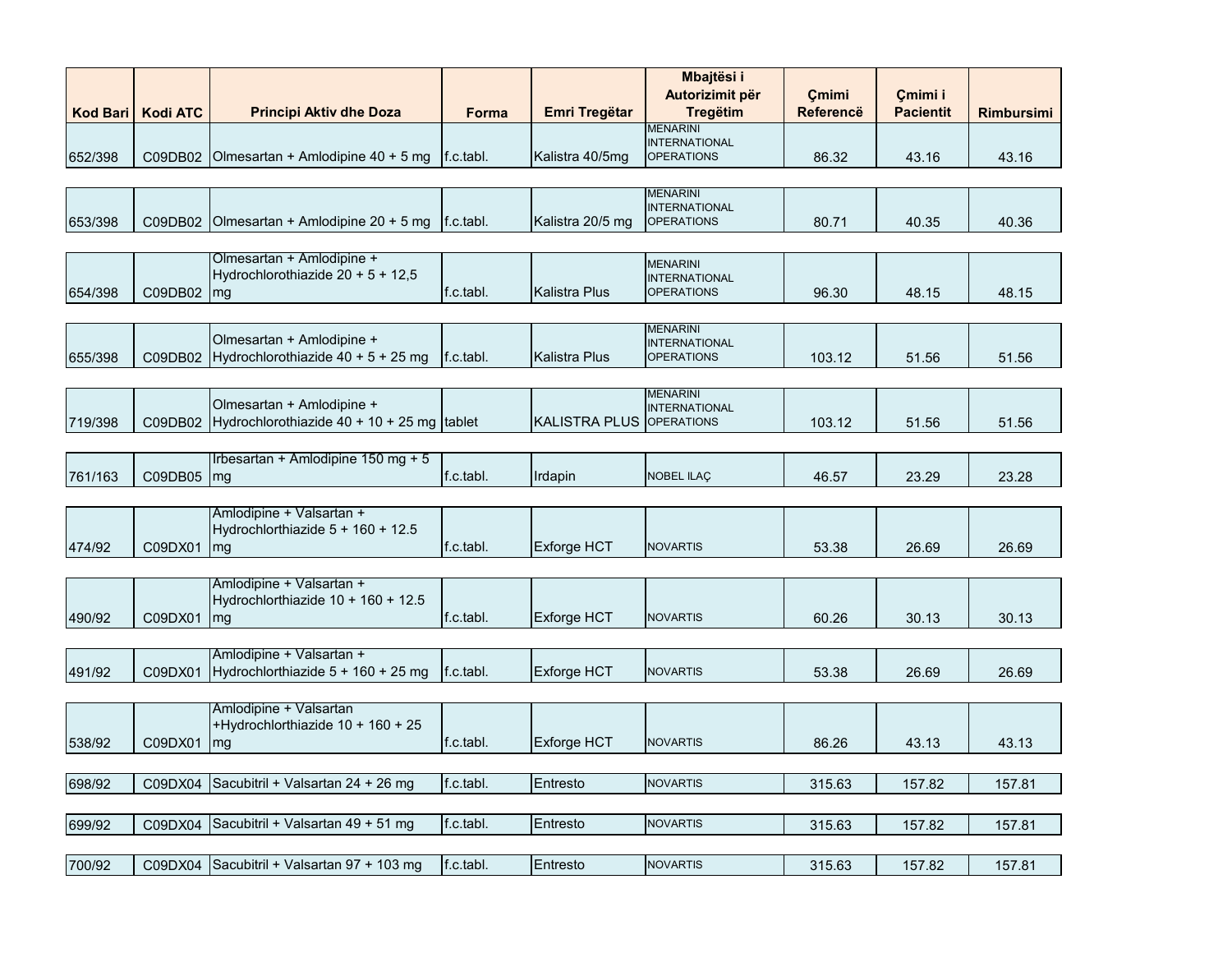|                     |                                |       |                      | <b>Mbaitësi</b> |           |                  |                   |
|---------------------|--------------------------------|-------|----------------------|-----------------|-----------|------------------|-------------------|
|                     |                                |       |                      | Autorizimit për | Cmimi     | Cmimi i          |                   |
| Kod Bari   Kodi ATC | <b>Principi Aktiv dhe Doza</b> | Forma | <b>Emri Tregëtar</b> | Tregëtim        | Referencë | <b>Pacientit</b> | <b>Rimbursimi</b> |

#### **C10 REDUKTUESIT E LIPIDEVE NË GJAK**

| 349/105 | C10AA01 | Simvastatine 10 mg                | f.c.tabl. | Siprolip                   | <b>PROFARMA</b>                                        | 4.69  | 2.35  | 2.34  |
|---------|---------|-----------------------------------|-----------|----------------------------|--------------------------------------------------------|-------|-------|-------|
| 349/73  | C10AA01 | Simvastatine 10 mg                | f.c.tabl. | Vasilip                    | <b>KRKA</b>                                            | 5.58  | 3.24  | 2.34  |
|         |         |                                   |           |                            |                                                        |       |       |       |
| 350/105 | C10AA01 | Simvastatine 20 mg                | f.c.tabl. | Siprolip                   | <b>PROFARMA</b>                                        | 4.69  | 2.35  | 2.34  |
| 350/329 | C10AA01 | Simvastatine 20 mg                | f.c.tabl. | Simvaplus                  | <b>GP-GENERICOS</b><br>PORTUGUESES LDA                 | 5.40  | 3.06  | 2.34  |
| 350/166 | C10AA01 | Simvastatine 20 mg                | f.c.tabl. | Simvastatin<br>Stada       | <b>STADAPHARM</b>                                      | 5.54  | 3.20  | 2.34  |
| 350/73  | C10AA01 | Simvastatine 20 mg                | f.c.tabl. | Vasilip                    | <b>KRKA</b>                                            | 5.93  | 3.59  | 2.34  |
| 350/6   | C10AA01 | Simvastatine 20 mg                | f.c.tabl. | Hollesta                   | <b>ALKALOID</b>                                        | 6.09  | 3.75  | 2.34  |
| 350/226 | C10AA01 | Simvastatine 20 mg                | f.c.tabl. | Simvastatin<br>Genericon   | <b>GENERICON PHARMA</b>                                | 7.75  | 5.41  | 2.34  |
|         |         |                                   |           |                            |                                                        |       |       |       |
| 351/105 | C10AA01 | Simvastatine 40 mg                | f.c.tabl. | Siprolip                   | <b>PROFARMA</b>                                        | 9.82  | 4.91  | 4.91  |
| 351/6   | C10AA01 | Simvastatine 40 mg                | f.c.tabl. | Hollesta                   | <b>ALKALOID</b>                                        | 11.08 | 6.17  | 4.91  |
| 351/226 | C10AA01 | Simvastatine 40 mg                | f.c.tabl. | Simvastatin<br>Genericon   | <b>GENERICON PHARMA</b>                                | 14.41 | 9.50  | 4.91  |
| 351/73  | C10AA01 | Simvastatine 40 mg                | f.c.tabl. | Vasilip                    | <b>KRKA</b>                                            | 15.91 | 11.00 | 4.91  |
|         |         |                                   |           |                            |                                                        |       |       |       |
| 362/199 | C10AA02 | Lovastatine 20 mg                 | tablet    | Lovastatin                 | <b>REPLEK FARM LTD</b>                                 | 6.64  | 3.32  | 3.32  |
|         |         |                                   |           |                            |                                                        |       |       |       |
| 419/364 |         | C10AA03 Pravastatine Sodium 20 mg | tablet    | Pravastatina<br>Tetrafarma | TETRAFARMA-<br><b>PRODUTOS</b><br><b>FARMACEUTICOS</b> | 19.39 | 9.69  | 9.70  |
|         |         |                                   |           |                            |                                                        |       |       |       |
| 420/393 | C10AA03 | Pravastatine Sodium 40 mg         | tablet    | Setac                      | CIPROS S.R.L.                                          | 53.89 | 26.95 | 26.94 |
|         |         |                                   |           |                            |                                                        |       |       |       |
| 392/297 | C10AA04 | Fluvastatin 80mg                  | prlg.tab. | <b>Fluvastatin XL</b>      | <b>PHARMATHEN</b>                                      | 18.87 | 9.44  | 9.43  |
| 392/92  | C10AA04 | Fluvastatin 80mg                  | f.c.tabl. | Lescol XL                  | <b>NOVARTIS</b>                                        | 23.57 | 14.14 | 9.43  |
| 356/105 | C10AA05 | Atorvastatine 10 mg               | f.c.tabl. | Aprolip                    | <b>PROFARMA</b>                                        | 5.76  | 2.88  | 2.88  |
| 356/73  | C10AA05 | Atorvastatine 10 mg               | f.c.tabl. | Atoris                     | <b>KRKA</b>                                            | 7.75  | 4.87  | 2.88  |
| 356/6   | C10AA05 | Atorvastatine 10 mg               | f.c.tabl. | Calipra                    | <b>ALKALOID</b>                                        | 8.25  | 5.37  | 2.88  |
|         |         |                                   |           |                            |                                                        |       |       |       |
| 357/105 | C10AA05 | Atorvastatine 20mg                | f.c.tabl. | Aprolip                    | <b>PROFARMA</b>                                        | 6.70  | 3.35  | 3.35  |
| 357/216 |         | C10AA05 Atorvastatine 20mg        | f.c.tabl. | Ateroz                     | <b>BILIM ILAC SANAYII</b><br><b>TICARED</b>            | 6.76  | 3.41  | 3.35  |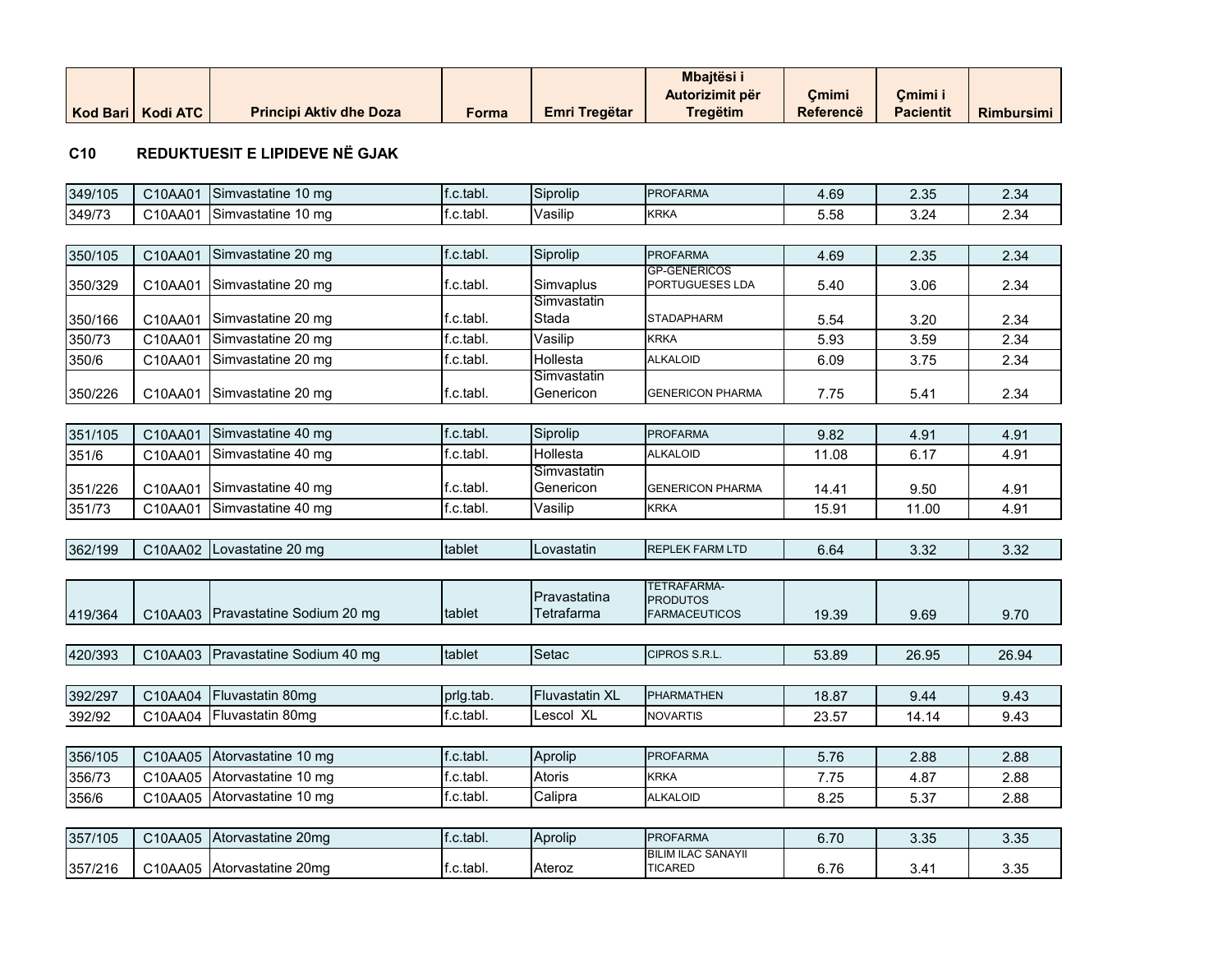|                 |                 |                                                   |              |                | Mbajtësi i<br>Autorizimit për                  | Cmimi            | Cmimi i          |                   |
|-----------------|-----------------|---------------------------------------------------|--------------|----------------|------------------------------------------------|------------------|------------------|-------------------|
| <b>Kod Bari</b> | <b>Kodi ATC</b> | <b>Principi Aktiv dhe Doza</b>                    | <b>Forma</b> | Emri Tregëtar  | <b>Tregëtim</b>                                | <b>Referencë</b> | <b>Pacientit</b> | <b>Rimbursimi</b> |
| 357/6           | C10AA05         | Atorvastatine 20mg                                | f.c.tabl.    | Calipra        | <b>ALKALOID</b>                                | 7.75             | 4.40             | 3.35              |
| 357/73          | C10AA05         | Atorvastatine 20mg                                | f.c.tabl.    | Atoris         | <b>KRKA</b>                                    | 9.98             | 6.63             | 3.35              |
| 357/79          | C10AA05         | Atorvastatine 20mg                                | f.c.tabl.    | Tulip          | LEK                                            | 11.41            | 8.06             | 3.35              |
| 357/166         | C10AA05         | Atorvastatine 20mg                                | f.c.tabl.    | Altrack        | <b>STADAPHARM</b>                              | 15.51            | 12.16            | 3.35              |
| 357/416         | C10AA05         | Atorvastatine 20mg                                | f.c.tabl.    | Amvastan       | <b>WORLD MEDICINE ILAC</b><br>SAN. VE TIC A.S. | 32.41            | 29.06            | 3.35              |
| 357/163         | C10AA05         | Atorvastatine 20mg                                | f.c.tabl.    | Lipidra        | <b>NOBEL ILAC</b>                              | 33.24            | 29.89            | 3.35              |
|                 |                 |                                                   |              |                |                                                |                  |                  |                   |
| 355/38          | C10AB05         | Fenofibrate 200 mg                                | capsul       | Fenofibrate EG | <b>EG LABO</b>                                 | 21.05            | 10.52            | 10.53             |
|                 |                 |                                                   |              |                |                                                |                  |                  |                   |
| 701/181         |                 | C10AB05 Fenofibrate 160 mg                        | f.c.tabl.    | Lipanthyl      | <b>MYLAN</b>                                   | 25.38            | 12.69            | 12.69             |
|                 |                 |                                                   |              |                |                                                |                  |                  |                   |
| 368/193         |                 | C10AB08 Ciprofibrate 100 mg                       | hard caps.   | Lipanor        | <b>SANOFI - AVENTIS</b>                        | 14.78            | 7.39             | 7.39              |
|                 |                 |                                                   |              |                |                                                |                  |                  |                   |
| 569/96          | C10BX03         | Amlodipine + Atorvastatin $5 + 10$ mg   f.c.tabl. |              | Caduet         | <b>PFIZER</b>                                  | 27.73            | 13.86            | 13.87             |
|                 |                 |                                                   |              |                |                                                |                  |                  |                   |
| 570/96          | C10BX03 mg      | Amlodipine + Atorvastatin 10 + 10                 | f.c.tabl.    | Caduet         | PFIZER                                         | 27.73            | 13.86            | 13.87             |

# **D DERMATOLOGJIKËT**<br>D01 ANTIMYKOTIKËT DER

# **D01 ANTIMYKOTIKËT DERMATOLOGJIK**

| 91/216 | D01BA02 | Terbinafine 250 mg | scored tabl. | l erbonile | <b>BILIM ILAC SANAYII</b><br><b>TICARED</b> | 36.80 | 18.40             | 18.40 |
|--------|---------|--------------------|--------------|------------|---------------------------------------------|-------|-------------------|-------|
| 91/341 | D01BA02 | Terbinafine 250 mg | tablet       | Micutan    | <b>S.F GROUP SRL</b>                        | 61.91 | 43.5 <sup>4</sup> | 18.40 |

#### **D06 ANTIBIOTIKË DHE KIMIOTERAPEUTIKË DERMATOLOGJIK**

|        | Bacitracine 500 Nj.N $/q +$ Neomycin |        |                |                  |        |        |        |
|--------|--------------------------------------|--------|----------------|------------------|--------|--------|--------|
| 92/105 | D06AX05 3500 Nj.N/g - 30 g           | pomade | <b>INeobac</b> | <b>IPROFARMA</b> | 374.98 | 187.49 | 187.49 |
|        | Bacitracine 500 Nj.N $/q +$ Neomycin |        |                |                  |        |        |        |
| 92/79  | D06AX05 3500 Nj.N/g - 30 g           | pomade | <b>Bivacyn</b> | LEK              | 415.49 | 228.00 | 187.49 |

| 428/132 | D06BA01 | Silver<br>r Sulfadiaziazine 10 mg/g | krem          | Argedin     | <b>BOSNALIJEK</b> | 212.73 | 106.36 | 106.37 |
|---------|---------|-------------------------------------|---------------|-------------|-------------------|--------|--------|--------|
| 428/79  | D06BA01 | . Silver Sulfadiaziazine 10 mg/g    | krem          | Dermazin    | LEK               | 262.59 | 156.22 | 106.37 |
| 428/105 | D06BA01 | , Silver Sulfadiaziazine 10 mg/g    | <b>I</b> krem | Cutadin - S | <b>PROFARMA</b>   | 294.62 | 188.25 | 106.37 |

|         |         | <b>IAcid Hvaluronic+Silver S</b><br>Sultadiazine |      |                                      |        |        |        |
|---------|---------|--------------------------------------------------|------|--------------------------------------|--------|--------|--------|
| 571/207 | D06BA51 | $10.2\% + 1\% - 25q$                             | krem | Connettivina Plus FIDIA FARMACEUTICI | 897.45 | 448.72 | 448.73 |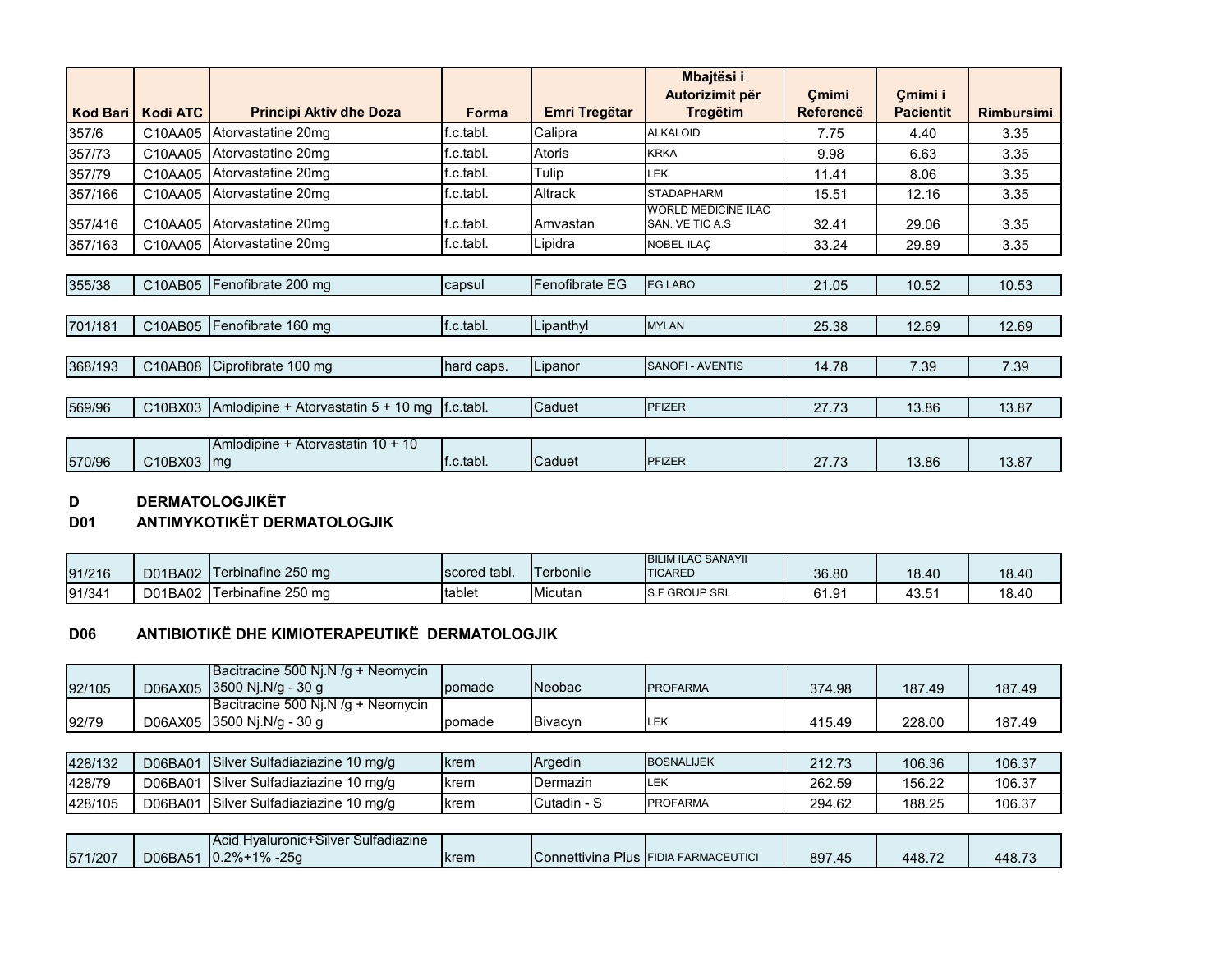|         |                     |                                     |       |               | <b>Mbaitësi i</b><br>Autorizimit për | Cmimi     | Cmimi i          |                   |
|---------|---------------------|-------------------------------------|-------|---------------|--------------------------------------|-----------|------------------|-------------------|
|         | Kod Bari   Kodi ATC | <b>Principi Aktiv dhe Doza</b>      | Forma | Emri Tregëtar | Treaëtim                             | Referencë | <b>Pacientit</b> | <b>Rimbursimi</b> |
|         |                     | Acid Hyaluronic+Silver Sulfadiazine |       |               | <b>IBSA FARMACEUTICI</b>             |           |                  |                   |
| 571/352 |                     | D06BA51 0.2%+1% -25g                | krem  | Altergen      | <b>ITALIA SRL</b>                    | 940.67    | 491.94           | 448.73            |

# **D07 PREPARATE DERMATOLOGJIKE TË KORTIKOSTEROIDEVE**

| 612/191 | D07AB02      | Hydrocortisone 17 - Bytyrate 0.1% -<br>130q | krem        | Locoidon *       | <b>ASTELLAS PHARMA</b> | 452.05 | 226.03 | 226.02 |
|---------|--------------|---------------------------------------------|-------------|------------------|------------------------|--------|--------|--------|
|         |              |                                             |             |                  |                        |        |        |        |
|         |              | Betamethasone Dipropionate 0.5              |             |                  |                        |        |        |        |
| 95/245  | D07AC01      | mg/g 15 g                                   | krem        | Beloderm         | <b>BELUPO</b>          | 182.81 | 91.40  | 91.41  |
|         |              | Betamethasone Dipropionate 0.5              |             |                  |                        |        |        |        |
| 95/132  |              | D07AC01   mg/g 15 g                         | pomade      | Bethanat         | <b>BOSNALIJEK</b>      | 196.11 | 104.70 | 91.41  |
|         |              | Betamethasone Dipropionate 0.5              |             |                  |                        |        |        |        |
| 95/245a | D07AC01      | mg/g 15 g                                   | pomade      | Beloderm         | <b>BELUPO</b>          | 197.77 | 106.36 | 91.41  |
|         |              | Betamethasone Dipropionate 0.5              |             |                  |                        |        |        |        |
| 95/54   | D07AC01      | mg/g 15 g                                   | krem        | Helpoderm        | <b>HELP</b>            | 199.43 | 108.02 | 91.41  |
|         |              |                                             |             |                  |                        |        |        |        |
| 97/105  | D07AC01      | Betamethasone 0.1% 15 g                     | krem        | Betaval          | <b>PROFARMA</b>        | 103.04 | 51.52  | 51.52  |
| 97/52a  | D07AC01      | Betamethasone 0.1% 15 q                     | pomade      | Betnovate        | <b>GLAXOSMITHKLINE</b> | 122.98 | 71.46  | 51.52  |
| 97/52   | D07AC01      | Betamethasone 0.1% 15 g                     | krem        | Betnovate        | <b>GLAXOSMITHKLINE</b> | 122.98 | 71.46  | 51.52  |
|         |              |                                             |             |                  |                        |        |        |        |
|         |              | Betamethasone Dipropionate 0.5mg/           |             |                  |                        |        |        |        |
| 429/79  | D07AC01 20 g |                                             | pomade      | <b>Kuterid</b>   | <b>LEK</b>             | 157.89 | 78.94  | 78.95  |
|         |              |                                             |             |                  |                        |        |        |        |
|         |              | <b>IMETHYLPREDNISOLONE</b>                  |             |                  |                        |        |        |        |
| 98/118  |              | D07AC14 ACEPONATE 0,1g/100g 15 g            | pomade      | Advantan         | <b>BAYER</b>           | 292.51 | 146.26 | 146.25 |
|         |              |                                             |             |                  |                        |        |        |        |
|         |              | <b>IMETHYLPREDNISOLONE</b>                  |             |                  |                        |        |        |        |
| 740/118 |              | D07AC14 ACEPONATE x 0,1g/100g 15 g          | <b>krem</b> | Advantan         | <b>BAYER</b>           | 290.85 | 145.43 | 145.42 |
|         |              |                                             |             |                  |                        |        |        |        |
|         |              | Flumetasone 0.02%+ Neomycine                |             |                  |                        |        |        |        |
| 99/105  |              | D07CB05 0.05 % 15g                          | krem        | <b>Fluoderma</b> | <b>PROFARMA</b>        | 249.09 | 124.54 | 124.55 |

#### **G SISTEMI UROGJENITAL DHE HORMONET SEKSUALE**

# **G01 ANTIINFEKTIVËT DHE ANTISEPTIKËT GJINEKOLOGJIKË**

|        |         | <b>INeomvcin Sulphate +</b><br>$\cdot$ Polymyxin B $\cdot$ |       |           |                  |                       |       |       |
|--------|---------|------------------------------------------------------------|-------|-----------|------------------|-----------------------|-------|-------|
|        |         | <b>N</b> vstatin<br>ISulphate +                            |       |           | <b>INNOTHECH</b> |                       |       |       |
| 101/65 | G01AA51 | (35000+35000+100000) Nj.N                                  | ovule | Polygynax | INTERNATIONAL    | <b>70.47</b><br>10.11 | 22.85 | 53.32 |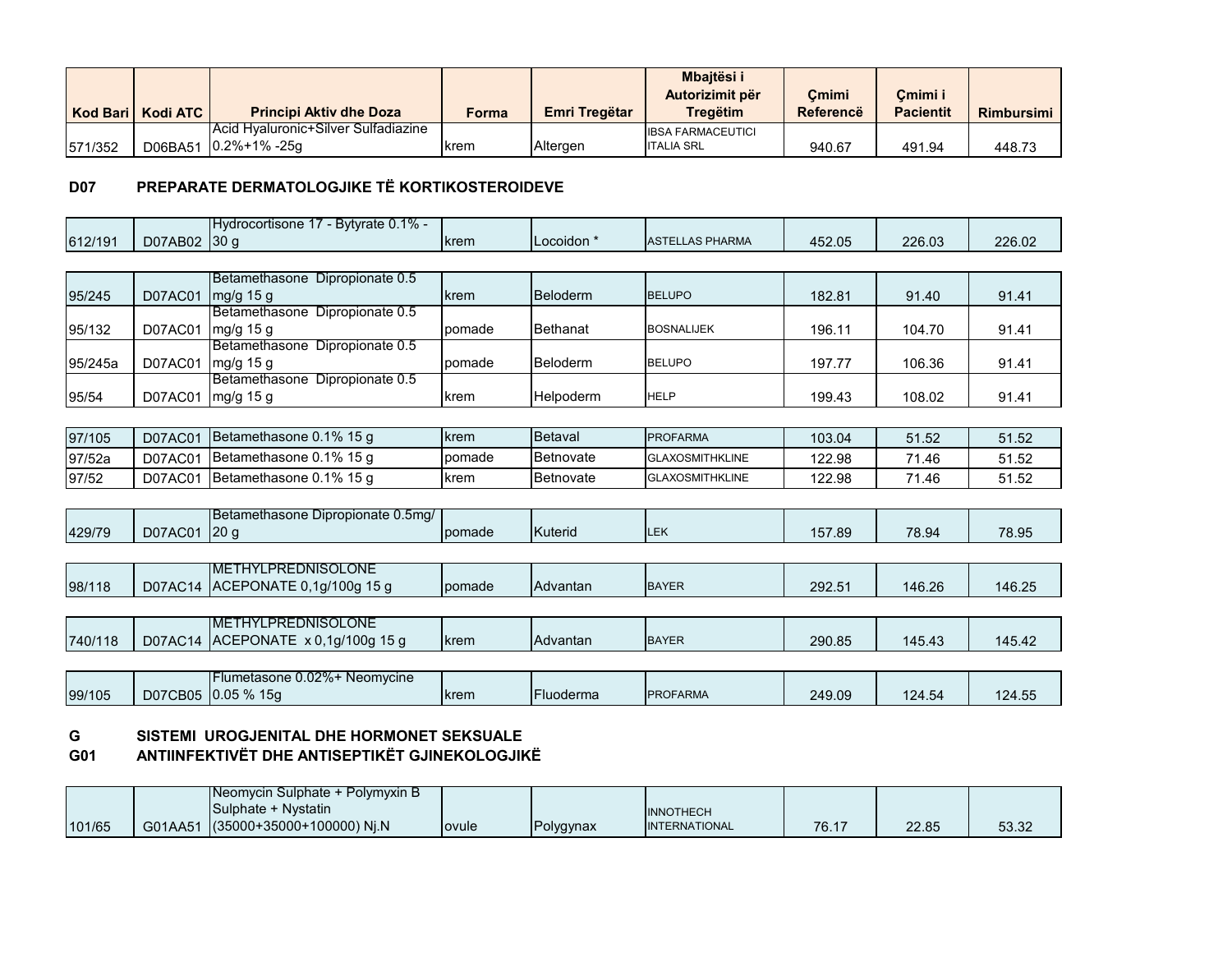|                 |                 |                                                                   |           |                     | Mbajtësi i<br>Autorizimit për | Cmimi     | Cmimi i          |                   |
|-----------------|-----------------|-------------------------------------------------------------------|-----------|---------------------|-------------------------------|-----------|------------------|-------------------|
| <b>Kod Bari</b> | <b>Kodi ATC</b> | <b>Principi Aktiv dhe Doza</b>                                    | Forma     | Emri Tregëtar       | <b>Tregëtim</b>               | Referencë | <b>Pacientit</b> | <b>Rimbursimi</b> |
|                 |                 | Metronidazol + Neomycin sulphate +<br>Nystatin (500 mg+65.000     |           |                     |                               |           |                  |                   |
| 483/109         | G01AA51         | $Ni.N+100.000 Ni.N$                                               | tabl.vag. | Tergynan            | <b>RECORDATI</b>              | 38.06     | 11.42            | 26.64             |
|                 |                 |                                                                   |           |                     |                               |           |                  |                   |
|                 |                 | Chloramphenicol+Metronidazole+Ny<br>statin+Hydrocortizone Acetate |           |                     |                               |           |                  |                   |
| 572/105         | G01AA51         | 200mg/500mg/660000Nj.N/15mg                                       | ovule     | Meliora             | <b>PROFARMA</b>               | 100.44    | 30.13            | 70.31             |
|                 |                 |                                                                   |           |                     |                               |           |                  |                   |
| 102/105         | G01AF01         | Metronidazol 500 mg                                               | ovule     | Metronidazol        | <b>PROFARMA</b>               | 53.57     | 16.07            | 37.50             |
|                 |                 |                                                                   |           |                     |                               |           |                  |                   |
| 104/105         | G01AF05         | Econazol Nitrate 150 mg                                           | ovule     | Ekonal              | <b>PROFARMA</b>               | 69.64     | 20.89            | 48.75             |
|                 |                 |                                                                   |           |                     |                               |           |                  |                   |
| 482/109         | G01AF12         | Fenticonazole Nitrate 600 mg                                      | ovule     | Lomexin             | <b>RECORDATI</b>              | 205.25    | 61.58            | 143.67            |
|                 |                 |                                                                   |           |                     |                               |           |                  |                   |
| 105/100         |                 | Nifuratel 500 mg + Nystatine<br>G01AX05 200.000 Nj.N              | lovule    | Macmiror<br>Complex | <b>POLICHEM</b>               | 124.64    | 37.39            | 87.25             |
|                 |                 |                                                                   |           |                     |                               |           |                  |                   |

#### **G02 BARNA TË TJERA GJINEKOLOGJIKE**

| $\sim$ $\sim$<br>107/79<br><b>Itablet</b><br>COPORO1<br>Bromocriptine<br>∠.5 ma<br>JUZ.<br>. <i>.</i> | N I DE<br><b>IBromergon</b><br>$\sim$ | $\sim$<br>-- | $\sim$ $\sim$ $\sim$<br>6.65 | __<br>∽<br>$\cdot\cdot\cdot$ |
|-------------------------------------------------------------------------------------------------------|---------------------------------------|--------------|------------------------------|------------------------------|
|-------------------------------------------------------------------------------------------------------|---------------------------------------|--------------|------------------------------|------------------------------|

# **G03 HORMONET SEKSUALE DHE MODULATORËT E SISTEMIT GJENITAL**

| 399/242 | G03BA03 | Testosterone Enanthate 250 mg/ml | tret.per inj. | Testosterone<br>Enanthate * | <b>NORMA</b>                          | 232.67 | 93.07 | 139.60 |
|---------|---------|----------------------------------|---------------|-----------------------------|---------------------------------------|--------|-------|--------|
|         |         |                                  |               |                             |                                       |        |       |        |
| 109/105 | G03DA04 | Progesterone 25 mg/ml            | tret.per inj. | Progesteron                 | <b>PROFARMA</b>                       | 64.28  | 25.71 | 38.57  |
|         |         |                                  |               |                             |                                       |        |       |        |
| 110/17  | G03DA04 | Progesterone 100 mg              | capsul        | Utrogestan                  | <b>BESSINS ISCOVESCO</b>              | 26.92  | 10.77 | 16.15  |
|         |         |                                  |               |                             |                                       |        |       |        |
| 488/181 | G03DB01 | Dydrogesterone 10 mg             | f.c.tabl.     | Duphaston                   | <b>MYLAN</b>                          | 30.57  | 12.23 | 18.34  |
|         |         |                                  |               |                             |                                       |        |       |        |
| 573/293 | G03DB04 | Nomegestrol Acetate 5mg          | tablet        | Lutenyl <sup>*</sup>        | <b>LABORATOIRE</b><br>THERAMEX MONACO | 55.18  | 22.07 | 33.11  |
|         |         |                                  |               |                             |                                       |        |       |        |
| 111/22  | G03GB02 | Clomifene 50 mg                  | tablet        | Clomid*                     | <b>BRUNO FARMACEUTICI</b>             | 62.49  | 25.00 | 37.49  |
|         |         |                                  |               |                             |                                       |        |       |        |
| 112/436 | G03HA01 | Cyproterone Acetate 50 mg        | tablet        | Androbas                    | <b>BIONIKA</b><br>PHARMACEUTICALS LTD | 50.42  | 0.00  | 50.42  |
| 112/118 | G03HA01 | Cyproterone Acetate 50 mg        | tablet        | Androcur                    | <b>BAYER</b>                          | 88.77  | 38.35 | 50.42  |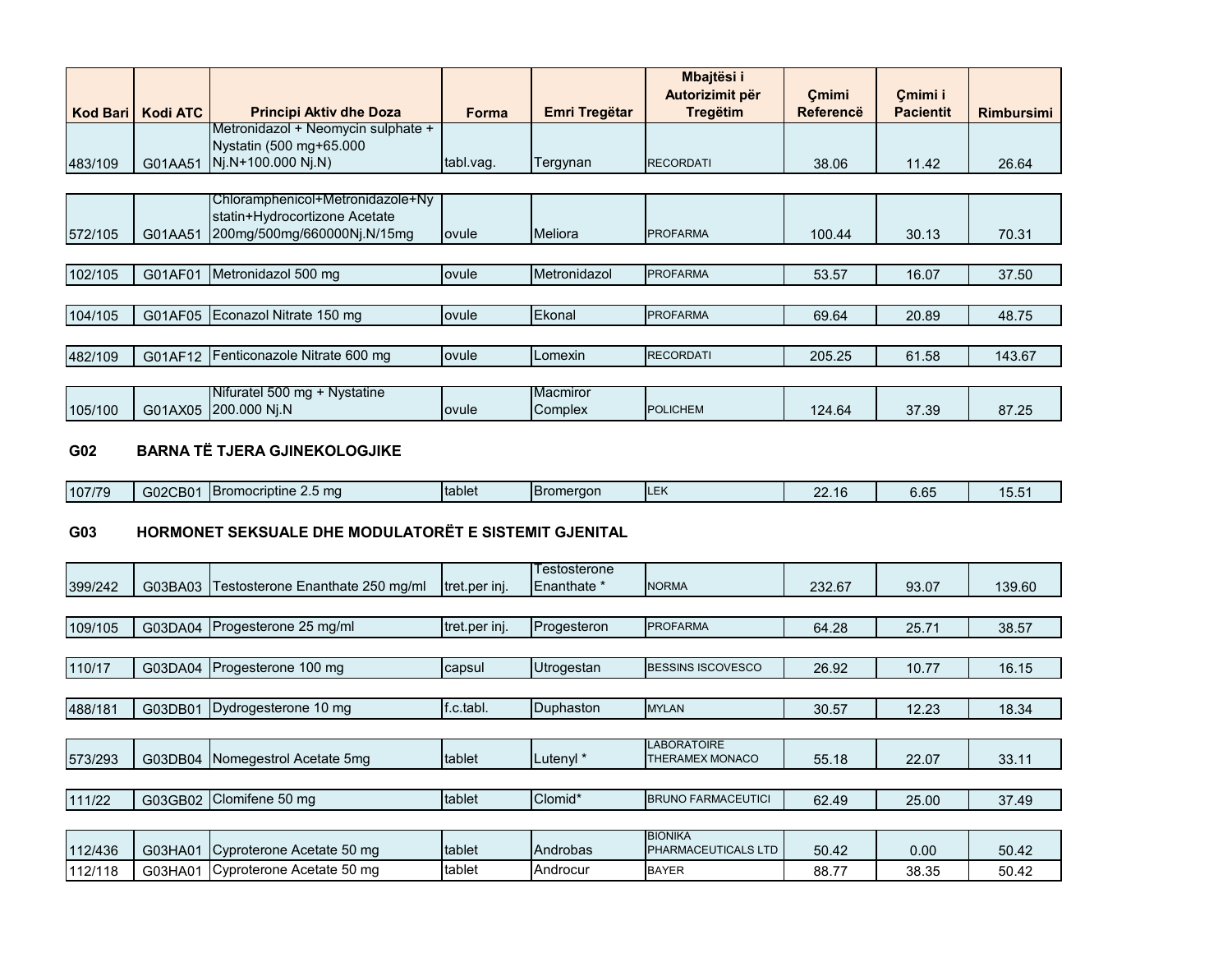|         | Kod Bari   Kodi ATC | <b>Principi Aktiv dhe Doza</b>    | <b>Forma</b> | Emri Tregëtar         | Mbajtësi i<br>Autorizimit për<br><b>Tregëtim</b> | Cmimi<br><b>Referencë</b> | Cmimi i<br><b>Pacientit</b> | <b>Rimbursimi</b> |
|---------|---------------------|-----------------------------------|--------------|-----------------------|--------------------------------------------------|---------------------------|-----------------------------|-------------------|
|         |                     |                                   |              |                       |                                                  |                           |                             |                   |
|         |                     | Estradiol + Drospironone (1 mg +2 |              |                       |                                                  |                           |                             |                   |
| 430/118 | G03HB01             | $\lfloor mg \rfloor$              | f.c.tabl.    | Angelig               | <b>BAYER</b>                                     | 52.94                     | 21.18                       | 31.76             |
|         |                     |                                   |              |                       |                                                  |                           |                             |                   |
| 115/193 | G03XA01             | Danazol 200mg                     | tablet       | Danatrol <sup>*</sup> | <b>SANOFI - AVENTIS</b>                          | 37.39                     | 14.96                       | 22.43             |
|         |                     |                                   |              |                       |                                                  |                           |                             |                   |

#### **G04 UROLOGJIKËT**

| 116/105 | G04AB01 | Acid Nalidiksik 500 mg   | tablet    | Nalidiksine | <b>PROFARMA</b>                            | 28.12 | 8.43  | 19.69 |
|---------|---------|--------------------------|-----------|-------------|--------------------------------------------|-------|-------|-------|
|         |         |                          |           |             |                                            |       |       |       |
| 677/413 |         | G04BD08 Solifenacin 5 mg | f.c.tabl. | Solfesire   | PHARMACTIVE ILAC<br>SAN, VE. TIC. A.S.     | 26.03 | 7.81  | 18.22 |
| 677/163 |         | G04BD08 Solifenacin 5 mg | f.c.tabl. | Vesifix     | NOBEL ILAC                                 | 44.31 | 26.09 | 18.22 |
| 677/331 |         | G04BD08 Solifenacin 5 mg | f.c.tabl. | Soliphar    | PHARMAS D.O.O.                             | 55.40 | 37.18 | 18.22 |
| 677/311 |         | G04BD08 Solifenacin 5 mg | f.c.tabl. | Kinzv       | ABDI IBRAHIM ILAC SAN.<br><b>VETIC, AS</b> | 66.42 | 48.20 | 18.22 |
| 677/191 |         | G04BD08 Solifenacin 5 mg | f.c.tabl. | Vesicare    | <b>ASTELLAS PHARMA</b>                     | 83.04 | 64.82 | 18.22 |

| 678/413 | G04BD08 Solifenacin 10 mg | f.c.tabl. | Solfesire | <b>PHARMACTIVE ILAC</b><br>SAN, VE. TIC. A.S. | 44.88 | 13.47 | 31.41 |
|---------|---------------------------|-----------|-----------|-----------------------------------------------|-------|-------|-------|
| 678/163 | G04BD08 Solifenacin 10 mg | f.c.tabl. | Vesifix   | <b>NOBEL ILAC</b>                             | 66.48 | 35.07 | 31.41 |
| 678/331 | G04BD08 Solifenacin 10 mg | f.c.tabl. | Soliphar  | PHARMAS D.O.O.                                | 70.58 | 39.17 | 31.41 |
| 678/311 | G04BD08 Solifenacin 10 mg | ∵c.tabl.  | Kinzv     | ABDI IBRAHIM ILAC SAN.<br>VETIC, AS           | 72.18 | 40.77 | 31.41 |
| 678/191 | G04BD08 Solifenacin 10 mg | f.c.tabl. | Vesicare  | <b>ASTELLAS PHARMA</b>                        | 90.25 | 58.84 | 31.41 |

| 119/107 | G04CA01 | <b>Alfuzosine 10 mg</b> | prig.tab. | <b>Alfural</b>           | <b>RAFARM</b>            | 24.55 | 7 27<br>ن. | 7.18  |
|---------|---------|-------------------------|-----------|--------------------------|--------------------------|-------|------------|-------|
| 119/38  | G04CA01 | Alfuzosine 10 mg        | prig.tab. | Alfuzosine EG LP EG LABO |                          | 28.97 | 1.79       | 7.18  |
| 119/193 | G04CA01 | <b>Alfuzosine 10 mg</b> | prig.tab. | Xatrai                   | <b>ISANOFI - AVENTIS</b> | 36.23 | 19.05      | 17.18 |

| 120/363 | G04CA02 | Tamsulosine 0.4mg | prig.tab.   | Tansulosina<br><b>IReliva</b> | <b>PENTAFARMA</b><br><b>SOCIEDADE TECNICO-</b><br><b>MEDICINAL</b> | 7.59  | 2.27  | 5.32 |
|---------|---------|-------------------|-------------|-------------------------------|--------------------------------------------------------------------|-------|-------|------|
| 120/163 | G04CA02 | Tamsulosine 0.4mg | prlg.tab.   | <b>Tamidra MR</b>             | <b>NOBEL ILAC</b>                                                  | 7.75  | 2.43  | 5.32 |
| 120/166 | G04CA02 | Tamsulosine 0.4mg | hard caps.  | Urostad                       | <b>STADAPHARM</b>                                                  | 9.98  | 4.66  | 5.32 |
| 120/307 | G04CA02 | Tamsulosine 0.4mg | prig.tab.   | Tamsich                       | <b>ALVOGEN IPCO</b>                                                | 13.85 | 8.53  | 5.32 |
| 120/73  | G04CA02 | Tamsulosine 0.4mg | hard cap.   | Tanyz                         | <b>KRKA</b>                                                        | 14.78 | 9.46  | 5.32 |
|         |         |                   |             | Tamsulozin                    |                                                                    |       |       |      |
| 120/331 | G04CA02 | Tamsulosine 0.4mg | prig.tab.   | Pharmas                       | PHARMAS D.O.O.                                                     | 15.17 | 9.85  | 5.32 |
| 120/6   | G04CA02 | Tamsulosine 0.4mg | tabl. shpr. | <b>Tamlos</b>                 | <b>ALKALOID</b>                                                    | 15.40 | 10.08 | 5.32 |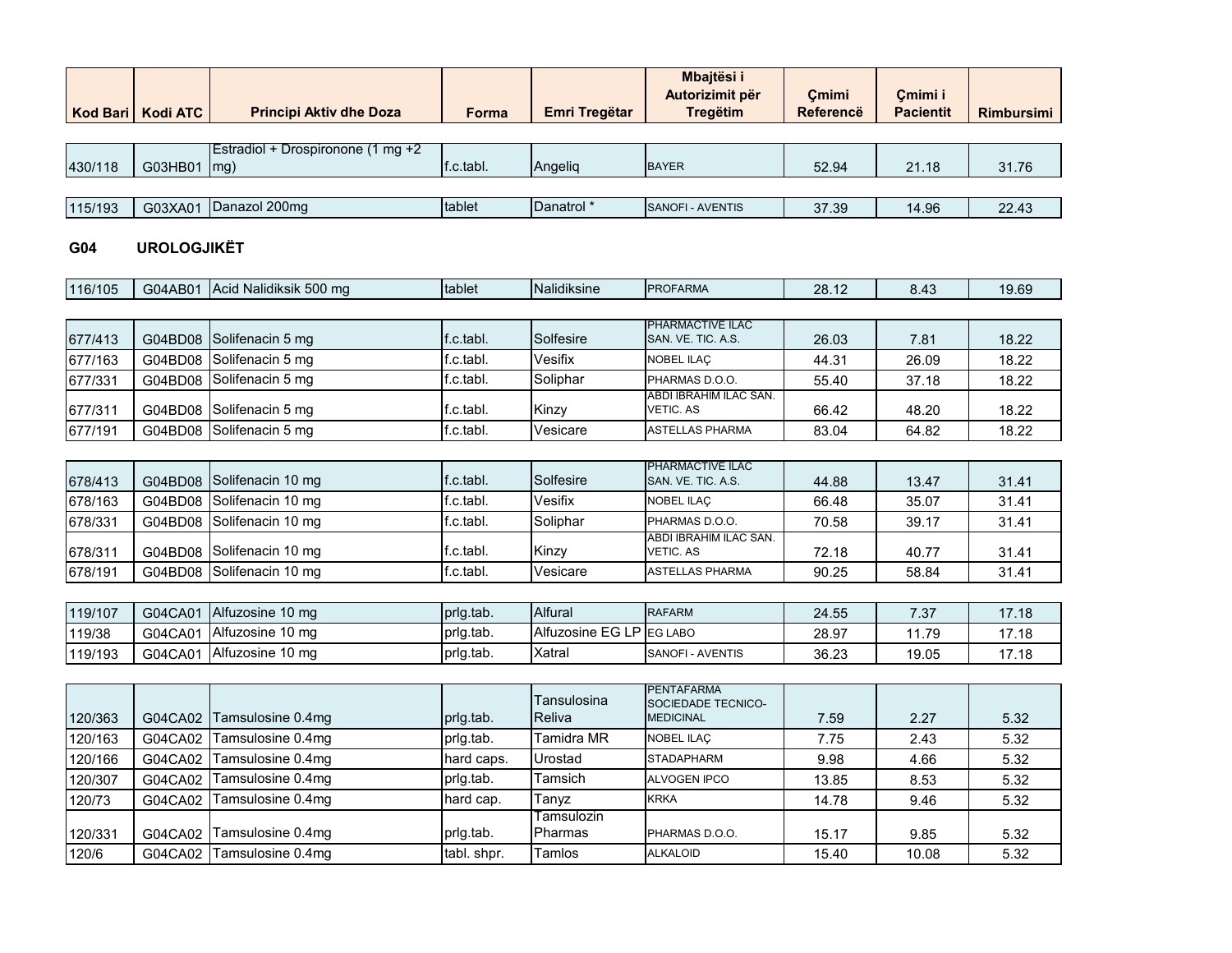|                 |                 |                                |              |                      | Mbajtësi i<br>Autorizimit për            |                           | Cmimi i          |                   |
|-----------------|-----------------|--------------------------------|--------------|----------------------|------------------------------------------|---------------------------|------------------|-------------------|
| <b>Kod Bari</b> | <b>Kodi ATC</b> | <b>Principi Aktiv dhe Doza</b> | <b>Forma</b> | <b>Emri Tregëtar</b> | <b>Tregëtim</b>                          | Cmimi<br><b>Referencë</b> | <b>Pacientit</b> | <b>Rimbursimi</b> |
|                 |                 |                                |              | Гаmsu                |                                          |                           |                  |                   |
| 120/226         | G04CA02         | Tamsulosine 0.4mg              | capsul       |                      | <b>Genericon Retard GENERICON PHARMA</b> | 16.07                     | 10.75            | 5.32              |
| 120/105         | G04CA02         | Tamsulosine 0.4mg              | prig.tab.    | Prostacure           | <b>PROFARMA</b>                          | 16.74                     | 11.42            | 5.32              |
| 120/121         | G04CA02         | Tamsulosine 0.4mg              | tabl. shpr.  | Antunes              | SO. SE PHARM                             | 23.26                     | 17.94            | 5.32              |
|                 |                 |                                |              | Tansulosina          |                                          |                           |                  |                   |
| 120/283         | G04CA02         | Tamsulosine 0.4mg              | prig.tab.    | <b>Bluepharma</b>    | <b>BLUEPHARMA</b>                        | 36.01                     | 30.69            | 5.32              |
| 120/191         | G04CA02         | Tamsulosine 0.4mg              | prlg.tab.    | Omnic Ocas           | <b>ASTELLAS PHARMA</b>                   | 55.40                     | 50.08            | 5.32              |
|                 |                 |                                |              |                      |                                          |                           |                  |                   |
| 369/105         | G04CA03         | Terazosine 2mg                 | tablet       | <b>Flotrin Pro</b>   | <b>PROFARMA</b>                          | 14.29                     | 4.29             | 10.00             |
| 369/79          | G04CA03         | Terazosine 2mg                 | tablet       | Kornam               | <b>LEK</b>                               | 16.67                     | 6.67             | 10.00             |
|                 |                 |                                |              |                      |                                          |                           |                  |                   |
| 370/105         | G04CA03         | Terazosine 5mg                 | tablet       | <b>Flotrin Uro</b>   | <b>PROFARMA</b>                          | 22.32                     | 6.69             | 15.63             |
| 370/79          | G04CA03         | Terazosine 5mg                 | tablet       | Kornam               | LEK                                      | 23.70                     | 8.07             | 15.63             |
|                 |                 |                                |              |                      |                                          |                           |                  |                   |
| 121/277         | G04CB01         | Finasteride 5mg                | f.c.tabl.    | Finasteride          | <b>AUROBINDO PHARMA</b>                  | 9.98                      | 3.00             | 6.98              |
|                 |                 |                                |              | Finasterid           |                                          |                           |                  |                   |
| 121/331         | G04CB01         | Finasteride 5mg                | f.c.tabl.    | Pharmas              | PHARMAS D.O.O.                           | 13.30                     | 6.32             | 6.98              |
|                 |                 |                                |              |                      |                                          |                           |                  |                   |
| 574/73          | G04CB02         | Dutasteride 0.5mg              | capsul       | <b>Dutrys</b>        | <b>KRKA</b>                              | 25.50                     | 7.65             | 17.85             |
| 574/52          |                 | G04CB02 Dutasteride 0.5mg      | capsul       | Avodart              | <b>GLAXOSMITHKLINE</b>                   | 70.72                     | 52.87            | 17.85             |

#### **H PREPARATET HORMONALE SISTEMIKE**

# **H01 HORMONE TË HIPOFIZËS DHE HIPOTALAMUSIT**

|        |         | ma<br>etracosactide F<br>e Hexaacetate |                       |                             |                 |        |                |        |
|--------|---------|----------------------------------------|-----------------------|-----------------------------|-----------------|--------|----------------|--------|
| 122/92 | H01AA02 | Iml                                    | <b>Itret.per ini.</b> | <b>I</b> Synacthen<br>Depot | <b>NOVARTIS</b> | 240.65 | מח הו<br>12.UJ | 228.62 |

| 417/187 | H01BA02        | ⊟Desmopressin 0.01<br>ma/ml     | Inasal spray | <b>Nocutil</b> | <b>IGEBROPHARMA</b> | 2.072.25 | 103.61 | .968.64 |
|---------|----------------|---------------------------------|--------------|----------------|---------------------|----------|--------|---------|
| 417/44  | <b>H01BA02</b> | <b>IDesmopressin 0.01 mg/ml</b> | nasal spray  | Minirin        | FERRING             | 2.072.25 | 103.61 | .968.64 |

#### **H02 KORTIKOSTEROIDET SISTEMIKË**

| 128/105 | H02AB02 | IDexamethasone 0.5 mg | <b>Itablet</b> | <b>I</b> Prodexa | <b>PROFARMA</b> | ∪.∪∖ | חר<br>---- | $\sim$<br>$\overline{\phantom{a}}$<br>. |
|---------|---------|-----------------------|----------------|------------------|-----------------|------|------------|-----------------------------------------|
|         |         |                       |                |                  |                 |      |            |                                         |

| 436/176 | Dexamethasone Sodium Phosphate<br>H02AB02 0.2% - 10 ml  | Ipika nga goja Soldesam |                   | <b>LABORATORIO</b><br><b>FARMACOLOGO</b><br><b>MILANESE</b> | 491.94 | 172.18 | 319.76 |
|---------|---------------------------------------------------------|-------------------------|-------------------|-------------------------------------------------------------|--------|--------|--------|
|         |                                                         |                         |                   |                                                             |        |        |        |
| 461/105 | H02AB02   Dexamethasone Phosphate 4 mg/ml tret.per inj. |                         | <b>IProdexa 4</b> | <b>IPROFARMA</b>                                            | 33.48  | 11.72  | 21.76  |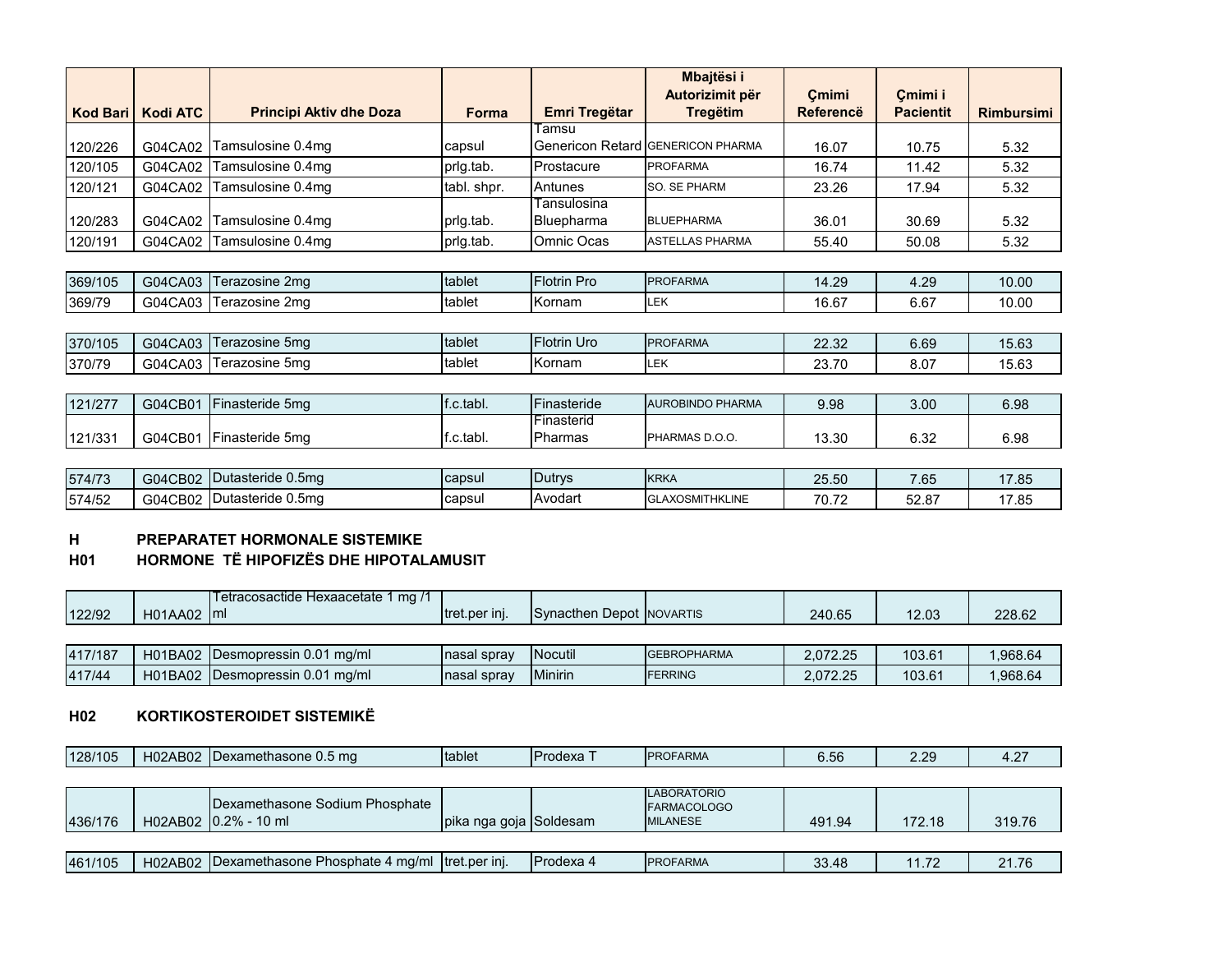| <b>Kod Bari</b> | <b>Kodi ATC</b> | <b>Principi Aktiv dhe Doza</b>  | Forma         | <b>Emri Tregëtar</b> | Mbajtësi i<br>Autorizimit për<br><b>Tregëtim</b>            | Cmimi<br><b>Referencë</b> | Cmimi i<br><b>Pacientit</b> | <b>Rimbursimi</b> |
|-----------------|-----------------|---------------------------------|---------------|----------------------|-------------------------------------------------------------|---------------------------|-----------------------------|-------------------|
| 461/85          | H02AB02         | Dexamethasone Phosphate 4 mg/ml | tret.per inj. | Dexamed              | <b>MEDOCHEMIE</b>                                           | 33.57                     | 11.81                       | 21.76             |
| 461/176         | H02AB02         | Dexamethasone Phosphate 4 mg/ml | tret.per inj. | Soldesam             | <b>LABORATORIO</b><br><b>FARMACOLOGO</b><br><b>MILANESE</b> | 83.10                     | 61.34                       | 21.76             |
|                 |                 |                                 |               |                      |                                                             |                           |                             |                   |
| 129/251         | <b>H02AB06</b>  | Prednisolone 25 mg/2 ml         | tret.per inj. | Prednisolut          | <b>MIBE</b>                                                 | 207.74                    | 72.71                       | 135.03            |
| 129/105         | H02AB06         | Prednisolone 25 mg/2 ml         | tret.per inj. | Prednizolon          | <b>PROFARMA</b>                                             | 220.97                    | 85.94                       | 135.03            |
|                 |                 |                                 |               |                      |                                                             |                           |                             |                   |
| 130/105a        | H02AB07         | Prednisone 5 mg                 | tablet        | Prednizon            | <b>PROFARMA</b>                                             | 8.37                      | 2.93                        | 5.44              |
| 130/105         | <b>H02AB07</b>  | Prednisone 5 mg                 | tablet        | Cutason              | <b>PROFARMA</b>                                             | 12.19                     | 6.75                        | 5.44              |
|                 |                 |                                 |               |                      |                                                             |                           |                             |                   |
| 131/365         | H02AB08         | Triamcinolone 40 mg -1ml        | tret.per inj. | Kenacort-A 40        | <b>DERMAPHARM</b>                                           | 249.29                    | 87.25                       | 162.04            |
|                 |                 |                                 |               |                      |                                                             |                           |                             |                   |
| 431/96          | H02AB09         | Methylprednisolone 125 mg       | tret.per inj. | Solu - Medrol        | <b>PFIZER</b>                                               | 332.39                    | 116.34                      | 216.05            |

# **H03 BARNAT NË TERAPINË E TIROIDES**

| 133/16  | H03AA01 | evothyroxine Sodium 50mcq   | tablet | Letrox 50       | <b>BERLIN - CHEMIE</b> | 2.83 | 0.57 | 2.26 |
|---------|---------|-----------------------------|--------|-----------------|------------------------|------|------|------|
| 133/228 | H03AA01 | Levothyroxine Sodium 50mcg  | tablet | T <sub>4</sub>  | UNI PHARMA K.T.Ph.L    | 3.71 | 1.45 | 2.26 |
| 133/87  | H03AA01 | Levothyroxine Sodium 50mcq  | tablet | Euthyrox        | <b>MERCK</b>           | 6.09 | 3.83 | 2.26 |
|         |         |                             |        |                 |                        |      |      |      |
| 134/16  | H03AA01 | Levothyroxine Sodium 100mcg | tablet | Letrox 100      | <b>BERLIN - CHEMIE</b> | 3.86 | 0.77 | 3.09 |
| 134/228 | H03AA01 | Levothyroxine Sodium 100mcg | tablet | T <sub>4</sub>  | UNI PHARMA K.T.Ph.L    | 3.88 | 0.79 | 3.09 |
| 134/87  | H03AA01 | Levothyroxine Sodium 100mcg | tablet | Euthyrox        | <b>MERCK</b>           | 8.87 | 5.78 | 3.09 |
|         |         |                             |        |                 |                        |      |      |      |
| 135/228 | H03AA01 | Levothyroxine Sodium 200mcg | tablet | $\mathsf{T} 4$  | UNI PHARMA K.T.Ph.L    | 6.82 | 1.37 | 5.45 |
|         |         |                             |        |                 |                        |      |      |      |
|         |         |                             |        | Propiltiouracil |                        |      |      |      |
| 136/6   | H03BA02 | Propylthiouracil 50 mg      | tablet | Alkaloid        | <b>ALKALOID</b>        | 8.89 | 1.78 | 7.11 |
| 136/105 | H03BA02 | Propylthiouracil 50 mg      | tablet | Propiltiouracil | <b>PROFARMA</b>        | 8.93 | 1.82 | 7.11 |
|         |         |                             |        |                 |                        |      |      |      |
| 656/228 | H03BB02 | Thiamazole 5 mg             | tablet | Unimazole       | UNI PHARMA K.T.Ph.L    | 3.88 | 0.77 | 3.11 |
|         |         |                             |        |                 |                        |      |      |      |

# **J ANTIINFEKTIVET E PËRGJITHSHËM SISTEMIKE**

**J01 ANTIBAKTERIALËT SISTEMIKË**

| 138/85 | AA02<br>$\overline{10}$<br>ิบบ | $100 \text{ ma}$<br><b>IDoxycycline</b> | capsul | Medomycin | <b>EDOCHEMIE</b><br><b>A</b> | 0.00<br>$-$<br>2ס.ס' | ം<br>v.v | 10.80 |
|--------|--------------------------------|-----------------------------------------|--------|-----------|------------------------------|----------------------|----------|-------|
|--------|--------------------------------|-----------------------------------------|--------|-----------|------------------------------|----------------------|----------|-------|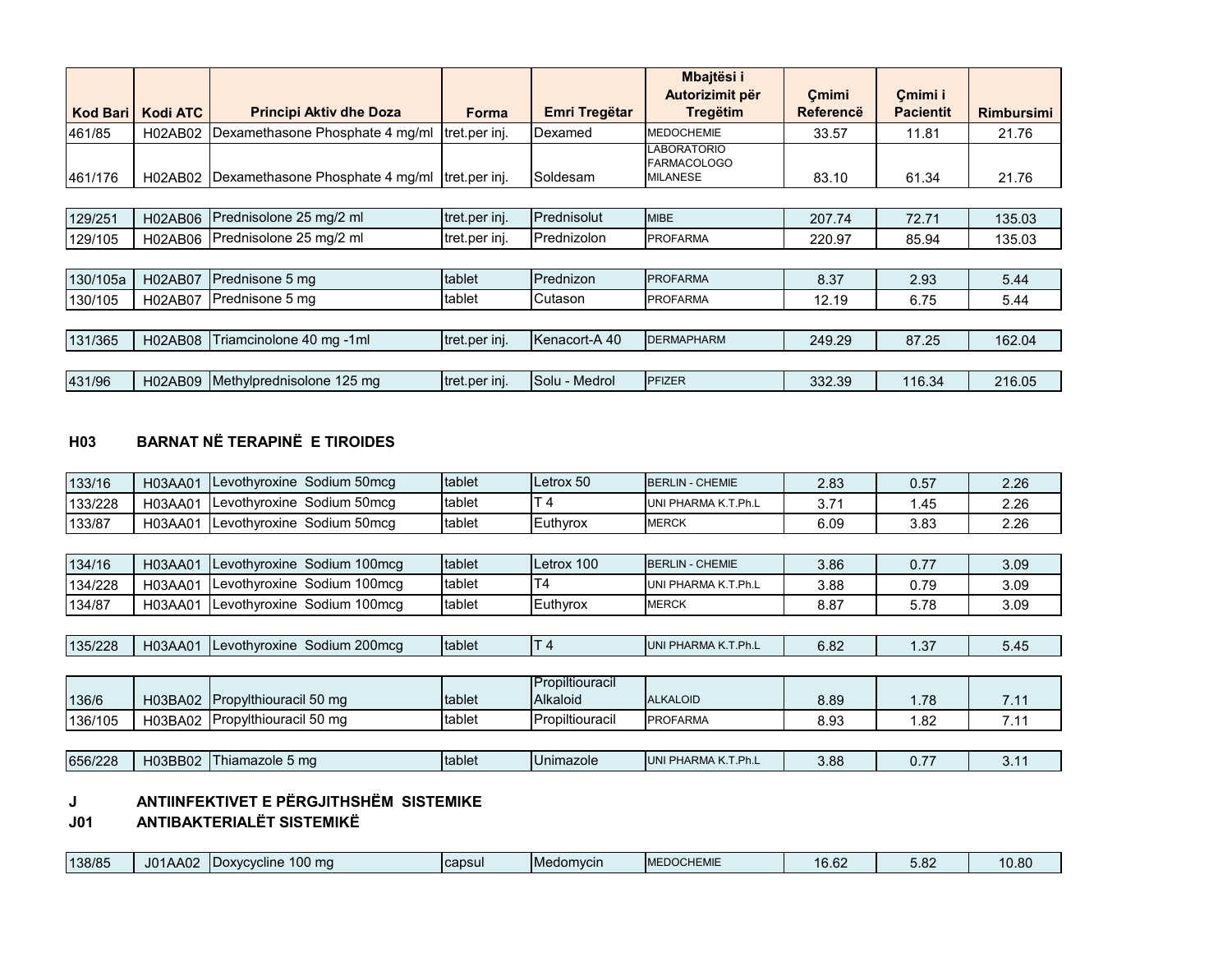|                 |                 |                                     |                     |                         | Mbajtësi i                               |           |                  |                   |
|-----------------|-----------------|-------------------------------------|---------------------|-------------------------|------------------------------------------|-----------|------------------|-------------------|
|                 |                 |                                     |                     |                         | Autorizimit për                          | Cmimi     | Cmimi i          |                   |
| <b>Kod Bari</b> | <b>Kodi ATC</b> | <b>Principi Aktiv dhe Doza</b>      | <b>Forma</b>        | <b>Emri Tregëtar</b>    | <b>Tregëtim</b>                          | Referencë | <b>Pacientit</b> | <b>Rimbursimi</b> |
| 138/105         | J01AA02         | Doxycycline 100 mg                  | tablet              | Doxyderma               | PROFARMA                                 | 20.09     | 9.29             | 10.80             |
| 138/166         | J01AA02         | Doxycycline 100 mg                  | tablet              | Doxystad                | <b>STADAPHARM</b>                        | 20.61     | 9.81             | 10.80             |
|                 |                 |                                     |                     |                         | <b>LABORATORIO</b><br><b>FARMACOLOGO</b> |           |                  |                   |
| 138/176         | J01AA02         | Doxycycline 100 mg                  | tablet              | Miraclin                | <b>MILANESE</b>                          | 23.10     | 12.30            | 10.80             |
| 138/224         | J01AA02         | Doxycycline 100 mg                  | f.c.tabl.           | Granudoxy               | PIERRE FABRE                             | 23.15     | 12.35            | 10.80             |
|                 |                 |                                     |                     |                         |                                          |           |                  |                   |
| 139/105         | J01AA06         | Oxytetracycline 250 mg              | tablet              | Oksitetracikline        | <b>PROFARMA</b>                          | 3.35      | 1.17             | 2.18              |
|                 |                 |                                     |                     |                         |                                          |           |                  |                   |
|                 |                 |                                     | pluhur për          |                         |                                          |           |                  |                   |
| 143/85          | J01CA01         | Ampicilline 125 mg / 5 ml - 100ml   | susp.               | Pamecil                 | <b>MEDOCHEMIE</b>                        | 129.63    | 45.37            | 84.26             |
|                 |                 |                                     |                     |                         |                                          |           |                  |                   |
| 146/85          | J01CA01         | Ampicilline 500 mg                  | capsul              | Pamecil                 | <b>MEDOCHEMIE</b>                        | 7.89      | 2.76             | 5.13              |
| 146/29          | J01CA01         | Ampicilline 500 mg                  | capsul              | Syntocil                | CODAL SYNTO                              | 10.39     | 5.26             | 5.13              |
|                 |                 |                                     |                     |                         |                                          |           |                  |                   |
| 506/302         | <b>J01CA01</b>  | Ampicilline 1g                      | pluhur për inj      | <b>Ampicillin ATBTM</b> | S.C. ANTIBIOTICE SA                      | 48.87     | 17.11            | 31.76             |
| 506/85          | J01CA01         | Ampicilline 1g                      | pluhur për inj.     | Pamecil                 | <b>MEDOCHEMIE</b>                        | 49.86     | 18.10            | 31.76             |
|                 |                 |                                     |                     |                         |                                          |           |                  |                   |
|                 |                 |                                     | pluhur për          |                         |                                          |           |                  |                   |
| 147/38          | J01CA04         | Amoxicilline 125 mg / 5 ml - 60 ml  | susp.               | Amoxicilline EG         | <b>EG LABO</b>                           | 101.38    | 35.48            | 65.90             |
|                 |                 |                                     |                     |                         |                                          |           |                  |                   |
| 148/85          | <b>J01CA04</b>  | Amoxicilline 125 mg / 5 ml - 100 ml | pluhur për<br>susp. | Moxilen                 | <b>MEDOCHEMIE</b>                        | 127.97    |                  |                   |
|                 |                 |                                     |                     |                         |                                          |           | 44.79            | 83.18             |
|                 |                 |                                     | pluhur për          |                         |                                          |           |                  |                   |
| 149/38          | <b>J01CA04</b>  | Amoxicilline 250 mg / 5 ml - 60 ml  | susp.               | Amoxiciline EG          | <b>EG LABO</b>                           | 201.09    | 70.38            | 130.71            |
|                 |                 |                                     |                     |                         |                                          |           |                  |                   |
| 151/85          | J01CA04         | Amoxicilline 250 mg                 | capsul              | Moxilen                 | <b>MEDOCHEMIE</b>                        | 4.15      | 1.45             | 2.70              |
|                 |                 |                                     |                     |                         |                                          |           |                  |                   |
| 152/110         | J01CA04         | Amoxicilline 500 mg                 | capsul              | Amoxapen                | <b>REMEDICA</b>                          | 10.81     | 3.79             | 7.02              |
| 152/6           | J01CA04         | Amoxicilline 500 mg                 | capsul              | Almacin                 | <b>ALKALOID</b>                          | 11.22     | 4.20             | 7.02              |
| 152/85          | J01CA04         | Amoxicilline 500 mg                 | capsul              | Moxilen                 | <b>MEDOCHEMIE</b>                        | 11.64     | 4.62             | 7.02              |
| 152/73          | J01CA04         | Amoxicilline 500 mg                 | hard cap.           | Hiconcil                | KRKA                                     | 11.73     | 4.71             | 7.02              |
|                 |                 |                                     |                     |                         |                                          |           |                  |                   |
|                 |                 | Amoxicilline Trihydrate + Acid      | pluhur për          |                         | <b>BILIM ILAC SANAYII</b>                |           |                  |                   |
| 157/216         | <b>J01CR02</b>  | Clavulonic (250+62.5)mg/5ml-100     | susp.               | <b>Klamoks Forte</b>    | <b>TICARED</b>                           | 292.51    | 102.38           | 190.13            |
|                 |                 | Amoxicilline Trihydrate + Acid      | pluhur për          |                         |                                          |           |                  |                   |
| 157/52          | J01CR02         | Clavulonic (250+62.5)mg/5ml-100     | susp.               | Augmentin               | <b>GLAXOSMITHKLINE</b>                   | 365.63    | 175.50           | 190.13            |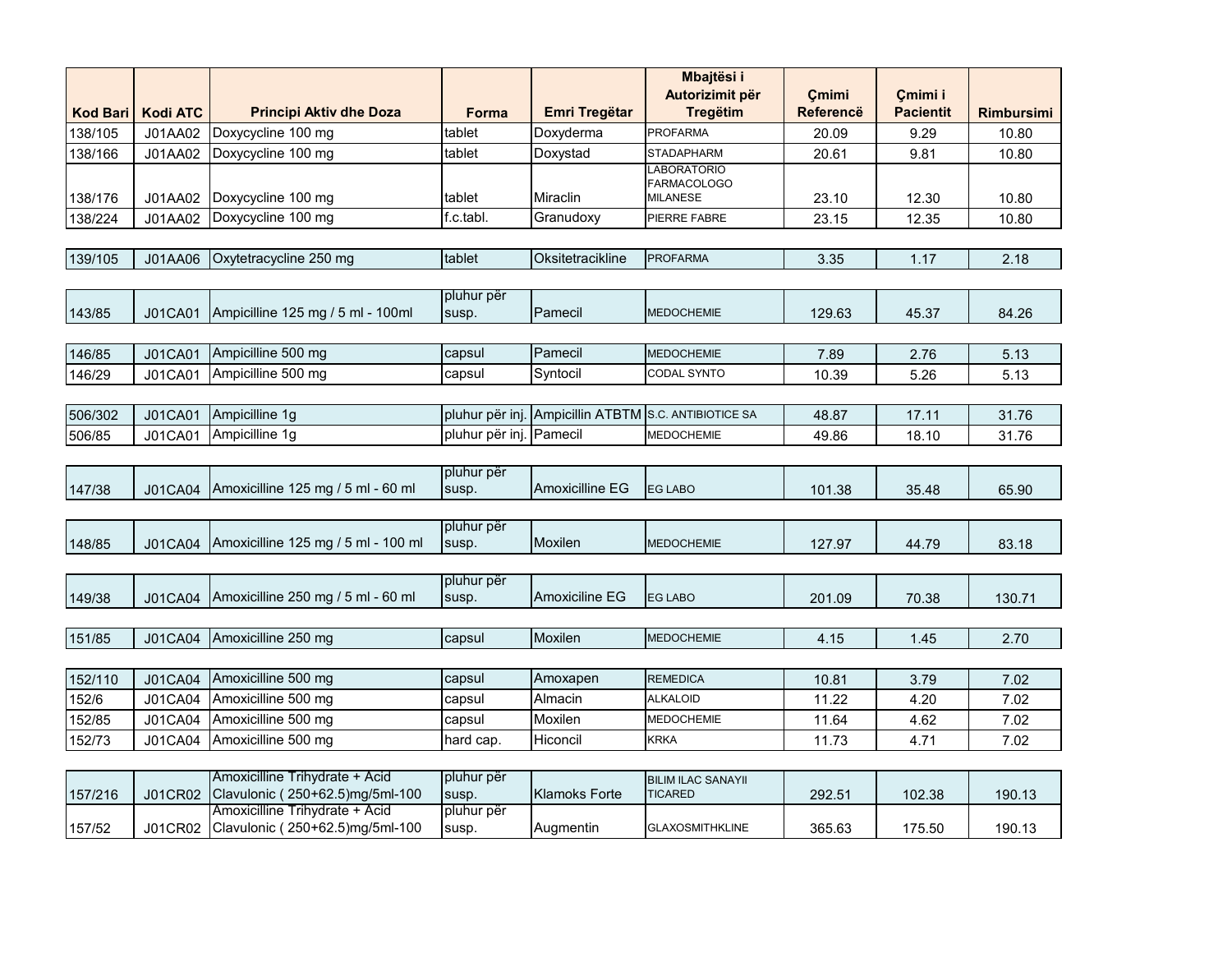|         |                     |                                        |           |                  | Mbaitësi i<br>Autorizimit për | Cmimi     | Cmimi i          |                   |
|---------|---------------------|----------------------------------------|-----------|------------------|-------------------------------|-----------|------------------|-------------------|
|         | Kod Bari   Kodi ATC | <b>Principi Aktiv dhe Doza</b>         | Forma     | Emri Tregëtar    | <b>Tregëtim</b>               | Referencë | <b>Pacientit</b> | <b>Rimbursimi</b> |
|         |                     | <b>IAmoxicilline Trihvdrate + Acid</b> |           |                  |                               |           |                  |                   |
| 158/392 |                     | J01CR02 Clavulonic 375 mg              | f.c.tabl. | <b>Auamentin</b> | <b>IBEECHAM GROUP PLC</b>     | 26.50     | 9.27             | 17.23             |

|         |                | Amoxicilline Trihydrate+ Acid |           |                        | <b>BILIM ILAC SANAYII</b> |       |       |       |
|---------|----------------|-------------------------------|-----------|------------------------|---------------------------|-------|-------|-------|
| 159/216 | <b>J01CR02</b> | Clavulonic 625mg              | f.c.tabl. | <b>Klamoks</b>         | <b>TICARED</b>            | 22.38 | 7.83  | 14.55 |
|         |                | Amoxicilline Trihydrate+ Acid |           |                        | ATABAY KIMYA SANAYI       |       |       |       |
| 159/213 | <b>J01CR02</b> | Clavulonic 625mg              | f.c.tabl. | Klavunat 625 mg VE.TIC |                           | 22.38 | 7.83  | 14.55 |
|         |                | Amoxicilline Trihydrate+ Acid |           |                        |                           |       |       |       |
| 159/110 | <b>J01CR02</b> | Clavulonic 625mg              | f.c.tabl. | Clavomid               | <b>REMEDICA</b>           | 22.43 | 7.88  | 14.55 |
|         |                | Amoxicilline Trihydrate+ Acid |           |                        |                           |       |       |       |
| 159/79  | J01CR02        | Clavulonic 625mg              | f.c.tabl. | Amoksiklay 2X          | <b>LEK</b>                | 22.43 | 7.88  | 14.55 |
|         |                | Amoxicilline Trihydrate+ Acid |           |                        |                           |       |       |       |
| 159/392 | <b>J01CR02</b> | Clavulonic 625mg              | f.c.tabl. | Augmentin              | BEECHAM GROUP PLC         | 28.00 | 13.45 | 14.55 |

|         | Amoxicilline Trihydrate+Acid        | pluhur për |               |                            |        |        |        |
|---------|-------------------------------------|------------|---------------|----------------------------|--------|--------|--------|
| 371/79  | J01CR02 Clavulonic (457mg/5ml-70ml) | susp.      | Amoksiklay 2X | <b>ILEK</b>                | 272.55 | 95.39  | 177.16 |
|         | Amoxicilline Trihydrate+Acid        | pluhur për |               |                            |        |        |        |
| 371/284 | J01CR02 Clavulonic (457mg/5ml-70ml) | susp.      | Amoklavin BID | <b>DEVA AS</b>             | 272.55 | 95.39  | 177.16 |
|         | Amoxicilline Trihydrate+Acid        | pluhur për |               | <b>ATABAY KIMYA SANAYI</b> |        |        |        |
| 371/213 | J01CR02 Clavulonic (457mg/5ml-70ml) | susp.      | Klavunad Bid  | <b>VE.TIC</b>              | 272.55 | 95.39  | 177.16 |
|         | Amoxicilline Trihydrate+Acid        | pluhur për |               |                            |        |        |        |
| 371/392 | J01CR02 Clavulonic (457mg/5ml-70ml) | susp.      | Auamentin     | BEECHAM GROUP PLC          | 340.69 | 163.53 | 177.16 |

| 372/79  | <b>J01CR02</b> | Amoxicilline Trihydrate+Acid<br>Clavulonic 1000mg | f.c.tabl. | Amoksiklay 2X | <b>ILEK</b>                | 31.58 | 11.05 | 20.53 |
|---------|----------------|---------------------------------------------------|-----------|---------------|----------------------------|-------|-------|-------|
|         |                | Amoxicilline Trihydrate+Acid                      |           |               |                            |       |       |       |
| 372/284 | J01CR02        | Clavulonic 1000mg                                 | f.c.tabl. | Amoklavin BID | DEVA AS                    | 32.41 | 11.88 | 20.53 |
|         |                | Amoxicilline Trihydrate+Acid                      |           |               | <b>ATABAY KIMYA SANAYI</b> |       |       |       |
| 372/213 |                | J01CR02 Clavulonic 1000mg                         | f.c.tabl. | Klavunat BID  | <b>VE.TIC</b>              | 32.57 | 12.04 | 20.53 |
|         |                | Amoxicilline Trihydrate+Acid                      |           |               |                            |       |       |       |
| 372/52  | J01CR02        | Clavulonic 1000mg                                 | f.c.tabl. | Augmentin SR  | <b>GLAXOSMITHKLINE</b>     | 39.17 | 18.64 | 20.53 |

|         |         |                                           | Ipluhur për |                             |                 |        |        |        |
|---------|---------|-------------------------------------------|-------------|-----------------------------|-----------------|--------|--------|--------|
| 163/6   | J01DA01 | <b>ICephalexine 250 mg / 5ml - 100 ml</b> | Isusp.      | Cefalexin Alkaloid ALKALOID |                 | 204.42 | 71.55  | 132.87 |
|         |         |                                           | Ipluhur për |                             |                 |        |        |        |
| 163/386 | J01DA01 | Cephalexine 250 mg / 5ml - 100 ml         | Isusp.      | ICef                        | N.P.T. TREPHARM | 365.63 | 232.76 | 132.87 |

| 165/132 | J01DA01 | Cephalexin 500 mg | Thard cap.   | <b>Cephabos</b>             | <b>BOSNALIJEK</b> | 7.69  | 2.69  | 5.00 |
|---------|---------|-------------------|--------------|-----------------------------|-------------------|-------|-------|------|
| 165/110 | J01DA01 | Cephalexin 500 mg | capsul       | Felexin 500                 | <b>REMEDICA</b>   | 13.30 | 8.30  | 5.00 |
| 165/6   | J01DA01 | Cephalexin 500 mg | thard cap.   | Cefalexin Alkaloid ALKALOID |                   | 14.65 | 9.65  | 5.00 |
| 165/386 | J01DA01 | Cephalexin 500 mg | caps.gelatin | <b>I</b> Cef                | N.P.T. TREPHARM   | 20.7  | 15.77 | 5.00 |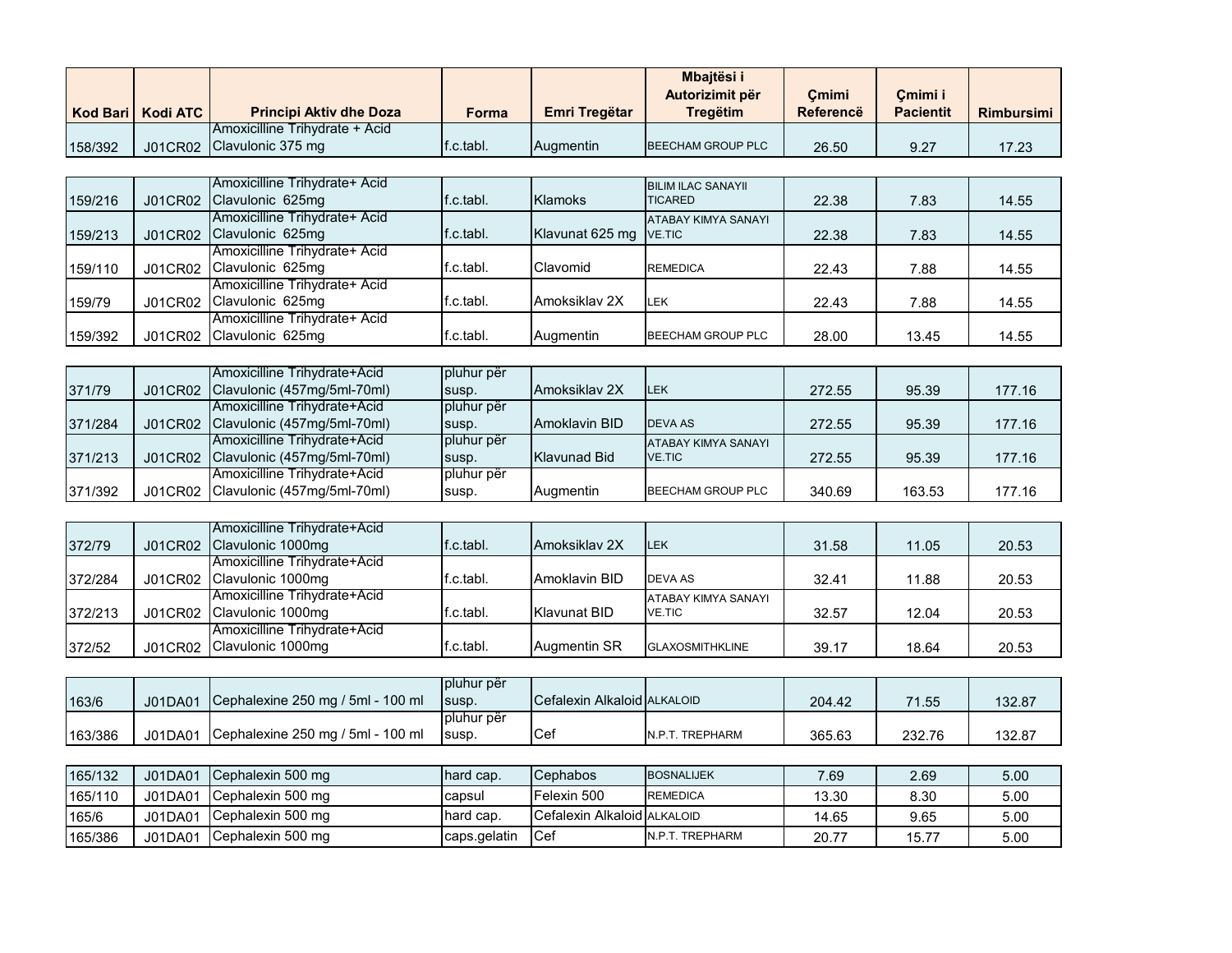|         | Kod Bari   Kodi ATC | <b>Principi Aktiv dhe Doza</b>                    | Forma        | Emri Tregëtar | Mbaitësi i<br>Autorizimit për<br><b>Tregëtim</b> | Cmimi<br>Referencë | Cmimi i<br><b>Pacientit</b> | <b>Rimbursimi</b> |
|---------|---------------------|---------------------------------------------------|--------------|---------------|--------------------------------------------------|--------------------|-----------------------------|-------------------|
|         |                     | Cefuroxime Axetil 125 mg / 5 ml - 50              | I pluhur për |               |                                                  |                    |                             |                   |
| 166/284 | J01DC02 Iml         |                                                   | susp.        | <b>Cefaks</b> | <b>DEVA AS</b>                                   | 435.43             | 152.40                      | 283.03            |
|         |                     | Cefuroxime Axetil 125 mg / 5 ml - 50   pluhur për |              |               |                                                  |                    |                             |                   |
| 166/52  | J01DC02   ml        |                                                   | susp.        | Zinnat        | <b>GLAXOSMITHKLINE</b>                           | 543.46             | 260.43                      | 283.03            |

|         |                   | Cefaclor Monohydrate 125 mg / 5 ml   pluhur për  |       |         |                     |        |        |        |
|---------|-------------------|--------------------------------------------------|-------|---------|---------------------|--------|--------|--------|
| 167/6   | $JO1DC04$ - 60 ml |                                                  | susp. | Celefa  | <b>ALKALOID</b>     | 279.21 | 97.72  | 181.49 |
|         |                   | ICefaclor Monohydrate 125 mg / 5 ml I pluhur për |       |         | <b>LABORATOIRES</b> |        |        |        |
| 167/408 | J01DC04 - 60 ml   |                                                  | susp. | Alfatil | <b>ETHYPHARM</b>    | 581.68 | 400.19 | 181.49 |

| 169/6   | $JO1DC04$ - 60 ml | ICefaclor Monohydrate 250 mg / 5 ml I pluhur për | susp. | Celefa         | <b>ALKALOID</b>                  | 279.21 | 97.72  | 181.49 |
|---------|-------------------|--------------------------------------------------|-------|----------------|----------------------------------|--------|--------|--------|
| 169/386 | $JO1DC04$ - 60 ml | Cefaclor Monohydrate 250 mg / 5 ml   pluhur për  | susp. | Treclor        | N.P.T. TREPHARM                  | 467.01 | 285.52 | 181.49 |
| 169/408 | $JO1DC04$ - 60 ml | Cefaclor Monohydrate 250 mg / 5 ml   pluhur për  | susp. | <b>Alfatil</b> | LABORATOIRES<br><b>ETHYPHARM</b> | 847.59 | 666.10 | 181.49 |

|         |         | Cefaclor Monohydrate 250 mg / 5 ml pluhur për   |       |                          |                      |        |        |        |
|---------|---------|-------------------------------------------------|-------|--------------------------|----------------------|--------|--------|--------|
| 171/121 | J01DC04 | $-100$ ml                                       | susp. | Kliacef                  | <b>SO. SE PHARM</b>  | 787.76 | 275.72 | 512.04 |
|         |         | Cefaclor Monohydrate 250 mg / 5 ml   pluhur për |       |                          | SANOVEL ILAC SAN, VE |        |        |        |
| 171/410 | J01DC04 | $-100$ ml                                       | susp. | Sanocef Sanovel TIC A.S. |                      | 789.43 | 277.39 | 512.04 |
|         |         | Cefaclor Monohydrate 250 mg / 5 ml I pluhur për |       |                          |                      |        |        |        |
| 171/386 | J01DC04 | $-100$ ml                                       | susp. | Treclor                  | N.P.T. TREPHARM      | 791.09 | 279.05 | 512.04 |
|         |         | Cefaclor Monohydrate 250 mg / 5 ml pluhur për   |       |                          |                      |        |        |        |
| 171/158 | J01DC04 | $-100$ ml                                       | susp. | Bactigram                | <b>MAGIS</b>         | 952.29 | 440.25 | 512.04 |

| 173/6   | J01DC04 | <b>ICefaclor 500 mg</b> | Thard cap.  | Celefa    | <b>ALKALOID</b>                         | 55.99  | 19.60  | 36.39 |
|---------|---------|-------------------------|-------------|-----------|-----------------------------------------|--------|--------|-------|
| 173/386 | J01DC04 | Cefaclor 500 mg         | caps.       | Treclor   | N.P.T. TREPHARM                         | 72.71  | 36.32  | 36.39 |
| 173/121 | J01DC04 | Cefaclor 500 mg         | Itab, shpr. | Kliacef   | <b>SO. SE PHARM</b>                     | 80.61  | 44.22  | 36.39 |
| 173/158 | J01DC04 | ICefaclor 500 mg        | Thard cap.  | Bactigram | <b>MAGIS</b>                            | 109.28 | 72.89  | 36.39 |
| 173/408 | J01DC04 | Cefaclor 500 mg         | tab. shpr.  | Alfatil   | <b>LABORATOIRES</b><br><b>ETHYPHARM</b> | 218.13 | 181.74 | 36.39 |

| 614/216 |         | J01DD08 Cefixime 100 mg/ 5 ml - 50 ml                    | pluhur për<br>susp. | <b>Zimaks</b>  | <b>BILIM ILAC SANAYII</b><br><b>TICARED</b> | 566.72 | 198.35 | 368.37 |
|---------|---------|----------------------------------------------------------|---------------------|----------------|---------------------------------------------|--------|--------|--------|
|         |         |                                                          |                     |                |                                             |        |        |        |
| 174/105 | J01EE01 | Sulfamethoxazole +Trimethoprim<br>240 mg / 5 ml - 100 ml | syrup               | <b>Baktrim</b> | <b>IPROFARMA</b>                            | 165.14 | 57.80  | 107.34 |
|         |         |                                                          |                     |                |                                             |        |        |        |
| 175/105 | J01EE01 | Sulfamethoxazol 400 mg +<br>Trimethoprine 80 mg          | tablet              | Sulfametoprim  | <b>IPROFARMA</b>                            | 7.59   | 2.65   | 4.94   |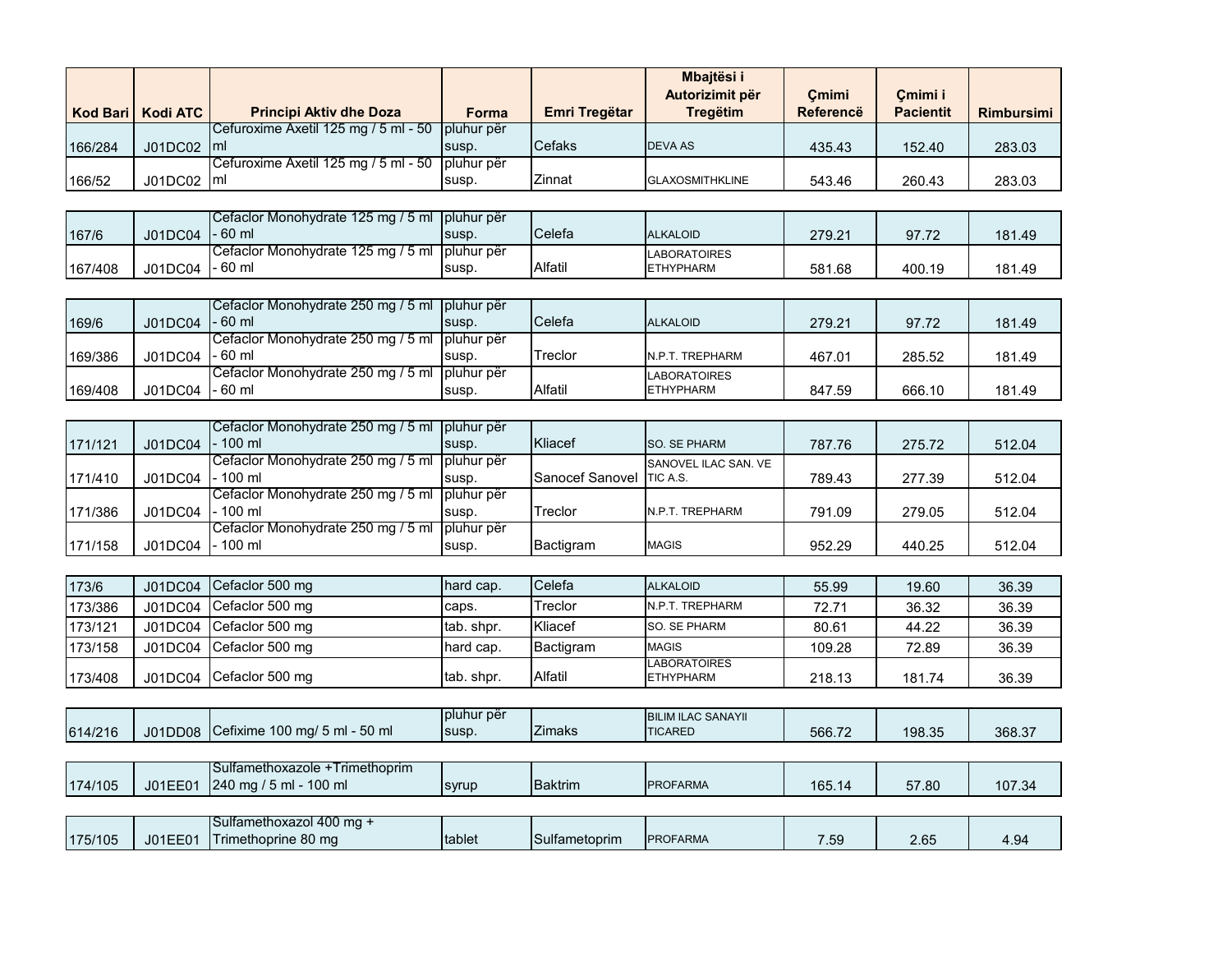| <b>Kod Bari</b> | <b>Kodi ATC</b> | <b>Principi Aktiv dhe Doza</b>                  | Forma               | Emri Tregëtar       | Mbajtësi i<br>Autorizimit për<br><b>Tregëtim</b> | Cmimi<br><b>Referencë</b> | Cmimi i<br><b>Pacientit</b> | <b>Rimbursimi</b> |
|-----------------|-----------------|-------------------------------------------------|---------------------|---------------------|--------------------------------------------------|---------------------------|-----------------------------|-------------------|
| 175/132         | J01EE01         | Sulfamethoxazol 400 mg +<br>Trimethoprine 80 mg | tablet              | Esbesul             | <b>BOSNALIJEK</b>                                | 8.64                      | 3.70                        | 4.94              |
|                 |                 |                                                 |                     |                     |                                                  |                           |                             |                   |
|                 |                 | Sulfamethoxazole +Trimethoprim                  |                     | <b>BERLOCID</b>     |                                                  |                           |                             |                   |
| 718/16          | J01EE01         | 800mg + 160mg                                   | tablet              | 800MG/160MG         | <b>BERLIN - CHEMIE</b>                           | 17.29                     | 6.05                        | 11.24             |
| 178/105         | J01FA01         | Erythromycine 250 mg                            | tablet              | Eritromicine        | <b>PROFARMA</b>                                  | 17.01                     | 5.95                        | 11.06             |
|                 |                 |                                                 |                     |                     |                                                  |                           |                             |                   |
| 721/386         | J01FA01         | Erythromycine 250 mg/5ml                        | flakon              | <b>ERYTRE</b>       | N.P.T. TREPHARM                                  | 654.80                    | 229.18                      | 425.62            |
|                 |                 |                                                 |                     |                     |                                                  |                           |                             |                   |
| 179/105         | J01FA02         | Spiramycine 250 mg                              | tablet              | Spiramicine         | <b>PROFARMA</b>                                  | 15.66                     | 5.48                        | 10.18             |
|                 |                 |                                                 |                     |                     |                                                  |                           |                             |                   |
| 180/73          | J01FA03         | Midecamycin 175 mg / 5 ml - 115 ml              | pluhur për<br>susp. | Macropen            | <b>KRKA</b>                                      | 430.45                    | 150.66                      | 279.79            |
|                 |                 |                                                 |                     |                     |                                                  |                           |                             |                   |
| 360/73          | J01FA09         | Clarithromycine 250 mg                          | f.c.tabl.           | Fromilid            | <b>KRKA</b>                                      | 16.03                     | 5.61                        | 10.42             |
| 360/385         | J01FA09         | Clarithromycine 250 mg                          | f.c.tabl.           | Cleron 250          | <b>DELORBIS</b><br>PHARMACEUTICALS Ltd           | 17.09                     | 6.67                        | 10.42             |
|                 |                 |                                                 |                     |                     |                                                  |                           |                             |                   |
| 361/73          | J01FA09         | Clarithromycine 500 mg                          | f.c.tabl.           | Fromilid            | <b>KRKA</b>                                      | 32.05                     | 11.22                       | 20.83             |
| 361/7           | J01FA09         | Clarithromycine 500 mg                          | f.c.tabl.           | Maxilin             | ANFARM HELLAS                                    | 34.03                     | 13.20                       | 20.83             |
| 361/199         | J01FA09         | Clarithromycine 500 mg                          | f.c.tabl.           | Klaricin            | REPLEK FARM LTD                                  | 34.19                     | 13.36                       | 20.83             |
| 361/79          | J01FA09         | Clarithromycine 500 mg                          | f.c.tabl.           | Lekoklar            | <b>LEK</b>                                       | 34.19                     | 13.36                       | 20.83             |
| 361/216         | J01FA09         | Clarithromycine 500 mg                          | f.c.tabl.           | Claricide           | <b>BILIM ILAC SANAYII</b><br><b>TICARED</b>      | 34.19                     | 13.36                       | 20.83             |
| 361/410         | J01FA09         | Clarithromycine 500 mg                          | tablet              | Macrol - Sanovel    | SANOVEL ILAC SAN. VE<br>TIC A.S.                 | 34.19                     | 13.36                       | 20.83             |
| 361/107         | J01FA09         | Clarithromycine 500 mg                          | f.c.tabl.           | Ezumycin            | <b>RAFARM</b>                                    | 34.19                     | 13.36                       | 20.83             |
| 361/385         | J01FA09         | Clarithromycine 500 mg                          | f.c.tabl.           | Cleron 500          | <b>DELORBIS</b><br>PHARMACEUTICALS Ltd           | 34.19                     | 13.36                       | 20.83             |
| 361/73a         | J01FA09         | Clarithromycine 500 mg                          | prlg.tab.           | <b>Fromilid Uno</b> | <b>KRKA</b>                                      | 34.19                     | 13.36                       | 20.83             |
| 361/159         | J01FA09         | Clarithromycine 500 mg                          | f.c.tabl.           | Claripen            | <b>ELPEN</b>                                     | 34.19                     | 13.36                       | 20.83             |
| 361/121         | J01FA09         | Clarithromycine 500 mg                          | f.c.tabl.           | Clamodin            | SO. SE PHARM                                     | 34.19                     | 13.36                       | 20.83             |
| 361/181         | J01FA09         | Clarithromycine 500 mg                          | tab. shpr.          | Klacid LA           | <b>MYLAN</b>                                     | 42.73                     | 21.90                       | 20.83             |
|                 |                 |                                                 |                     |                     |                                                  |                           |                             |                   |
| 384/181         | J01FA09         | Clarithromycine 125mg/5ml-100ml                 | pluhur për<br>susp. | Klacid              | <b>MYLAN</b>                                     | 659.80                    | 230.93                      | 428.87            |
|                 |                 |                                                 |                     |                     |                                                  |                           |                             |                   |
| 182/55          | J01FA10         | Azithromycine 200 mg / 5ml - 20 ml              | pluhur për<br>susp. | Hemomycin           | <b>HEMOFARM AD</b>                               | 196.11                    | 68.64                       | 127.47            |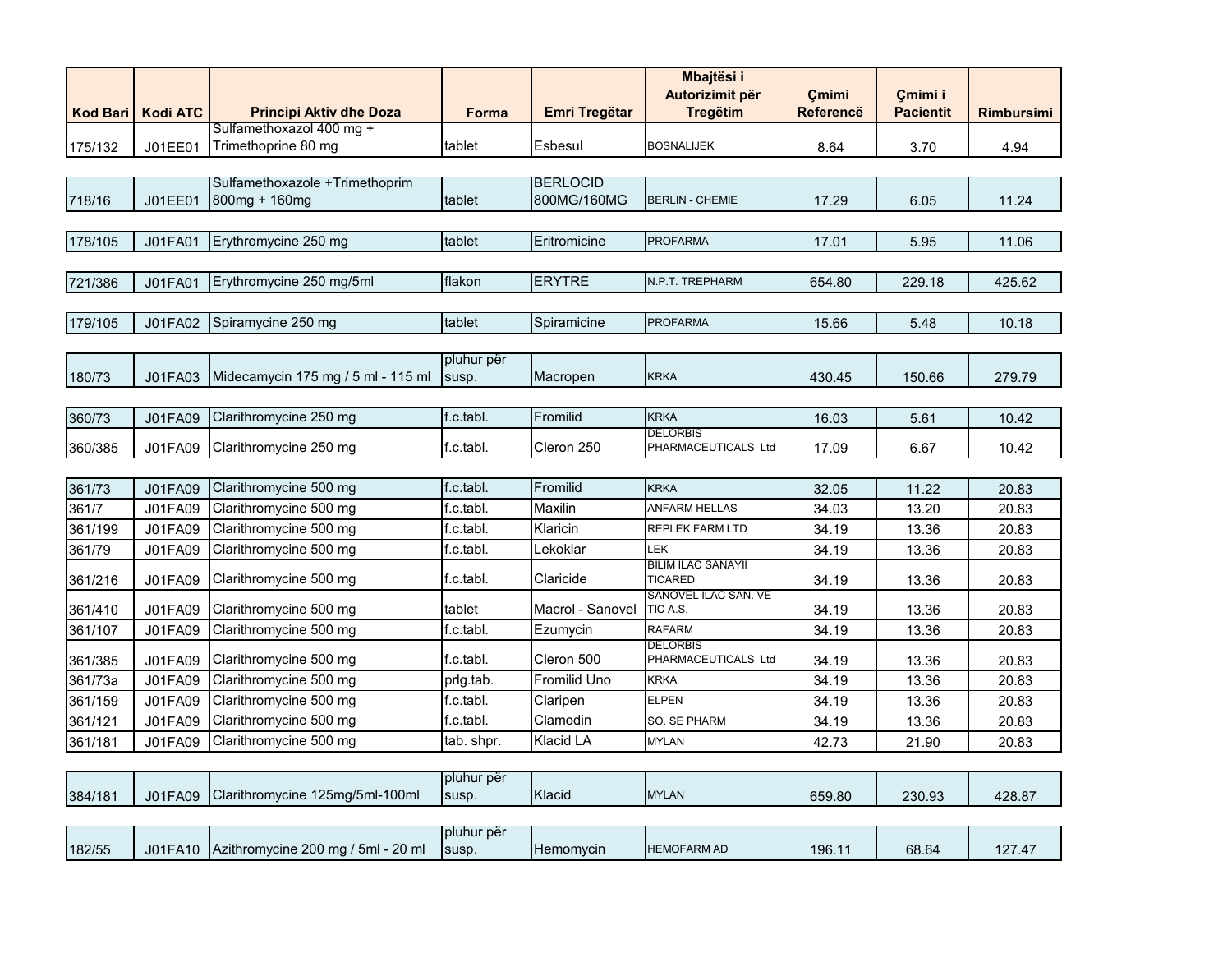|                 |                 |                                    |                     |                        | Mbajtësi i                                       |                  |                  |                   |
|-----------------|-----------------|------------------------------------|---------------------|------------------------|--------------------------------------------------|------------------|------------------|-------------------|
|                 |                 |                                    |                     |                        | Autorizimit për                                  | Çmimi            | Çmimi i          |                   |
| <b>Kod Bari</b> | <b>Kodi ATC</b> | <b>Principi Aktiv dhe Doza</b>     | <b>Forma</b>        | Emri Tregëtar          | <b>Tregëtim</b>                                  | <b>Referencë</b> | <b>Pacientit</b> | <b>Rimbursimi</b> |
|                 |                 |                                    | pluhur për          | Azitromicina           |                                                  |                  |                  |                   |
| 182/237         | J01FA10         | Azithromycine 200 mg / 5ml - 20 ml | susp.<br>pluhur për | Sandoz                 | SANDOZ                                           | 397.21           | 269.74           | 127.47            |
| 182/429         | J01FA10         | Azithromycine 200 mg / 5ml - 20 ml | susp.               | Azitrovis              | CHEMAX PHARMA Ltd                                | 791.09           | 663.62           | 127.47            |
|                 |                 |                                    |                     |                        |                                                  |                  |                  |                   |
| 183/73          | J01FA10         | Azithromycine 250 mg               | f.c.tabl.           | Azibiot                | <b>KRKA</b>                                      | 39.88            | 13.96            | 25.92             |
| 183/284         | J01FA10         | Azithromycine 250 mg               | f.tabl.             | Azitro                 | <b>DEVA AS</b>                                   | 41.54            | 15.62            | 25.92             |
| 183/55          | J01FA10         | Azithromycine 250 mg               | hard cap.           | Hemomycin              | <b>HEMOFARM AD</b>                               | 42.65            | 16.73            | 25.92             |
|                 |                 |                                    |                     |                        | PABIANICKIE ZAKLADY                              |                  |                  |                   |
| 183/338         | J01FA10         | Azithromycine 250 mg               | f.c.tabl.           | Azycyna                | <b>FARMACEUTYCZNE</b><br>POLFA SA                | 88.36            | 62.44            | 25.92             |
| 183/411         | J01FA10         | Azithromycine 250 mg               | f.c.tabl.           | Azomicin               | FARMAVITA D.O.O.                                 | 88.36            | 62.44            | 25.92             |
| 183/79          | J01FA10         | Azithromycine 250 mg               | f.c.tabl.           | <b>Azitromicin LEK</b> | <b>LEK</b>                                       | 88.36            | 62.44            | 25.92             |
|                 |                 |                                    |                     |                        |                                                  |                  |                  |                   |
|                 |                 |                                    |                     | Gentamicin             |                                                  |                  |                  |                   |
| 186/6           | J01GB03         | Gentamicin 40 mg - 2 ml            | tret.per inj.       | Alkaloid               | <b>ALKALOID</b>                                  | 22.61            | 7.92             | 14.69             |
| 186/105         | J01GB03         | Gentamicin 40 mg - 2 ml            | tret.per inj.       | Gentamycine            | <b>PROFARMA</b>                                  | 25.44            | 10.75            | 14.69             |
|                 |                 |                                    |                     |                        |                                                  |                  |                  |                   |
| 187/105         | J01GB03         | Gentamicin 80 mg - 2 ml            | tret.per inj.       | Gentamycine            | <b>PROFARMA</b>                                  | 24.11            | 8.44             | 15.67             |
| 187/6           | J01GB03         | Gentamicin 80 mg - 2 ml            | tret.per inj.       | Gentamicin<br>Alkaloid | <b>ALKALOID</b>                                  | 28.59            | 12.92            | 15.67             |
|                 |                 |                                    |                     |                        |                                                  |                  |                  |                   |
| 188/73          | J01MA02         | Ciprofloxacine 250 mg              | f.c.tabl.           | Ciprinol               | <b>KRKA</b>                                      | 12.80            | 4.48             | 8.32              |
|                 |                 |                                    |                     |                        |                                                  |                  |                  |                   |
| 189/110         | J01MA02         | Ciprofloxacine 500 mg              | f.c.tabl.           | Zindolin 500           | <b>REMEDICA</b>                                  | 9.47             | 3.32             | 6.15              |
| 189/105         | J01MA02         | Ciprofloxacine 500 mg              | f.c.tabl.           | Neocil                 | <b>PROFARMA</b>                                  | 12.05            | 5.90             | 6.15              |
| 189/73          | J01MA02         | Ciprofloxacine 500 mg              | f.c.tabl.           | Ciprinol               | <b>KRKA</b>                                      | 25.10            | 18.95            | 6.15              |
| 189/163         | J01MA02         | Ciprofloxacine 500 mg              | f.c.tabl.           | Siprobel               | NOBEL ILAÇ                                       | 37.99            | 31.84            | 6.15              |
| 189/6           | J01MA02         | Ciprofloxacine 500 mg              | f.c.tabl.           | Citeral                | <b>ALKALOID</b>                                  | 38.39            | 32.24            | 6.15              |
| 189/386         | J01MA02         | Ciprofloxacine 500 mg              | f.c.tabl.           | Ciprot                 | N.P.T. TREPHARM                                  | 49.86            | 43.71            | 6.15              |
|                 |                 |                                    |                     | Ciprofloxacina         |                                                  |                  |                  |                   |
| 189/283         | J01MA02         | Ciprofloxacine 500 mg              | f.c.tabl.           | Bluepharma             | <b>BLUEPHARMA</b>                                | 49.86            | 43.71            | 6.15              |
| 189/7           | J01MA02         | Ciprofloxacine 500 mg              | f.c.tabl.           | Aristin-C              | <b>ANFARM HELLAS</b>                             | 59.33            | 53.18            | 6.15              |
| 189/54          | J01MA02         | Ciprofloxacine 500 mg              | f.c.tabl.           | Forterra               | <b>HELP</b>                                      | 78.45            | 72.30            | 6.15              |
|                 |                 |                                    |                     |                        | <b>ISTITUTO CHIMICO</b><br><b>INTERNAZIONALE</b> |                  |                  |                   |
|                 |                 |                                    |                     |                        | <b>DR.GIUSEPPE RENDE</b>                         |                  |                  |                   |
| 189/437         | J01MA02         | Ciprofloxacine 500 mg              | f.c.tabl.           | Ciperus                | S.R.L.                                           | 78.66            | 72.51            | 6.15              |
| 189/341         | J01MA02         | Ciprofloxacine 500 mg              | f.c.tabl.           | Kinox                  | S.F GROUP SRL                                    | 78.66            | 72.51            | 6.15              |
| 189/121         | J01MA02         | Ciprofloxacine 500 mg              | f.c.tabl.           | Generflon              | SO. SE PHARM                                     | 78.66            | 72.51            | 6.15              |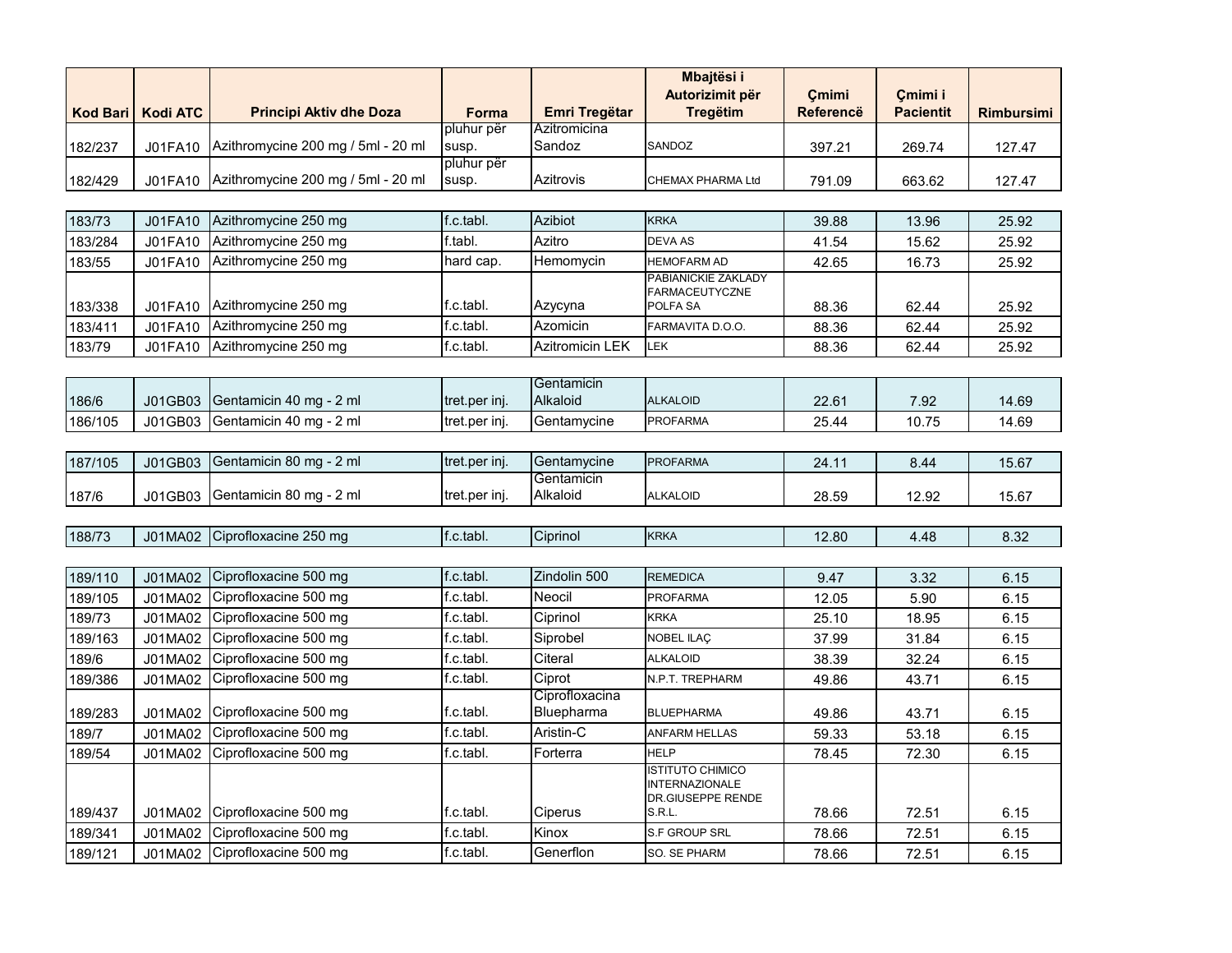|         | Kod Bari   Kodi ATC | <b>Principi Aktiv dhe Doza</b> | Forma  | Emri Tregëtar   | Mbajtësi i<br>Autorizimit për<br><b>Tregëtim</b> | Cmimi<br><b>Referencë</b> | Cmimi i<br><b>Pacientit</b> | <b>Rimbursimi</b> |
|---------|---------------------|--------------------------------|--------|-----------------|--------------------------------------------------|---------------------------|-----------------------------|-------------------|
|         |                     |                                |        |                 |                                                  |                           |                             |                   |
| 190/105 | J01XD01             | Metronidazol 250 mg            | tablet | Metronidazol    | <b>PROFARMA</b>                                  | 9.95                      | 3.48                        | 6.47              |
|         |                     |                                |        |                 |                                                  |                           |                             |                   |
| 117/105 | J01XE01             | Nitrofurantoine 100 mg         | tablet | Nitrofurantoine | <b>PROFARMA</b>                                  | 18.08                     | 6.33                        | 11.75             |

# **J02 ANTIMYKOTIKËT SISTEMIKË**

|         |         |                    |            | <b>IFlucoderm</b> |                                               |        |       |        |
|---------|---------|--------------------|------------|-------------------|-----------------------------------------------|--------|-------|--------|
| 192/365 | J02AC01 | Fluconazole 150 mg | hard cap.  | Kapseln           | <b>DERMAPHARM</b>                             | 201.79 | 70.63 | 131.16 |
| 192/385 | J02AC01 | Fluconazole 150 mg | hard cap.  | Flucozal          | <b>DELORBIS</b><br><b>PHARMACEUTICALS Ltd</b> | 217.31 | 86.15 | 131.16 |
| 192/7   | J02AC01 | Fluconazole 150 mg | hard cap.  | Flusenil          | <b>ANFARM HELLAS</b>                          | 228.18 | 97.02 | 131.16 |
| 192/85  | J02AC01 | Fluconazole 150 mg | capsul     | Medoflucon        | <b>MEDOCHEMIE</b>                             | 229.73 | 98.57 | 131.16 |
| 192/166 | J02AC01 | Fluconazole 150 mg | hard caps. | Myksodon          | <b>STADAPHARM</b>                             | 229.73 | 98.57 | 131.16 |
| 192/163 | J02AC01 | Fluconazole 150 mg | caps.      | Kandizol          | NOBEL ILAC                                    | 229.73 | 98.57 | 131.16 |
| 192/341 | J02AC01 | Fluconazole 150 mg | hard cap.  | Fungus            | <b>S.F GROUP SRL</b>                          | 230.51 | 99.35 | 131.16 |
| 192/121 | J02AC01 | Fluconazole 150 mg | capsul     | Winch             | <b>SO. SE PHARM</b>                           | 230.51 | 99.35 | 131.16 |

| 400/341 | J02AC01             | 100 <sub>ma</sub><br><b>IFluconasole</b> | hard cap.   | <b>Tedim</b> | <b>GROUP SRL</b><br>IO.                            | --<br>. U          | 27.16 | 50.45 |
|---------|---------------------|------------------------------------------|-------------|--------------|----------------------------------------------------|--------------------|-------|-------|
| 400/121 | J02AC0 <sup>+</sup> | 100ma<br><b>IFluconasole</b>             | Thard caps. | Winch        | <b>SE PHARM</b><br>$\mathsf{C}\mathsf{C}$<br>- 100 | ົາດ<br>144<br>t.∠u | 93.75 | 50.45 |

# **J04 ANTIMYKOBAKTERIALËT**

| 194/85 | J04AB02 | Rifampicine 300 mg | <b>capsul</b> | Rifasvnt | <b>EDOCHEMIE</b><br>IM | ററ<br>$\sim$<br>29.00 | 0.00 | $\Omega$<br>୵.<br>29.99 |
|--------|---------|--------------------|---------------|----------|------------------------|-----------------------|------|-------------------------|

# **J05 BARNA ANTIVIRALË SISTEMATIKË**

| 354/207 | J05AB01 | Aciclovir 400 mg | tablet | Aciclin              | <b>FIDIA FARMACEUTICI</b> | 18.28 | 9.14  | 9.14  |
|---------|---------|------------------|--------|----------------------|---------------------------|-------|-------|-------|
| 354/166 | J05AB01 | Aciclovir 400 mg | tablet | Aciclostad           | <b>STADAPHARM</b>         | 21.65 | 12.51 | 9.14  |
| 354/85  | J05AB01 | Aciclovir 400 mg | tablet | Medovir              | <b>MEDOCHEMIE</b>         | 25.93 | 16.79 | 9.14  |
|         |         |                  |        |                      |                           |       |       |       |
| 358/85  | J05AB01 | Aciclovir 200mg  | tablet | Medovir              | <b>MEDOCHEMIE</b>         | 18.78 | 9.39  | 9.39  |
|         |         |                  |        |                      |                           |       |       |       |
| 359/166 | J05AB01 | Aciclovir 800 mg | tablet | Aciclostad           | <b>STADAPHARM</b>         | 27.35 | 13.68 | 13.67 |
| 359/207 | J05AB01 | Aciclovir 800 mg | tablet | Aciclin              | <b>FIDIA FARMACEUTICI</b> | 37.99 | 24.32 | 13.67 |
| 359/178 | J05AB01 | Aciclovir 800 mg | tablet | <b>Aciclovir ABC</b> | <b>ABC FARMACEUTICI</b>   | 40.83 | 27.16 | 13.67 |
| 359/85  | J05AB01 | Aciclovir 800 mg | tablet | Medovir              | <b>MEDOCHEMIE</b>         | 49.52 | 35.85 | 13.67 |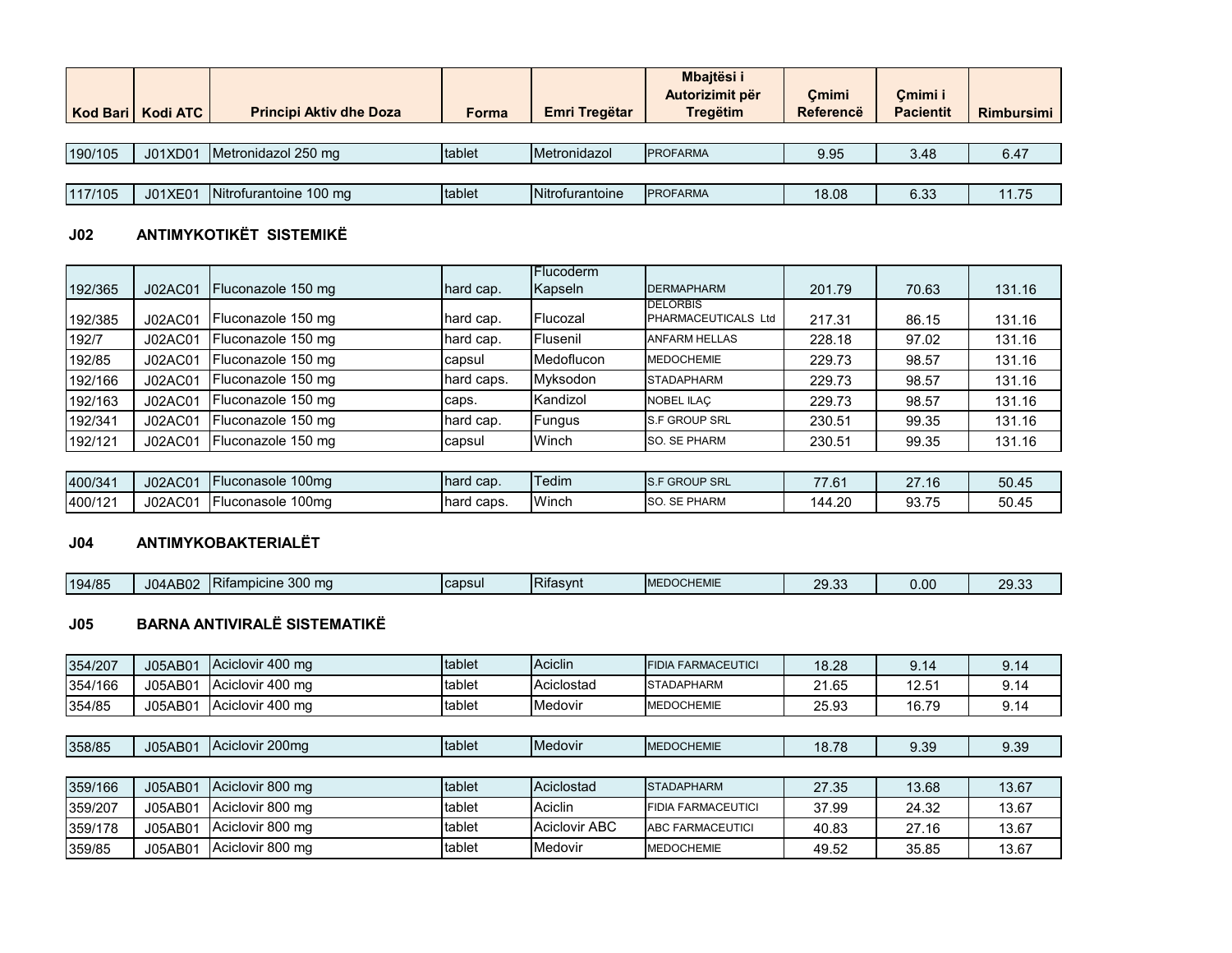|         | Kod Bari   Kodi ATC | <b>Principi Aktiv dhe Doza</b> | Forma     | Emri Tregëtar | Mbajtësi i<br>Autorizimit për<br><b>Tregëtim</b> | Cmimi<br>Referencë | Cmimi i<br><b>Pacientit</b> | <b>Rimbursimi</b> |
|---------|---------------------|--------------------------------|-----------|---------------|--------------------------------------------------|--------------------|-----------------------------|-------------------|
| 198/421 | J05AF05             | Lamivudine 100 mg              | f.c.tabl. | Horten        | ARVEN ILAC SAN, VE.<br><b>TIC A.S.</b>           | 103.04             | 10.31                       | 92.73             |
| 198/163 | J05AF05             | Lamivudine 100 mg              | f.c.tabl. | Mivux         | <b>NOBEL ILAC</b>                                | 121.53             | 28.80                       | 92.73             |
| 198/52  | J05AF05             | Lamivudine 100 mg              | f.c.tabl. | Zeffix        | <b>GLAXOSMITHKLINE</b>                           | 163.53             | 70.80                       | 92.73             |

#### **L BARNAT ANTINEOPLAZIKE DHE IMUNOSUPRESORE**

# **L01 ANTINEOPLAZIKËT**

| 199/210 | L01AA01 | Cyclophosphamide 50 mg | c.tabl.   | Endoxan                           | <b>BAXTER ONCOLOGY</b><br><b>GMBH</b>  | 23.60    | 0.00 | 23.60    |
|---------|---------|------------------------|-----------|-----------------------------------|----------------------------------------|----------|------|----------|
|         |         |                        |           |                                   |                                        |          |      |          |
| 200/328 | L01AA02 | Chlorambucil 2 mg      | tablet    | Leukeran <sup>*</sup>             | <b>ASPEN PHARMA</b>                    | 48.43    | 0.00 | 48.43    |
|         |         |                        |           |                                   |                                        |          |      |          |
| 201/328 | L01AA03 | Melphalan 2 mg         | tablet    | Alkeran Aspen *                   | <b>ASPEN PHARMA</b>                    | 43.87    | 0.00 | 43.87    |
|         |         |                        |           |                                   |                                        |          |      |          |
| 204/36  | L01BA01 | Methotrexate 2.5 mg    | tablet    | Methotrexat<br>Ebewe <sup>*</sup> | <b>EBEWE</b><br><b>PHARMACEUTICALS</b> | 11.24    | 1.13 | 10.11    |
|         |         |                        |           |                                   |                                        |          |      |          |
| 207/382 | L01BB02 | Mercaptopurine 50 mg   | tablet    | Merpurin *                        | <b>KOCAK PHARMA</b>                    | 146.25   | 0.00 | 146.25   |
|         |         |                        |           |                                   |                                        |          |      |          |
| 413/358 | L01BB05 | Fludarabine 10 mg      | f.c.tabl. | Fludara Oral                      | <b>GENZYME EUROPE BV</b>               | 1.687.39 | 0.00 | 1,687.39 |
|         |         |                        |           |                                   |                                        |          |      |          |
| 579/284 | L01XX05 | Hydroxyurea 500mg      | capsul    | Hydrea *                          | <b>DEVA AS</b>                         | 50.30    | 0.00 | 50.30    |

# **L02 BARNA NË TERAPINË ENDOKRINE**

| 209/428 | L02AB01 | Megestrol 160 mg  | tablet    | Megexia  | NCT S.R.L.          | 57.84  | 0.00  | 57.84 |
|---------|---------|-------------------|-----------|----------|---------------------|--------|-------|-------|
|         |         |                   |           |          |                     |        |       |       |
| 210/267 | L02BA01 | Tamoxifene 10 mg  | tablet    | Zymoplex | <b>GENEPHARM SA</b> | 6.76   | 0.00  | 6.76  |
|         |         |                   |           |          |                     |        |       |       |
| 545/267 | L02BA01 | Tamoxifene 20 mg  | tablet    | Zymoplex | <b>GENEPHARM SA</b> | 13.30  | 0.00  | 13.30 |
|         |         |                   |           |          |                     |        |       |       |
| 211/231 | L02BB01 | Flutamide 250 mg  | tablet    | Fluprost | <b>LISAPHARMA</b>   | 46.57  | 0.00  | 46.57 |
|         |         |                   |           |          |                     |        |       |       |
| 580/267 | L02BB03 | Bicalutamide 50mg | f.c.tabl. | Bicamide | <b>GENEPHARM SA</b> | 88.77  | 0.00  | 88.77 |
| 580/196 | L02BB03 | Bicalutamide 50mg | f.c.tabl. | Casodex  | <b>ASTRAZENECA</b>  | 112.75 | 23.98 | 88.77 |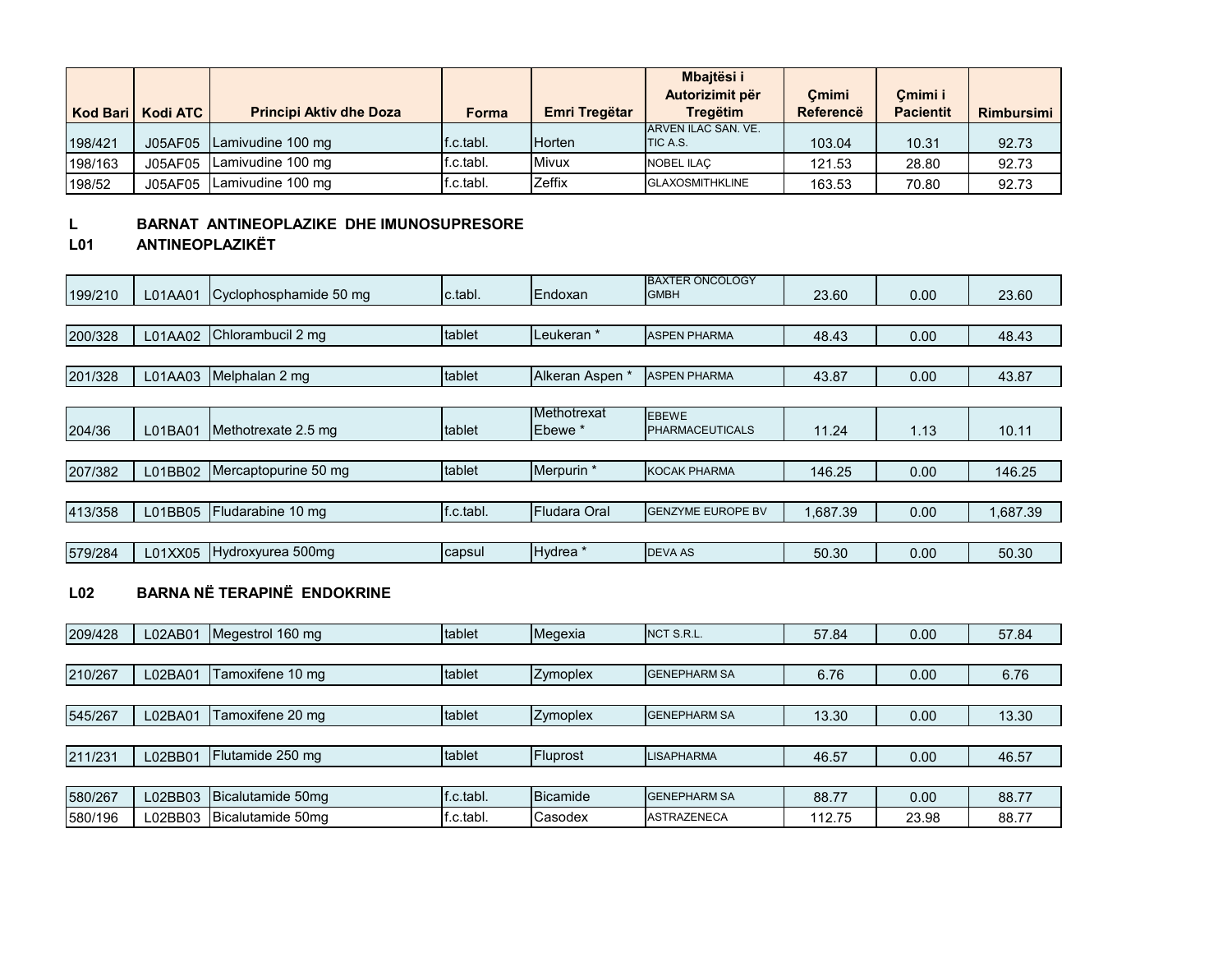|         |                     |                                |           |                   | <b>Mbaitësi i</b>       |           |                  |              |
|---------|---------------------|--------------------------------|-----------|-------------------|-------------------------|-----------|------------------|--------------|
|         |                     |                                |           |                   | Autorizimit për         | Cmimi     | Cmimi i          |              |
|         | Kod Bari   Kodi ATC | <b>Principi Aktiv dhe Doza</b> | Forma     | Emri Tregëtar     | <b>Tregëtim</b>         | Referencë | <b>Pacientit</b> | Rimbursimi I |
|         |                     |                                |           | <b>Anastrozol</b> |                         |           |                  |              |
| 444/262 |                     | L02BG03 Anastrozole 1 mg       | f.c.tabl. | Farmoz            | <b>FARMOZ SOCIEDADE</b> | 34.23     | 0.00             | 34.23        |
| 444/110 |                     | L02BG03 Anastrozole 1 mg       | ∵c.tabl.  | Aremed            | <b>REMEDICA</b>         | 40.69     | 6.46             | 34.23        |
| 444/196 |                     | L02BG03 Anastrozole 1 mg       | f.c.tabl. | Arimidex          | <b>ASTRAZENECA</b>      | 98.81     | 64.58            | 34.23        |

| 212/284 | L02BG04 Letrozole 2.5 mg   | f.c.tabl. | <b>ILetrasan</b>  | <b>DEVA AS</b>              | 24.42  | 0.00  | 24.42 |
|---------|----------------------------|-----------|-------------------|-----------------------------|--------|-------|-------|
| 212/262 | L02BG04 Letrozole 2.5 mg   | f.c.tabl. | Letrozol Farmoz   | <b>FARMOZ SOCIEDADE</b>     | 27.17  | 2.75  | 24.42 |
| 212/438 | L02BG04   Letrozole 2.5 mg | f c.tabl. | <b>I</b> Letrasan | DENK PHARMA GmbH &<br>Co.KG | 32.06  | 7.64  | 24.42 |
| 212/92  | L02BG04   Letrozole 2.5 mg | f.c.tabl. | Femara            | <b>NOVARTIS</b>             | 115.25 | 90.83 | 24.42 |

#### **L04 IMUNOSUPRESIVËT**

| 548/193 | L04AA13 | Leflunomide 20 mg  | $\mathsf{f}$ .c.tabl. | <b>IArava</b>  | <b>FI-AVENTIS</b><br><b>SANOFI</b> | 63.42 | 0.00 | 63.42 |
|---------|---------|--------------------|-----------------------|----------------|------------------------------------|-------|------|-------|
|         |         |                    |                       |                |                                    |       |      |       |
| 217/110 | L04AX01 | Azathioprine 50 mg | If.c.tabl.            | <b>Imuprin</b> | <b>REMEDICA</b>                    | 19.94 | l.99 | 17.95 |

#### **M SISTEMI MUSKULO - SKELETIK**

#### **M01 ANTIINFLAMATORËT DHE ANTIREUMATIKËT**

| 218/105  | M01AB01        | Indometacine 100 mg      | suppos              | Indometacine          | <b>PROFARMA</b>          | 25.44 | 8.90  | 16.54 |
|----------|----------------|--------------------------|---------------------|-----------------------|--------------------------|-------|-------|-------|
|          |                |                          |                     |                       |                          |       |       |       |
| 219/110  | M01AB05        | Diclofenac 50 mg         | f.c.tabl.           | Remethan              | <b>REMEDICA</b>          | 6.48  | 2.27  | 4.21  |
| 219/73   | M01AB05        | Diclofenac 50 mg         | tabl. e veshur      | <sup>∙</sup> Naklofen | <b>KRKA</b>              | 6.64  | 2.43  | 4.21  |
| 219/92   | M01AB05        | Diclofenac 50 mg         | f.c.tabl.           | Voltaren              | <b>NOVARTIS</b>          | 14.13 | 9.92  | 4.21  |
| 219/92a  | M01AB05        | Diclofenac 50 mg         | sgr.c.tab.          | Cataflam              | <b>NOVARTIS</b>          | 14.96 | 10.75 | 4.21  |
| 219/92b  |                | M01AB05 Diclofenac 50 mg | pluhur për<br>susp. | Voltfast              | <b>NOVARTIS</b>          | 18.39 | 14.18 | 4.21  |
|          |                |                          |                     |                       |                          |       |       |       |
| 220/6    | <b>M01AC01</b> | Piroxicam 20 mg          | hard cap.           | Remoxicam             | <b>ALKALOID</b>          | 8.30  | 2.90  | 5.40  |
| 220/105  | M01AC01        | Piroxicam 20 mg          | tablet              | Pirocutan             | <b>PROFARMA</b>          | 10.71 | 5.31  | 5.40  |
| 220/417  | M01AC01        | Piroxicam 20 mg          | tablet              | Ipsoflog              | <b>TECNOPHARMA S.R.L</b> | 11.74 | 6.34  | 5.40  |
| 220/370  | M01AC01        | Piroxicam 20 mg          | tablet              | <b>Brexin</b>         | <b>PROMEDICA</b>         | 35.01 | 29.61 | 5.40  |
| 220/370a | M01AC01        | Piroxicam 20 mg          | tabl. efferv.       | Brexin                | <b>PROMEDICA</b>         | 41.38 | 35.98 | 5.40  |
|          |                |                          |                     |                       |                          |       |       |       |
| 222/199  | <b>M01AE01</b> | Ibuprofen 400 mg         | f.c.tabl.           | Ibuprofen             | <b>REPLEK FARM LTD</b>   | 5.21  | 1.82  | 3.39  |
| 222/85   | M01AE01        | Ibuprofen 400 mg         | f.c.tabl.           | Rupan                 | <b>MEDOCHEMIE</b>        | 5.42  | 2.03  | 3.39  |
| 222/386  | M01AE01        | Ibuprofen 400 mg         | f.c.tabl.           | Albadol               | N.P.T. TREPHARM          | 5.99  | 2.60  | 3.39  |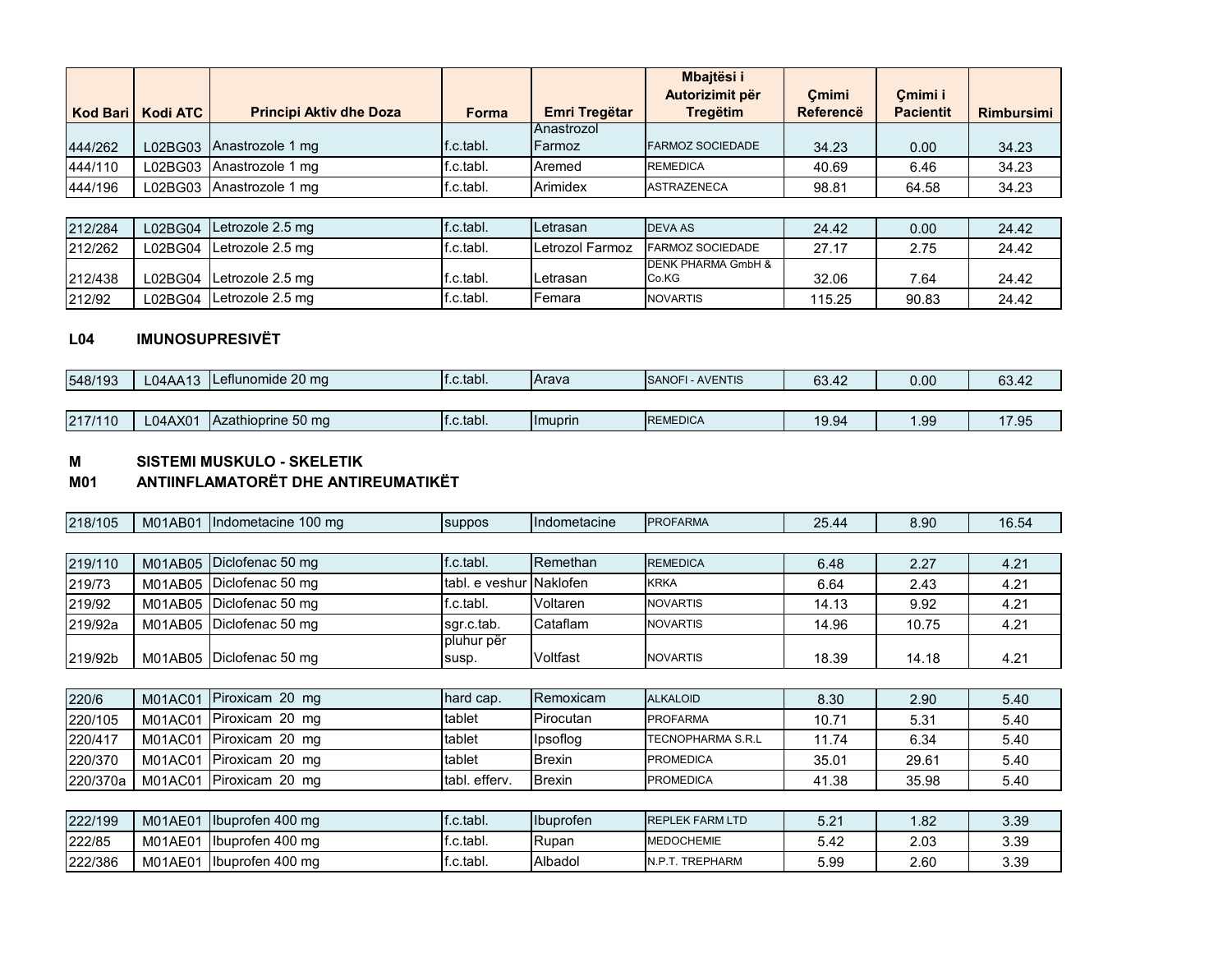|                 |                 |                                |                |                        | Mbajtësi i                                          |                  |                  |                   |
|-----------------|-----------------|--------------------------------|----------------|------------------------|-----------------------------------------------------|------------------|------------------|-------------------|
|                 |                 |                                |                |                        | Autorizimit për                                     | Cmimi            | Çmimi i          |                   |
| <b>Kod Bari</b> | <b>Kodi ATC</b> | <b>Principi Aktiv dhe Doza</b> | Forma          | <b>Emri Tregëtar</b>   | <b>Tregëtim</b>                                     | <b>Referencë</b> | <b>Pacientit</b> | <b>Rimbursimi</b> |
| 222/105         | M01AE01         | Ibuprofen 400 mg               | f.c.tabl.      | Fasdol                 | <b>PROFARMA</b>                                     | 6.03             | 2.64             | 3.39              |
| 222/310         | M01AE01         | Ibuprofen 400 mg               | f.c.tabl.      | Antarene               | <b>LABORATOIRES ELERTE</b>                          | 6.64             | 3.25             | 3.39              |
| 222/6           | M01AE01         | Ibuprofen 400 mg               | f.c.tabl.      | <b>Blokmax Forte</b>   | <b>ALKALOID</b>                                     | 7.65             | 4.26             | 3.39              |
| 222/181         | M01AE01         | Ibuprofen 400 mg               | c.tabl.        | <b>Brufen</b>          | <b>MYLAN</b>                                        | 8.30             | 4.91             | 3.39              |
|                 |                 |                                | granul. for    |                        |                                                     |                  |                  |                   |
| 222/181a        | M01AE01         | Ibuprofen 400 mg               | susp.          | <b>Brufen Effect</b>   | <b>MYLAN</b>                                        | 16.12            | 12.73            | 3.39              |
| 222/16          | M01AE01         | Ibuprofen 400 mg               | f.c.tabl.      | <b>Eudorlin Extra</b>  | <b>BERLIN - CHEMIE</b>                              | 24.92            | 21.53            | 3.39              |
|                 |                 |                                |                |                        | <b>RECKITT BENCKISER</b><br><b>HELLAS CHEMICALS</b> |                  |                  |                   |
| 222/435         | <b>M01AE01</b>  | Ibuprofen 400 mg               | capsul         | Nurofen                | ABEE                                                | 49.86            | 46.47            | 3.39              |
|                 |                 |                                |                |                        | <b>AZIENDE CHIMICHE</b><br><b>RIUNITE ANGELINI</b>  |                  |                  |                   |
| 222/419         | M01AE01         | Ibuprofen 400 mg               | f.c.tabl.      | Momentact              | <b>FRANCESCO ACRAF</b>                              | 55.40            | 52.01            | 3.39              |
|                 |                 |                                |                |                        |                                                     |                  |                  |                   |
| 223/73          | M01AE02         | Naproxen 250 mg                | f.c.tabl.      | <b>Nalgesin S</b>      | <b>KRKA</b>                                         | 12.47            | 4.37             | 8.10              |
| 223/110         | M01AE02         | Naproxen 250 mg                | tablet         | Priaxen                | <b>REMEDICA</b>                                     | 14.96            | 6.86             | 8.10              |
| 223/105         | M01AE02         | Naproxen 250 mg                | f.c.tabl.      | Pronax                 | <b>PROFARMA</b>                                     | 23.21            | 15.11            | 8.10              |
|                 |                 |                                |                |                        |                                                     |                  |                  |                   |
| 224/110         | M01AE02         | Naproxen 500 mg                | tablet         | Priaxen                | <b>REMEDICA</b>                                     | 18.28            | 6.40             | 11.88             |
| 224/73          | M01AE02         | Naproxen 500 mg                | f.c.tabl.      | <b>Nalgesin Forte</b>  | <b>KRKA</b>                                         | 18.53            | 6.65             | 11.88             |
| 224/394         | M01AE02         | Naproxen 500 mg                | tabl. e veshur | Anapran EC             | ADAMED SP. Z.O.O                                    | 20.36            | 8.48             | 11.88             |
| 224/105         | M01AE02         | Naproxen 500 mg                | f.c.tabl.      | Pronax                 | <b>PROFARMA</b>                                     | 24.11            | 12.23            | 11.88             |
|                 |                 |                                |                |                        |                                                     |                  |                  |                   |
| 225/79          | M01AE03         | Ketoprofen 50 mg               | hard cap.      | Ketonal                | <b>LEK</b>                                          | 5.52             | 1.93             | 3.59              |
|                 |                 |                                |                |                        |                                                     |                  |                  |                   |
| 226/212         | M01AE03         | Ketoprofen 100 mg              | suppos         | Flexen                 | <b>ITALFARMACO</b>                                  | 37.23            | 13.03            | 24.20             |
|                 |                 |                                |                |                        |                                                     |                  |                  |                   |
| 396/79          | M01AE03         | Ketoprofen 100mg               | f.c.tabl.      | <b>Ketonal Forte</b>   | <b>LEK</b>                                          | 10.39            | 3.64             | 6.75              |
|                 |                 |                                |                |                        |                                                     |                  |                  |                   |
|                 |                 | Naproxen Sodium + Codein       |                |                        | ABDI IBRAHIM ILAC SAN.                              |                  |                  |                   |
| 706/311         | M01BX           | Phosphate 550 + 30 mg          | f.c.tabl.      | <b>Apranax Plus</b>    | <b>VETIC. AS</b>                                    | 33.24            | 11.63            | 21.61             |
|                 |                 |                                |                |                        |                                                     |                  |                  |                   |
|                 |                 | Penicillamine 150 mg           | f.c.tabl.      | Metalcaptase<br>$150*$ | HEYL CHEM .- pharm                                  |                  |                  |                   |
| 228/318         | <b>M01CC01</b>  |                                |                |                        |                                                     | 52.77            | 18.47            | 34.30             |

#### **M04 PREPARATET ANTIGUTOZE**

| 100 mg<br><b>Allopurinol</b><br>229/105<br>Itablet<br>12.86<br>M04AA01<br><b>IPROFARMA</b><br><b>Alopurin</b><br><b>U.IU</b><br>. |
|-----------------------------------------------------------------------------------------------------------------------------------|
|-----------------------------------------------------------------------------------------------------------------------------------|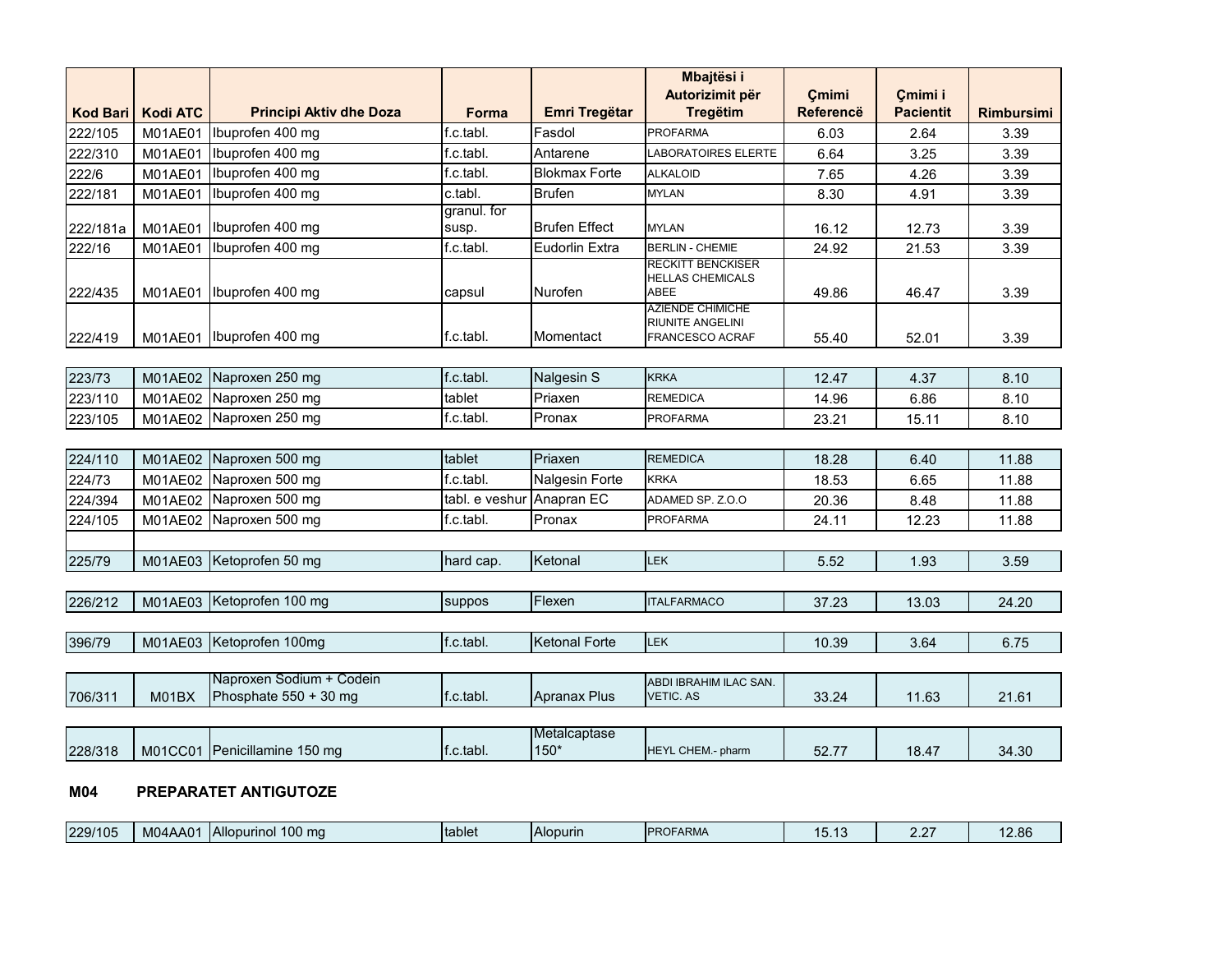|         |                     |                                |           |                  | <b>Mbaitësi i</b>    |           |                  |                   |
|---------|---------------------|--------------------------------|-----------|------------------|----------------------|-----------|------------------|-------------------|
|         |                     |                                |           |                  | Autorizimit për      | Cmimi     | Cmimi i          |                   |
|         | Kod Bari   Kodi ATC | <b>Principi Aktiv dhe Doza</b> | Forma     | Emri Tregëtar    | Tregëtim             | Referencë | <b>Pacientit</b> | <b>Rimbursimi</b> |
|         |                     |                                |           |                  | <b>MENARINI</b>      |           |                  |                   |
|         |                     |                                |           |                  | <b>INTERNATIONAL</b> |           |                  |                   |
| 686/398 |                     | M04AA03 Febuxostat 80 mg       | f.c.tabl. | <b>IAdenuric</b> | <b>OPERATIONS</b>    | 131.71    | 19.76            | 111.95            |

# **M05 BARNA TË TJERË PËR ÇRREGULLIME TË SISTEMIT MUSKULO SKELETIK**

| 231/118 | M05BA02 | Disodium Clodronate 400 mg                        | hard caps.             | <b>Bonefos</b> | <b>BAYER</b>                               | 120.36   | 0.00   | 120.36 |
|---------|---------|---------------------------------------------------|------------------------|----------------|--------------------------------------------|----------|--------|--------|
|         |         |                                                   |                        |                |                                            |          |        |        |
| 492/297 | M05BA06 | Acid Ibandronic 50 mg                             | f.c.tabl.              | lasibon        | <b>PHARMATHEN</b>                          | 237.24   | 0.00   | 237.24 |
| 492/41  | M05BA06 | Acid Ibandronic 50 mg                             | f.c.tabl.              | Bondronat      | <b>ROCHE</b>                               | 296.58   | 59.34  | 237.24 |
|         |         |                                                   |                        |                |                                            |          |        |        |
| 587/418 | M05BA06 | Acid Ibandronic 150 mg                            | f.c.tabl.              | Bonosta        | MAKPHARM d.o.o.                            | 807.17   | 80.72  | 726.45 |
| 587/166 | M05BA06 | Acid Ibandronic 150 mg                            | $\mathsf{If}$ .c.tabl. | Ildika         | <b>STADAPHARM</b>                          | 822.69   | 96.24  | 726.45 |
| 587/307 | M05BA06 | Acid Ibandronic 150 mg                            | $\mathsf{If}$ .c.tabl. | Quodixor       | ALVOGEN IPCO                               | 963.94   | 237.49 | 726.45 |
| 587/41  | M05BA06 | Acid Ibandronic 150 mg                            | f.c.tabl.              | <b>Bonviva</b> | <b>ROCHE</b>                               | 1,204.55 | 478.10 | 726.45 |
|         |         |                                                   |                        |                |                                            |          |        |        |
| 610/311 | M05BB03 | Acid Alendronic 70 mg +<br>Colecalciferol 2800 IU | tablet                 | Rebone         | ABDI IBRAHIM ILAC SAN.<br><b>VETIC, AS</b> | 263.88   | 26.39  | 237.49 |
|         |         |                                                   |                        |                |                                            |          |        |        |
|         |         | <b>LAcid Alendronic 70 mg +</b>                   |                        |                | ABDI IBRAHIM ILAC SAN.                     |          |        |        |

| 746/311 |         | TACIQ AIENGronic 70 mg +<br>M05BB03 Colecalciferol 5600 IU | <b>Itablet</b> | <b>Rebone Plus</b> | <b>ABDI IBRAHIM ILAC SAN.</b><br><b>VETIC, AS</b> | 263.88 | 26.39 | 237.49 |
|---------|---------|------------------------------------------------------------|----------------|--------------------|---------------------------------------------------|--------|-------|--------|
|         |         | <b>LAcid Alendronic 70 mg +</b>                            |                |                    |                                                   |        |       |        |
| 746/259 | M05BB03 | 3 Colecalciferol 5600 IU                                   | tablet         | <b>IFosavance</b>  | <b>MERCK SHARP</b>                                | 329.85 | 92.36 | 237.49 |

#### **N SISTEMI NERVOR**

**N01 ANESTETIKËT**

| 588/194 | N01AH01 | $F$ entanyl 25 mcg/h | Pach        | <b>IDurogesic</b> | - CILAG<br><b>JANSSEN</b> | 199.04 | 0.00 | 199.04 |
|---------|---------|----------------------|-------------|-------------------|---------------------------|--------|------|--------|
|         |         |                      |             |                   |                           |        |      |        |
| 589/194 | N01AH01 | Fentanyl 50mcg/h     | <b>Pach</b> | Durogesic         | - CILAG<br><b>JANSSEN</b> | 398.06 | 0.00 | 398.06 |

# **N02 ANALGJEZIKËT**

| 234/431 | N02AA01 | <b>IMorphine Sulphate 60 mg</b> | tablet | Zomorph   | <b>IETHYLPHARM</b> | 131.93 | 0.00 | 131.93 |
|---------|---------|---------------------------------|--------|-----------|--------------------|--------|------|--------|
|         |         |                                 |        |           |                    |        |      |        |
| 235/431 | N02AA01 | Morphine Sulphate 100 mg        | tablet | Zomorph * | <b>IETHYLPHARM</b> | 209.56 | 0.00 | 209.56 |
|         |         |                                 |        |           |                    |        |      |        |

|         |         |                                                    |                       | <b>I</b> Morfina             |        |      |        |
|---------|---------|----------------------------------------------------|-----------------------|------------------------------|--------|------|--------|
| 236/347 | N02AA01 | $\lceil$ 10ma/ml<br><b>IMorphine Hydrochloride</b> | <b>Itret.per ini.</b> | Cloridrato Monico MONICO SPA | 186.27 | 0.00 | 186.27 |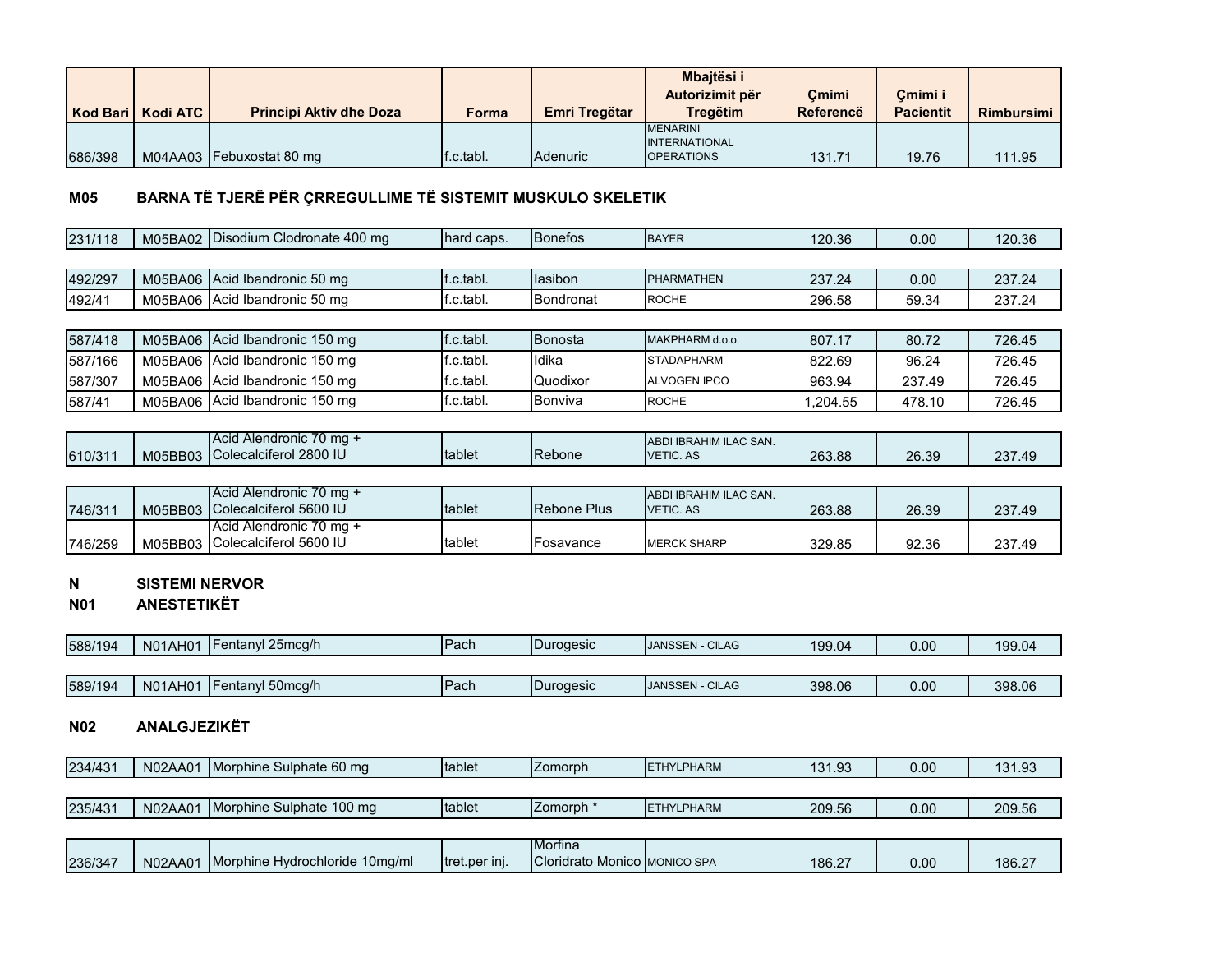|                 |                 |                                          |                        |                                         | <b>Mbajtësi i</b>                   |                           |                             |                   |
|-----------------|-----------------|------------------------------------------|------------------------|-----------------------------------------|-------------------------------------|---------------------------|-----------------------------|-------------------|
| <b>Kod Bari</b> | <b>Kodi ATC</b> | <b>Principi Aktiv dhe Doza</b>           | <b>Forma</b>           | Emri Tregëtar                           | Autorizimit për<br><b>Tregëtim</b>  | Çmimi<br><b>Referencë</b> | Çmimi i<br><b>Pacientit</b> | <b>Rimbursimi</b> |
| 236/105         |                 | Morphine Hydrochloride 10mg/ml           |                        | Morfine                                 | <b>PROFARMA</b>                     |                           |                             |                   |
|                 | N02AA01         |                                          | tret.per inj.          |                                         |                                     | 200.13                    | 13.86                       | 186.27            |
| 661/372         | N02AA01         | Morphine sulfate 20 mg/ml                | pika nga goja Statex   |                                         | <b>PALADIN LABS</b>                 | 3,104.49                  | 0.00                        | 3,104.49          |
|                 |                 |                                          |                        |                                         |                                     |                           |                             |                   |
|                 |                 | Morphine Hydrochloride Trihydrate        |                        | Morfine HCL                             |                                     |                           |                             |                   |
| 747/414         | N02AA01         | 10 <sub>mg</sub>                         | tablet                 | Expharma                                | <b>EXRACTUMPHARMA</b>               | 38.80                     | 0.00                        | 38.80             |
|                 |                 |                                          |                        | OXYCODON-                               |                                     |                           |                             |                   |
| 670/235         | <b>N02AA05</b>  | Oxycodone 10 mg                          | tablet                 | <b>HCL HEXAL</b>                        | <b>HEXAL AG</b>                     | 151.35                    | 0.00                        | 151.35            |
|                 |                 |                                          |                        |                                         |                                     |                           |                             |                   |
|                 |                 |                                          |                        | Petidina                                |                                     |                           |                             |                   |
| 238/347         | <b>N02AB02</b>  | Pethidine 100mg/2ml                      | tret.per inj.          | Cloridrato Monico MONICO SPA            |                                     | 166.19                    | 0.00                        | 166.19            |
| 238/105         | N02AB02         | Pethidine 100mg/2ml                      | tret.per inj.          | Petidine                                | <b>PROFARMA</b>                     | 194.18                    | 27.99                       | 166.19            |
|                 |                 |                                          |                        |                                         |                                     |                           |                             |                   |
| 591/6           | N02AX02         | Tramadol Hydrochloride 50mg              | hard caps.             | Alkaloid                                | <b>ALKALOID</b>                     | 7.75                      | 0.00                        | 7.75              |
| 591/73          | N02AX02         | Tramadol Hydrochloride 50mg              | hard caps.             | Tramadol                                | <b>KRKA</b>                         | 8.46                      | 0.71                        | 7.75              |
|                 |                 |                                          |                        |                                         |                                     |                           |                             |                   |
|                 |                 | Tramadol Hydrochloride 100mg/ml-         |                        |                                         |                                     |                           |                             |                   |
| 592/105         | N02AX02         | 10ml<br>Tramadol Hydrochloride 100mg/ml- | pika nga goja          | Tramadol                                | <b>PROFARMA</b>                     | 250.16                    | 0.00                        | 250.16            |
| 592/73          | N02AX02         | 10ml                                     | pika nga goja Tramadol |                                         | <b>KRKA</b>                         | 288.72                    | 38.56                       | 250.16            |
|                 |                 | Tramadol Hydrochloride 100mg/ml-         |                        |                                         |                                     |                           |                             |                   |
| 592/166         | N02AX02         | 10ml                                     |                        | pika nga goja Tramadol STADA STADAPHARM |                                     | 313.55                    | 63.39                       | 250.16            |
|                 |                 |                                          |                        |                                         |                                     |                           |                             |                   |
| 239/6           | N02BB02         | Metamizole 50 % -2 ml                    | tret.per inj.          | Analgin                                 | <b>ALKALOID</b>                     | 25.36                     | 5.07                        | 20.29             |
| 239/105         | N02BB02         | Metamizole 50 % -2 ml                    | tret.per inj.          | Analgine                                | PROFARMA                            | 40.18                     | 19.89                       | 20.29             |
|                 |                 |                                          |                        |                                         |                                     |                           |                             |                   |
| 241/85          | <b>N02BE01</b>  | Paracetamol 125mg                        | suppos                 | Arfen                                   | <b>MEDOCHEMIE</b>                   | 7.65                      | 1.53                        | 6.12              |
| 241/105         | N02BE01         | Paracetamol 125mg                        | suppos                 | Paracetamol                             | <b>PROFARMA</b>                     | 10.04                     | 3.92                        | 6.12              |
| 241/228         | N02BE01         | Paracetamol 125mg                        | suppos                 | Apotel                                  | UNI PHARMA K.T.Ph.L                 | 14.96                     | 8.84                        | 6.12              |
|                 |                 |                                          |                        |                                         | AZIENDE CHIMICHE                    |                           |                             |                   |
| 241/419         | N02BE01         | Paracetamol 125mg                        | suppos                 | Tachipirina                             | RIUNITE ANGELINI<br>FRANCESCO ACRAF | 43.54                     | 37.42                       | 6.12              |
|                 |                 |                                          |                        |                                         |                                     |                           |                             |                   |
| 242/85          | N02BE01         | Paracetamol 250 mg                       | suppos                 | Arfen                                   | <b>MEDOCHEMIE</b>                   | 11.64                     | 2.33                        | 9.31              |
| 242/105         | N02BE01         | 250 mg<br>Paracetamol                    | suppos                 | Paracetamol                             | <b>PROFARMA</b>                     | 14.73                     | 5.42                        | 9.31              |
| 242/228         | N02BE01         | Paracetamol 250 mg                       | suppos                 | Apotel                                  | UNI PHARMA K.T.Ph.L                 | 29.25                     | 19.94                       | 9.31              |
|                 |                 |                                          |                        | Coquelusedal                            |                                     |                           |                             |                   |
| 242/310         | N02BE01         | Paracetamol 250 mg                       | suppos                 | Paracetamol                             | <b>LABORATOIRES ELERTE</b>          | 36.56                     | 27.25                       | 9.31              |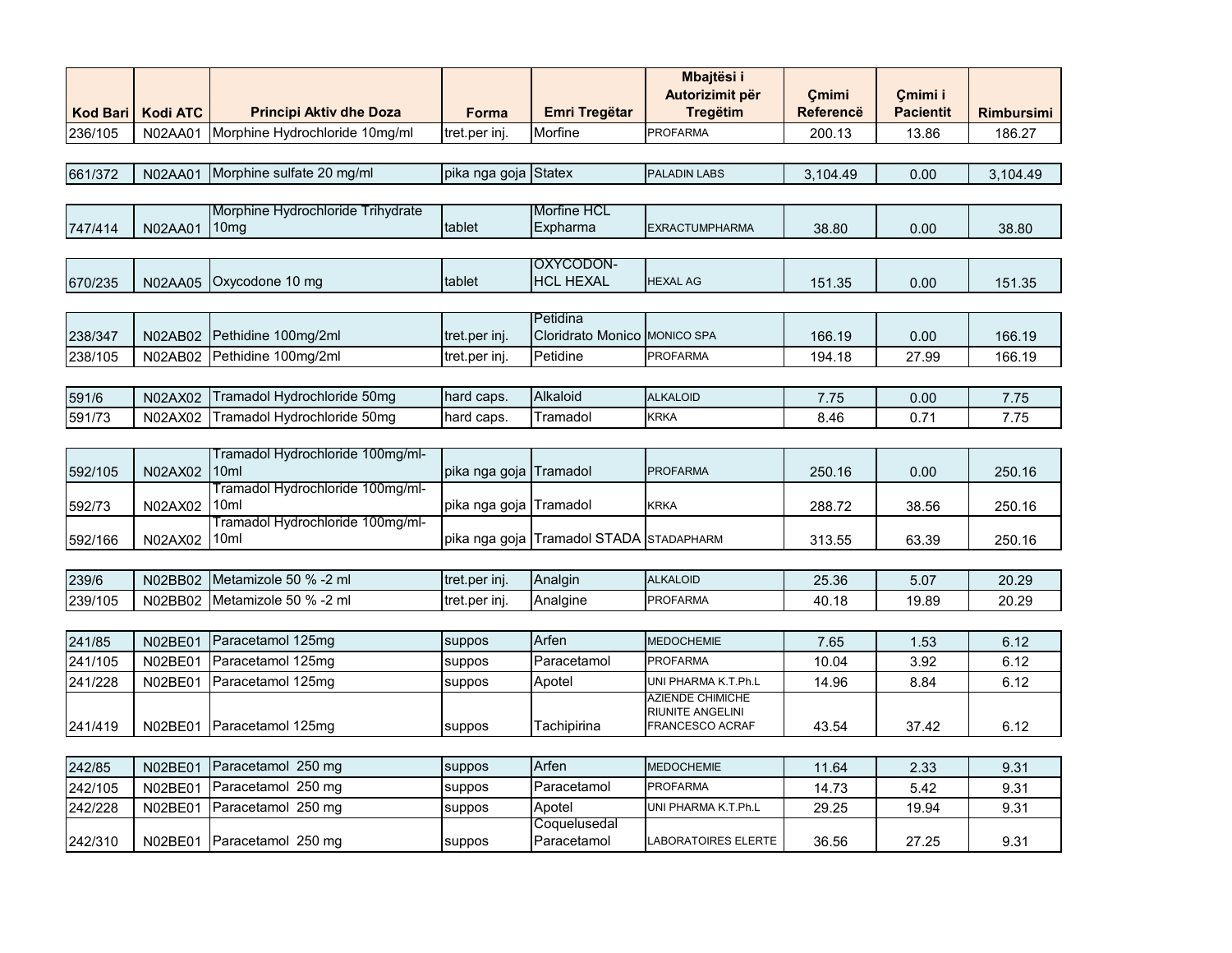|                 |                        |                                 |              |                                  | Mbajtësi i<br>Autorizimit për               | Cmimi            | Cmimi i          |                   |
|-----------------|------------------------|---------------------------------|--------------|----------------------------------|---------------------------------------------|------------------|------------------|-------------------|
| <b>Kod Bari</b> | <b>Kodi ATC</b>        | <b>Principi Aktiv dhe Doza</b>  | <b>Forma</b> | Emri Tregëtar                    | <b>Tregëtim</b>                             | <b>Referencë</b> | <b>Pacientit</b> | <b>Rimbursimi</b> |
|                 |                        |                                 |              |                                  | <b>AZIENDE CHIMICHE</b><br>RIUNITE ANGELINI |                  |                  |                   |
| 242/419         | N02BE01                | Paracetamol 250 mg              | suppos       | Tachipirina                      | FRANCESCO ACRAF                             | 49.86            | 40.55            | 9.31              |
|                 |                        |                                 |              |                                  |                                             |                  |                  |                   |
| <b>N03</b>      | <b>ANTIEPILEPTIKËT</b> |                                 |              |                                  |                                             |                  |                  |                   |
| 243/105         | N03AA02                | Phenobarbital 15 mg             | tablet       | Luminal                          | <b>PROFARMA</b>                             | 12.72            | 1.91             | 10.81             |
|                 |                        |                                 |              |                                  |                                             |                  |                  |                   |
| 244/105         | N03AA02                | Phenobarbital 60 mg             | tablet       | Luminal                          | <b>PROFARMA</b>                             | 13.83            | 2.07             | 11.76             |
|                 |                        |                                 |              |                                  |                                             |                  |                  |                   |
| 246/109         | N03AB02                | Phenytoine 100 mg               | tablet       | Dintoina *                       | <b>RECORDATI</b>                            | 11.64            | 1.75             | 9.89              |
|                 |                        |                                 |              |                                  |                                             |                  |                  |                   |
| 249/110         | N03AE01                | Clonazepam 2 mg                 | tablet       | Clonotril 2                      | <b>REMEDICA</b>                             | 4.21             | 0.64             | 3.57              |
|                 |                        | Carbamazepine 100mg/5ml -100 ml |              | Tegretol                         |                                             |                  |                  |                   |
| 250/92          | N03AF01                |                                 | syrup        |                                  | <b>NOVARTIS</b>                             | 458.70           | 68.80            | 389.90            |
| 251/105         | N03AF01                | Carbamazepine 200 mg            | tablet       | Karbamazepine                    | <b>PROFARMA</b>                             | 2.91             | 0.44             | 2.47              |
|                 |                        |                                 | slow release |                                  |                                             |                  |                  |                   |
| 251/92          | N03AF01                | Carbamazepine 200 mg            | tabl.        | Tegretol CR                      | NOVARTIS                                    | 10.63            | 8.16             | 2.47              |
|                 |                        |                                 |              |                                  |                                             |                  |                  |                   |
| 253/193         | <b>N03AG01</b>         | Acid Valproic 300mg             | f.c.tabl.    | Depakine Chrono                  | SANOFI - AVENTIS                            | 9.91             | 1.49             | 8.42              |
|                 |                        |                                 |              |                                  |                                             |                  |                  |                   |
| 254/193         | <b>N03AG01</b>         | Acid Valproic 500mg             | prig.tab.    | Depakine Chrono SANOFI - AVENTIS |                                             | 21.33            | 3.20             | 18.13             |
| 409/193         | <b>N03AG01</b>         | Acid Valproic 380mg/10ml-150ml  | syrup        | Depakine                         | SANOFI - AVENTIS                            | 671.42           | 100.71           | 570.71            |
|                 |                        |                                 |              |                                  |                                             |                  |                  |                   |
| 493/245         | N03AX09                | Lamotrigine 25 mg               | tablet       | Arvind                           | <b>BELUPO</b>                               | 5.64             | 0.85             | 4.79              |
| 493/6           | N03AX09                | Lamotrigine 25 mg               | tablet       | Lamal                            | <b>ALKALOID</b>                             | 5.64             | 0.85             | 4.79              |
|                 |                        |                                 | tablet       | Lamictal                         | THE WELLCOME                                |                  |                  |                   |
| 493/420         | N03AX09                | Lamotrigine 25 mg               |              |                                  | <b>FOUNDATION LTD</b>                       | 7.09             | 2.30             | 4.79              |
| 494/6           | N03AX09                | Lamotrigine 50 mg               | tablet       | Lamal                            | <b>ALKALOID</b>                             | 12.11            | 1.82             | 10.29             |
| 494/245         | N03AX09                | Lamotrigine 50 mg               | tablet       | Arvind                           | <b>BELUPO</b>                               | 19.30            | 9.01             | 10.29             |
| 494/105         | N03AX09                | Lamotrigine 50 mg               | tablet       | Lamotrigine                      | <b>PROFARMA</b>                             | 20.20            | 9.91             | 10.29             |
|                 |                        |                                 |              |                                  | THE WELLCOME                                |                  |                  |                   |
| 494/420         | N03AX09                | Lamotrigine 50 mg               | tablet       | Lamictal                         | <b>FOUNDATION LTD</b>                       | 24.12            | 13.83            | 10.29             |
| 495/6           | N03AX09                | Lamotrigine 100 mg              | tablet       | Lamal                            | <b>ALKALOID</b>                             | 22.30            | 3.34             | 18.96             |
| 495/245         |                        | N03AX09 Lamotrigine 100 mg      | tablet       | Arvind                           | <b>BELUPO</b>                               | 23.75            | 4.79             | 18.96             |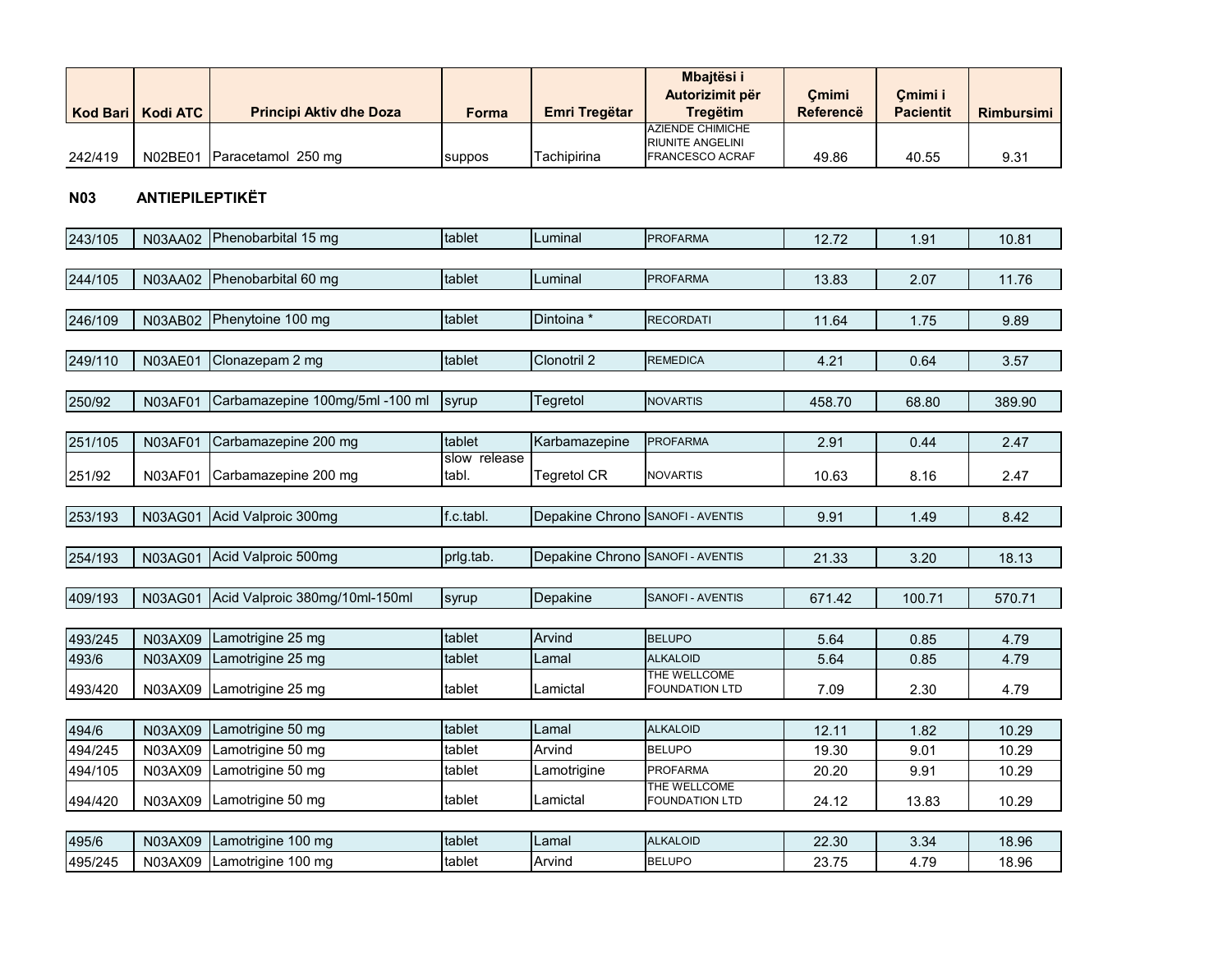|                 |                 |                                          |              |                        | <b>Mbajtësi i</b><br>Autorizimit për    |                           |                             |                   |
|-----------------|-----------------|------------------------------------------|--------------|------------------------|-----------------------------------------|---------------------------|-----------------------------|-------------------|
| <b>Kod Bari</b> | <b>Kodi ATC</b> | <b>Principi Aktiv dhe Doza</b>           | <b>Forma</b> | <b>Emri Tregëtar</b>   | <b>Tregëtim</b>                         | Çmimi<br><b>Referencë</b> | Çmimi i<br><b>Pacientit</b> | <b>Rimbursimi</b> |
| 495/420         | N03AX09         | Lamotrigine 100 mg                       | tablet       | Lamictal               | THE WELLCOME<br><b>FOUNDATION LTD</b>   | 29.64                     | 10.68                       | 18.96             |
|                 |                 |                                          |              |                        |                                         |                           |                             |                   |
| 496/6           | N03AX09         | Lamotrigine 200 mg                       | tablet       | Lamal                  | <b>ALKALOID</b>                         | 41.96                     | 6.29                        | 35.67             |
|                 |                 |                                          |              |                        |                                         |                           |                             |                   |
| 256/194         | N03AX11         | Topiramate 25 mg                         | sprinkles    | Topamax                | JANSSEN - CILAG                         | 26.98                     | 4.05                        | 22.93             |
|                 |                 |                                          |              |                        | <b>PENTAFARMA</b>                       |                           |                             |                   |
|                 |                 |                                          |              | Topiramate             | SOCIEDADE TECNICO-                      |                           |                             |                   |
| 257/363         | N03AX11         | Topiramate 25 mg                         | f.c.tabl.    | <b>Tomix</b>           | <b>MEDICINAL</b>                        | 8.41                      | 1.27                        | 7.14              |
| 257/105         | N03AX11         | Topiramate 25 mg                         | f.c.tabl.    | Topiramat              | <b>PROFARMA</b>                         | 9.38                      | 2.24                        | 7.14              |
| 257/194         | N03AX11         | Topiramate 25 mg                         | f.c.tabl.    | Topamax                | JANSSEN - CILAG                         | 11.21                     | 4.07                        | 7.14              |
|                 |                 |                                          |              |                        | <b>PENTAFARMA</b>                       |                           |                             |                   |
|                 |                 |                                          |              | Topiramate             | SOCIEDADE TECNICO-                      |                           |                             |                   |
| 258/363         | N03AX11         | Topiramate 50 mg                         | f.c.tabl.    | Tomix                  | <b>MEDICINAL</b>                        | 14.41                     | 2.16                        | 12.25             |
| 258/194         | N03AX11         | Topiramate 50 mg                         | f.c.tabl.    | Topamax                | JANSSEN - CILAG                         | 27.84                     | 15.59                       | 12.25             |
|                 |                 |                                          |              |                        |                                         |                           |                             |                   |
|                 |                 |                                          |              | Topiramato             | <b>PENTAFARMA</b><br>SOCIEDADE TECNICO- |                           |                             |                   |
| 259/363         | N03AX11         | Topiramate 100 mg                        | f.c.tabl.    | Tomix                  | <b>MEDICINAL</b>                        | 18.21                     | 2.73                        | 15.48             |
| 259/194         | N03AX11         | Topiramate 100 mg                        | f.c.tabl.    | Topamax                | JANSSEN - CILAG                         | 43.28                     | 27.80                       | 15.48             |
|                 |                 |                                          |              |                        |                                         |                           |                             |                   |
|                 |                 |                                          |              | Gabapentina            | <b>PENTAFARMA</b>                       |                           |                             |                   |
| 497/363         | N03AX12         | Gabapentin 100 mg                        | hard cap.    | Gabamox                | SOCIEDADE TECNICO-<br><b>MEDICINAL</b>  | 5.64                      | 0.85                        | 4.79              |
| 497/245         | N03AX12         | Gabapentin 100 mg                        | caps.        | Katena                 | <b>BELUPO</b>                           | 5.90                      | 1.11                        | 4.79              |
|                 |                 |                                          |              |                        |                                         |                           |                             |                   |
|                 |                 |                                          |              |                        | <b>PENTAFARMA</b>                       |                           |                             |                   |
| 498/363         | N03AX12         | Gabapentin 300 mg                        | hard cap.    | Gabapentina<br>Gabamox | SOCIEDADE TECNICO-<br><b>MEDICINAL</b>  | 8.59                      | 1.29                        | 7.30              |
| 498/132         | N03AX12         | Gabapentin 300 mg                        | hard cap.    | Nirvax                 | <b>BOSNALIJEK</b>                       | 9.93                      | 2.63                        | 7.30              |
| 498/166         | N03AX12         | Gabapentin 300 mg                        | hard cap.    | Ariago                 | <b>STADAPHARM</b>                       | 9.99                      | 2.69                        | 7.30              |
|                 |                 |                                          |              | Gabapentina            |                                         |                           |                             |                   |
| 498/178         | N03AX12         | Gabapentin 300 mg                        | hard cap.    | ABC                    | ABC FARMACEUTICI                        | 13.97                     | 6.67                        | 7.30              |
| 498/245         | N03AX12         | Gabapentin 300 mg                        | capsul       | Katena                 | <b>BELUPO</b>                           | 16.05                     | 8.75                        | 7.30              |
|                 |                 |                                          |              |                        |                                         |                           |                             |                   |
|                 |                 |                                          |              | Gabapentina            | <b>PENTAFARMA</b>                       |                           |                             |                   |
| 499/363         |                 | N03AX12 Gabapentin 400 mg                | hard cap.    | Gabamox                | SOCIEDADE TECNICO-<br><b>MEDICINAL</b>  | 18.11                     | 2.72                        | 15.39             |
|                 |                 |                                          |              |                        |                                         |                           |                             |                   |
|                 |                 |                                          |              |                        | ABDI IBRAHIM ILAC SAN.                  |                           |                             |                   |
| 500/311         |                 | N03AX14 Levetiracetam 100 mg/ml - 300 ml | syrup        | Epixx                  | VETIC. AS                               | 3,003.60                  | 450.54                      | 2,553.06          |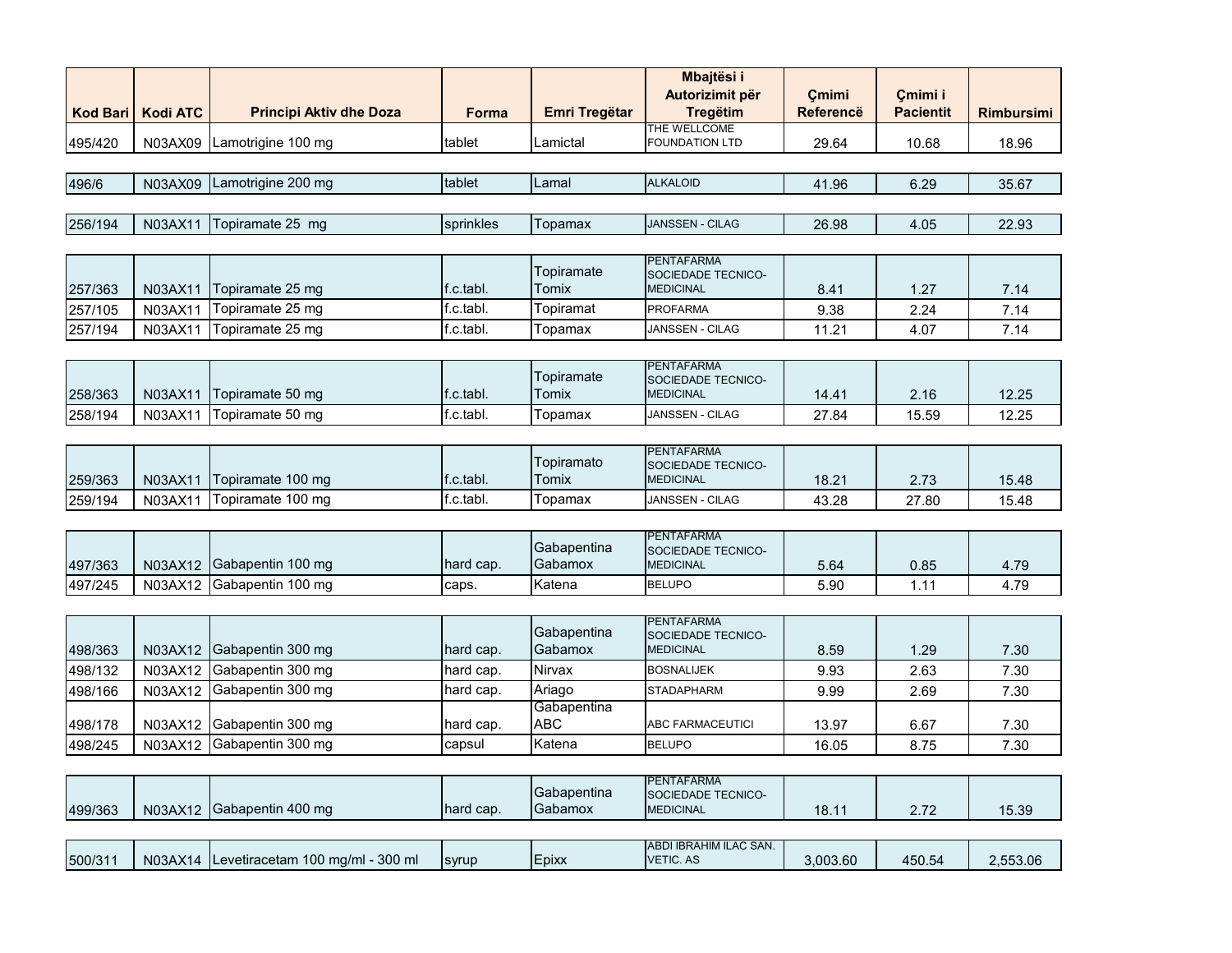|                 |                 |                                  |             |                      | Mbajtësi i                                 |                  |                  |                   |
|-----------------|-----------------|----------------------------------|-------------|----------------------|--------------------------------------------|------------------|------------------|-------------------|
|                 |                 |                                  |             |                      | Autorizimit për                            | Çmimi            | Çmimi i          |                   |
| <b>Kod Bari</b> | <b>Kodi ATC</b> | <b>Principi Aktiv dhe Doza</b>   | Forma       | <b>Emri Tregëtar</b> | <b>Tregëtim</b>                            | <b>Referencë</b> | <b>Pacientit</b> | <b>Rimbursimi</b> |
|                 |                 |                                  |             |                      |                                            |                  |                  |                   |
| 501/311         | N03AX14         | Levetiracetam 500 mg             | f.c.tabl.   | Epixx                | ABDI IBRAHIM ILAC SAN.<br><b>VETIC, AS</b> | 16.89            | 2.54             | 14.35             |
|                 |                 |                                  |             |                      | ILKO ILAC SAN. ve TIC.                     |                  |                  |                   |
| 501/412         | N03AX14         | Levetiracetam 500 mg             | f.c.tabl.   | Leptica              | A.S                                        | 17.54            | 3.19             | 14.35             |
| 501/6           | N03AX14         | Levetiracetam 500 mg             | f.c.tabl.   | Lyvam                | <b>ALKALOID</b>                            | 24.07            | 9.72             | 14.35             |
| 501/121         | N03AX14         | Levetiracetam 500 mg             | f.c.tabl.   | Italept              | SO. SE PHARM                               | 25.95            | 11.60            | 14.35             |
|                 |                 |                                  |             |                      |                                            |                  |                  |                   |
|                 | N03AX14         | Levetiracetam 500 mg             | tabl.retard | Epixx XR             | ABDI IBRAHIM ILAC SAN.<br><b>VETIC. AS</b> | 25.95            |                  | 22.06             |
| 611/311         |                 |                                  |             |                      |                                            |                  | 3.89             |                   |
| 541/73          |                 | Pregabalin 75mg                  | hard caps.  | Pragiola             | <b>KRKA</b>                                |                  |                  | 16.54             |
|                 | N03AX16         |                                  |             |                      | ABDI IBRAHIM ILAC SAN.                     | 19.46            | 2.92             |                   |
| 541/311         | N03AX16         | Pregabalin 75mg                  | capsul      | Alyse                | VETIC. AS                                  | 19.90            | 3.36             | 16.54             |
|                 |                 |                                  |             |                      | ILKO ILAC SAN. ve TIC.                     |                  |                  |                   |
| 541/412         | N03AX16         | Pregabalin 75mg                  | capsul      | Regapen              | A.S                                        | 19.96            | 3.42             | 16.54             |
|                 |                 |                                  |             |                      | ILKO ILAC SAN. ve TIC.                     |                  |                  |                   |
| 542/412         | N03AX16         | Pregabalin 150mg                 | capsul      | Regapen              | A.S                                        | 25.39            | 3.81             | 21.58             |
| 542/73          | N03AX16         | Pregabalin 150mg                 | hard caps.  | Pragiola             | <b>KRKA</b>                                | 25.39            | 3.81             | 21.58             |
|                 |                 |                                  |             |                      | ABDI IBRAHIM ILAC SAN.                     |                  |                  |                   |
| 542/311         | N03AX16         | Pregabalin 150mg                 | capsul      | Alyse                | <b>VETIC. AS</b>                           | 25.39            | 3.81             | 21.58             |
|                 |                 |                                  |             |                      |                                            |                  |                  |                   |
| 543/96          | N03AX16         | Pregabalin 300mg                 | hard caps.  | Lyrica               | <b>PFIZER</b>                              | 83.82            | 12.58            | 71.24             |
|                 |                 |                                  |             |                      |                                            |                  |                  |                   |
| <b>N04</b>      |                 | ANTIPARKINSONIKËT                |             |                      |                                            |                  |                  |                   |
|                 |                 |                                  |             |                      |                                            |                  |                  |                   |
| 260/105         | <b>N04AA01</b>  | Trihexyphenidyl 5 mg             | tablet      | Parkinsan            | <b>PROFARMA</b>                            | 28.12            | 2.81             | 25.31             |
|                 |                 |                                  |             |                      |                                            |                  |                  |                   |
| 261/85          | N04BA02 mg      |                                  | tablet      | Levomed              | <b>MEDOCHEMIE</b>                          | 16.62            | 1.66             | 14.96             |
|                 |                 |                                  |             |                      |                                            |                  |                  |                   |
|                 |                 | Levodopa 200 mg + Benserazide 50 |             |                      |                                            |                  |                  |                   |
| 262/41          | N04BA02         | Im <sub>g</sub>                  | tablet      | Madopar              | <b>ROCHE</b>                               | 24.92            | 2.49             | 22.43             |
|                 |                 |                                  |             |                      |                                            |                  |                  |                   |
| 263/105         | N04BB01         | Amantadine 100 mg                | tablet      | Amantadine           | <b>PROFARMA</b>                            | 20.53            | 2.05             | 18.48             |
| 263/337         | N04BB01         | Amantadine 100 mg                | hard cap.   | Neomidantan          | <b>JSC OLAINFARM</b>                       | 22.94            | 4.46             | 18.48             |
| 263/235         | N04BB01         | Amantadine 100 mg                | f.c.tabl.   | Amantadine           | <b>HEXAL AG</b>                            | 24.92            | 6.44             | 18.48             |
|                 |                 |                                  |             |                      |                                            |                  |                  |                   |

# **N05 PSIKOLEPTIKËT**

| <b>IPROFARMA</b><br>$\sim$<br><b>Chlorpromazine</b><br>Tsar.c.tab.<br>.bX<br>₹u<br>ັບ.ບວ | 264/105 | N05/<br>AA01 | $100 \text{ ma}$<br>$\sim$ |  | <b>Klorpromazine</b> |  | $\Omega$ |  | 10.7 |
|------------------------------------------------------------------------------------------|---------|--------------|----------------------------|--|----------------------|--|----------|--|------|
|------------------------------------------------------------------------------------------|---------|--------------|----------------------------|--|----------------------|--|----------|--|------|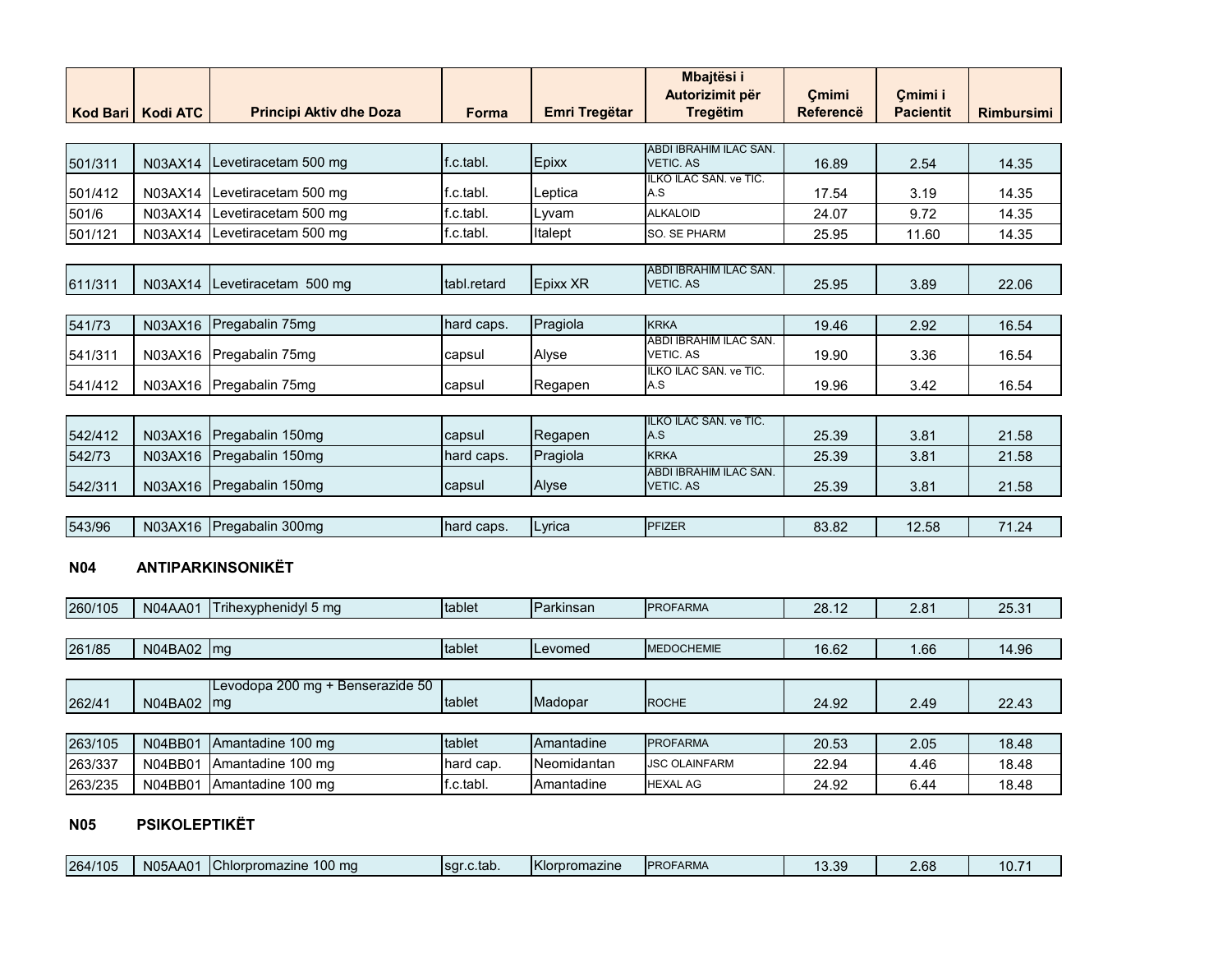|         |                     |                                      |                           |                                | <b>Mbajtësi i</b>                   |                  |                  |                   |
|---------|---------------------|--------------------------------------|---------------------------|--------------------------------|-------------------------------------|------------------|------------------|-------------------|
|         |                     |                                      |                           |                                | Autorizimit për                     | Çmimi            | Cmimi i          |                   |
|         | Kod Bari   Kodi ATC | <b>Principi Aktiv dhe Doza</b>       | Forma                     | <b>Emri Tregëtar</b>           | <b>Tregëtim</b>                     | <b>Referencë</b> | <b>Pacientit</b> | <b>Rimbursimi</b> |
| 265/105 | N05AA01             | Chlorpromazine 50 mg - 2 ml          | tret.per inj.             | Klorpromazine                  | <b>PROFARMA</b>                     | 62.54            | 12.51            | 50.03             |
|         |                     |                                      |                           |                                |                                     |                  |                  |                   |
|         |                     |                                      |                           | Levomepromazin                 |                                     |                  |                  |                   |
| 266/105 | N05AA02             | Levomepromazine 25 mg                | sgr.c.tab.                | e                              | <b>PROFARMA</b>                     | 28.12            | 5.62             | 22.50             |
|         |                     |                                      |                           |                                |                                     |                  |                  |                   |
| 267/73  | N05AB02             | Fluphenazine 2.5 mg                  | c.tabl.                   | Moditen                        | <b>KRKA</b>                         | 13.81            | 2.76             | 11.05             |
|         |                     |                                      |                           |                                |                                     |                  |                  |                   |
| 269/73  | <b>N05AB02</b>      | Fluphenazine 25 mg/ml                | tret.per inj.             | <b>Moditen Depo</b>            | <b>KRKA</b>                         | 340.37           | 68.07            | 272.30            |
|         |                     |                                      |                           |                                |                                     |                  |                  |                   |
| 271/105 | N05AD01             | Haloperidol 2 mg/ml                  | pika nga goja Haloperidol |                                | <b>PROFARMA</b>                     | 200.88           | 40.18            | 160.70            |
| 271/73  | N05AD01             | Haloperidol 2 mg/ml                  | pika nga goja Haldol      |                                | <b>KRKA</b>                         | 232.67           | 71.97            | 160.70            |
|         |                     |                                      |                           |                                |                                     |                  |                  |                   |
| 272/73  | <b>N05AD01</b>      | Haloperidol 50 mg - 1ml              | tret.per inj.             | <b>Haldol Depo</b>             | <b>KRKA</b>                         | 291.17           | 58.23            | 232.94            |
|         |                     |                                      |                           |                                |                                     |                  |                  |                   |
| 273/110 | <b>N05AH02</b>      | Clozapine 100 mg                     | tablet                    | Clozarem 100                   | <b>REMEDICA</b>                     | 16.45            | 3.29             | 13.16             |
| 273/181 | N05AH02             | Clozapine 100 mg                     | tablet                    | Leponex                        | MYLAN                               | 26.08            | 12.92            | 13.16             |
|         |                     |                                      |                           |                                |                                     |                  |                  |                   |
| 274/105 | N05AH03             | Olanzapine 10 mg                     | f.c.tabl.                 | Olanzapin                      | <b>PROFARMA</b>                     | 9.17             | 1.84             | 7.33              |
| 274/311 | N05AH03             | Olanzapine 10 mg                     | f.c.tabl.                 | Rexapin                        | ABDI IBRAHIM ILAC SAN.<br>VETIC. AS | 10.09            | 2.76             | 7.33              |
| 274/73  | N05AH03             | Olanzapine 10 mg                     | tablet                    | Zalasta                        | <b>KRKA</b>                         | 30.99            | 23.66            | 7.33              |
| 274/55  | N05AH03             | Olanzapine 10 mg                     | f.c.tabl.                 | Treana                         | <b>HEMOFARM AD</b>                  | 31.04            | 23.71            | 7.33              |
| 274/163 | N05AH03             | Olanzapine 10 mg                     | f.c.tabl.                 | Olfrex                         | NOBEL ILAÇ                          | 39.91            | 32.58            | 7.33              |
|         |                     |                                      |                           |                                |                                     |                  |                  |                   |
|         |                     |                                      |                           | Lithium                        |                                     |                  |                  |                   |
| 275/52  | N05AN01             | Lithium Carbonate 250 mg             | tablet                    | Carbonicum GSK GLAXOSMITHKLINE |                                     | 6.76             | 1.35             | 5.41              |
|         |                     |                                      |                           |                                | <b>ALKALOID</b>                     |                  |                  |                   |
| 276/6   | N05AX08             | Risperidone 2 mg                     | f.c.tabl.                 | <b>Rissar</b>                  |                                     | 7.06             | 1.41             | 5.65              |
| 276/105 | N05AX08             | Risperidone 2 mg                     | f.c.tabl.                 | Risocon                        | <b>PROFARMA</b>                     | 7.63             | 1.98             | 5.65              |
| 276/73a | N05AX08             | Risperidone 2 mg                     | tab. shpr.                | Torendo Q-Tab                  | <b>KRKA</b>                         | 9.98             | 4.33             | 5.65              |
| 276/73  | N05AX08             | Risperidone 2 mg                     | f.c.tabl.<br>f.c.tabl.    | Torendo                        | <b>KRKA</b>                         | 12.71            | 7.06             | 5.65              |
| 276/208 | N05AX08             | Risperidone 2 mg<br>Risperidone 2 mg | scored tab.               | <b>Ribex</b>                   | <b>VIANEX</b><br><b>EG LABO</b>     | 20.77            | 15.12            | 5.65              |
| 276/38  | N05AX08             | Risperidone 2 mg                     |                           | Risperidone EG                 | <b>ADELCO</b>                       | 27.98            | 22.33            | 5.65              |
| 276/1   | N05AX08             | Risperidone 2 mg                     | f.c.tabl.<br>f.c.tabl.    | Linipon                        | JANSSEN - CILAG                     | 28.00            | 22.35            | 5.65              |
| 276/194 | N05AX08             |                                      |                           | Rispolept                      |                                     | 34.98            | 29.33            | 5.65              |
| 277/105 |                     | Risperidone 1mg/1ml - 30 ml          |                           | Risperidon                     | <b>PROFARMA</b>                     |                  |                  |                   |
|         | N05AX08             |                                      | syrup                     |                                |                                     | 327.84           | 65.57            | 262.27            |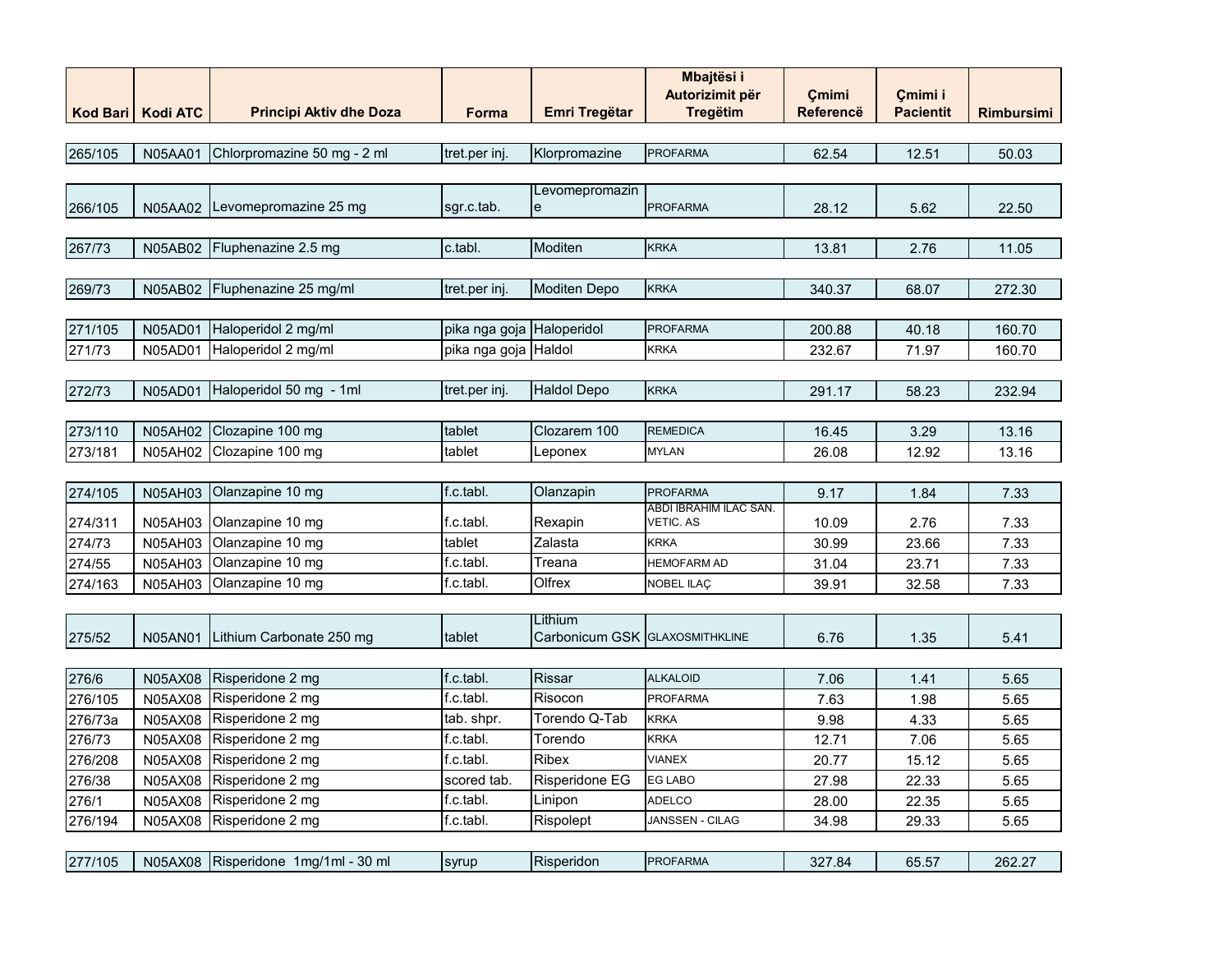| <b>Kod Bari</b> | <b>Kodi ATC</b> | <b>Principi Aktiv dhe Doza</b> | <b>Forma</b>  | <b>Emri Tregëtar</b> | <b>Mbajtësi i</b><br>Autorizimit për<br><b>Tregëtim</b> | Cmimi<br><b>Referencë</b> | Cmimi i<br><b>Pacientit</b> | <b>Rimbursimi</b> |
|-----------------|-----------------|--------------------------------|---------------|----------------------|---------------------------------------------------------|---------------------------|-----------------------------|-------------------|
| 277/194         | N05AX08         | Risperidone 1mg/1ml - 30 ml    | syrup         | Risperdal            | JANSSEN - CILAG                                         | 1,627.40                  | 1,365.13                    | 262.27            |
|                 |                 |                                |               |                      |                                                         |                           |                             |                   |
| 596/194         | N05AX13         | Paliperidone 6mg               | prig.tab.     | Invega               | <b>JANSSEN - CILAG</b>                                  | 425.98                    | 85.20                       | 340.78            |
| 597/194         |                 | N05AX13 Paliperidone 9mg       | prig.tab.     | Invega               | <b>JANSSEN - CILAG</b>                                  | 461.43                    | 92.28                       | 369.15            |
|                 |                 |                                |               |                      |                                                         |                           |                             |                   |
| 278/6           | N05BA01         | Diazepam 5 mg                  | c.tabl.       | Diazepam<br>Alkaloid | <b>ALKALOID</b>                                         | 2.00                      | 0.40                        | 1.60              |
| 278/105         | N05BA01         | Diazepam 5 mg                  | tablet        | Diazepam             | <b>PROFARMA</b>                                         | 2.01                      | 0.41                        | 1.60              |
| 278/73          | <b>N05BA01</b>  | Diazepam 5 mg                  | c.tabl.       | Apaurin              | <b>KRKA</b>                                             | 2.54                      | 0.94                        | 1.60              |
|                 |                 |                                |               |                      |                                                         |                           |                             |                   |
| 279/73          | <b>N05BA01</b>  | Diazepam 10 mg /2 ml           | tret.per inj. | Apaurin              | <b>KRKA</b>                                             | 17.95                     | 3.59                        | 14.36             |
| 279/105         | N05BA01         | Diazepam 10 mg /2 ml           | tret.per inj. | Diazepam             | <b>PROFARMA</b>                                         | 18.75                     | 4.39                        | 14.36             |
| 279/6           | N05BA01         | Diazepam 10 mg /2 ml           | tret.per inj. | Diazepam<br>Alkaloid | <b>ALKALOID</b>                                         | 19.61                     | 5.25                        | 14.36             |
|                 |                 |                                |               |                      |                                                         |                           |                             |                   |
| 280/105         |                 | N05BA02 Chlordiazepoxide 10 mg | sgr.c.tab.    | Librian              | <b>PROFARMA</b>                                         | 14.96                     | 2.99                        | 11.97             |
|                 |                 |                                |               |                      |                                                         |                           |                             |                   |
| 281/193         | <b>N05BA05</b>  | Chlorazepate Dipotassium 5mg   | capsul        | Tranxene             | <b>SANOFI - AVENTIS</b>                                 | 7.31                      | 1.46                        | 5.85              |
|                 |                 |                                |               |                      |                                                         |                           |                             |                   |
| 283/55          | <b>N05BA06</b>  | Lorazepam 1 mg                 | tablet        | Lorazepam HF         | <b>HEMOFARM AD</b>                                      | 4.33                      | 0.87                        | 3.46              |
| 283/54          | N05BA06         | Lorazepam 1 mg                 | tablet        | <b>Titus</b>         | <b>HELP</b>                                             | 4.65                      | 1.19                        | 3.46              |
| 283/178         | N05BA06         | Lorazepam 1 mg                 | f.c.tabl.     | Lorazepam ABC        | <b>ABC FARMACEUTICI</b>                                 | 4.82                      | 1.36                        | 3.46              |
|                 |                 |                                |               |                      |                                                         |                           |                             |                   |
| 284/55          | <b>N05BA06</b>  | Lorazepam 2.5 mg               | tablet        | Lorazepam HF         | <b>HEMOFARM AD</b>                                      | 6.07                      | 1.22                        | 4.85              |
| 284/54          | N05BA06         | Lorazepam 2.5 mg               | tablet        | Titus                | <b>HELP</b>                                             | 6.40                      | 1.55                        | 4.85              |
| 284/178         | N05BA06         | Lorazepam 2.5 mg               | f.c.tabl.     | Lorazepam ABC        | ABC FARMACEUTICI                                        | 6.64                      | 1.79                        | 4.85              |
|                 |                 |                                |               |                      |                                                         |                           |                             |                   |
| 285/105         | <b>N05BC01</b>  | Meprobamate 400 mg             | tablet        | Meprobamat           | <b>PROFARMA</b>                                         | 12.72                     | 2.54                        | 10.18             |

#### **N06 PSIKOANALEPTIKËT**

| 286/105 | N06AA02 | Ilmipramine 25 mg                                 | l.c.tabl.   | <b>Ilmipramine</b> | <b>PROFARMA</b> | $\sim$<br>28.12 | $-00$<br>ວ.໐∠                | 22.50 |
|---------|---------|---------------------------------------------------|-------------|--------------------|-----------------|-----------------|------------------------------|-------|
| 287/92  | N06AA04 | $\sim$<br><b>Clomipramine</b><br>25 <sub>ma</sub> | Isgr.c.tab. | <b>Anatranil</b>   | <b>NOVARTIS</b> | റഒ<br>1.00      | $\sim$ $\sim$<br><u>_.__</u> | 8.86  |

| 288/105 | N06AA09 | : 25 ma<br>: IAmitriptyline Hydrochloride             | f.c.tabl.  | $\cdots$<br><b>IAmitriptiline</b> | <b>PROFARMA</b> | 3.58 | . | റ റെ<br>z.oo |
|---------|---------|-------------------------------------------------------|------------|-----------------------------------|-----------------|------|---|--------------|
| 288/79  | N06AA09 | つに<br>Amitriptyline I<br>′ Hvdrochloride و<br>: 25 ma | If.c.tabl. | Amvzol                            |                 |      |   | 2.86         |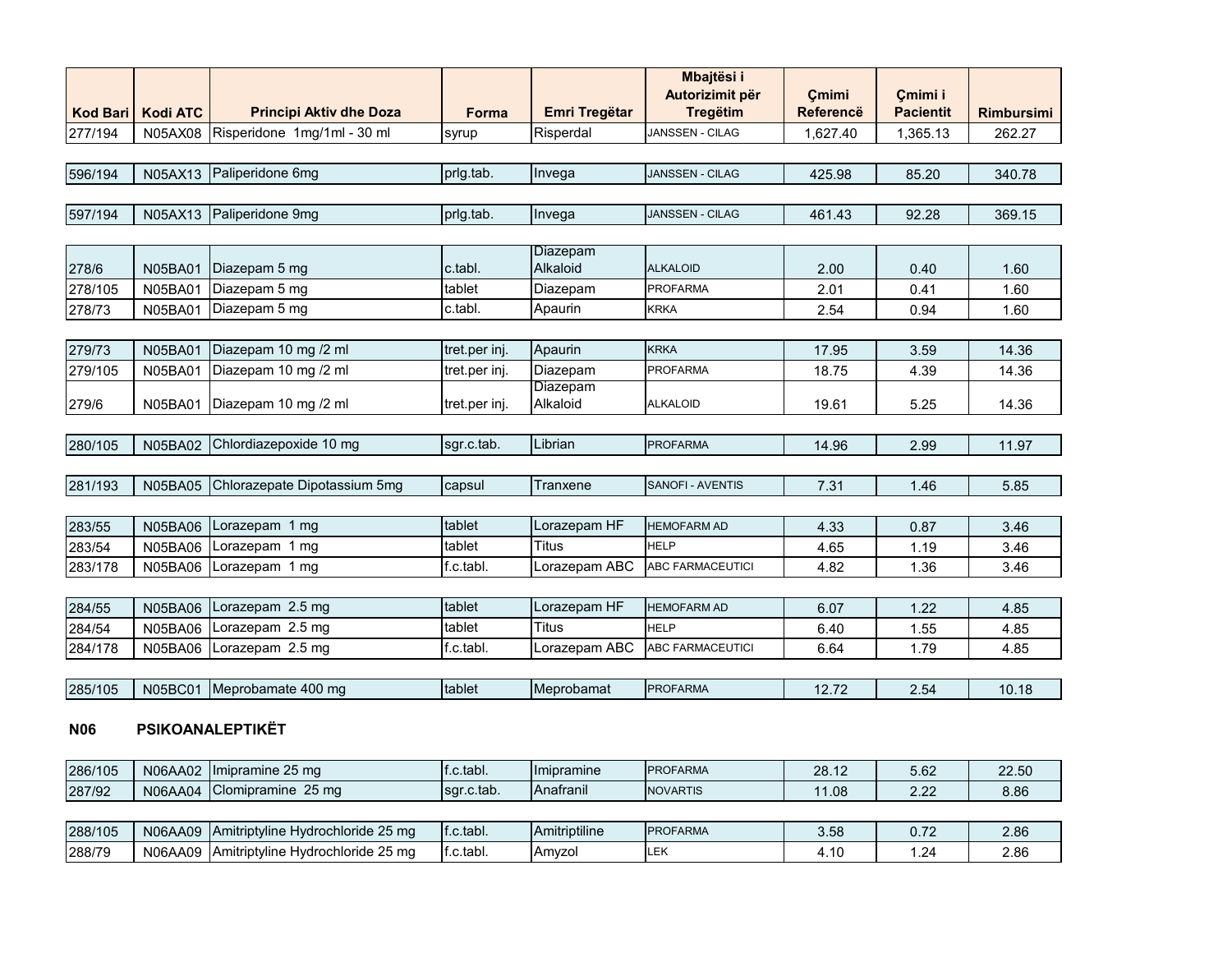| <b>Kod Bari</b> | <b>Kodi ATC</b> | <b>Principi Aktiv dhe Doza</b>    | Forma      | <b>Emri Tregëtar</b>        | Mbajtësi i<br>Autorizimit për<br><b>Tregëtim</b> | Cmimi<br><b>Referencë</b> | Cmimi i<br><b>Pacientit</b> | <b>Rimbursimi</b> |
|-----------------|-----------------|-----------------------------------|------------|-----------------------------|--------------------------------------------------|---------------------------|-----------------------------|-------------------|
| 288/305         | N06AA09         | Amitriptyline Hydrochloride 25 mg | f.c.tabl.  | Elavil                      | <b>LABORATOIRES GERDA</b>                        | 5.24                      | 2.38                        | 2.86              |
|                 |                 |                                   |            |                             |                                                  |                           |                             |                   |
| 289/357         | N06AA21         | Maprotiline 25 mg                 | f.c.tabl.  | Ludiomil                    | <b>AMDIPHARMA LTD</b>                            | 17.01                     | 3.40                        | 13.61             |
|                 |                 |                                   |            |                             |                                                  |                           |                             |                   |
| 290/132         | <b>N06AB03</b>  | Fluoxetine Hydrochloride 20mg     | f.c.tabl.  | <b>Flusetin</b>             | <b>BOSNALIJEK</b>                                | 13.30                     | 2.66                        | 10.64             |
| 290/329         | N06AB03         | Fluoxetine Hydrochloride 20mg     | caps.      | Fluomed                     | <b>GP-GENERICOS</b><br>PORTUGUESES LDA           | 13.30                     | 2.66                        | 10.64             |
| 290/385         | N06AB03         | Fluoxetine Hydrochloride 20mg     | capsul     | Fluxil                      | <b>DELORBIS</b><br>PHARMACEUTICALS Ltd           | 22.16                     | 11.52                       | 10.64             |
| 290/38          | N06AB03         | Fluoxetine Hydrochloride 20mg     | capsul     | <b>Fluoxetine EG</b>        | EG LABO                                          | 22.31                     | 11.67                       | 10.64             |
| 290/7           | N06AB03         | Fluoxetine Hydrochloride 20mg     | hard cap.  | Flonital                    | <b>ANFARM HELLAS</b>                             | 23.74                     | 13.10                       | 10.64             |
|                 |                 |                                   |            |                             |                                                  |                           |                             |                   |
| 621/181         | <b>N06AB08</b>  | Fluvoxamine Maleate 100 mg        | f.c.tabl.  | Fevarin                     | <b>MYLAN</b>                                     | 28.31                     | 5.66                        | 22.65             |
|                 |                 |                                   |            |                             |                                                  |                           |                             |                   |
| 648/415         | N06AX23         | Desvenlafaxine 100 mg             | tablet     | Pristiq                     | <b>WYETH</b><br>PHARMACEUTICALS                  | 148.38                    | 29.67                       | 118.71            |
|                 |                 |                                   |            |                             |                                                  |                           |                             |                   |
|                 |                 |                                   |            |                             | <b>WYETH</b>                                     |                           |                             |                   |
| 690/415         | N06AX23         | Desvenlafaxine 50 mg              | tablet     | Pristiq                     | PHARMACEUTICALS                                  | 88.08                     | 17.62                       | 70.46             |
|                 |                 |                                   |            |                             |                                                  |                           |                             |                   |
|                 |                 | Methylphenidate Hydrochloride 18  | prlg.tab.  | Concerta*                   | JANSSEN - CILAG                                  |                           |                             |                   |
| 598/194         | N06BA04         | mg                                |            |                             |                                                  | 99.13                     | 19.83                       | 79.30             |
|                 |                 | Methylphenidate Hydrochloride 36  |            |                             |                                                  |                           |                             |                   |
| 599/194         | N06BA04         | mg                                | prig.tab.  | Concerta*                   | JANSSEN - CILAG                                  | 137.74                    | 27.55                       | 110.19            |
|                 |                 |                                   |            |                             |                                                  |                           |                             |                   |
| 759/442         | N06BX18         | Vinpocetine 10 mg                 | tablet     | <b>Vicebrol Forte</b>       | BIOFARM SP.Z.O.O.                                | 18.57                     | 3.71                        | 14.86             |
|                 |                 |                                   |            |                             |                                                  |                           |                             |                   |
|                 |                 | DONEPEZIL HYDROCHLORIDE 5         |            |                             | <b>VOCATE</b>                                    |                           |                             |                   |
| 737/433         | N06DA02         | mg<br>DONEPEZIL HYDROCHLORIDE 5   | f.c.tabl.  | Donester<br><b>ALZANCER</b> | PHARMACEUTICALS SA                               | 58.16                     | 11.63                       | 46.53             |
| 737/163         | N06DA02         | mg                                | tab. shpr. | <b>EASYTAB</b>              | NOBEL ILAÇ                                       | 66.08                     | 19.55                       | 46.53             |
|                 |                 | DONEPEZIL HYDROCHLORIDE 5         |            |                             |                                                  |                           |                             |                   |
| 737/96          | N06DA02         | mg                                | tab. shpr. | <b>Aricept Evess</b>        | <b>PFIZER</b>                                    | 82.60                     | 36.07                       | 46.53             |
|                 |                 |                                   |            |                             |                                                  |                           |                             |                   |
|                 |                 | DONEPEZIL HYDROCHLORIDE 10        |            |                             | <b>VOCATE</b>                                    |                           |                             |                   |
| 738/433         | <b>N06DA02</b>  | mg<br>DONEPEZIL HYDROCHLORIDE 10  | tab. shpr. | Donester                    | PHARMACEUTICALS SA                               | 73.21                     | 14.64                       | 58.57             |
| 738/235         | N06DA02         | mg                                | f.c.tabl.  | Donepezil Hexal             | <b>HEXAL AG</b>                                  | 83.15                     | 24.58                       | 58.57             |
|                 |                 | DONEPEZIL HYDROCHLORIDE 10        |            |                             |                                                  |                           |                             |                   |
| 738/163         | N06DA02         | mg                                | f.c.tabl.  | <b>ALZANCER</b>             | <b>NOBEL ILAC</b>                                | 83.22                     | 24.65                       | 58.57             |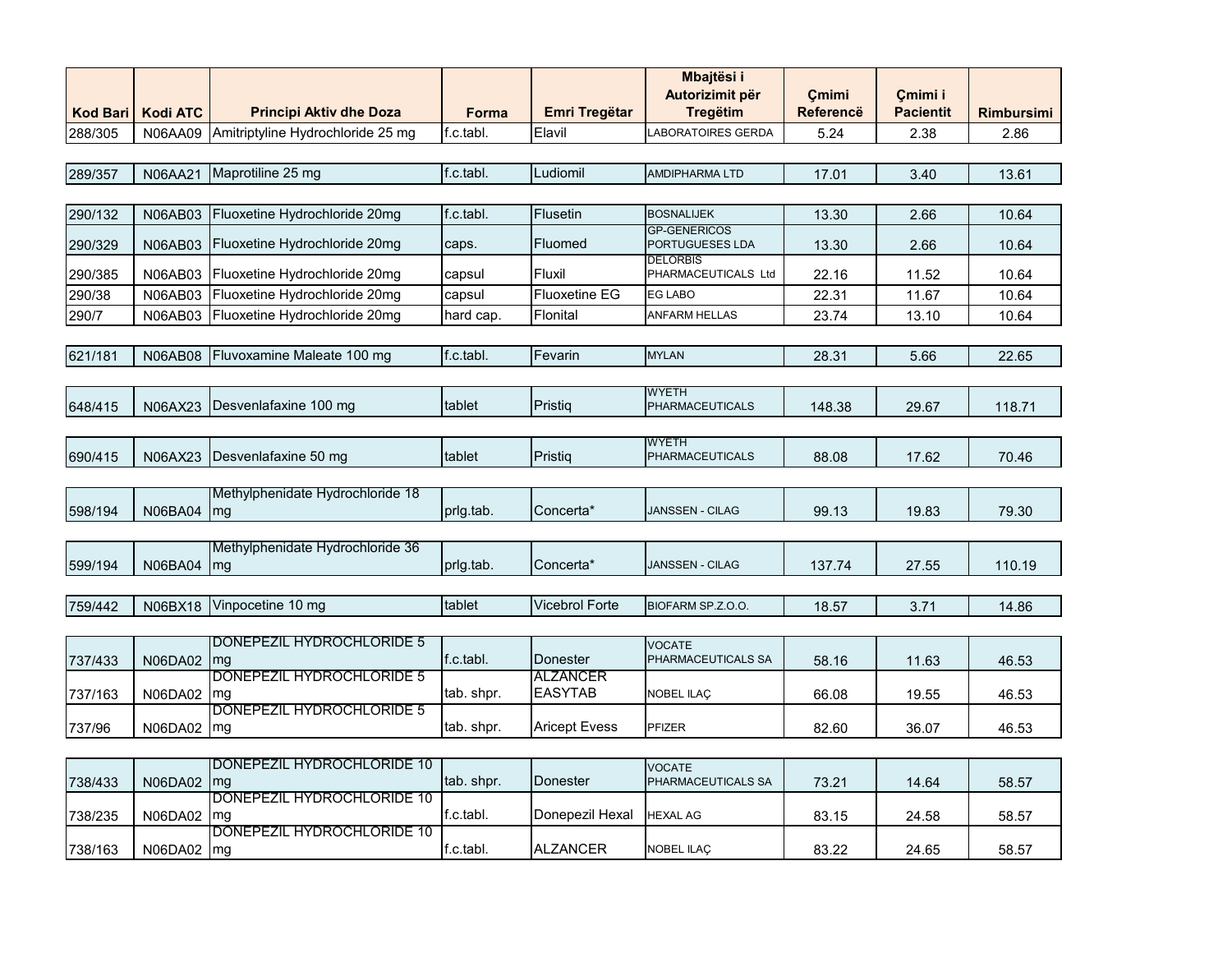|          | Kod Bari   Kodi ATC | <b>Principi Aktiv dhe Doza</b>     | Forma      | Emri Tregëtar        | <b>Mbaitësi i</b><br>Autorizimit për<br><b>Tregëtim</b> | Cmimi<br>Referencë | Cmimi i<br><b>Pacientit</b> | Rimbursimi I |
|----------|---------------------|------------------------------------|------------|----------------------|---------------------------------------------------------|--------------------|-----------------------------|--------------|
|          |                     | <b>IDONEPEZIL HYDROCHLORIDE 10</b> |            | <b>IALZANCER</b>     |                                                         |                    |                             |              |
| 738/163a | $N06DAO2$ mg        |                                    | tab. shpr. | <b>IEASYTAB</b>      | <b>NOBEL ILAC</b>                                       | 83.22              | 24.65                       | 58.57        |
|          |                     | <b>IDONEPEZIL HYDROCHLORIDE 10</b> |            |                      |                                                         |                    |                             |              |
| 738/96   | $N06DAO2$ mg        |                                    | tab. shpr. | <b>Aricept Evess</b> | PFIZER                                                  | 104.00             | 45.43                       | 58.57        |

# **N07 BARNA TË TJERË TË SISTEMIT NERVOR**

| 291/380 |         | N07AA02 Pyridostigmine Bromide 60 mg | tablet | Mestinon <sup>*</sup> | <b>MEDA PHARMA</b> | 19.94 | 3.99  | 15.95 |
|---------|---------|--------------------------------------|--------|-----------------------|--------------------|-------|-------|-------|
|         |         |                                      |        |                       |                    |       |       |       |
| 668/212 |         | N07AX02 Cholina Alfoscerate 400 mg   | capsul | <b>Gliatilin</b>      | <b>ITALFARMACO</b> | 98.13 | 19.63 | 78.50 |
|         |         |                                      |        |                       |                    |       |       |       |
| 600/403 | N07BB01 | Disulfiram 200mg                     | capsul | Etiltox <sup>*</sup>  | Molteni & C        | 38.80 | 7.76  | 31.04 |

# **P BARNAT ANTIPARAZITARE**

#### **P02 ANTIHELMINTIKËT**

| 507/65 | P02CC01 | <b>IP</b> vrantel Embonate 125 mg | f.c.tabl. | <b>Helmintox</b> | <b>INNOTHECH</b><br><b>INTERNATIONAL</b> | 36.29 | 14.51 | 21.78 |
|--------|---------|-----------------------------------|-----------|------------------|------------------------------------------|-------|-------|-------|
|        |         |                                   |           |                  |                                          |       |       |       |
| 517/65 | P02CC01 | <b>IPvrantel Embonate 250 mg</b>  | .c.tabl.  | <b>Helmintox</b> | <b>INNOTHECH</b><br><b>INTERNATIONAL</b> | 72.57 | 29.03 | 43.54 |

|        |         | $125 \text{ ma} / 2.5 \text{ml} -$<br>IPvrantel Embonate |              |                  | <b>INNOTHECH</b>     |        |        |        |
|--------|---------|----------------------------------------------------------|--------------|------------------|----------------------|--------|--------|--------|
| 518/65 | P02CC01 | 115ml                                                    | <b>svrup</b> | <b>Helmintox</b> | <b>INTERNATIONAL</b> | 257.61 | 103.04 | 154.5. |

# **R SISTEMI RESPIRATOR**

#### **R01 PREPARATET NAZALE**

| 295/52   | R01AD01 | Beclometasone Dipropionate 50<br>mcg/200 doze | nasal spray | Beconase       | <b>GLAXOSMITHKLINE</b>      | 483.63   | 96.73  | 386.90 |
|----------|---------|-----------------------------------------------|-------------|----------------|-----------------------------|----------|--------|--------|
|          |         |                                               |             |                |                             |          |        |        |
| 519/26   | R01AD01 | Beclomethasone 100 mcg - 200 doza nasal spray |             | Rinoclenil     | <b>CHIESI PHARMACEUTICI</b> | 774.47   | 154.89 | 619.58 |
|          |         |                                               |             |                |                             |          |        |        |
| 508/425  |         | R01AD05 Budesonide 100 mcg/doze - 10 ml       | nasal spray | Kesol          | <b>GENETIC S.P.A.</b>       | 746.22   | 149.25 | 596.97 |
| 508/107a | R01AD05 | Budesonide 100 mcg/doze - 10 ml               | nasal spray | Resata         | <b>RAFARM</b>               | 747.88   | 150.91 | 596.97 |
| 508/397  | R01AD05 | Budesonide 100 mcg/doze - 10 ml               | nasal spray | <b>Buderen</b> | <b>BALU</b>                 | 963.93   | 366.96 | 596.97 |
| 508/7    | R01AD05 | Budesonide 100 mcg/doze - 10 ml               | nasal spray | Talgan         | <b>ANFARM HELLAS</b>        | 997.17   | 400.20 | 596.97 |
| 508/323  | R01AD05 | Budesonide 100 mcg/doze - 10 ml               | nasal spray | Esonide        | <b>KLEVA SA</b>             | 1.171.67 | 574.70 | 596.97 |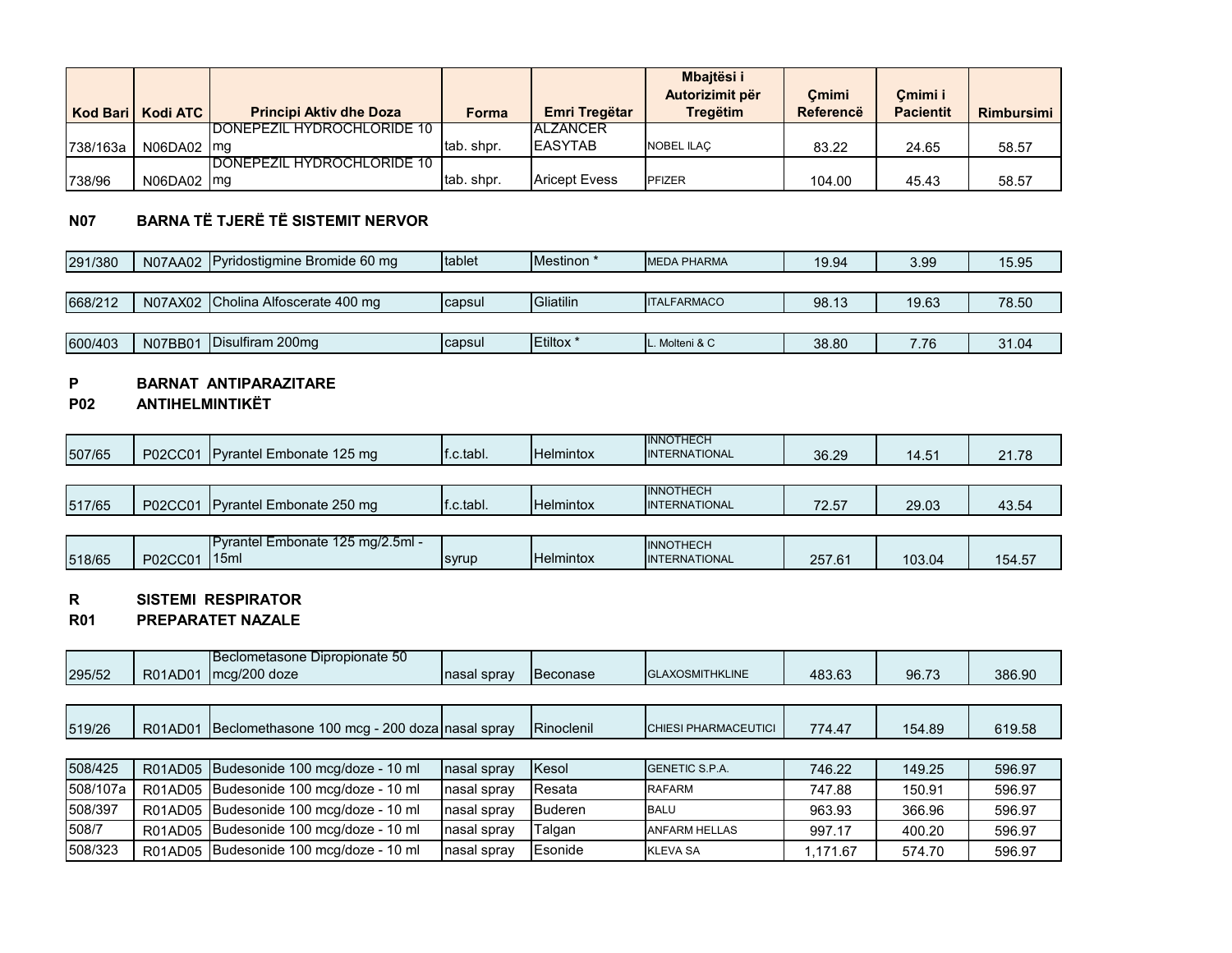|                     |                                |       |               | <b>Mbaitësi</b> |                  |                  |                   |
|---------------------|--------------------------------|-------|---------------|-----------------|------------------|------------------|-------------------|
|                     |                                |       |               | Autorizimit për | Cmimi            | Cmimi i          |                   |
| Kod Bari   Kodi ATC | <b>Principi Aktiv dhe Doza</b> | Forma | Emri Tregëtar | Tregëtim        | <b>Referencë</b> | <b>Pacientit</b> | <b>Rimbursimi</b> |

#### **R03 ANTIASMATIKËT**

|         |         | Salbutamol 0.1mg - 200 doza         |          |                                   |                          |          |          |          |
|---------|---------|-------------------------------------|----------|-----------------------------------|--------------------------|----------|----------|----------|
| 296/284 | R03AC02 | Inhalacion                          | pompe    | <b>Salres</b>                     | <b>DEVA AS</b>           | 182.81   | 36.56    | 146.25   |
|         |         | Salbutamol 0.1mg - 200 doza         |          |                                   |                          |          |          |          |
| 296/52  | R03AC02 | Inhalacion                          | pompe    | Ventolin Evohaler GLAXOSMITHKLINE |                          | 267.57   | 121.32   | 146.25   |
|         |         |                                     |          |                                   |                          |          |          |          |
|         |         | Salmeterol Xinofoate 25 mcg/doze -  |          |                                   |                          |          |          |          |
| 426/306 | R03AC12 | 120 doza inh.                       | pompe    | Salment                           | <b>S.J.A PHARMA LTD</b>  | 872.36   | 174.47   | 697.89   |
|         |         | Salmeterol Xinofoate 25 mcg/doze -  |          | Serevent                          |                          |          |          |          |
| 426/52  | R03AC12 | 120 doza inh.                       | pompe    | Evohaler                          | <b>GLAXOSMITHKLINE</b>   | 1,339.58 | 641.69   | 697.89   |
|         |         |                                     |          |                                   |                          |          |          |          |
|         |         |                                     | caps.per |                                   |                          |          |          |          |
| 298/107 | R03AC13 | Formoterol Fumarate 12mcg           | inhal.   | Imotec                            | <b>RAFARM</b>            | 19.11    | 3.82     | 15.29    |
|         |         |                                     | caps.per |                                   |                          |          |          |          |
| 298/159 |         | R03AC13 Formoterol Fumarate 12mcg   | inhal.   | Formopen                          | <b>ELPEN</b>             | 22.43    | 7.14     | 15.29    |
|         |         |                                     | caps.per |                                   |                          |          |          |          |
| 298/92  |         | R03AC13 Formoterol Fumarate 12mcg   | inhal.   | Foradil                           | <b>NOVARTIS</b>          | 30.47    | 15.18    | 15.29    |
|         |         |                                     |          |                                   |                          |          |          |          |
|         |         |                                     | caps.per | Onbrez                            |                          |          |          |          |
| 520/92  | R03AC18 | Indacaterol Maleate 150 mcg         | inhal.   | <b>Breezhaler</b>                 | <b>NOVARTIS</b>          | 105.81   | 21.17    | 84.64    |
|         |         |                                     |          |                                   |                          |          |          |          |
|         |         |                                     | caps.per | Onbrez                            |                          |          |          |          |
| 521/92  |         | R03AC18 Indacaterol Maleate 300 mcg | inhal.   | <b>Breezhaler</b>                 | <b>NOVARTIS</b>          | 106.07   | 21.22    | 84.85    |
|         |         |                                     |          |                                   |                          |          |          |          |
|         |         | Salmeterol Xinafoate + Fluticasone  |          |                                   | ABDI IBRAHIM ILAC SAN.   |          |          |          |
| 514/311 | R03AK06 | Propionate 50 mcg + 100 mcg         | pompe    | <b>Brequal</b>                    | <b>VETIC. AS</b>         | 1,642.20 | 328.44   | 1,313.76 |
|         |         | Salmeterol Xinafoate + Fluticasone  |          | Seretide Diskus                   | <b>GLAXO WELLCOME UK</b> |          |          |          |
| 514/427 | R03AK06 | Propionate 50 mcg + 100 mcg         | pompe    | Accuhaler                         | <b>LIMITED</b>           | 2,751.79 | 1,438.03 | 1,313.76 |
|         |         |                                     |          |                                   |                          |          |          |          |
|         |         | Salmeterol Xinafoate + Fluticasone  |          |                                   | ABDI IBRAHIM ILAC SAN.   |          |          |          |
| 515/311 | R03AK06 | Propionate 50 mcg + 250 mcg         | pompe    | <b>Brequal</b>                    | <b>VETIC. AS</b>         | 1,642.20 | 328.44   | 1,313.76 |
|         |         | Salmeterol Xinafoate + Fluticasone  |          |                                   | ARVEN ILAC SAN, VE.      |          |          |          |
| 515/421 | R03AK06 | Propionate 50 mcg + 250 mcg         | pompe    | <b>Cyplos Arvohaler</b>           | TIC A.S.                 | 1,793.10 | 479.34   | 1,313.76 |
|         |         | Salmeterol Xinafoate + Fluticasone  |          |                                   |                          |          |          |          |
| 515/159 | R03AK06 | Propionate 50 mcg + 250 mcg         | pompe    | Rolenium                          | <b>ELPEN</b>             | 2,266.53 | 952.77   | 1,313.76 |
|         |         | Salmeterol Xinafoate + Fluticasone  |          |                                   |                          |          |          |          |
| 515/237 | R03AK06 | Propionate 50 mcg + 250 mcg         | pompe    | Airflusal Forspiro                | SANDOZ                   | 2,266.53 | 952.77   | 1,313.76 |
|         |         | Salmeterol Xinafoate + Fluticasone  |          | Seretide Diskus                   | <b>GLAXO WELLCOME UK</b> |          |          |          |
| 515/427 |         | R03AK06 Propionate 50 mcg + 250 mcg | pompe    | Accuhaler                         | LIMITED                  | 2,833.17 | 1,519.41 | 1,313.76 |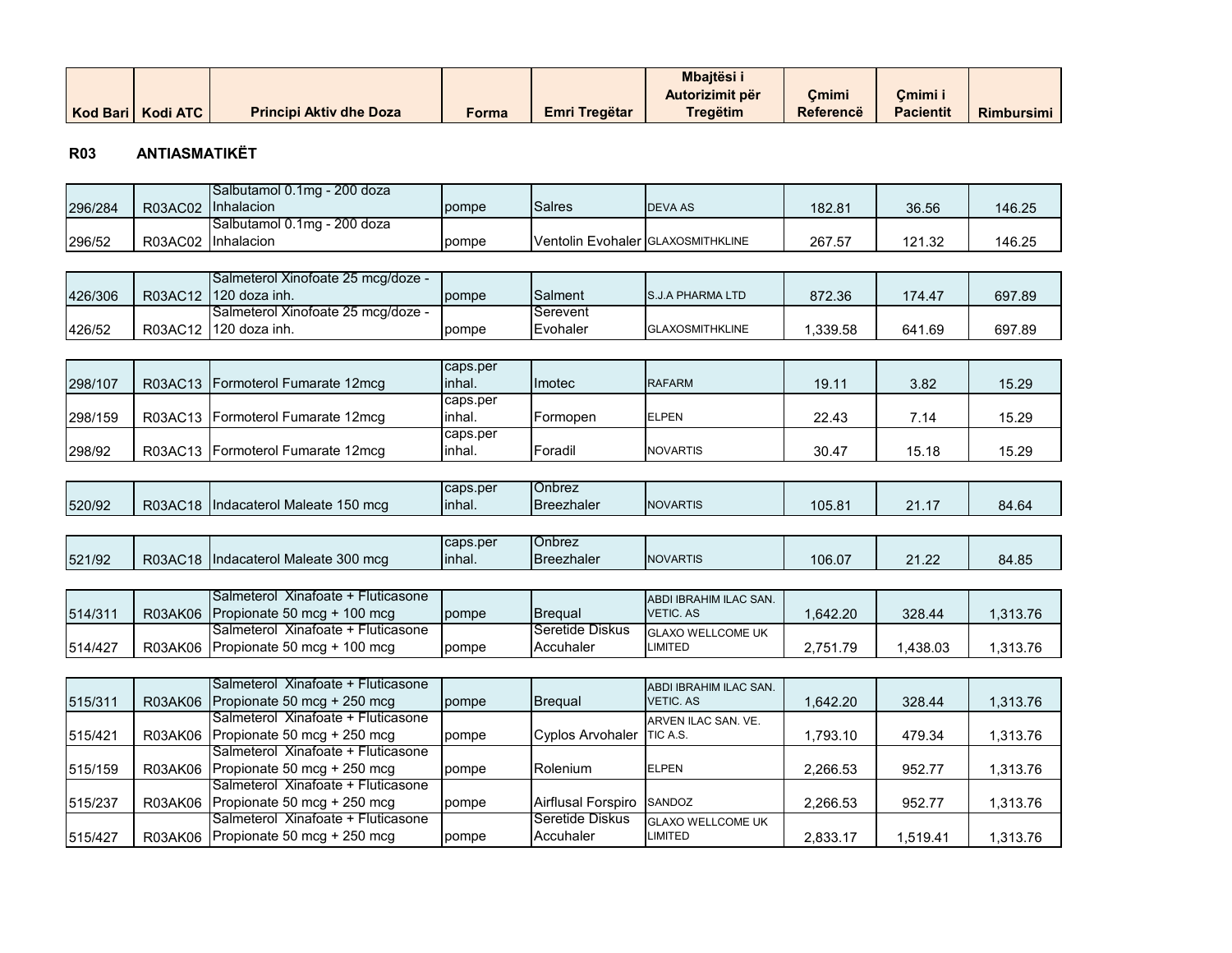| <b>Kod Bari</b> | <b>Kodi ATC</b> | <b>Principi Aktiv dhe Doza</b>                                              | <b>Forma</b>       | Emri Tregëtar                      | Mbajtësi i<br>Autorizimit për<br><b>Tregëtim</b> | Cmimi<br>Referencë | Cmimi i<br><b>Pacientit</b> | <b>Rimbursimi</b> |
|-----------------|-----------------|-----------------------------------------------------------------------------|--------------------|------------------------------------|--------------------------------------------------|--------------------|-----------------------------|-------------------|
| 516/311         | R03AK06         | Salmeterol Xinafoate + Fluticasone<br>Propionate 50 mcg + 500 mcg           | pompe              | <b>Bregual</b>                     | ABDI IBRAHIM ILAC SAN.<br><b>VETIC. AS</b>       | 2,130.42           | 426.08                      | 1,704.34          |
| 516/421         | R03AK06         | Salmeterol Xinafoate + Fluticasone<br>Propionate 50 mcg + 500 mcg           | pompe              | Cyplos Arvohaler                   | ARVEN ILAC SAN. VE.<br>TIC A.S.                  | 2,358.25           | 653.91                      | 1,704.34          |
| 516/159         | R03AK06         | Salmeterol Xinafoate + Fluticasone<br>Propionate 50 mcg + 500 mcg           | pompe              | Rolenium                           | <b>ELPEN</b>                                     | 2,982.59           | 1,278.25                    | 1,704.34          |
| 516/237         | R03AK06         | Salmeterol Xinafoate + Fluticasone<br>Propionate 50 mcg + 500 mcg           | pompe              | Airflusal Forspiro                 | SANDOZ                                           | 2,982.59           | 1,278.25                    | 1,704.34          |
| 516/427         | R03AK06         | Salmeterol Xinafoate + Fluticasone<br>Propionate 50 mcg + 500 mcg           | pompe              | Seretide Diskus<br>Accuhaler       | <b>GLAXO WELLCOME UK</b><br>LIMITED              | 3,728.23           | 2,023.89                    | 1,704.34          |
|                 |                 | Budesonide + Formoterol Fumarate                                            | pluhur për         | Symbicort                          |                                                  |                    |                             |                   |
| 511/196         | <b>R03AK07</b>  | Dihidrate 80/4.5 mcg/doze - 60 doza                                         | linh.              | Turbuhaler                         | <b>ASTRAZENECA</b>                               | 1,921.68           | 384.34                      | 1,537.34          |
| 512/196         | <b>R03AK07</b>  | Budesonide + Formoterol Fumarate<br>Dihydrate 160/4.5 mcg/doze - 60<br>doza | pluhur për<br>inh. | Symbicort<br><b>Turbuhaler</b>     | <b>ASTRAZENECA</b>                               | 1,971.35           | 394.27                      | 1,577.08          |
|                 |                 |                                                                             |                    |                                    |                                                  |                    |                             |                   |
| 722/92          | <b>R03AL04</b>  | Indacaterol + Glycopyrronium<br>$110 \text{mcg} + 50 \text{mcg}$            | hard cap.          | ULTIBRO<br><b>BREEZHALER</b>       | NOVARTIS                                         | 190.67             | 38.13                       | 152.54            |
|                 |                 | Beclometasone 250 mcg /Inhalacion                                           |                    |                                    |                                                  |                    |                             |                   |
| 300/26          | R03BA01         | -200 doze                                                                   | pompe              | Clenil                             | CHIESI PHARMACEUTICI                             | 543.46             | 108.69                      | 434.77            |
| 300/367         | R03BA01         | Beclometasone 250 mcg /Inhalacion<br>$-200$ doze                            | pompe              | Rinosol                            | <b>DAST BIOTECH</b><br><b>PHARMACEUTICALS</b>    | 543.46             | 108.69                      | 434.77            |
|                 |                 |                                                                             |                    | Miflonide                          |                                                  |                    |                             |                   |
| 476/92          | R03BA02         | Budesonide 200 mcg                                                          | pompe              | <b>Breezhaler</b>                  | <b>NOVARTIS</b>                                  | 642.62             | 128.52                      | 514.10            |
| 477/92          | R03BA02         | Budesonide 400 mcg                                                          | pompe              | Miflonide<br><b>Breezhaler</b>     | <b>NOVARTIS</b>                                  | 1,083.47           | 216.70                      | 866.77            |
|                 |                 | Beclomethasone + Formoterol 100/6                                           |                    |                                    |                                                  |                    |                             |                   |
| 522/26          | R03BA03         | mcg - 120 doza                                                              | pompe              | Foster                             | CHIESI PHARMACEUTICI                             | 4,083.95           | 816.79                      | 3,267.16          |
|                 |                 | Fluticasone Propionate 50 mcg -120                                          |                    |                                    |                                                  |                    |                             |                   |
| 302/52          | R03BA05         | doza                                                                        | pompe              | Flixotide Evohaler GLAXOSMITHKLINE |                                                  | 884.15             | 176.83                      | 707.32            |
|                 |                 | Fluticasone Propionate 250 mcg-60                                           |                    |                                    |                                                  |                    |                             |                   |
| 377/159         | R03BA05         | doza                                                                        | pompe              | Fluticapen                         | <b>ELPEN</b>                                     | 1,071.05           | 214.21                      | 856.84            |
| 377/52          | R03BA05         | Fluticasone Propionate 250 mcg-60<br>doza                                   | pompe              | Flixotide Evohaler GLAXOSMITHKLINE |                                                  | 1,339.58           | 482.74                      | 856.84            |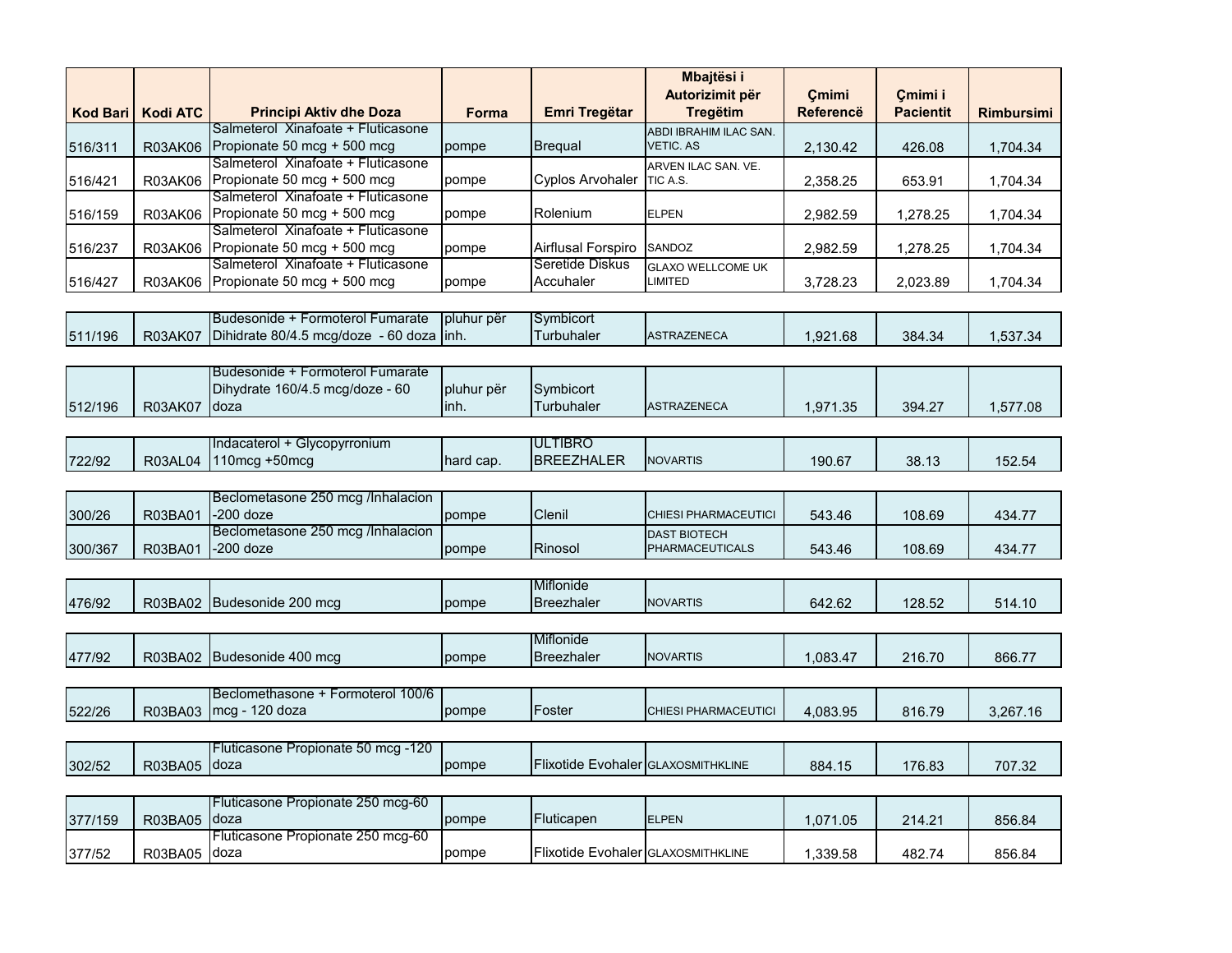| <b>Kod Bari</b> | <b>Kodi ATC</b> | <b>Principi Aktiv dhe Doza</b>                          | <b>Forma</b>       | <b>Emri Tregëtar</b>              | Mbajtësi i<br>Autorizimit për<br><b>Tregëtim</b> | Cmimi<br><b>Referencë</b> | Cmimi i<br><b>Pacientit</b> | <b>Rimbursimi</b> |
|-----------------|-----------------|---------------------------------------------------------|--------------------|-----------------------------------|--------------------------------------------------|---------------------------|-----------------------------|-------------------|
|                 |                 |                                                         |                    |                                   |                                                  |                           |                             |                   |
| 408/427         | R03BA05         | Fluticasone Propionate 125mcg-120<br>Idoza              | pompe              | <b>Flixotide Evohaler LIMITED</b> | <b>GLAXO WELLCOME UK</b>                         | 1,381.50                  | 276.30                      | 1,105.20          |
|                 |                 |                                                         |                    |                                   |                                                  |                           |                             |                   |
| 513/367         | R03BA05         | Fluticasone Propionate 250<br>mcg/doze - 120 doza       | pompe              | Flihaler                          | <b>DAST BIOTECH</b><br><b>PHARMACEUTICALS</b>    | 1,524.30                  | 304.86                      | 1,219.44          |
|                 |                 |                                                         |                    |                                   |                                                  |                           |                             |                   |
| 720/159         | R03BA05         | Fluticasone Propionate 500mcg-60<br>Idoza               | pompe              | <b>FLUTICAPEN</b>                 | <b>ELPEN</b>                                     | 1,397.02                  | 279.41                      | 1,117.61          |
|                 |                 |                                                         |                    |                                   |                                                  |                           |                             |                   |
| 432/19          | R03BB01         | Ipratropium Bromide - 200 doza inh -<br>$10 \mathrm{m}$ | pompe              | Atrovent                          | <b>BOEHRINGER INGELHEIM</b>                      | 546.78                    | 109.35                      | 437.43            |
|                 |                 |                                                         |                    |                                   |                                                  |                           |                             |                   |
| 638/92          |                 | R03BB06 Glycopyrronium 50 mcg                           | caps.per<br>inhal. | Seebri<br><b>Breezhaler</b>       | <b>NOVARTIS</b>                                  | 125.36                    | 25.07                       | 100.29            |
|                 |                 |                                                         |                    |                                   |                                                  |                           |                             |                   |
| 305/105         | R03CC02         | Salbutamol 2mg / 5 ml -150ml                            | syrup              | <b>Butamol</b>                    | <b>PROFARMA</b>                                  | 149.99                    | 30.00                       | 119.99            |
| 305/427         | R03CC02         | Salbutamol 2mg / 5 ml -150ml                            | syrup              | Ventolin                          | <b>GLAXO WELLCOME UK</b><br><b>LIMITED</b>       | 181.15                    | 61.16                       | 119.99            |
|                 |                 |                                                         |                    |                                   |                                                  |                           |                             |                   |
| 306/85          | R03CC02         | Salbutamol Sulphate 4 mg                                | tablet             | Medolin                           | <b>MEDOCHEMIE</b>                                | 3.32                      | 0.66                        | 2.66              |
|                 |                 |                                                         |                    |                                   |                                                  |                           |                             |                   |
| 307/73          | R03DA04         | Theophylline 200 mg Retard                              | prlg.tab.          | Teotard                           | <b>KRKA</b>                                      | 4.70                      | 0.94                        | 3.76              |
| 307/163         | R03DA04         | Theophylline 200 mg Retard                              | capsul             | <b>Teokap SR</b>                  | <b>NOBEL ILAC</b>                                | 5.54                      | 1.78                        | 3.76              |
|                 |                 |                                                         |                    |                                   |                                                  |                           |                             |                   |
| 310/105         |                 | R03DA05 Aminophylline 100 mg                            | sqr.c.tab.         | Eufilline                         | <b>PROFARMA</b>                                  | 14.73                     | 2.95                        | 11.78             |
|                 |                 |                                                         |                    |                                   |                                                  |                           |                             |                   |
| 312/105         |                 | R03DA05 Aminophylline 240 mg/2 ml                       | tret.per inj.      | Eufiline 12%                      | <b>PROFARMA</b>                                  | 53.57                     | 10.72                       | 42.85             |
| <b>DAR</b>      |                 | $\mathbf{L}$                                            |                    |                                   |                                                  |                           |                             |                   |

#### **R05 BARNAT KUNDËR KOLLËS DHE RRUFËS**

| <b>R05DA04</b><br>⊮.ວ∪<br>$-0$ | 320/105 | om c<br>Codeine <sup>1</sup> | <b>Itablet</b> | <b>Kodeine</b><br>∹ostat | <b>IPROFARMA</b> | $\sqrt{2}$<br>14 | ar c | 1.60 |
|--------------------------------|---------|------------------------------|----------------|--------------------------|------------------|------------------|------|------|
|--------------------------------|---------|------------------------------|----------------|--------------------------|------------------|------------------|------|------|

# **R06 ANTIHISTAMINIKËT SISTEMIKË**

| 322/105 | $\sim$ $\sim$<br>--<br>R06AD02<br>25 ma<br><b>IPromethazine</b> | .c.tab<br>Isar. | <b>IPrometazine</b> | <b>IPROFARMA</b> | ∩ ∩∙<br>AC<br>$\sim$<br>. O.U | $\sim$<br>o.uc | 0.04 |
|---------|-----------------------------------------------------------------|-----------------|---------------------|------------------|-------------------------------|----------------|------|
|---------|-----------------------------------------------------------------|-----------------|---------------------|------------------|-------------------------------|----------------|------|

|         |                |                                                                               |            | $\sim$<br>.<br>Cetirizin | <b>BRISTOL</b>               |      |               |               |
|---------|----------------|-------------------------------------------------------------------------------|------------|--------------------------|------------------------------|------|---------------|---------------|
| 378/405 | <b>R06AE07</b> | $\sim$ $\sim$ $\sim$<br>10 <sub>ma</sub><br>. Hvdrochloride ∶<br>l Cetirizine | If.c.tabl. | <b>Hydrochloride</b>     | <b>LABORATORIES LIMITED\</b> | 5.93 | 2 Q.R<br>ے .ت | ר ה<br>$\sim$ |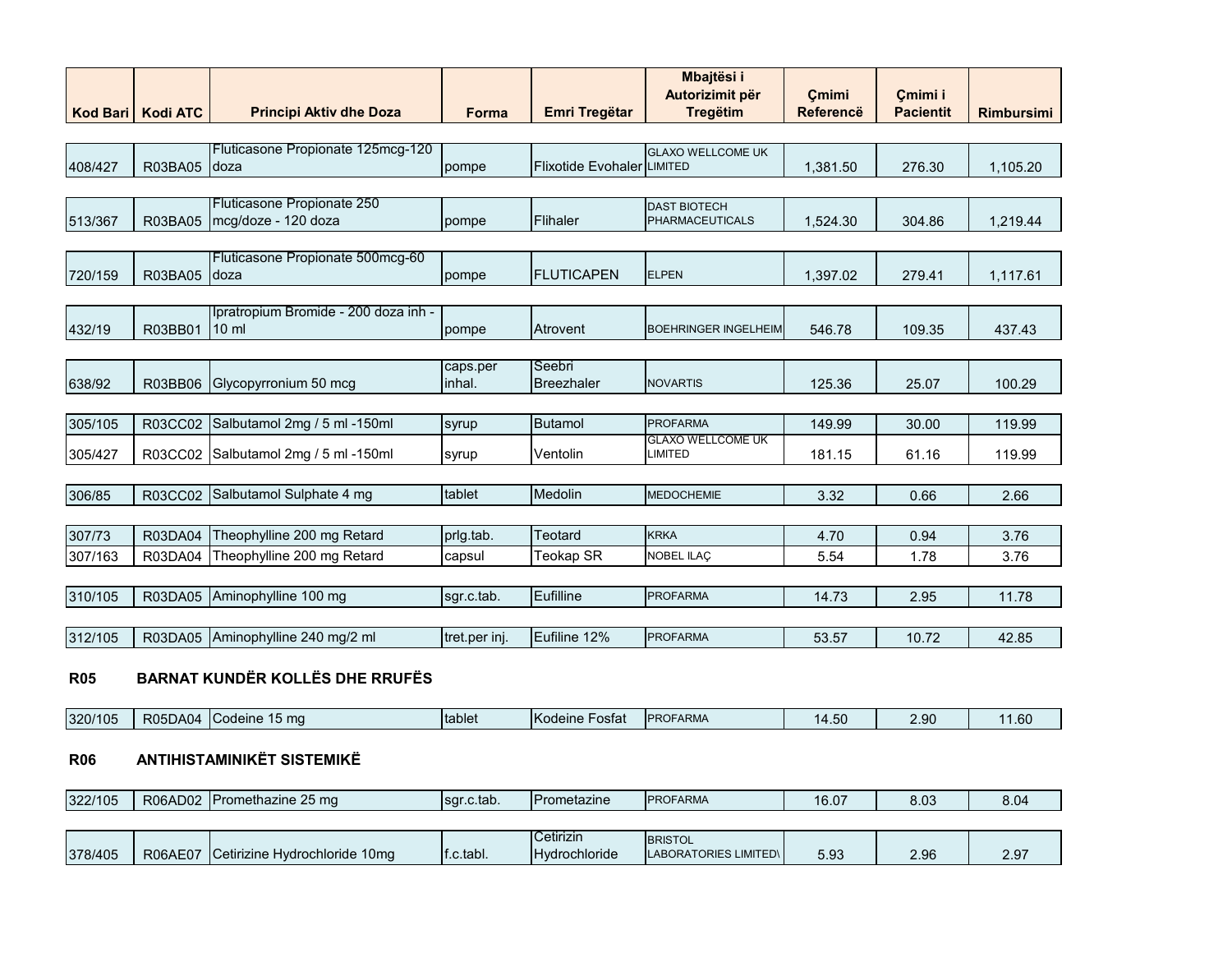|                 |                 |                                |                    |                          | Mbajtësi i<br>Autorizimit për | Cmimi            | Cmimi i          |                   |
|-----------------|-----------------|--------------------------------|--------------------|--------------------------|-------------------------------|------------------|------------------|-------------------|
| <b>Kod Bari</b> | <b>Kodi ATC</b> | <b>Principi Aktiv dhe Doza</b> | <b>Forma</b>       | <b>Emri Tregëtar</b>     | <b>Tregëtim</b>               | <b>Referencë</b> | <b>Pacientit</b> | <b>Rimbursimi</b> |
| 378/110         | <b>R06AE07</b>  | Cetirizine Hydrochloride 10mg  | f.c.tabl.          | <b>Zirex</b>             | <b>REMEDICA</b>               | 6.64             | 3.67             | 2.97              |
| 378/105         | R06AE07         | Cetirizine Hydrochloride 10mg  | f.c.tabl.          | Alcet                    | <b>PROFARMA</b>               | 11.05            | 8.08             | 2.97              |
| 378/283         | <b>R06AE07</b>  | Cetirizine Hydrochloride 10mg  | f.c.tabl.          | Cetirizina<br>Bluepharma | <b>BLUEPHARMA</b>             | 17.86            | 14.89            | 2.97              |
| 378/178         | <b>R06AE07</b>  | Cetirizine Hydrochloride 10mg  | tabl. e<br>ndashme | Cetirizina ABC           | <b>ABC FARMACEUTICI</b>       | 18.28            | 15.31            | 2.97              |
| 378/121         | <b>R06AE07</b>  | Cetirizine Hydrochloride 10mg  | f.c.tabl.          | Ceteris                  | <b>SO. SE PHARM</b>           | 18.95            | 15.98            | 2.97              |
| 378/323         | <b>R06AE07</b>  | Cetirizine Hydrochloride 10mg  | f.c.tabl.          | Agelmin                  | <b>KLEVA SA</b>               | 20.77            | 17.80            | 2.97              |
|                 |                 |                                |                    |                          |                               |                  |                  |                   |
| 323/199         | R06AX13         | Loratadine 10 mg               | tablet             | Loratadin                | <b>REPLEK FARM LTD</b>        | 4.98             | 2.49             | 2.49              |
| 323/79          | R06AX13         | Loratadine 10 mg               | tablet             | Flonidan                 | <b>LEK</b>                    | 11.13            | 8.64             | 2.49              |
| 323/7           | R06AX13         | Loratadine 10 mg               | tablet             | Latoren                  | <b>ANFARM HELLAS</b>          | 16.32            | 13.83            | 2.49              |
| 323/105         | R06AX13         | Loratadine 10 mg               | tablet             | Lorade                   | <b>PROFARMA</b>               | 18.75            | 16.26            | 2.49              |
|                 |                 |                                |                    |                          |                               |                  |                  |                   |
| 324/105         | R06AX13         | Loratadine 5 mg/5ml-120 ml     | syrup              | Loraderm                 | <b>PROFARMA</b>               | 200.88           | 100.44           | 100.44            |
| 324/55          | R06AX13         | Loratadine 5 mg/5ml-120 ml     | syrup              | Pressing                 | <b>HEMOFARM AD</b>            | 270.89           | 170.45           | 100.44            |
|                 |                 |                                |                    |                          |                               |                  |                  |                   |
| 325/85          | R06AX17         | Ketotifen 1mg                  | tablet             | Denerel                  | <b>MEDOCHEMIE</b>             | 3.94             | 1.97             | 1.97              |
| 325/105         | R06AX17         | Ketotifen 1mg                  | hard cap.          | Ketofex                  | <b>PROFARMA</b>               | 13.37            | 11.40            | 1.97              |
| 325/92          | R06AX17         | Ketotifen 1mg                  | tablet             | Zaditen                  | <b>NOVARTIS</b>               | 15.95            | 13.98            | 1.97              |
|                 |                 |                                |                    |                          |                               |                  |                  |                   |
| 326/105         | R06AX17         | Ketotifen 1mg/5ml-100 ml       | syrup              | Ketofex                  | <b>PROFARMA</b>               | 270.12           | 135.06           | 135.06            |

|         |         |                |        |       | <b>MENARINI</b>   |       |       |       |
|---------|---------|----------------|--------|-------|-------------------|-------|-------|-------|
|         |         |                |        |       | INTERNATIONAL     |       |       |       |
| 603/398 | R06AX29 | Bilastine 20mg | tablet | Nixar | <b>OPERATIONS</b> | 28.99 | 14.49 | 14.50 |

#### **S ORGANET E SHQISAVE**

**S01 BARNAT OPHTALMIKE**

| 327/105 | SO1A<br>JIAA1 | 0.3%/10ml<br>ientam<br>micine c<br>.<br>JUL | Tbika për sv | <b>IGentakol</b> | <b>PROFARMA</b> | 187<br>$\Lambda$ Q<br>- 77 | $-$<br>75.00 | 4٥ (<br>14.TV |
|---------|---------------|---------------------------------------------|--------------|------------------|-----------------|----------------------------|--------------|---------------|
|---------|---------------|---------------------------------------------|--------------|------------------|-----------------|----------------------------|--------------|---------------|

| 525/422 | S01AA12   Tobramycine 3 mg/ml - 5 ml | Ipika për sv        | <b>ITobravis</b> | <b>S.C. ROMPHARM</b><br><b>COMPANY S.R.L.</b> | 161.21 | 64.48  | 96.73 |
|---------|--------------------------------------|---------------------|------------------|-----------------------------------------------|--------|--------|-------|
| 525/30  | S01AA12 Tobramycine 3 mg/ml - 5 ml   | <b>lpika për sv</b> | Evetobrin        | <b>COOPER</b>                                 | 162.87 | 66.14  | 96.73 |
| 525/92  | S01AA12   Tobramycine 3 mg/ml - 5 ml | pika për sv         | <b>Tobrex</b>    | <b>NOVARTIS</b>                               | 202.75 | 106.02 | 96.73 |

|         |         |                                        | I pomade për |                    |                 |        |       |      |
|---------|---------|----------------------------------------|--------------|--------------------|-----------------|--------|-------|------|
| 526/105 | S01AA12 | Tobramvcine 0.3% -<br>3.5 <sub>a</sub> | <b>ISV</b>   | <b>I</b> obramicin | <b>PROFARMA</b> | 186.58 | 74.63 | 1.95 |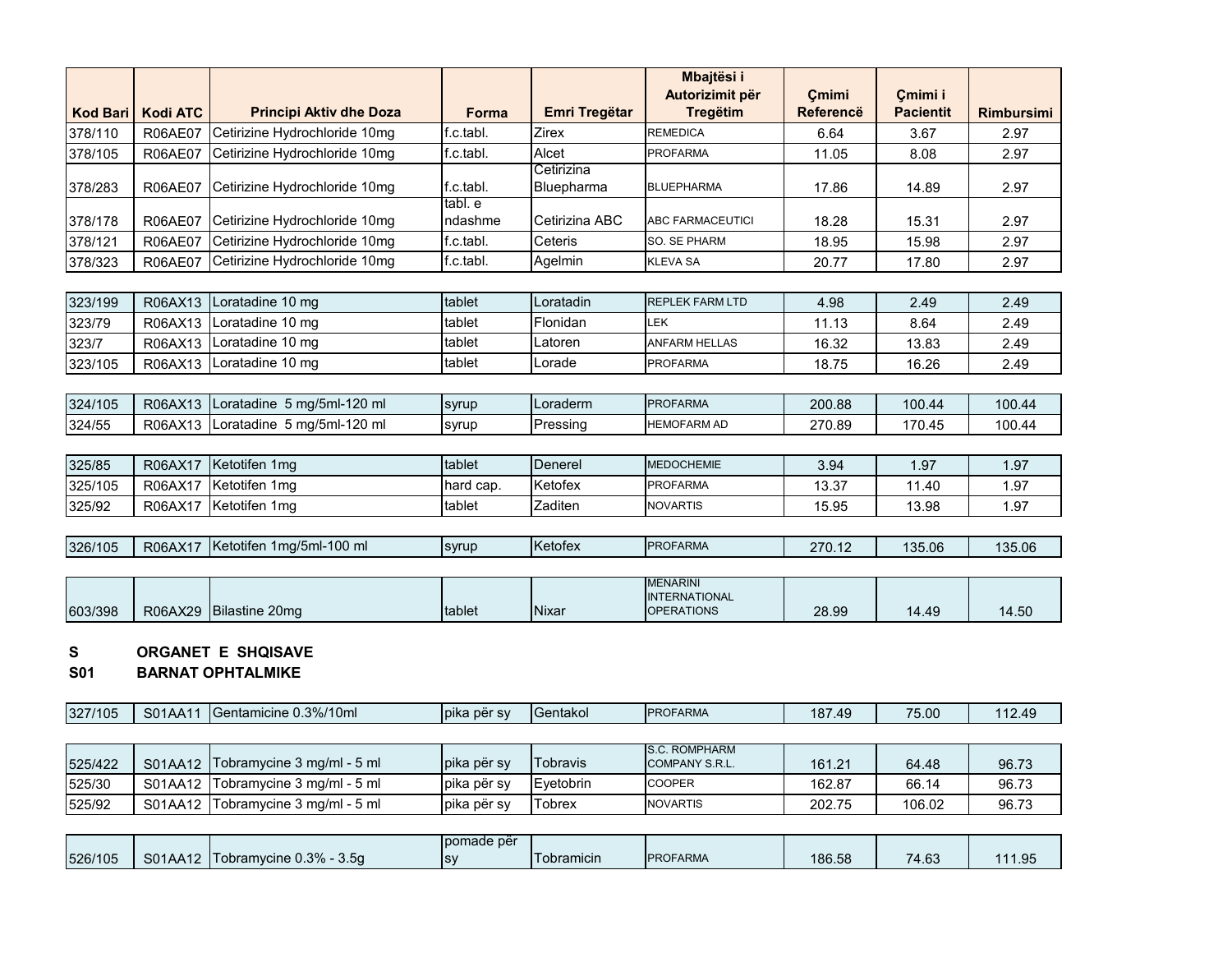|                 |                 |                                                      |                  |                      | <b>Mbajtësi i</b><br>Autorizimit për | <b>Çmimi</b>     | Çmimi i          |                   |
|-----------------|-----------------|------------------------------------------------------|------------------|----------------------|--------------------------------------|------------------|------------------|-------------------|
| <b>Kod Bari</b> | <b>Kodi ATC</b> | <b>Principi Aktiv dhe Doza</b>                       | Forma            | <b>Emri Tregëtar</b> | <b>Tregëtim</b>                      | <b>Referencë</b> | <b>Pacientit</b> | <b>Rimbursimi</b> |
| 526/92          | S01AA12         | Tobramycine 0.3% - 3.5g                              | pomade për<br>sy | <b>Tobrex</b>        | <b>NOVARTIS</b>                      | 222.70           | 110.75           | 111.95            |
|                 |                 |                                                      |                  |                      |                                      |                  |                  |                   |
| 485/92          | S01AD51         | Travoprost + Timolol (40 mcg + 5<br>mg/1ml - 2.5 ml) | pika për sy      | Duotrav              | <b>NOVARTIS</b>                      | 1,553.91         | 621.56           | 932.35            |
|                 |                 |                                                      |                  |                      |                                      |                  |                  |                   |
| 394/43          | S01BC03         | Diclofenac Natriumi 1% - 5ml                         | pika për sy      | <b>Dicloftil</b>     | <b>FARMIGEA</b>                      | 585.00           | 234.00           | 351.00            |
|                 |                 |                                                      |                  |                      |                                      |                  |                  |                   |
| 330/105         | S01CA01         | Dexamethasone +Neomycine 3.5gr                       | pomade për<br>sy | Dexa Neo             | <b>PROFARMA</b>                      | 170.08           | 68.03            | 102.05            |
|                 |                 |                                                      |                  |                      |                                      |                  |                  |                   |
| 523/92          | S01CA01         | Tobramycine + Dexamethasone 3<br>$mg + 1 mg$         | pomade për<br>sy | Tobradex             | <b>NOVARTIS</b>                      | 324.07           | 129.63           | 194.44            |
|                 |                 |                                                      |                  |                      |                                      |                  |                  |                   |
|                 |                 | Tobramycine + Dexamethasone 3                        |                  | <b>TOBRAVIS</b>      | S.C. ROMPHARM                        |                  |                  |                   |
| 524/422         | S01CA01         | $mg + 1 mg$                                          | pika për sy      | <b>COMBO</b>         | COMPANY S.R.L.                       | 252.61           | 101.04           | 151.57            |
|                 |                 | Tobramycine + Dexamethasone 3                        |                  |                      |                                      |                  |                  |                   |
| 524/92          | S01CA01         | $mg + 1 mg$                                          | pika për sy      | Tobradex             | <b>NOVARTIS</b>                      | 315.77           | 164.20           | 151.57            |
|                 |                 |                                                      |                  |                      |                                      |                  |                  |                   |
| 332/30          | S01CB01         | Dexamethasone Sodium Phosphate<br>$1mg/ml - 5ml$     | pika për sy      | Dexacollyre          | <b>COOPER</b>                        | 136.28           | 54.51            | 81.77             |
|                 |                 | Dexamethasone Sodium Phosphate                       |                  |                      |                                      |                  |                  |                   |
| 332/92          | S01CB01         | $1$ mg/m $l - 5$ m $l$                               | pika për sy      | Maxidex              | <b>NOVARTIS</b>                      | 184.47           | 102.70           | 81.77             |
|                 |                 |                                                      |                  |                      |                                      |                  |                  |                   |
| 334/105         | S01EB01         | Pilocarpine Hydrochloride 2 % - 10<br>ml             | pika për sy      | Pilokarpine          | <b>PROFARMA</b>                      | 314.71           | 125.88           | 188.83            |
|                 |                 |                                                      |                  |                      |                                      |                  |                  |                   |
| 335/343         | S01EC01         | Acetazolamide 250 mg                                 | tablet           | Diuramid *           | POLPHARM AS.A                        | 26.03            | 10.41            | 15.62             |
|                 |                 |                                                      |                  |                      |                                      |                  |                  |                   |
| 604/107         | S01EC03         | Dorzolamide 2% - 5ml                                 | pika për sy      | Optodrop             | <b>RAFARM</b>                        | 370.61           | 148.24           | 222.37            |
| 604/23          | S01EC03         | Dorzolamide 2% - 5ml                                 | pika për sy      | Dorzostill           | <b>BRUSCHETTINI</b>                  | 555.09           | 332.72           | 222.37            |
|                 |                 |                                                      |                  |                      |                                      |                  |                  |                   |
|                 |                 |                                                      |                  | <b>Brinzolamid</b>   |                                      |                  |                  |                   |
| 385/235         | S01EC04         | Brinzolamide 10mg/ml-5ml                             | pika për sy      | Hexal                | <b>HEXAL AG</b>                      | 498.58           | 199.43           | 299.15            |
| 385/297         | S01EC04         | Brinzolamide 10mg/ml-5ml                             | pika për sy      | <b>Brinzovis</b>     | PHARMATHEN                           | 498.58           | 199.43           | 299.15            |
| 385/92          | S01EC04         | Brinzolamide 10mg/ml-5ml                             | pika për sy      | Azopt                | <b>NOVARTIS</b>                      | 623.24           | 324.09           | 299.15            |
|                 |                 |                                                      |                  |                      |                                      |                  |                  |                   |
| 337/105         | S01ED01         | Timolol 0.5%-5ml                                     | pika për sy      | Timolol              | <b>PROFARMA</b>                      | 133.92           | 53.57            | 80.35             |
| 337/49          | S01ED01         | Timolol 0.5%-5ml                                     | pika për sy      | Glaumol              | <b>GALENIKA</b>                      | 137.94           | 57.59            | 80.35             |
| 337/43          | S01ED01         | Timolol 0.5%-5ml                                     | pika për sy      | Droptimol            | <b>FARMIGEA</b>                      | 167.86           | 87.51            | 80.35             |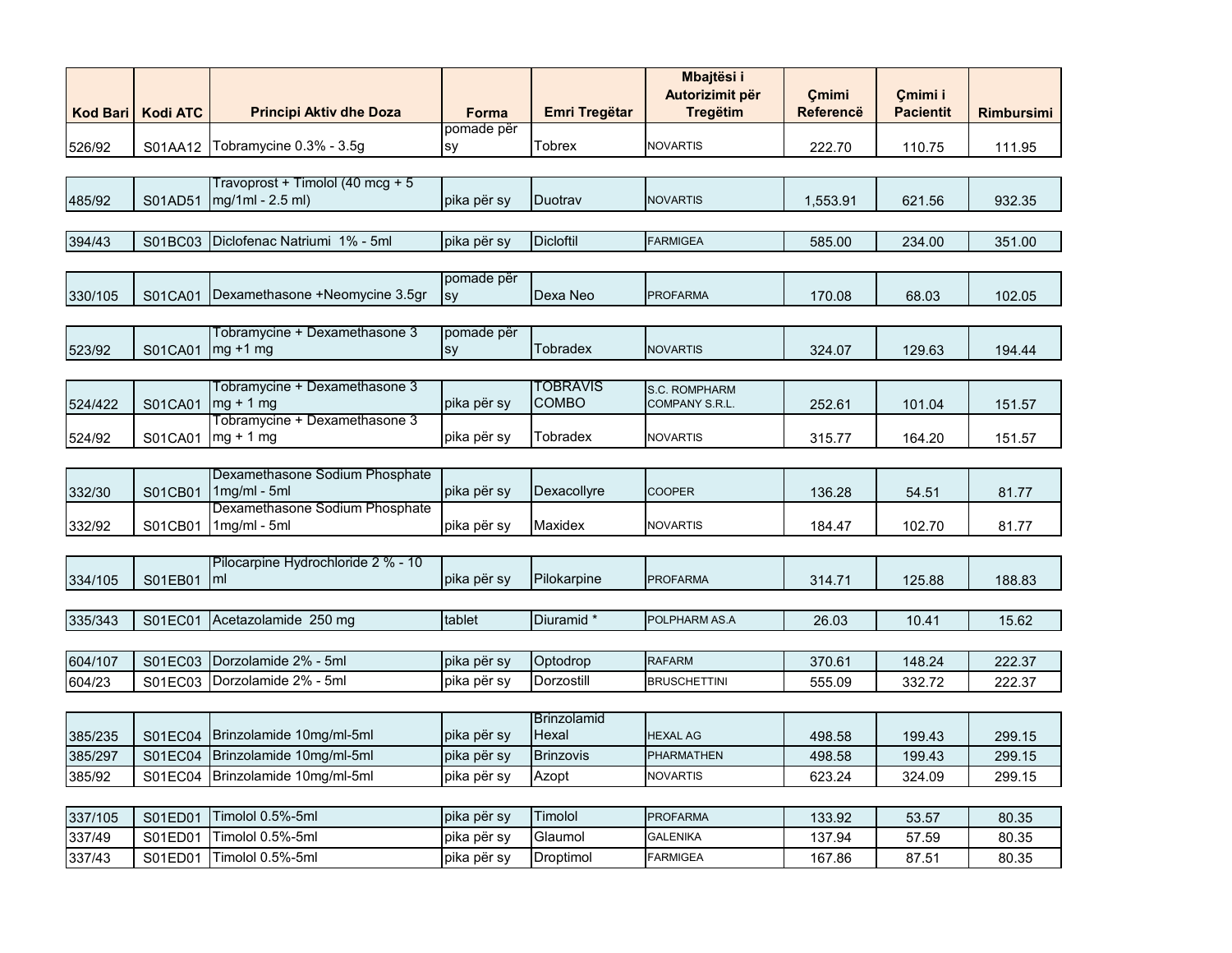|                 |                 |                                                            |             |                      | Mbajtësi i<br>Autorizimit për | Cmimi            | Cmimi i          |                   |
|-----------------|-----------------|------------------------------------------------------------|-------------|----------------------|-------------------------------|------------------|------------------|-------------------|
| <b>Kod Bari</b> | <b>Kodi ATC</b> | <b>Principi Aktiv dhe Doza</b>                             | Forma       | <b>Emri Tregëtar</b> | <b>Tregëtim</b>               | <b>Referencë</b> | <b>Pacientit</b> | <b>Rimbursimi</b> |
| 337/92          | S01ED01         | Timolol 0.5%-5ml                                           | pika për sy | Cusimolol 0.5%       | <b>NOVARTIS</b>               | 209.41           | 129.06           | 80.35             |
|                 |                 |                                                            |             |                      |                               |                  |                  |                   |
|                 |                 | Latanoprost + Timolol Maleate (50                          |             |                      |                               |                  |                  |                   |
| 528/423         | S01ED51         | ${~}$ mcg + 5 mg) - 2.5ml                                  | pika për sy | Tinoprost            | <b>VERISFIELD</b>             | 629.88           | 251.95           | 377.93            |
|                 |                 | Latanoprost + Timolol Maleate (50                          |             |                      |                               |                  |                  |                   |
| 528/208         | S01ED51         | $mcg + 5 mg - 2.5 ml$<br>Latanoprost + Timolol Maleate (50 | pika për sy | Latancom             | <b>VIANEX</b>                 | 659.80           | 281.87           | 377.93            |
| 528/96          | S01ED51         | $mcg + 5 mg - 2.5 ml$                                      | pika për sy | Xalacom              | PFIZER                        | 824.33           | 446.40           | 377.93            |
|                 |                 |                                                            |             |                      |                               |                  |                  |                   |
| 527/208         | S01EE01         | Latanoprost 0.005% - 2.5ml                                 | pika për sy | Latandrops           | <b>VIANEX</b>                 | 432.11           | 172.85           | 259.26            |
| 527/30          | S01EE01         | Latanoprost 0.005% - 2.5ml                                 | pika për sy | Xalaprost            | <b>COOPER</b>                 | 448.73           | 189.47           | 259.26            |
| 527/107         | S01EE01         | Latanoprost 0.005% - 2.5ml                                 | pika për sy | Lataz                | <b>RAFARM</b>                 | 455.37           | 196.11           | 259.26            |
| 527/423         | S01EE01         | Latanoprost 0.005% - 2.5ml                                 | pika për sy | X-IOP                | <b>VERISFIELD</b>             | 593.32           | 334.06           | 259.26            |
| 527/43          | S01EE01         | Latanoprost 0.005% - 2.5ml                                 | pika për sy | Xalost               | <b>FARMIGEA</b>               | 634.86           | 375.60           | 259.26            |
|                 |                 |                                                            |             |                      | DR GERHARD MANN               |                  |                  |                   |
| 527/424         | S01EE01         | Latanoprost 0.005% - 2.5ml                                 | pika për sy | Arulatan             | CHEM-PHARM, FABRIK<br>GmbH    | 634.86           | 375.60           | 259.26            |
| 527/23          | S01EE01         | Latanoprost 0.005% - 2.5ml                                 | pika për sy | Latanostill          | <b>BRUSCHETTINI</b>           | 634.86           | 375.60           | 259.26            |
| 527/96          | S01EE01         | Latanoprost 0.005% - 2.5ml                                 | pika për sy | Xalatan 0.005%       | <b>PFIZER</b>                 | 792.75           | 533.49           | 259.26            |
|                 |                 |                                                            |             |                      |                               |                  |                  |                   |
| 386/297         | S01EE04         | Travoprost 40mcg/ml-2.5 ml                                 | pika për sy | Travovis             | <b>PHARMATHEN</b>             | 756.19           | 302.47           | 453.72            |
|                 |                 |                                                            |             | Travoprost/Rafar     |                               |                  |                  |                   |
| 386/107         | S01EE04         | Travoprost 40mcg/ml-2.5 ml                                 | pika për sy | m                    | <b>RAFARM</b>                 | 756.19           | 302.47           | 453.72            |
| 386/92          | S01EE04         | Travoprost 40mcg/ml-2.5 ml                                 | pika për sy | Travatan             | <b>NOVARTIS</b>               | 945.65           | 491.93           | 453.72            |
|                 |                 |                                                            |             |                      |                               |                  |                  |                   |
| 338/105         | S01FA01         | Atropine Sulphate 1%-10ml                                  | pika për sy | Atropine             | <b>PROFARMA</b>               | 214.27           | 85.71            | 128.56            |
|                 |                 |                                                            |             | Atropine             |                               |                  |                  |                   |

#### **V TË NDRYSHME**

# **V03 TË GJITHË PRODUKTET E TJERA TERAPEUTIKE**

338/30 S01FA01 Atropine Sulphate 1%-10ml pika për sy

| 735/16 | V03AB2 $\prime$ | <b>IPOTASSIUM IODIDE 200 mcg</b> | <b>Itablet</b>             | <b>IJodox</b> | <b>IBERLIN - CHEMIE</b> | 6.64   | 2.65 | 3.99   |
|--------|-----------------|----------------------------------|----------------------------|---------------|-------------------------|--------|------|--------|
|        |                 |                                  |                            |               |                         |        |      |        |
| 339/92 | V03AC01         | Deferoxamine 500 mg              | Ipluhur për ini. IDesferal |               | <b>INOVARTIS</b>        | 281.70 | 0.00 | 281.70 |

Sulfate/Cooper COOPER 214.39 85.83 128.56

# **V07 TË GJITHË PRODUKTET E TJERA JOTERAPEUTIKE**

| $\overline{\phantom{a}}$<br>342/105<br>V07AB<br>∕ Bidestillata 2 ml<br><b>IA</b> qua | lamp.<br>Uı | ner inieksion | <b>PROFARMA</b> | $- -$<br>$\sim$ | .39 <sub>1</sub> | ാഠ<br>$\sim$ |
|--------------------------------------------------------------------------------------|-------------|---------------|-----------------|-----------------|------------------|--------------|
|--------------------------------------------------------------------------------------|-------------|---------------|-----------------|-----------------|------------------|--------------|